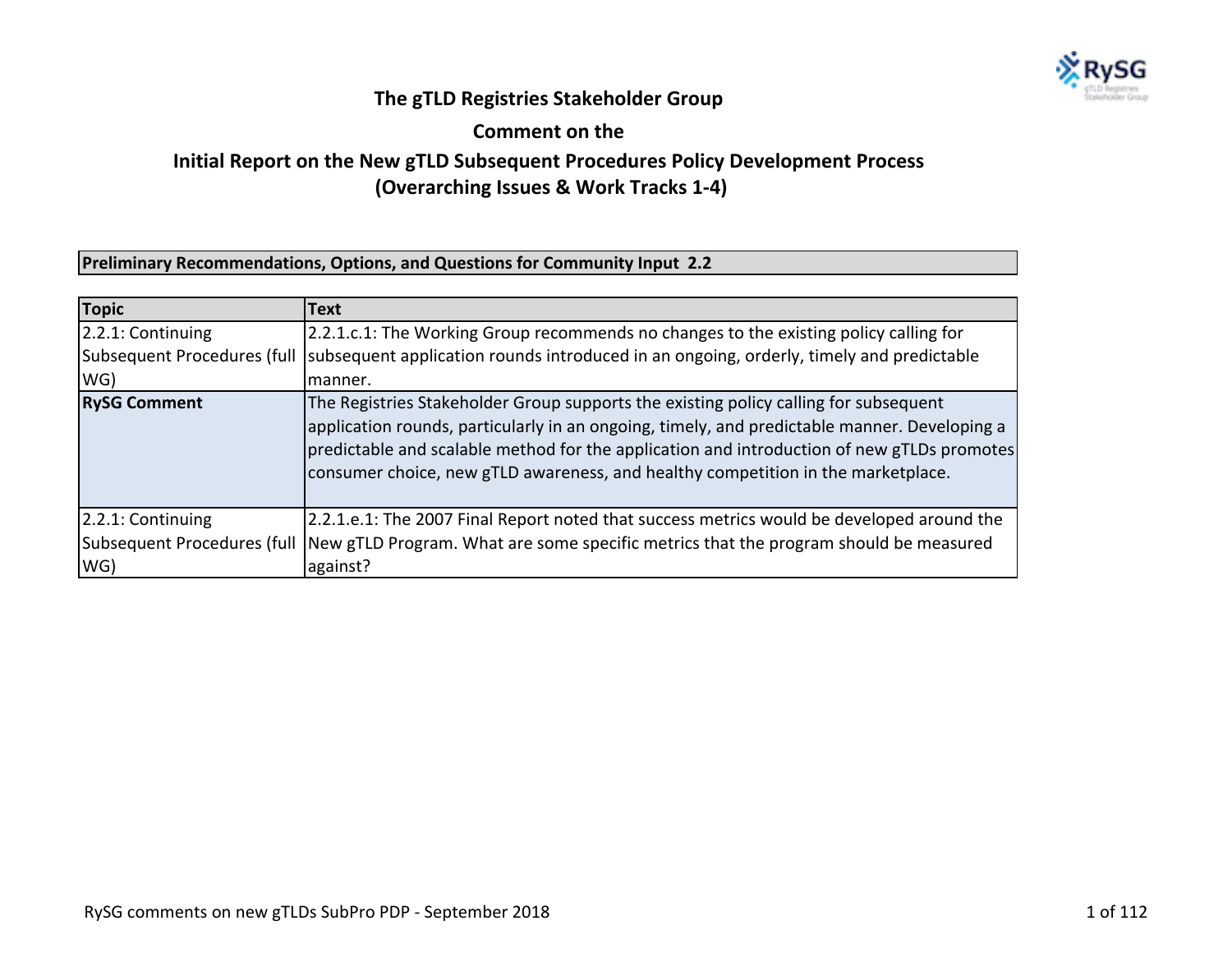

| <b>RySG Comment</b> | The Registries Stakeholder Group agrees with the recommendation that metrics be                                       |
|---------------------|-----------------------------------------------------------------------------------------------------------------------|
|                     | developed around the new gTLD program and believes that a baseline of standard,                                       |
|                     | measurable, and scalable metrics will ensure the health and success of the new gTLD<br>program in the future.         |
|                     |                                                                                                                       |
|                     | Some possible metrics that the program should be measured against are:                                                |
|                     | - The present of new gTLDs in lists of highly used websites, such as Alexa 1 Million and Cisco<br>Umbrella 1 Million; |
|                     | - Recognition of specific gTLDs in niches, communities, and verticals;                                                |
|                     | - Annual grow of new gTLDs as compared to legacy TLDs and previous application rounds, i.e.                           |
|                     | comparing the growth of TLDs approved in 2012 with TLDs approved in subsequent rounds;                                |
|                     | - Number of new registries and registrars year over year;                                                             |
|                     | Locations of new registries and registrars year over year, in an effort to see how                                    |
|                     | subsequent rounds affects diversity in the marketplace;                                                               |
|                     | - Categories of gTLDs offered and diversity metrics within those categories.                                          |
|                     |                                                                                                                       |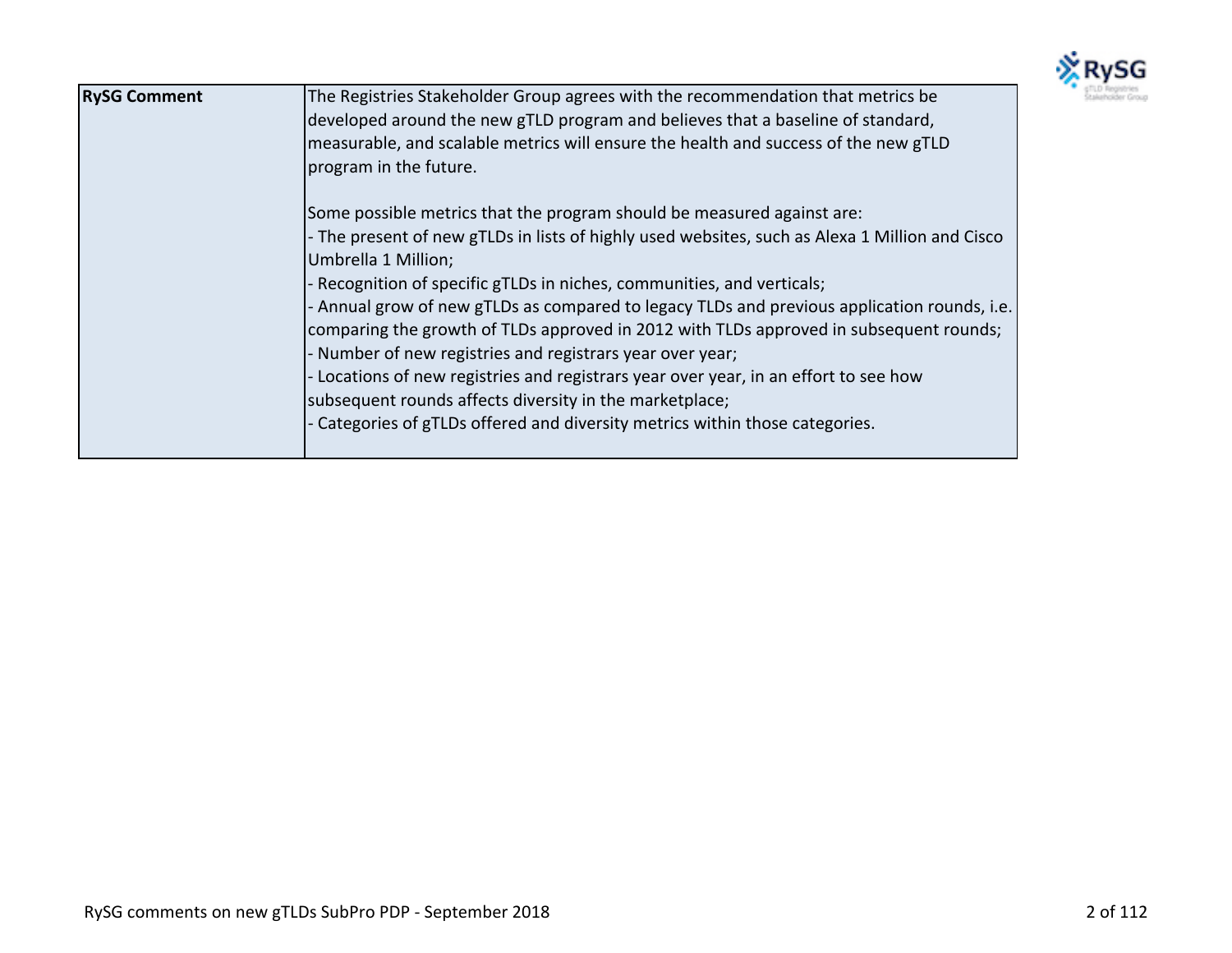

|                     | 2.2.2: Predictability (full WG) 2.2.2.c.1: Currently, as a result of consensus recommendations made by the GNSO, the   |
|---------------------|------------------------------------------------------------------------------------------------------------------------|
|                     | ICANN Board endorsed the GNSO's Policy and Implementation Recommendations, including                                   |
|                     | those related to the Consensus Policy Implementation Framework (CPIF) for governing the                                |
|                     | implementation phase of GNSO policies. If issues arise during this phase, the GNSO could                               |
|                     | seek to utilize the GNSO Expedited Policy Development Process or the GNSO Guidance                                     |
|                     | Process, as defined in the ICANN Bylaws. However, there is support in the Working Group for                            |
|                     | a recommendation that the New gTLD Program, once launched (i.e., after the                                             |
|                     | Implementation Review Team), should be subject to a new Predictability Framework, to                                   |
|                     | address issues that arise regarding the introduction of new gTLDs.                                                     |
|                     | Among other recommendations, the Working Group believes that as part of the                                            |
|                     | Predictability Framework, a Standing Implementation Review Team (IRT) should be                                        |
|                     | constituted after the publication of the Applicant Guidebook to consider changes in the                                |
|                     | implementation, execution and/or operations of the new gTLD program after its launch, and                              |
|                     | the introduction of any further evaluation guidelines not available to applicants when                                 |
|                     | applications were submitted. The Predictability Framework is intended to provide guidance                              |
|                     | to the Standing IRT in how issues should be resolved, which could include recommending                                 |
|                     | that the GNSO Council initiate GNSO processes provided by the ICANN Bylaws. Please see                                 |
|                     | sub-section d for full text of the Predictability Framework.                                                           |
| <b>RySG Comment</b> | The Registries Stakeholder Group supports establishing a Predictability Framework and the                              |
|                     | creation of a Standing Implementation Review Team to help proactively manage unexpected                                |
|                     | changes that will arise during subsequent rounds of applications. Because of the complexity,                           |
|                     | and relative newness, of the application process, it is important to delegate a specific group                         |
|                     | to managing and monitoring potential changes and modifications to support better                                       |
|                     | communication and predictability for all applicants.                                                                   |
|                     | 2.2.2: Predictability (full WG) 2.2.2.e.1: Does the concept of a Predictability Framework make sense to address issues |
|                     | raised post-launch?                                                                                                    |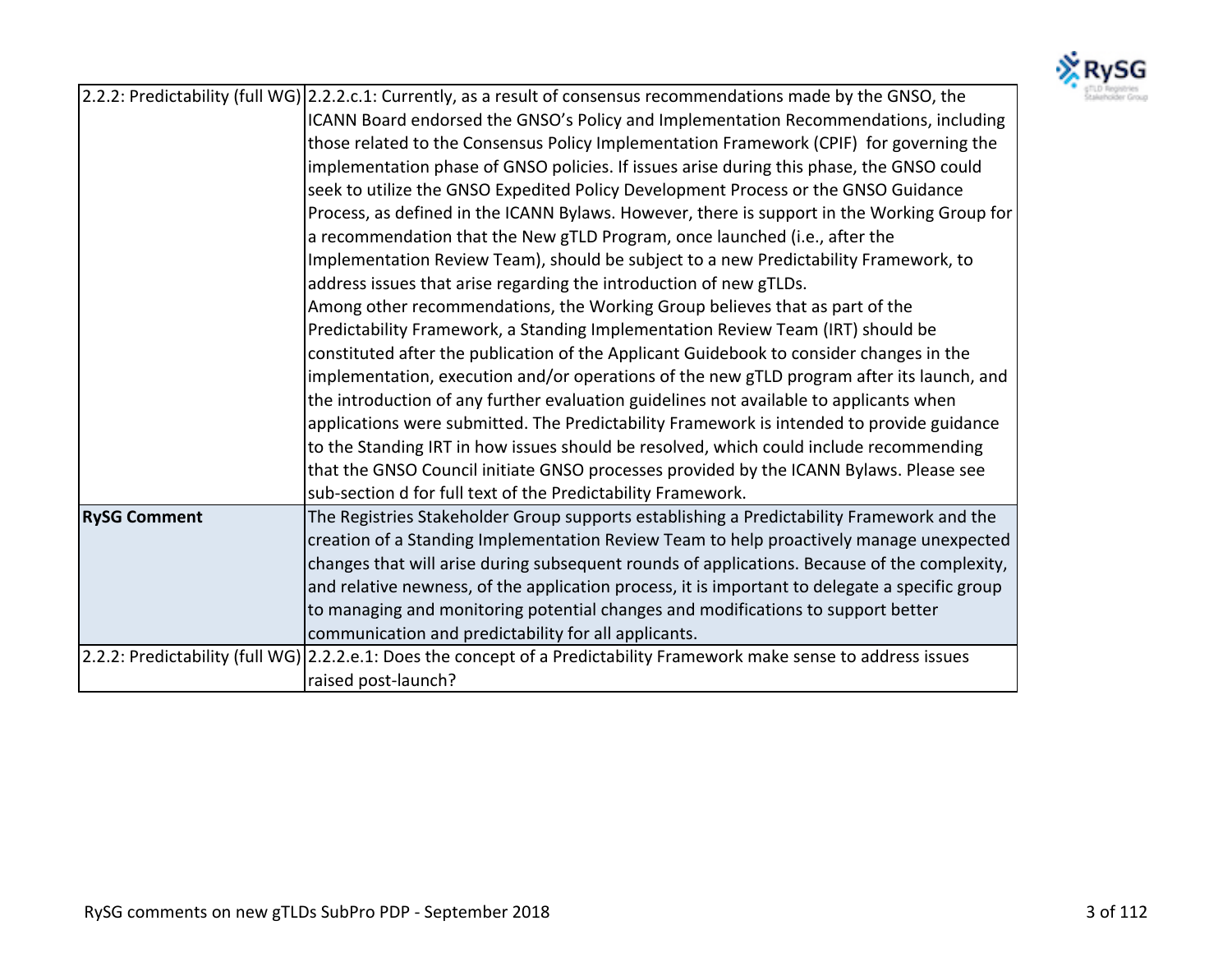

| <b>RySG Comment</b> | The Registries Stakeholder Group supports establishing a Predictability Framework in                                           |
|---------------------|--------------------------------------------------------------------------------------------------------------------------------|
|                     | general. With regards to the current proposal for the Predictability Framework, we                                             |
|                     | recommend considering the following:                                                                                           |
|                     | - In relation to question 2.2.2.e.5, what will be the guidelines to determine if an issue must                                 |
|                     | be decided on by the IRT versus other GNSO procedures?                                                                         |
|                     | - For minor operational changes, what are the guidelines to determine whether or not it will                                   |
|                     | affect applicants? (i.e. depending on who is looking at the change, there may be unforeseen<br>consequences)                   |
|                     | - It will be helpful to set out general/expected timelines for each type of revision to ensure                                 |
|                     | timeliness in response on behalf of the standing IRT or other responsible parties.                                             |
|                     | 2.2.2: Predictability (full WG) 2.2.2.e.2: How should launch be defined? Ideas considered by the WG include Board              |
|                     | adoption of the new Applicant Guidebook or the first day in which applications are accepted.                                   |
|                     |                                                                                                                                |
| <b>RySG Comment</b> | Setting launch as the date of the approval of the new Applicant Guidebook is an effective                                      |
|                     | way to allow for preparation, i.e. allowing the new standing IRT to familiarize itself with the                                |
|                     | new Guidebook, prior to accepting applications. This provides additional predictability for                                    |
|                     | applicants as issues may continue to be uncovered up to and during the application period.                                     |
|                     | 2.2.2: Predictability (full WG) 2.2.2.e.3: A component of the Predictability Framework includes the identification or criteria |
|                     | to determine whether an issue can be handled through existing mechanisms or whether it                                         |
|                     | can/should be handled by a Standing IRT. What are potential criteria that can be applied to                                    |
|                     | help distinguish between types of issues and resolution mechanism?                                                             |
| <b>RySG Comment</b> | It should be made clear at the outset that not all implementation issues should be referred                                    |
|                     | through the existing mechanisms at the GNSO disposal. Only those items that have a broad                                       |
|                     | impact to the community should be subject to the GNSO processes. Not every issue will                                          |
|                     | have an impact on every GNSO Stakeholder Group/Constituency. To the extent that the                                            |
|                     | impact is only on applicants (after applications are submitted), these issues should not                                       |
|                     | necessarily go back to the entire GNSO community to resolve UNLESS the proposed                                                |
|                     | resolution of the issue is in direct conflict with the Applicant Guidebook.                                                    |
|                     | 2.2.2: Predictability (full WG) 2.2.2.e.4: Do you have thoughts on the open questions/details related to the Standing IRT      |
|                     | panel discussed in section (f) below? Is there a different structure, process, or body (possibly                               |
|                     | already existing) that might help provide needed predictability in addressing issues raised                                    |
|                     | post-launch?                                                                                                                   |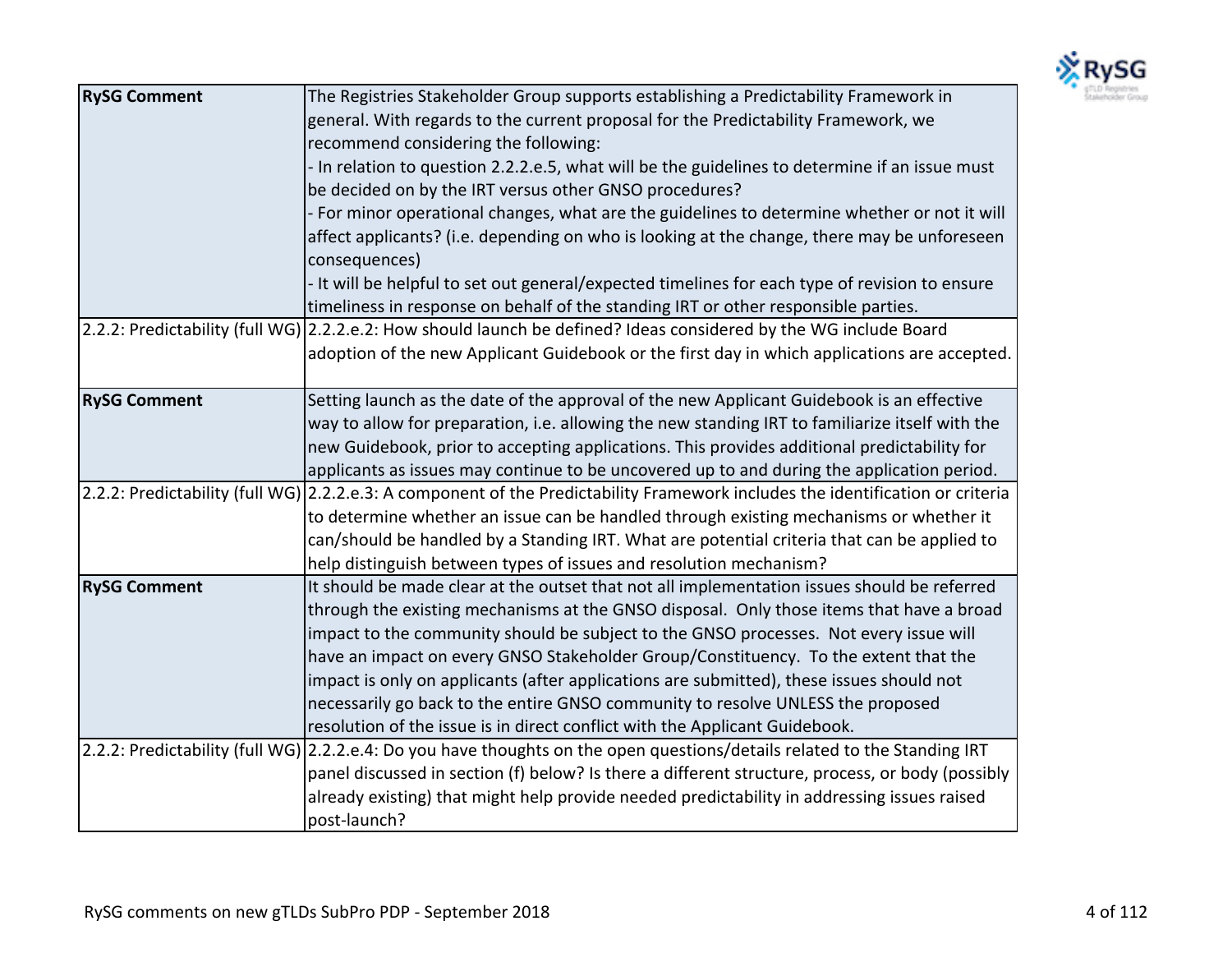

| <b>RySG Comment</b> | The RySG believes that panels create opportunities for the pooling of knowledge and<br>experience. They enable combined judgment to be brought to bear on important problems.<br>A risk inherent in any review panel is that it may not contain the expertise and experience to<br>make effective decisions; we accept the concept of the predictability framework and having<br>a Standing Panel that could tackle implementation/execution matters that arise in the new<br>gTLD Program but note that discussion is required to ensure that members of the panel have<br>the appropriate expertise (as opposed to merely being representative) to handle issues.                                                                                                     |
|---------------------|-------------------------------------------------------------------------------------------------------------------------------------------------------------------------------------------------------------------------------------------------------------------------------------------------------------------------------------------------------------------------------------------------------------------------------------------------------------------------------------------------------------------------------------------------------------------------------------------------------------------------------------------------------------------------------------------------------------------------------------------------------------------------|
|                     | 2.2.2: Predictability (full WG) 2.2.2.e.5: How do you see the proposed Predictability Framework interacting with the<br>existing GNSO procedures known as the GNSO Input Process, GNSO Guidance Process, and<br><b>GNSO Expedited PDP?</b>                                                                                                                                                                                                                                                                                                                                                                                                                                                                                                                              |
| <b>RySG Comment</b> | While the GNSO Input Process and GNSO Guidance process could interact with the<br>Predictability Framework, some applicants might not be represented at that point within the<br>GNSO, so applying one or the other may not be appropriate or accessible in certain cases.<br>The Registries Stakeholder Group does not see an EPDP as an appropriate solution to sort<br>out issues identified during an application process. While issues that arise during subsequent<br>rounds may be eligible to initiate an EPDP, the Registries Stakeholder Group believes the<br>EPDP process is not as scalable as alternative processes that may be available to applicants,<br>considering the time and effort needed to conduct and complete an EPDP in a timely<br>manner. |
| Process (WT1)       | 2.2.2.2: Clarity of Application 2.2.2.2.c.1: When substantive/disruptive changes to the Applicant Guidebook or application<br>processing are necessary and made through the Predictability Framework discussed above,<br>there should be a mechanism that allows impacted applicants the opportunity to either (a)<br>request an appropriate refund or (b) be tracked into a parallel process that deals with the<br>discrete issues directly without impacting the rest of the program.                                                                                                                                                                                                                                                                                |
| <b>RySG Comment</b> | The Registries Stakeholder Group supports this approach, in particular giving the applicant<br>the freedom to choose which option they would prefer. As compared to the 2012 round,<br>proactively determining a mechanism to handle these changes will provide more<br>predictability for applicants, as well as ICANN Org, particularly when applicants are faced<br>with questions and concerns about how to handle a significant divergence from the expected<br>application process.                                                                                                                                                                                                                                                                               |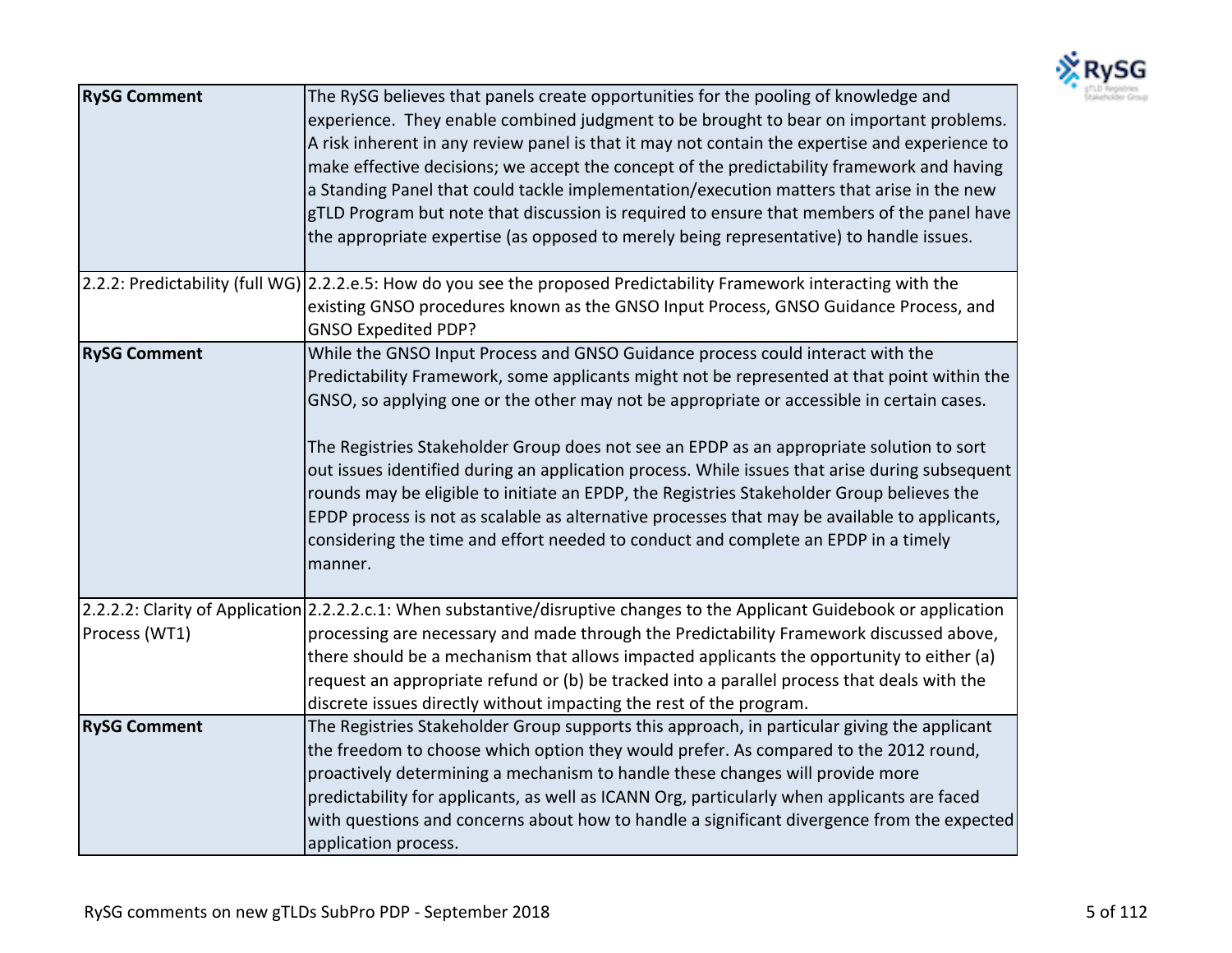

|                                                     | 2.2.2.2: Clarity of Application 2.2.2.2.e.1: Is ICANN organization capable of scaling to handle application volume and, if not,                                                                                                                                                                                                                                                                                                                                                                                                                                                                                                                                                                                                                                                                                                                                                                                                          |
|-----------------------------------------------------|------------------------------------------------------------------------------------------------------------------------------------------------------------------------------------------------------------------------------------------------------------------------------------------------------------------------------------------------------------------------------------------------------------------------------------------------------------------------------------------------------------------------------------------------------------------------------------------------------------------------------------------------------------------------------------------------------------------------------------------------------------------------------------------------------------------------------------------------------------------------------------------------------------------------------------------|
| Process (WT1)                                       | what would have to happen in order for ICANN organization to scale?                                                                                                                                                                                                                                                                                                                                                                                                                                                                                                                                                                                                                                                                                                                                                                                                                                                                      |
| <b>RySG Comment</b>                                 | The Registries Stakeholder Group believes that the following modifications will improve the<br>scalability of application volume:<br>- the RSP Pre-Approval program<br>- the minor tweaks to technical evaluation<br>the overhaul of financial evaluation<br>the pre-approval of registry services<br>adjustments to registry system testing<br>These changes will enable ICANN Org to scale the process to much higher levels than the<br>2012 round. As the rounds become more predictable and applications are regularly<br>accepted, we will better understand success metrics and see a more regular, predictable<br>stream of applications which could potentially lead to a first-come-first-serve approach.                                                                                                                                                                                                                      |
| 2.2.3: Applications Assessed<br>in Rounds (full WG) | 2.2.3.c.1: The Working Group recommends that the next introduction of new gTLDs shall be<br>in the form of a "round." With respect to subsequent introductions of the new gTLDs,<br>although the Working Group does not have any consensus on a specific proposal, it does<br>generally believe that it should be known prior to the launch of the next round either (a) the<br>date in which the next introduction of new gTLDs will take place or (b) the specific set of<br>criteria and/or events that must occur prior to the opening up of the subsequent process.<br>For the purposes of providing an example, prior to the launch of the next round of new<br>gTLDs, ICANN could state something like, "The subsequent introduction of new gTLDs after<br>this round will occur on January 1, 2023 or nine months following the date in which 50% of<br>the applications from the last round have completed Initial Evaluation." |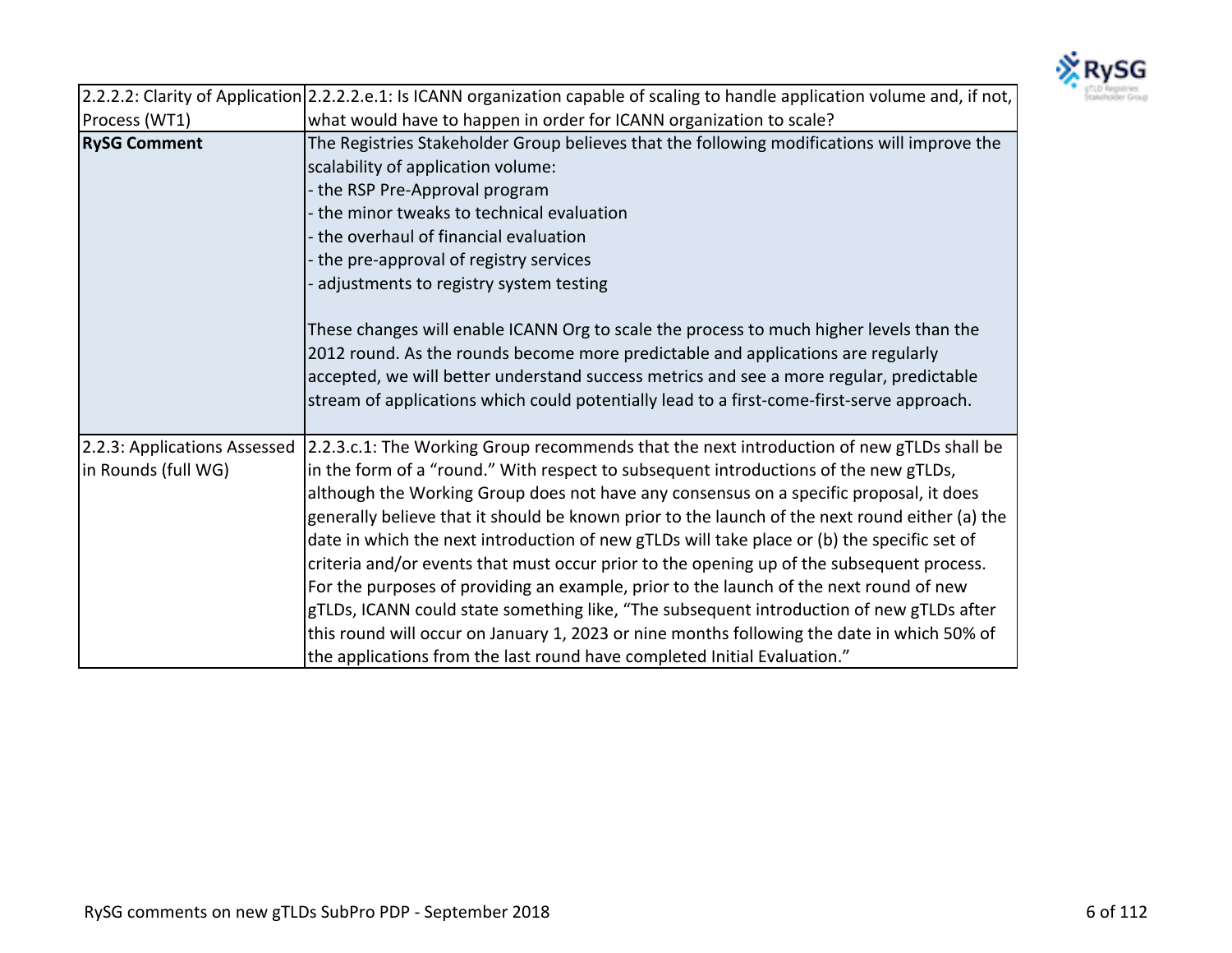

| <b>RySG Comment</b> | The RySG supports the notion of setting out either a date certain or a set of definitive criteria<br>to determine when the next new gTLD Round commences. This may need to be volume<br>based. For example, in the ideal world, the RySG would like to see a set schedule whereby<br>each year a new round is launched. For example, Q1 of each year could be for accepting<br>applications, Q2 of each year for filing public comments / objections, Q3 for evaluations, etc.<br>That said, we recognize that if there is an extraordinary amount of volume (which would<br>need to be determined what would consititute that volume in advance), then ICANN may<br>elect to skip the next round in the following year (provided it gives at least 4 months notice<br>prior to the commencement of the next round). For example, the Applicant Guidebook<br>could state that the subsequent round will start in Q1 of the following year, unless there are<br>more than 10,000 applications received. In such event, the subsequent round will begin in<br>Q1 of the second year following the then-current round. |
|---------------------|---------------------------------------------------------------------------------------------------------------------------------------------------------------------------------------------------------------------------------------------------------------------------------------------------------------------------------------------------------------------------------------------------------------------------------------------------------------------------------------------------------------------------------------------------------------------------------------------------------------------------------------------------------------------------------------------------------------------------------------------------------------------------------------------------------------------------------------------------------------------------------------------------------------------------------------------------------------------------------------------------------------------------------------------------------------------------------------------------------------------|
|                     | 2.2.3: Applications Assessed 2.2.3.d.1: Conduct one additional "round" followed by an undefined review period to                                                                                                                                                                                                                                                                                                                                                                                                                                                                                                                                                                                                                                                                                                                                                                                                                                                                                                                                                                                                    |
| in Rounds (full WG) | determine how future applications for new gTLDs should be accepted.                                                                                                                                                                                                                                                                                                                                                                                                                                                                                                                                                                                                                                                                                                                                                                                                                                                                                                                                                                                                                                                 |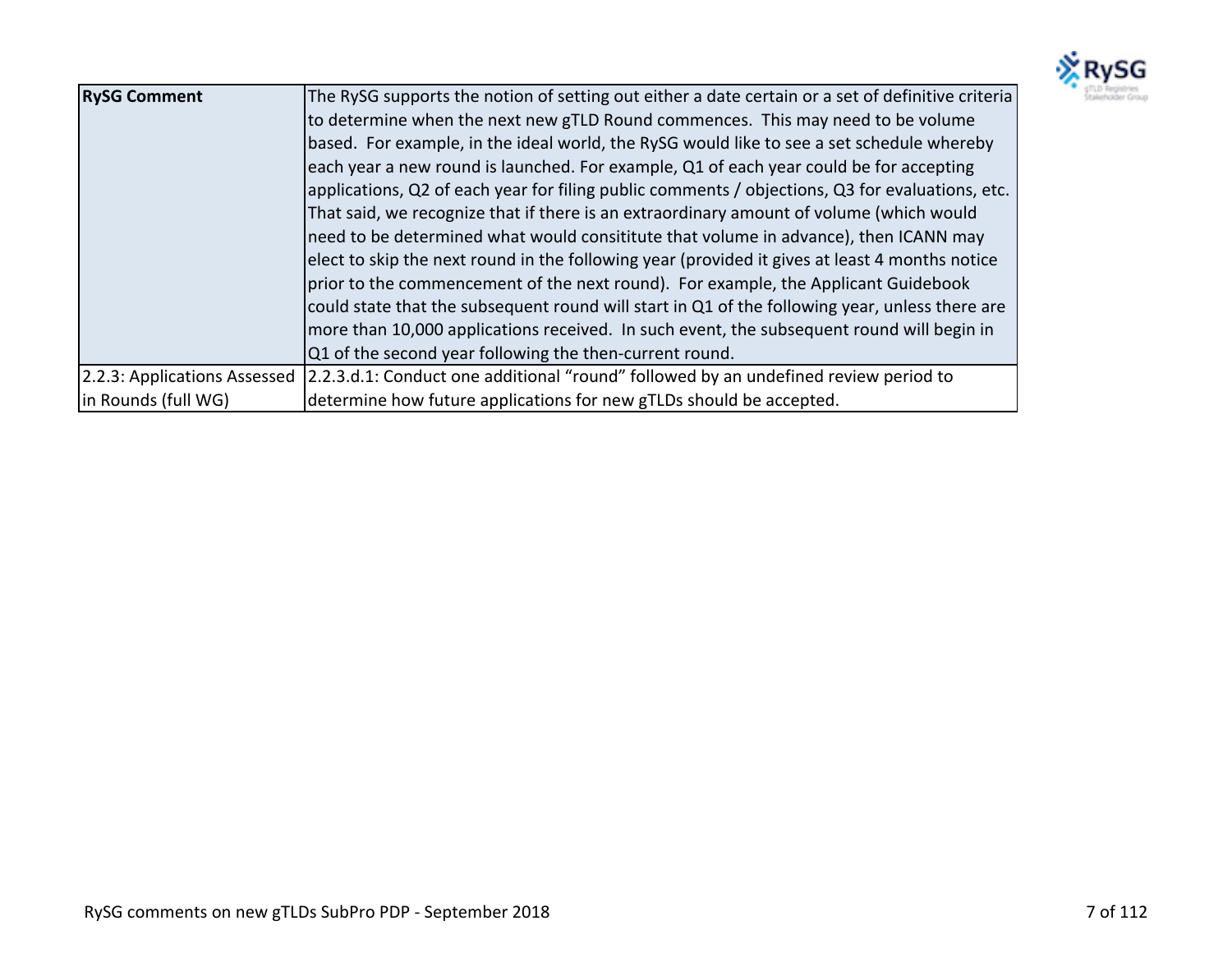

| <b>RySG Comment</b>                                 | The RySG has two viewpoints on the best way to conduct future application rounds.                                                                                                                                                                                                                                                                                                                                                                                                                                                                                                                                                                                                                                                                                                               |
|-----------------------------------------------------|-------------------------------------------------------------------------------------------------------------------------------------------------------------------------------------------------------------------------------------------------------------------------------------------------------------------------------------------------------------------------------------------------------------------------------------------------------------------------------------------------------------------------------------------------------------------------------------------------------------------------------------------------------------------------------------------------------------------------------------------------------------------------------------------------|
|                                                     | Viewpont 1: The long-term strategic goal for future applications should be the<br>implementation of a continuous process (which may realistically mean scheduled<br>"application submission windows"). This may be achieved through one or two further<br>'application rounds' imposed before this goal can be realistically achieved. The RySG<br>members that support this viewpoint (one or two rounds, followed by an open or window-<br>based schedule) recommend that a clear commitment is given to a schedule of further<br>application rounds, with shorter timespans between each round, in line with the original<br>target of one year.                                                                                                                                             |
|                                                     | Viewpoint 2: The PDP's charter instructs the WG to explain if the scale of demand has been<br>made clear and asks if the concept of rounds affects market behavior. As we have only<br>experienced one round since 2012 we believe it is too early to answer the question as asked<br>in the charter. "Model 1: Conduct one additional "round" followed by an undefined review<br>period to determine how future applications for new gTLDs should be accepted" is the most<br>appropriate way to answer the question. This enables the community to assess future<br>behavior - the community needs more time and more rounds to have taken place before it<br>can definitively answer the question posed in the charter. There was some opposition to this<br>viewpoint from within the RySG. |
| 2.2.3: Applications Assessed<br>in Rounds (full WG) | 2.2.3.d.2: Conduct two or three additional application "rounds" separated by predictable<br>periods for the purpose of major "course corrections," to determine the permanent process<br>for the acceptance of new gTLDs in the future. For illustration purposes only, this could<br>include commencing an application window in Q1 of Year 1, a second application window in<br>Q1 of Year 2, and a final application window in Q1 of Year 3 followed by a lengthy gap to<br>determine the permanent process moving forward after Year 3.                                                                                                                                                                                                                                                     |
| <b>RySG Comment</b>                                 | See 2.2.3.d.1 above                                                                                                                                                                                                                                                                                                                                                                                                                                                                                                                                                                                                                                                                                                                                                                             |
| 2.2.3: Applications Assessed                        | 2.2.3.d.3: Conduct all future new gTLD procedures in "rounds" separated by predictable                                                                                                                                                                                                                                                                                                                                                                                                                                                                                                                                                                                                                                                                                                          |
| in Rounds (full WG)                                 | periods for the purpose of course corrections indefinitely. Policy development processes                                                                                                                                                                                                                                                                                                                                                                                                                                                                                                                                                                                                                                                                                                        |
|                                                     | would then be required to make substantial, policy-driven changes to the program and                                                                                                                                                                                                                                                                                                                                                                                                                                                                                                                                                                                                                                                                                                            |
|                                                     | would then only apply to the opening of the application round following the date in which                                                                                                                                                                                                                                                                                                                                                                                                                                                                                                                                                                                                                                                                                                       |
|                                                     | the PDP recommendations were adopted by the ICANN Board.                                                                                                                                                                                                                                                                                                                                                                                                                                                                                                                                                                                                                                                                                                                                        |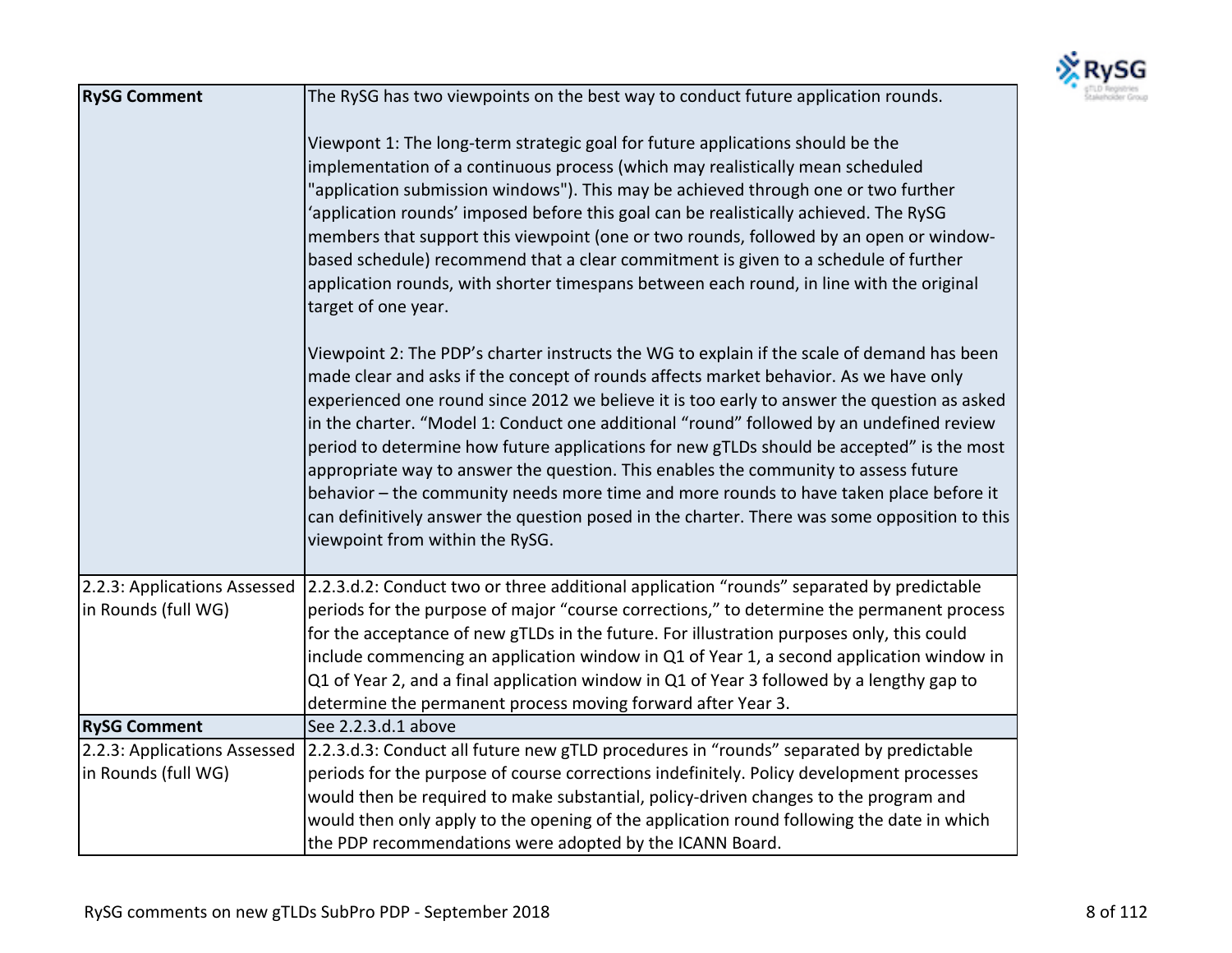

| <b>RySG Comment</b>          | See 2.2.3.d.1 above                                                                           |
|------------------------------|-----------------------------------------------------------------------------------------------|
| 2.2.3: Applications Assessed | 2.2.3.d.4: Conduct one additional "round" followed by the permanent opening up of a first-    |
| in Rounds (full WG)          | come, first-served process of new gTLD applications.                                          |
| <b>RySG Comment</b>          | See 2.2.3.d.1 above                                                                           |
| 2.2.3: Applications Assessed | 2.2.3.d.5: Commence two or three additional application "rounds" separated by predictable     |
| in Rounds (full WG)          | periods for the purpose of major course corrections, followed shortly thereafter by the       |
|                              | permanent opening up of a first-come, first-served process of accepting new gTLD              |
|                              | applications.                                                                                 |
| <b>RySG Comment</b>          | See 2.2.3.d.1 above                                                                           |
| 2.2.3: Applications Assessed | 2.2.3.d.6: Immediately commence a permanent first-come, first-served process of accepting     |
| in Rounds (full WG)          | new gTLD Applications.                                                                        |
| <b>RySG Comment</b>          | See 2.2.3.d.1 above                                                                           |
| 2.2.3: Applications Assessed | 2.2.3.e.1: Of the models described above, which model do you believe should be employed,      |
| in Rounds (full WG)          | if any? Please explain.                                                                       |
| <b>RySG Comment</b>          | See 2.2.3.d.1 above                                                                           |
| 2.2.3: Applications Assessed | 2.2.3.e.2: For the model you have selected, what are some mechanisms that can be              |
| in Rounds (full WG)          | employed to mitigate any of the listed (or unlisted) downsides.                               |
| <b>RySG Comment</b>          | The RySG believes that it is essential for ICANN to clearly define the number and frequency   |
|                              | of application rounds prior to the implementation of this continuous first-come first-served  |
|                              | process in order to avoid any uncertainty around that process and the eventual roll-out of a  |
|                              | continuous process.                                                                           |
| 2.2.3: Applications Assessed | 2.2.3.e.3: Is there a way to assess the demand for new gTLDs to help us determine whether     |
| in Rounds (full WG)          | the subsequent new gTLD process should be a "round" or a "first-come first-served process?    |
|                              | (e.g. Do we introduce an Expressions of Interest process?)                                    |
| <b>RySG Comment</b>          | The RySG believes that the decision of whether to continue via a future round or continuous   |
|                              | process should not be based on an assessment of interest. As the RySG has already stated,     |
|                              | the strategic goal for future applications should be to implement a continuous process, not a |
|                              | process based on subsequent rounds. A limited set of rounds should be used only to resolve    |
|                              | issues prior to the release of the continuous process.                                        |
| 2.2.3: Applications Assessed | 2.2.3.e.4: If we were to have a process where a certain date was announced for the next       |
| in Rounds (full WG)          | subsequent procedure, what would be the threshold for the community to override that          |
|                              | certain date (i.e., Is a different process needed if the number of applications exceeds a     |
|                              | certain threshold in a given period of time?)                                                 |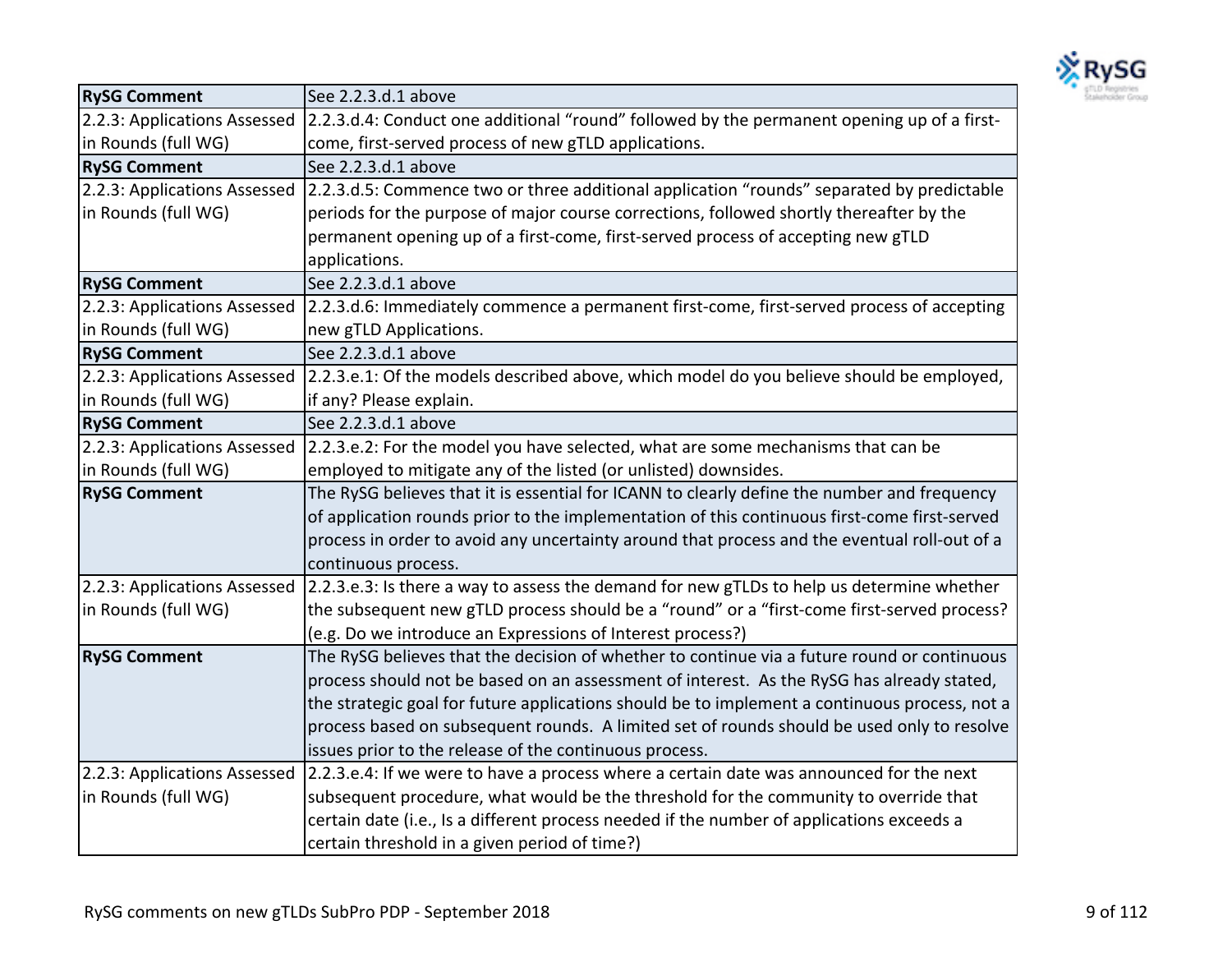

| <b>RySG Comment</b>        | The RySG believes that a date set for subsequent rounds should not be dependent upon or          |
|----------------------------|--------------------------------------------------------------------------------------------------|
|                            | revised based on the number of applications received or expected.                                |
| 2.2.4: Different TLD Types | 2.2.4.c.1: The Working Group recommends that each of the categories recognized by the            |
| (full WG)                  | 2012 Applicant Guidebook, both explicitly and implicitly, continue to be recognized on a         |
|                            | going forward basis. These include standard TLDs, community-based TLDs, TLDs for which a         |
|                            | governmental entity serves as the registry operator, and geographic TLDs. In addition, the       |
|                            | Working Group also recognizes that Specification 13 .Brand TLDs should also be formally          |
|                            | established as a category. The ramifications of being designated a specific category are         |
|                            | addressed throughout this Initial Report as applicable.                                          |
| <b>RySG Comment</b>        | The RySG supports the continuation of the categorization of gTLDs as outlined in the New         |
|                            | gTLD Applicant Guidebook and the inclusion of brands in any ongoing mechanisms. The              |
|                            | RySG does not, however, support the creation of additional categories as this may fragment       |
|                            | the gTLD space and negatively impact the viability of future gTLDs by further limiting their     |
|                            | ability to innovate in the space. Additional categories will also result in added burdens for    |
|                            | evaluators to decide the proper classification of applications. The administration of the        |
|                            | registry agreement also becomes unduly burdensome on ICANN, and it's not clear that any          |
|                            | claimed benefits of new categories will outweigh potential costs.                                |
| 2.2.4: Different TLD Types | 2.2.4.e.1: The Working Group did not reach agreement on adding any additional categories         |
| (full WG)                  | of gTLDs. What would be the benefit of adding a further category/further categories? Should      |
|                            | additional categories of TLDs be established and if so, what categories? Why or why not?         |
|                            |                                                                                                  |
| <b>RySG Comment</b>        | See 2.2.4.c.1 above                                                                              |
| 2.2.4: Different TLD Types | 2.2.4.e.2: To the extent that you believe additional categories should be created, how would     |
| (full WG)                  | applications for those TLDs be treated differently from a standard TLD throughout the            |
|                            | application process, evaluation process, string contention process, contracting, post-           |
|                            | delegation, etc.                                                                                 |
| <b>RySG Comment</b>        | See 2.2.4.c.1 above                                                                              |
| 2.2.4: Different TLD Types | 2.2.4.e.3: If you have recommended additional categories of TLDs, what would be the              |
| (full WG)                  | eligibility requirements for those categories, how would those be enforced and what would        |
|                            | be the ramifications of a TLD that qualified for a newly created category failing to continue to |
|                            | meet those qualifications?                                                                       |
| <b>RySG Comment</b>        | See 2.2.4.c.1 above                                                                              |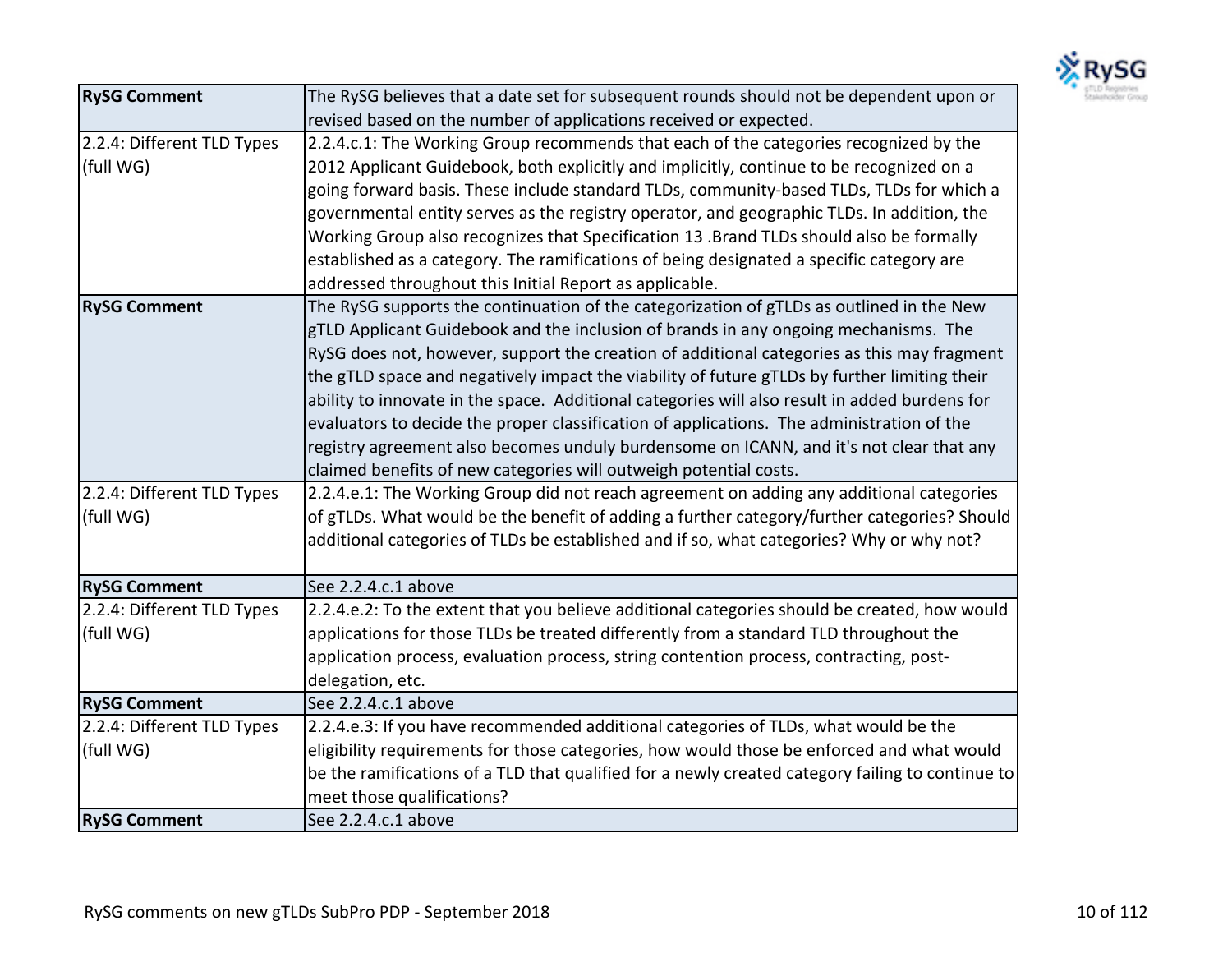

| 2.2.5 Applications          | 2.2.5.c.1: Although some members of Working Group supported the notion of putting limits      |
|-----------------------------|-----------------------------------------------------------------------------------------------|
| Submission Limits (full WG) | into place, ultimately the Working Group concluded that there were no effective, fair and/or  |
|                             | feasible mechanisms to enforce such limits. It therefore concluded that no limits should be   |
|                             | imposed on either the number of applications in total or the number of applications from      |
|                             | any particular entity.                                                                        |
| <b>RySG Comment</b>         | The Registries Stakeholder Group supports this recommendation and agrees that placing         |
|                             | limits on applications could have unforeseen consequences, including being perceived as anti- |
|                             | competitive or unintentionally prioritizing applications only from those who are already      |
|                             | closely following the process.                                                                |
| 2.2.6: Accreditation        | 2.2.6.c.1: Work Track 1 recommends using the term "pre-approval" as opposed to                |
| Programs (WT1)              | "accreditation." To a number of Work Track members, the term "accreditation" implies          |
|                             | having a contract in place with ICANN and other items for which there is no agreement         |
|                             | within the Work Track. "Pre-approval" on the other hand does not have those same              |
|                             | implications, but merely connotes applying the same standards, evaluation criteria and        |
|                             | testing mechanisms (if any) at a point in time which is earlier than going through the        |
|                             | standard process.                                                                             |
| <b>RySG Comment</b>         | While the term "accreditation" does not carry that heavy significance outside the ICANN       |
|                             | framework, it indeed does within ICANN, so RySG supports the "pre-approval" terminology.      |
| 2.2.6: Accreditation        | 2.2.6.c.2: The Work Track generally agrees that there should be a registry service provider   |
| Programs (WT1)              | (RSP) pre-approval process, which must be in place at least three (3) months prior to the     |
|                             | opening of the application period.                                                            |
| <b>RySG Comment</b>         | As much time as possible; however, we do not consider it appropriate to specify an arbitrary  |
|                             | period of time that could become a constraint to opening any future application windows.      |
|                             | For clarity, under no circumstances should this be a pre-requisite to the opening the next    |
|                             | application window. (see also RySG feedback on the 2nd Community Consultation                 |
|                             | https://docs.wixstatic.com/ugd/ec8e4c_8aca15819488424d93a1bdbfc884c7c1.pdf)                   |
| 2.2.6: Accreditation        | 2.2.6.c.3: The RSP pre-approval process shall have technical requirements equal to the        |
| Programs (WT1)              | Technical and Operational Capabilities Evaluation (as established in section 2.7.7 on         |
|                             | Applicant Reviews: Technical/Operational, Financial and Registry Services), but will also     |
|                             | consider the RSP's overall breadth of registry operator support.                              |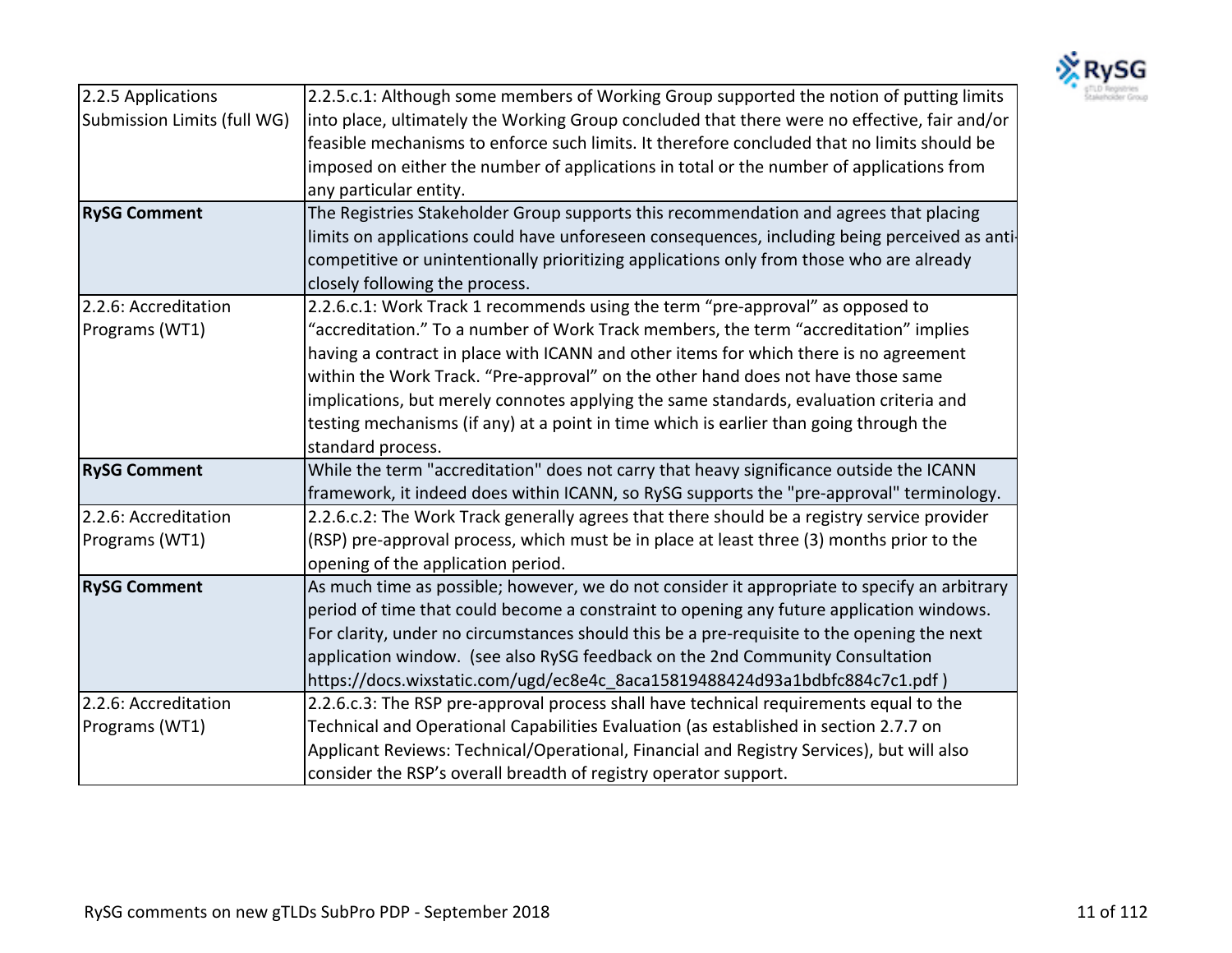

| <b>RySG Comment</b>  | Given that, to our knowledge, no applicant, and by extension no RSP was deemed to fail the     |
|----------------------|------------------------------------------------------------------------------------------------|
|                      | evaluation of the technical aspect of the application including PDT; and that since the        |
|                      | delegation of more than 1000 TLDs has not seen an emergency transition, it is reasonable to    |
|                      | conclude that the design of the technical component of the application is adequate and as      |
|                      | such is a good starting point for an RSP Pre-Approval Process . The ability of an RSP to scale |
|                      | across a number of TLDs or domains under management is difficult to assess in any Pre-         |
|                      | Approval Process. We note that this not currently done for the RSPs supporting the 2012        |
|                      | round of new gTLDs and nor is there any data or evidence, after a number of years of           |
|                      | operation, to suggest that the ability of an RSP to scale is problematic. The RySG is actively |
|                      | engaged in discussions with GDD staff on this issue and we recommend that the PDP WG           |
|                      | defer to the work of this group. (see also RySG feedback on the 2nd Community                  |
|                      | Consultation                                                                                   |
|                      | https://docs.wixstatic.com/ugd/ec8e4c_8aca15819488424d93a1bdbfc884c7c1.pdf)                    |
| 2.2.6: Accreditation | 2.2.6.c.4: The RSP pre-approval process should be a voluntary program and the existence of     |
| Programs (WT1)       | the process will not preclude an applicant from providing its own registry services or         |
|                      | providing registry services to other New gTLD Registry Operators.                              |
| <b>RySG Comment</b>  |                                                                                                |
| 2.2.6: Accreditation | 2.2.6.c.5: The RSP pre-approval process should be funded by those seeking pre-approval on a    |
| Programs (WT1)       | cost-recovery basis.                                                                           |
| <b>RySG Comment</b>  | Absent an understanding of how much it will cost to establish the pre-approval process, cost-  |
|                      | recovery by the RSPs along may make the pre-appvoal concept unworkable as it may prove         |
|                      | too expensive to partcipate. The cost to ICANN of PDT in the 2012 round is significant and     |
|                      | the cost was recovered as a portion of the application fee. While the 2012 round anticipated   |
|                      | a large number of potential RSPs the reality was that only 12 or so emerged.                   |
| 2.2.6: Accreditation | 2.2.6.e.1: Should the pre-approval process take into consideration the number and type of      |
| Programs (WT1)       | TLDs that an RSP intends to support? Why or why not?                                           |
| <b>RySG Comment</b>  | No. The pre-approval process is limited in scope to a technical review of competence. It is    |
|                      | only an indication that an RSP can support the 5 core services for a single TLD. It is not     |
|                      | designed to ascertain if the RSP is fit-for-purpose i.e.can the RSP support the specific       |
|                      | business requirements of a TLD or TLDs that are being applied for. Such qualities are not      |
|                      | tested or ascertained by the pre-approval process. For the avoidance of doubt, scale and       |
|                      | scalability is explicitly not tested and not guaranteed by pre-approval.                       |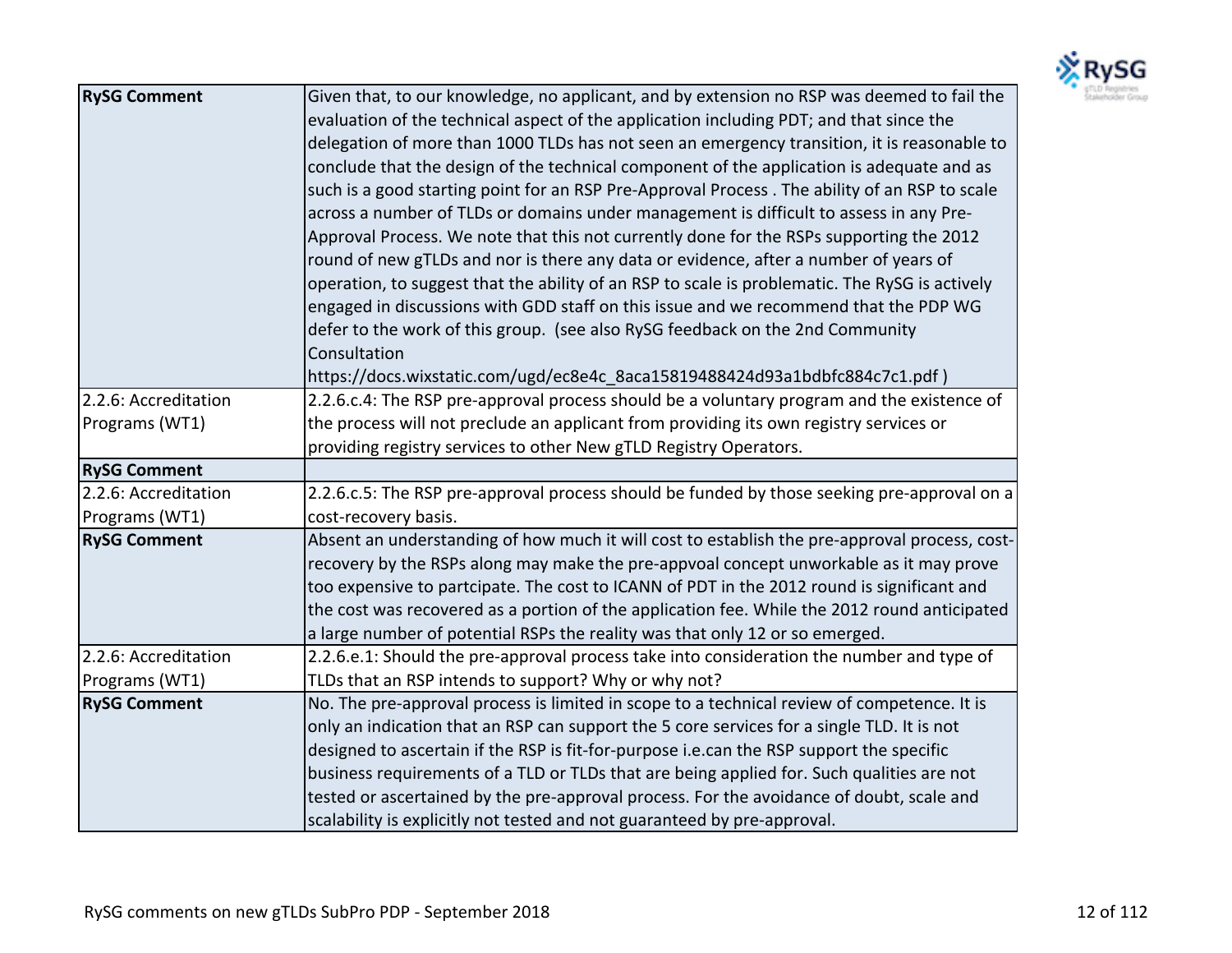

| 2.2.6: Accreditation | 2.2.6.e.2: If so, how would the process take that into consideration? What if the number of                               |
|----------------------|---------------------------------------------------------------------------------------------------------------------------|
| Programs (WT1)       | applications submitted during the TLD application round exceed the number of TLDs for                                     |
|                      | which the RSP indicated it could support?                                                                                 |
| <b>RySG Comment</b>  | It is not appropriate for the pre-approval testing to require specification of scale and nor                              |
|                      | should this be tested for in the pre-approval process. Scale being either the number of TLDs                              |
|                      | and/or the number of SLDs on a given RSPs systems. Scale and scalability is a business issue                              |
|                      | between the RSP and the RO / Applicant.                                                                                   |
| 2.2.6: Accreditation | 2.2.6.e.3: Should RSPs that are pre-approved be required to be periodically reassessed? If so,                            |
| Programs (WT1)       | how would such a process work and how often should such a reassessment be conducted?                                      |
| <b>RySG Comment</b>  | Pre-approval should be valid for a fixed period of time (e.g. 5 years) or until a breach occurs                           |
|                      | (an 80% SLA violation?). Pre-approval should automatically renew if an RSP has been                                       |
|                      | successfully operating all its TLDs in GA for at least the last 3 years without any breach (80%                           |
|                      | SLA violation?).                                                                                                          |
| 2.2.6: Accreditation | 2.2.6.e.4: If RSPs that go through the pre-approval process are required to go through a                                  |
| Programs (WT1)       | reassessment process, should RSPs/applicants that do not take part in the pre-approval                                    |
|                      | program (e.g., providing registry services for its own registry or other registries) also be                              |
|                      | required to go through the reassessment process? Do you feel it will lead to inconsistent<br>treatment of RSPs otherwise? |
| <b>RySG Comment</b>  | Pre-approval comprises the production of satisfactory answers to the the technical                                        |
|                      | evaluation questions (consistent with those from the 2012 application) in combination with                                |
|                      | pre-delegation testing. Satisfactory performance in such evaluation and technical testing will                            |
|                      | lead to the recognition of basic technical competence and may lead to pre-approval if done                                |
|                      | in advance or must be done as part of PDT. Either way, an RSP that has been pre-approved or                               |
|                      | approved as part of PDT must be subject to re-assessment as indicated in 2.2.6.e.3. All RSPs                              |
|                      | will therefore be treated the same in these circumstances.                                                                |
| 2.2.6: Accreditation | 2.2.6.e.5: Existing RSPs: Should existing RSPs be automatically deemed "pre-approved"?                                    |
| Programs (WT1)       | Why or why not? If not automatically pre-approved, should existing RSPs have a different                                  |
|                      | process when seeking to become pre-approved? If so, what would the different process be?                                  |
|                      | Are there any exceptions to the above? For example, should a history of failing to meet                                   |
|                      | certain Service Levels be considered when seeking pre-approval? Please explain.                                           |
|                      |                                                                                                                           |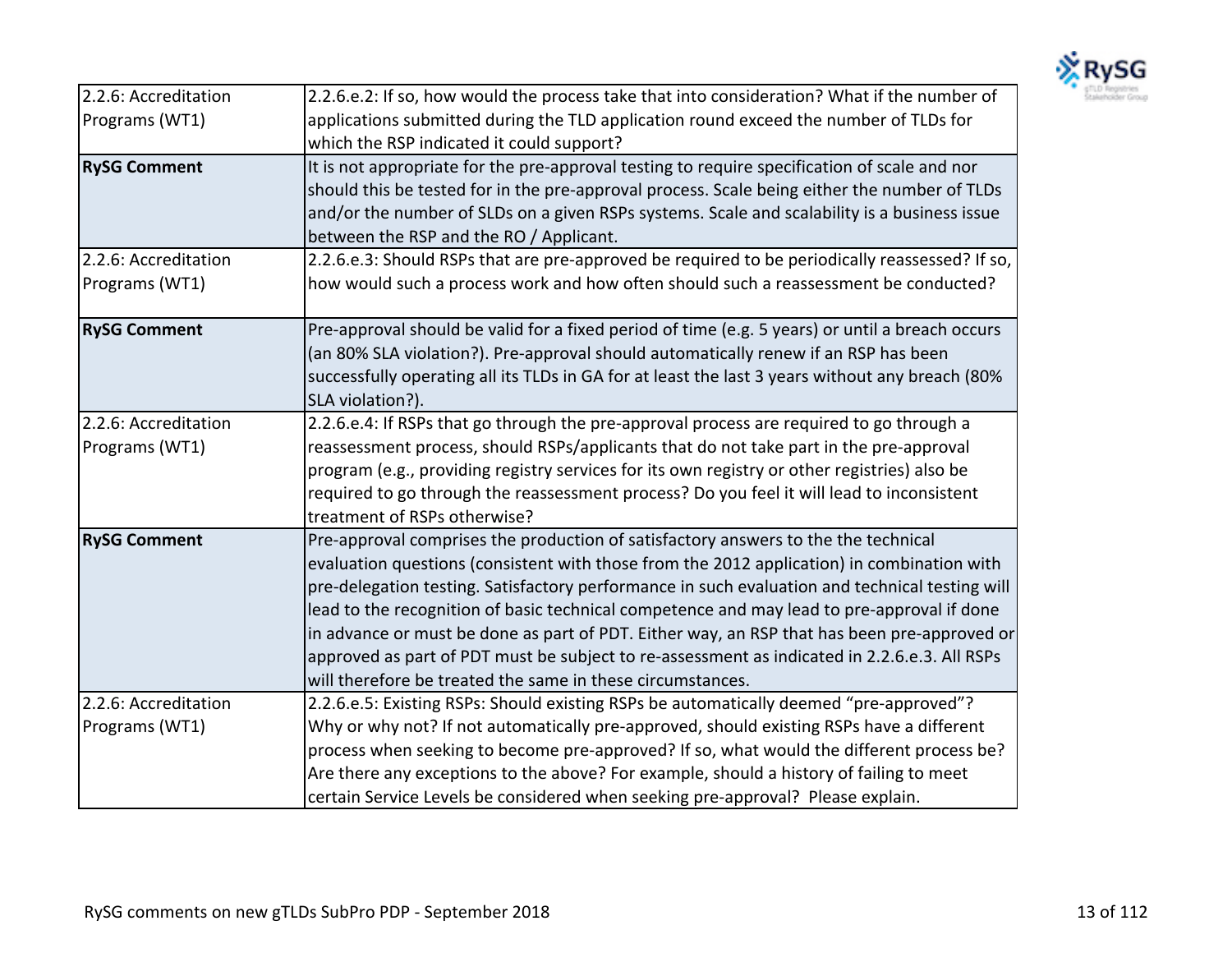

| <b>RySG Comment</b>                    | Upon the launching of the pre-approval program, existing RSPs should be subject to the<br>reassessment process as indicated in 2.2.6.e.3. Thus, an RSP that has been operating at least<br>one of its TLDs for at least 3 years in GA and has not had any breach (or 80% SLA violation) in<br>any of its TLDs during the last 5 years would be effectively (automatically) pre-approved. |
|----------------------------------------|------------------------------------------------------------------------------------------------------------------------------------------------------------------------------------------------------------------------------------------------------------------------------------------------------------------------------------------------------------------------------------------|
| 2.2.6: Accreditation<br>Programs (WT1) | 2.2.6.e.6: What is the appropriate amount of time to allow for the submission of an<br>application in order for the new RSP to be reviewed, so it can be added to the list of the                                                                                                                                                                                                        |
|                                        | approved registrars? What is an appropriate amount of time for that review to conclude?                                                                                                                                                                                                                                                                                                  |
| <b>RySG Comment</b>                    |                                                                                                                                                                                                                                                                                                                                                                                          |

| Preliminary Recommendations, Options, and Questions for Community Input 2.3 |                                                                                                                       |
|-----------------------------------------------------------------------------|-----------------------------------------------------------------------------------------------------------------------|
|                                                                             |                                                                                                                       |
| <b>Topic</b>                                                                | <b>Text</b>                                                                                                           |
|                                                                             | 2.3.2: Global Public Interest 2.3.2.c.1: Mandatory PICs: The Work Track is considering a recommendation to codify the |
| (WT2)                                                                       | current implementation of mandatory PICs as policy recommendations. In addition, such                                 |
|                                                                             | mandatory PICs should be revisited to reflect the ongoing discussions between the GAC                                 |
|                                                                             | Public Safety Working Group and Registries as appropriate.                                                            |
| <b>RySG Comment</b>                                                         | While PICs have satisfactorily addressed public interest concerns and may have been a                                 |
|                                                                             | reasonable vehicle for registries to individually address matters of concern raised by the                            |
|                                                                             | community, in future rounds, it would be far more advisable to draw a bright line of finality                         |
|                                                                             | once those matters are considered and concluded by the full community (including the GAC),                            |
|                                                                             | thereby reducing the risk that an individual application (or group of applications) will be held                      |
|                                                                             | in limbo for an extended period This will improve predictability, avoid delays and otherwise                          |
|                                                                             | maintain an orderly process. (see also RySG feedback on the 2nd Community Consultation                                |
|                                                                             | https://docs.wixstatic.com/ugd/ec8e4c_8aca15819488424d93a1bdbfc884c7c1.pdf)                                           |
|                                                                             |                                                                                                                       |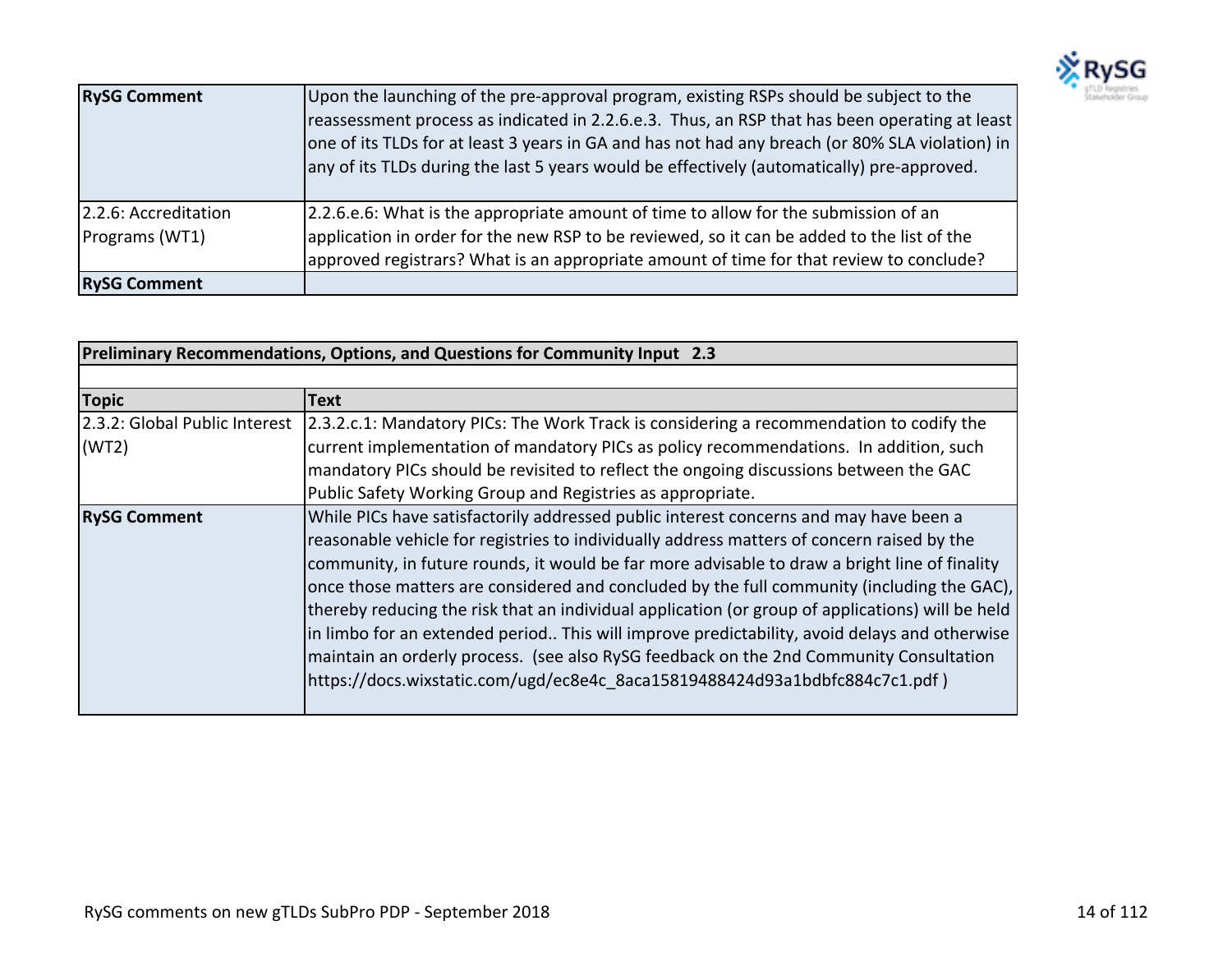

|                               | 2.3.2: Global Public Interest 2.3.2.c.2: Voluntary PICs: The Work Track recommends continuing the concept of voluntary |
|-------------------------------|------------------------------------------------------------------------------------------------------------------------|
| (WT2)                         | Public Interest Commitments and asking applicants to state any voluntary PICs in their                                 |
|                               | application. In addition, the Work Track supports the ability of applicants to commit to                               |
|                               | additional voluntary PICs in response to public comments, GAC Early Warnings and/or GAC                                |
|                               | Advice. The Work Track acknowledges that changes to voluntary PICs may result in changing                              |
|                               | the nature of the application except where expressly otherwise prohibited in the Applicant                             |
|                               | Guidebook and that this needs further discussion.                                                                      |
| <b>RySG Comment</b>           | PICs have well served their purpose, though the process by which voluntary PICs were                                   |
|                               | solicited and submitted was clumsy, mistimed and rushed.                                                               |
|                               |                                                                                                                        |
|                               | At present, the RySG recommends no further mechanisms vs. PICs (except to allow proposed                               |
|                               | PICs by registries in the application, followed by an ability to add further PICs following the                        |
|                               | GAC Early Warning round); we note there are significant process improvements in place                                  |
|                               | today vs. 2013 (e.g., the GAC has a clearly defined role in GNSO policy development, the                               |
|                               | GNSO has well sorted the "policy vs. implementation" question with new processes, etc.). As                            |
|                               | the WG put it, "identifying and mitigating every circumstance is a nearly impossible task."                            |
|                               | The RySG agrees but advises that the learnings from the current round will very well inform                            |
|                               | the formation of the next and those learnings, along with better definitions of community                              |
|                               | roles and processes, should be expected to provide finality and predictability prior to the                            |
|                               | opening of a new round. (see also RySG feedback on the 2nd Community Consultation                                      |
|                               | https://docs.wixstatic.com/ugd/ec8e4c_8aca15819488424d93a1bdbfc884c7c1.pdf)                                            |
|                               |                                                                                                                        |
| 2.3.2: Global Public Interest | [2.3.2.c.3: At the time a voluntary PIC is made, the applicant must set forth whether such PIC                         |
| (WT2)                         | is limited in time, duration and/or scope such that the PIC can adequately be reviewed by                              |
|                               | ICANN, an existing objector (if applicable) and/or the GAC (if the voluntary PIC was in                                |
|                               | response to a GAC Early Warning or GAC Advice).                                                                        |
| <b>RySG Comment</b>           |                                                                                                                        |
|                               |                                                                                                                        |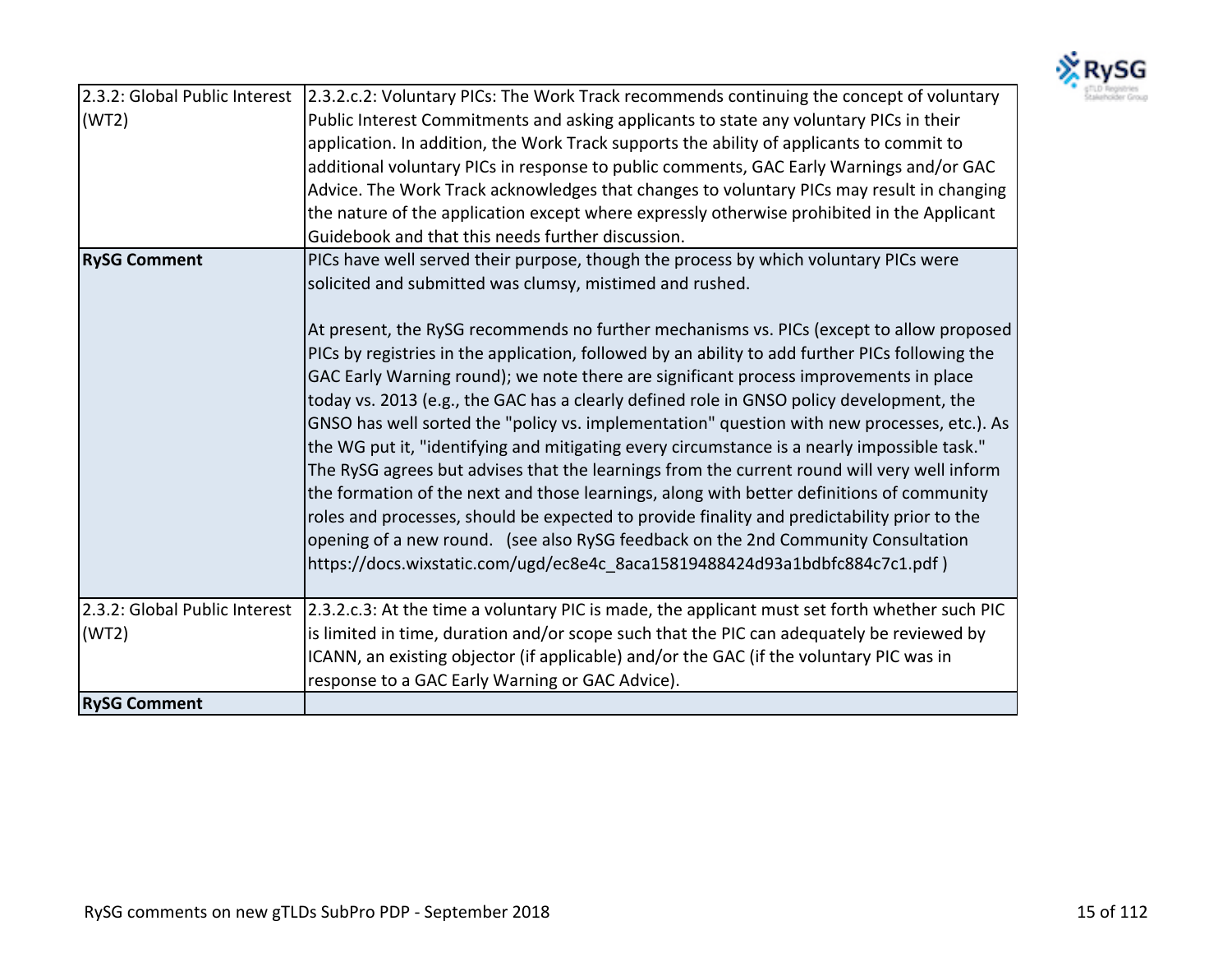

|                               | 2.3.2: Global Public Interest 2.3.2.c.4: To the extent that a Voluntary PIC is accepted, such PIC must be reflected in the |
|-------------------------------|----------------------------------------------------------------------------------------------------------------------------|
| (WT2)                         | applicant's Registry Agreement. A process to change PICs should be established to allow for                                |
|                               | changes to that PIC to be made but only after being subject to public comment by the ICANN                                 |
|                               | community. To the extent that the PIC was made in response to an objection, GAC Early                                      |
|                               | Warning and/or GAC Advice, any proposed material changes to that PIC must take into                                        |
|                               | account comments made by the applicable objector and/or the applicable GAC member(s)                                       |
|                               | that issued the Early Warning, or in the case of GAC Advice, the GAC itself.                                               |
| <b>RySG Comment</b>           | Yes, there should be a process to change PICs that have been made just as there is a process                               |
|                               | for changing Specification 12 Community Registration Policies. The TLD marketplace climate,                                |
|                               | business models and consolidation occuring in the industry mean that Registry Operators                                    |
|                               | should have the flexilbity to modify, remove or add Specification 11 Public Interest                                       |
|                               | Committments as many years have passed, many TLDs have been aquired and/or sold to                                         |
|                               | new entities and the needs and purpose of the TLD may change over time. The PICs (as they                                  |
|                               | are part of the Registry Operator Agreement) should be, like other terms in the Registry                                   |
|                               | Operator Agreement, amendable to change as well.                                                                           |
| 2.3.2: Global Public Interest | [2.3.2.e.1: Does you believe that there are additional Public Interest Commitments that                                    |
| (WT2)                         | should be mandatory for all registry operators to implement? If so, please specify these                                   |
|                               | commitments in detail.                                                                                                     |
| <b>RySG Comment</b>           | RySG does not recommend any aditional mandatory PICs to be adopted.                                                        |
| 2.3.2: Global Public Interest | [2.3.2.e.2: Should there be any exemptions and/or waivers granted to registry operators of                                 |
| (WT2)                         | any of the mandatory Public Interest Commitments? Please explain.                                                          |
| <b>RySG Comment</b>           | RySG sees little value in requiring single-registrant TLDs (which can be both exclusive-use                                |
|                               | TLDs and some but not all Brand TLDs) to conduct technical analysis or keeping statistics as                               |
|                               | prescribed with Specification 11, 3 (b), of the current registry agreements. A waiver to this                              |
|                               | PIC could be considered by the WG, or in a more general fashion, waivers could be possibly                                 |
|                               | allowed provided some guidance is followed.                                                                                |
| 2.3.2: Global Public Interest | [2.3.2.e.3: For any voluntary PICs submitted either in response to GAC Early Warnings, public                              |
| (WT2)                         | comments, or any other concerns expressed by the community, is the inclusion of those PICs                                 |
|                               | the appropriate way to address those issues? If not, what mechanism do you propose?                                        |
| <b>RySG Comment</b>           | Yes, voluntary PICS are appropriate to address GAC Early Warnings, public comments, or any                                 |
|                               | other concerns expressed by the community. At present, the RySG recommends no further                                      |
|                               |                                                                                                                            |
|                               | mechanisms (except to allow proposed PICs by registries in the application, followed by an                                 |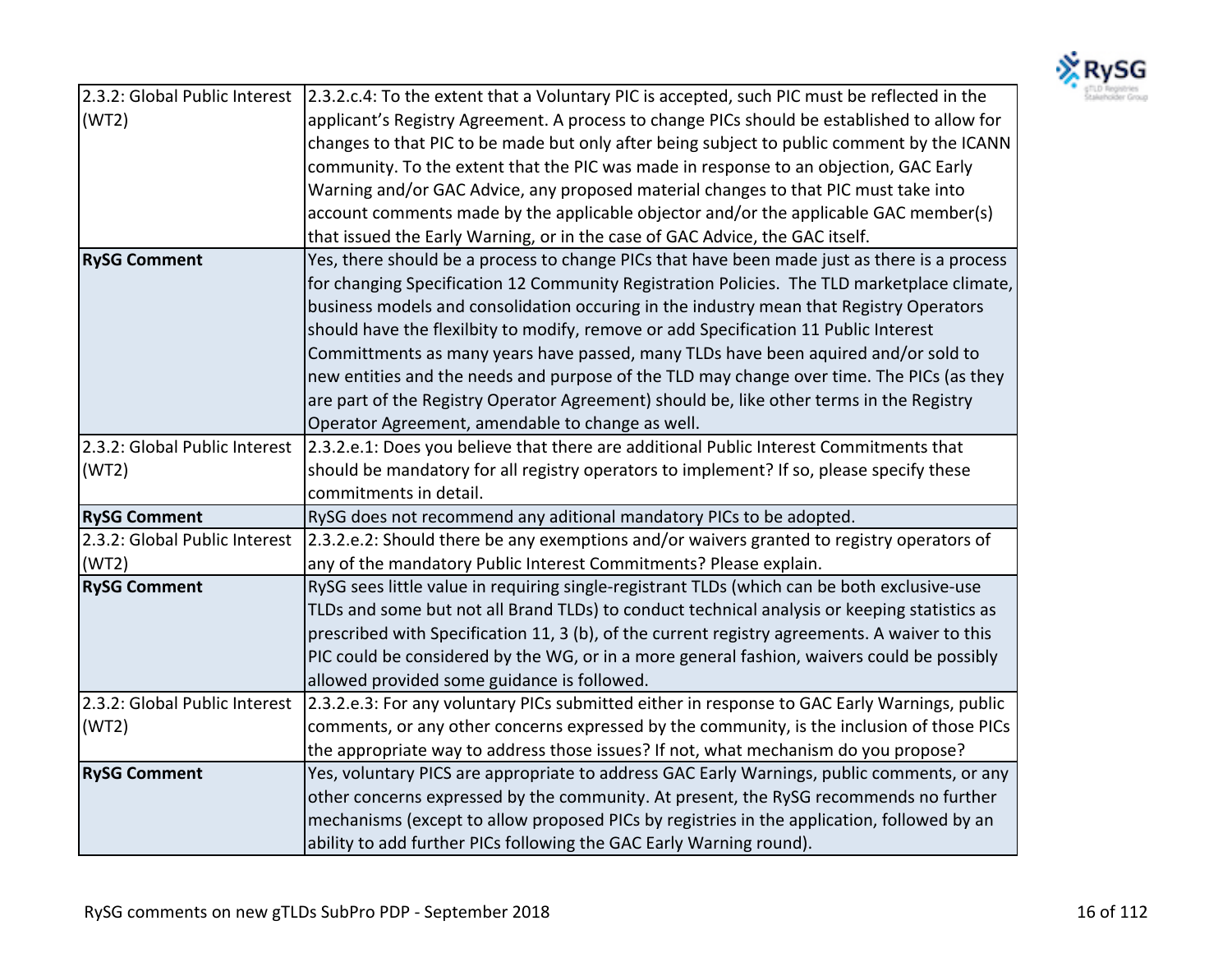

| 2.3.2: Global Public Interest          | [2.3.2.e.4: To what extent should the inclusion of voluntary PICs after an application has been                                                                                                                                                                                                                                                                                                                                                                                                                                                                |
|----------------------------------------|----------------------------------------------------------------------------------------------------------------------------------------------------------------------------------------------------------------------------------------------------------------------------------------------------------------------------------------------------------------------------------------------------------------------------------------------------------------------------------------------------------------------------------------------------------------|
| (WT2)                                  | submitted be allowed, even if such inclusion results in a change to the nature of the original<br>application?                                                                                                                                                                                                                                                                                                                                                                                                                                                 |
| <b>RySG Comment</b>                    | RySG supports the inclusion of voluntary PICs even where the inclusion changes the nature<br>of the underlying application. Parties require reasonable latitude and flexibility to adapt,<br>innovate, and resolve disputes using bottom-up solutions. The flexibility to resolve disputes<br>in this manner also improves the predicatability of the process and mitigates unnecessary<br>delays.                                                                                                                                                             |
| 2.3.2: Global Public Interest<br>(WT2) | [2.3.2.e.5: If a voluntary PIC does change the nature of an application, to what extent (if any)<br>should there be a reopening of public comment periods, objection periods, etc. offered to<br>the community to address those changes?                                                                                                                                                                                                                                                                                                                       |
| <b>RySG Comment</b>                    | RySG does not support the reopening of public comments or objection periods based on the<br>adoption of voluntary PICs. Dispute resolution through voluntary PICs should enhance<br>predicatibility, avoid delays, and create a bright line of finality for applications that have<br>followed the prescribed process, thereby reducing the risk that an individual application (or<br>group of applications) will be held in limbo for an extended period.                                                                                                    |
| 2.3.2: Global Public Interest<br>(WT2) | 2.3.2.e.6: The Work Track seeks to solicit input in regards to comments raised by the Verified<br>TLD Consortium and National Association of Boards of Pharmacy that recommended a<br>registry should be required to operate as a verified TLD if it 1) is linked to regulated or<br>professional sectors; 2) is likely to invoke a level of implied trust from consumers; or 3) has<br>implications for consumer safety and well-being. In order to fully consider the impact and<br>nature of this recommendation, the WG is asking the following questions: |
| <b>RySG Comment</b>                    |                                                                                                                                                                                                                                                                                                                                                                                                                                                                                                                                                                |
| 2.3.2: Global Public Interest<br>(WT2) | 2.3.2.e.6.1: How would such a registry be recognized to be in line with these three criteria<br>and who would make such a judgement?                                                                                                                                                                                                                                                                                                                                                                                                                           |
| <b>RySG Comment</b>                    | The RySG does not support requiring registries to operate as verified TLDs if they meet<br>certain criteria. Further categories of TLDs are not necessary, and the existing procedure<br>already provides sufficient opportunities to address concerns associated with TLDs related to<br>highly regulated or professional sectors. Moreover, the suggested criteria for identifying<br>TLDs for mandatory verified status is unworkably broad and too subjective to reliably identify<br>the types of TLDs it purports to address.                            |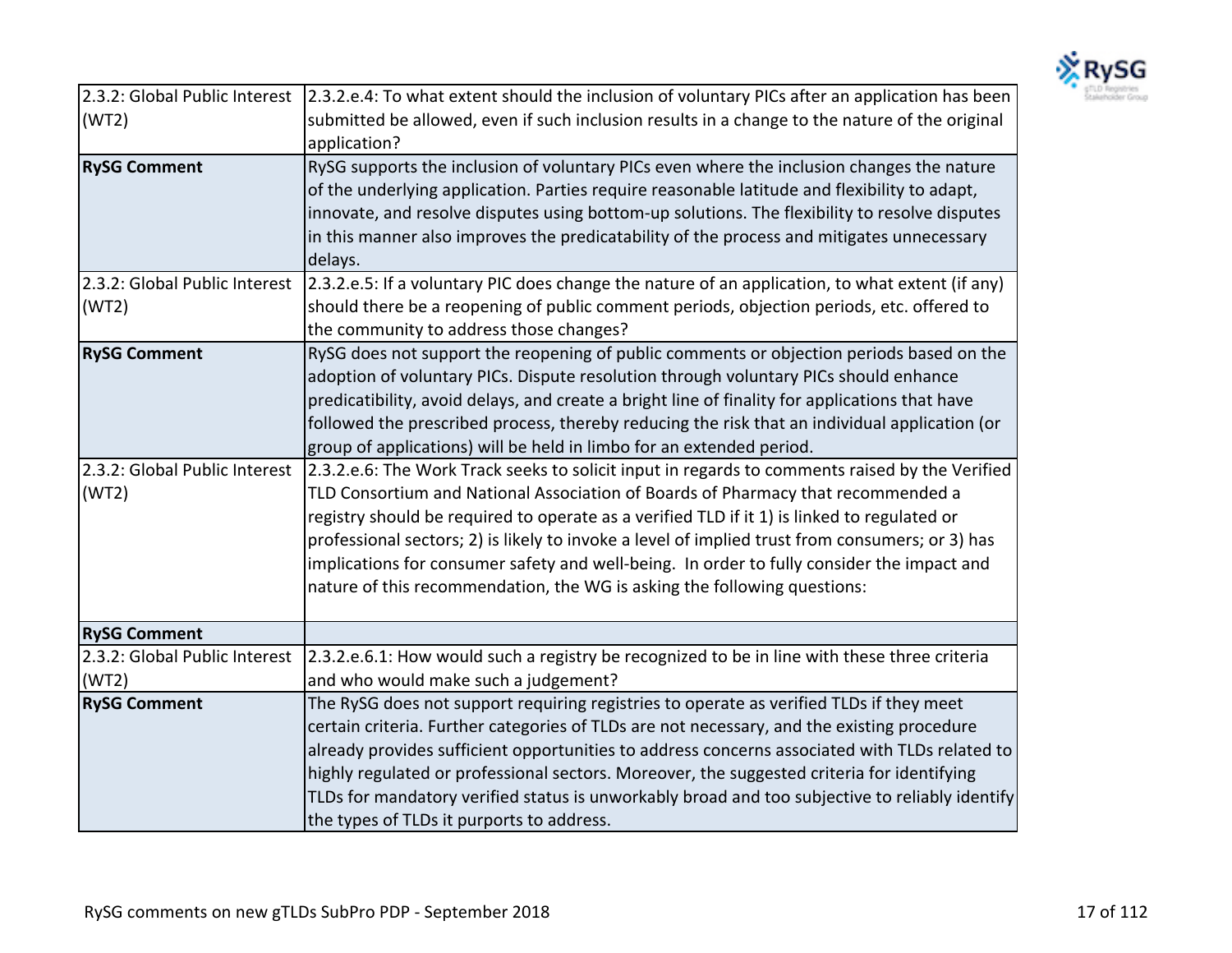

|                             | 2.3.2: Global Public Interest 2.3.2.e.6.2: What types of conditions should be placed upon a registry if it is required to |
|-----------------------------|---------------------------------------------------------------------------------------------------------------------------|
| (WT2)                       | operate as a verified TLD?                                                                                                |
| <b>RySG Comment</b>         | See 2.3.2.e.6.1 above.                                                                                                    |
|                             | 2.3.3: Applicant Freedom of 2.3.3.c.1: Work Track 3 discussed the protection of an applicant's freedom of expression      |
| Expression (WT3)            | rights and how to ensure that evaluators and dispute resolution service providers (DSRPs)                                 |
|                             | performed their roles in such a manner so as to protect these fundamental rights. The Work                                |
|                             | Track generally believes that the implementation guidelines should be clarified to ensure                                 |
|                             | that dispute resolution service providers and evaluators are aware that freedom of                                        |
|                             | expression rights are to be considered throughout the evaluation and any applicable                                       |
|                             | objection processes as well as any Requests for Reconsideration and/or Independent Review                                 |
|                             | Panel proceedings. To do this, each policy principle should not be evaluated in isolation from                            |
|                             | the other policy principles, but rather should involve a balancing of legitimate interests                                |
|                             | where approved policy goals are not completely congruent or otherwise seem in conflict.                                   |
|                             | Applicant freedom of expression is an important policy goal in the new gTLD process and                                   |
|                             | should be fully implemented in accordance with the applicant's freedom of expression rights                               |
|                             | that exist under law.                                                                                                     |
| <b>RySG Comment</b>         |                                                                                                                           |
| 2.3.3: Applicant Freedom of | [2.3.3.e.1: What specific advice or other guidance should dispute resolution service providers                            |
| <b>Expression (WT3)</b>     | that adjudicate objections proceedings and other evaluators be given to ensure that the                                   |
|                             | policy principle of protecting applicant freedom of expression can be effectively                                         |
|                             | implemented in the overall program?                                                                                       |
| <b>RySG Comment</b>         |                                                                                                                           |
| 2.3.3: Applicant Freedom of | [2.3.3.e.2: When considering Legal Rights Objections, what are some concrete guidelines that                              |
| Expression (WT3)            | can be provided to dispute resolution service providers to consider "fair use," "parody," and                             |
|                             | other forms of freedom of expression rights in its evaluation as to whether an applied for                                |
|                             | string infringes on the legal rights of others?                                                                           |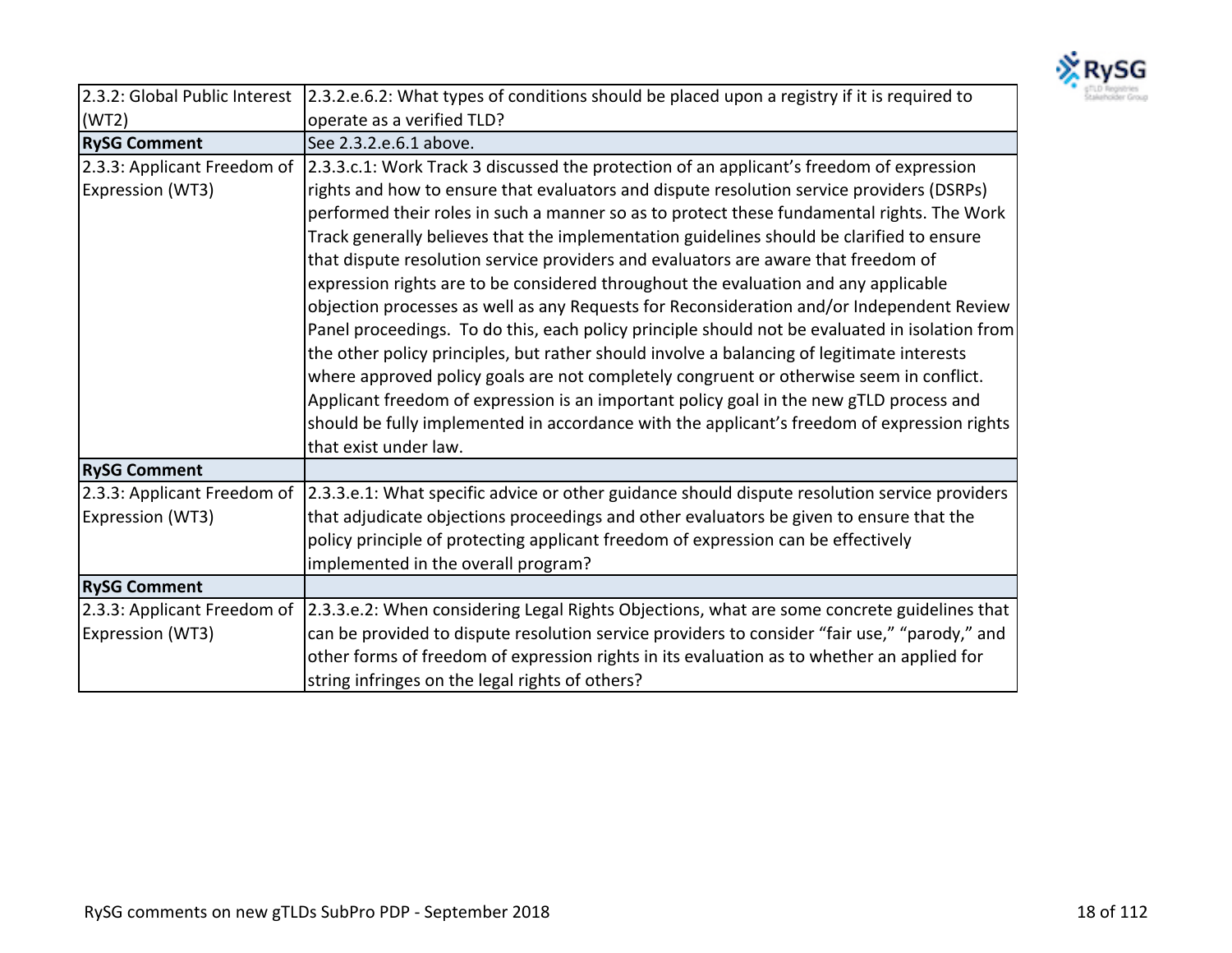

| <b>RySG Comment</b>         | The RySG believes the current criteria for evaluation of LROs adequately balances the rights<br>of trademark holders with those of applicants that intend to use a string for its dictionary or<br>"fair use" purpose. These criteria, as established by ICANN, consider important questions<br>such as whether the string (i) takes unfair advantage of the distinctive character or the<br>reputation of the objector's registered or unregistered trademark or service mark or IGO<br>name or acronym, or (ii) unjustifiably impairs the distinctive character or the reputation of<br>the objector's mark or IGO name or acronym, or (iii) otherwise creates an impermissible<br>likelihood of confusion between the applied-for gTLD and the objector's mark or IGO name<br>or acronym is the proper criteria to use to evaluate objections filed. |
|-----------------------------|---------------------------------------------------------------------------------------------------------------------------------------------------------------------------------------------------------------------------------------------------------------------------------------------------------------------------------------------------------------------------------------------------------------------------------------------------------------------------------------------------------------------------------------------------------------------------------------------------------------------------------------------------------------------------------------------------------------------------------------------------------------------------------------------------------------------------------------------------------|
| 2.3.3: Applicant Freedom of | [2.3.3.e.3: In the evaluation of a string, what criteria can ICANN and/or its evaluators apply to                                                                                                                                                                                                                                                                                                                                                                                                                                                                                                                                                                                                                                                                                                                                                       |
| Expression (WT3)            | ensure that the refusal of the delegation of a particular string will not infringe an applicant's                                                                                                                                                                                                                                                                                                                                                                                                                                                                                                                                                                                                                                                                                                                                                       |
|                             | freedom of expression rights?                                                                                                                                                                                                                                                                                                                                                                                                                                                                                                                                                                                                                                                                                                                                                                                                                           |
| <b>RySG Comment</b>         |                                                                                                                                                                                                                                                                                                                                                                                                                                                                                                                                                                                                                                                                                                                                                                                                                                                         |
| 2.3.4: Universal Acceptance | 2.3.4.c.1: Amended Principle B: Some new generic top-level domains should be                                                                                                                                                                                                                                                                                                                                                                                                                                                                                                                                                                                                                                                                                                                                                                            |
| (WT4)                       | internationalised domain names (IDNs), although applicants should be made aware of                                                                                                                                                                                                                                                                                                                                                                                                                                                                                                                                                                                                                                                                                                                                                                      |
|                             | Universal Acceptance challenges in ASCII and IDN TLDs and given access to all applicable                                                                                                                                                                                                                                                                                                                                                                                                                                                                                                                                                                                                                                                                                                                                                                |
|                             | information about Universal Acceptance currently maintained on ICANN's Universal                                                                                                                                                                                                                                                                                                                                                                                                                                                                                                                                                                                                                                                                                                                                                                        |
|                             | Acceptance Initiative page, through the Universal Acceptance Steering Group, as well as                                                                                                                                                                                                                                                                                                                                                                                                                                                                                                                                                                                                                                                                                                                                                                 |
|                             | future efforts.                                                                                                                                                                                                                                                                                                                                                                                                                                                                                                                                                                                                                                                                                                                                                                                                                                         |
| <b>RySG Comment</b>         | RySG supports this recommendation regarding Universal Acceptance.                                                                                                                                                                                                                                                                                                                                                                                                                                                                                                                                                                                                                                                                                                                                                                                       |
| 2.3.4: Universal Acceptance | 2.3.3.e.1: Work Track 4 is not proposing any additional work beyond that being done by the                                                                                                                                                                                                                                                                                                                                                                                                                                                                                                                                                                                                                                                                                                                                                              |
| (WT4)                       | Universal Acceptance Initiative and the Universal Acceptance Steering Group. Do you believe                                                                                                                                                                                                                                                                                                                                                                                                                                                                                                                                                                                                                                                                                                                                                             |
|                             | any additional work needs to be undertaken by the community?                                                                                                                                                                                                                                                                                                                                                                                                                                                                                                                                                                                                                                                                                                                                                                                            |
| <b>RySG Comment</b>         | RySG does not believe any additional efforts need to be established, and prefers the                                                                                                                                                                                                                                                                                                                                                                                                                                                                                                                                                                                                                                                                                                                                                                    |
|                             | continued work of UASG to be allowed to address this important concern.                                                                                                                                                                                                                                                                                                                                                                                                                                                                                                                                                                                                                                                                                                                                                                                 |
|                             |                                                                                                                                                                                                                                                                                                                                                                                                                                                                                                                                                                                                                                                                                                                                                                                                                                                         |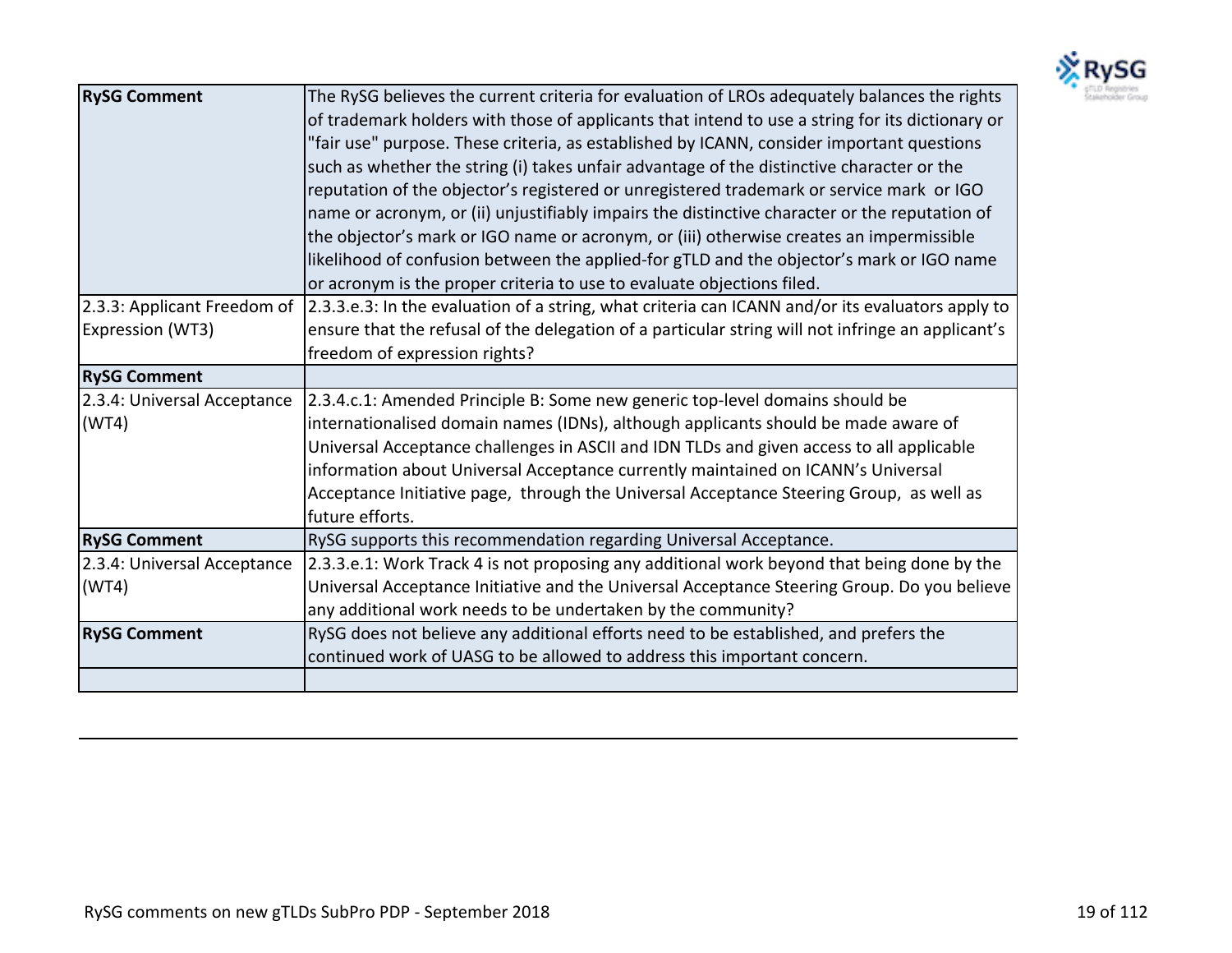

**Preliminary Recommendations, Options, and Questions for Community Input 2.4** 

| <b>Topic</b>                        | <b>Text</b>                                                                                                                                                                                                                                                                                                                                                                     |
|-------------------------------------|---------------------------------------------------------------------------------------------------------------------------------------------------------------------------------------------------------------------------------------------------------------------------------------------------------------------------------------------------------------------------------|
| <b>RySG Comment</b>                 | Overarching comment for this section: The RySG supports the creation of a<br>new Applicant Guidebook for the next round that is accessible and easy to use<br>and wholeheartedly supports the recommendations in this section except<br>where noted.                                                                                                                            |
|                                     |                                                                                                                                                                                                                                                                                                                                                                                 |
| 2.4.1: Applicant Guidebook<br>(WT1) | 2.4.1.c.1: Work Track 1 generally agreed that an Applicant Guidebook (AGB) of some form<br>should continue to be utilized in future waves of applications. The Work Track generally<br>agreed, however, that the Applicant Guidebook should be made more user friendly.                                                                                                         |
| 2.4.1: Applicant Guidebook<br>(WT1) | 2.4.1.c.2: In order to enhance accessibility for ease of understanding, especially for non-<br>native English speakers and those that are less familiar with the ICANN environment, the<br>Work Track believes that the AGB should:                                                                                                                                             |
| 2.4.1: Applicant Guidebook<br>(WT1) | 2.4.1.c.2.1: Be less focused on historical context and to the extent it is included, concentrate<br>this content in appendices if possible.                                                                                                                                                                                                                                     |
| 2.4.1: Applicant Guidebook<br>(WT1) | 2.4.1.c.2.2: Be less about policy, with a stronger focus on the application process.                                                                                                                                                                                                                                                                                            |
| 2.4.1: Applicant Guidebook<br>(WT1) | 2.4.1.c.2.3: Be focused on serving as a practical user guide that applicants can utilize in<br>applying for a TLD. For instance, step-by-step instructions, possibly by type of application<br>with a 'choose your own adventure' methodology.                                                                                                                                  |
| 2.4.1: Applicant Guidebook<br>(WT1) | 2.4.1.c.2.4: Have an improved Table of Contents, include an index and the online version<br>should contain links to appropriate sections, definitions, etc.                                                                                                                                                                                                                     |
| 2.4.1: Applicant Guidebook<br>(WT1) | 2.4.1.c.2.5: The online version could have sections that apply specifically to the type of<br>application being applied for with the ability to only print those related sections.                                                                                                                                                                                              |
| 2.4.1: Applicant Guidebook<br>(WT1) | 2.4.1.c.2.6: In conjunction with the above, the online version should allow for advanced<br>indexing of an omnibus text. A core set of standard provisions may be applicable to<br>everyone, but additional provisions may only be applicable to some. If the text is tagged and<br>searchable, users could more easily locate the parts of the text that are relevant to them. |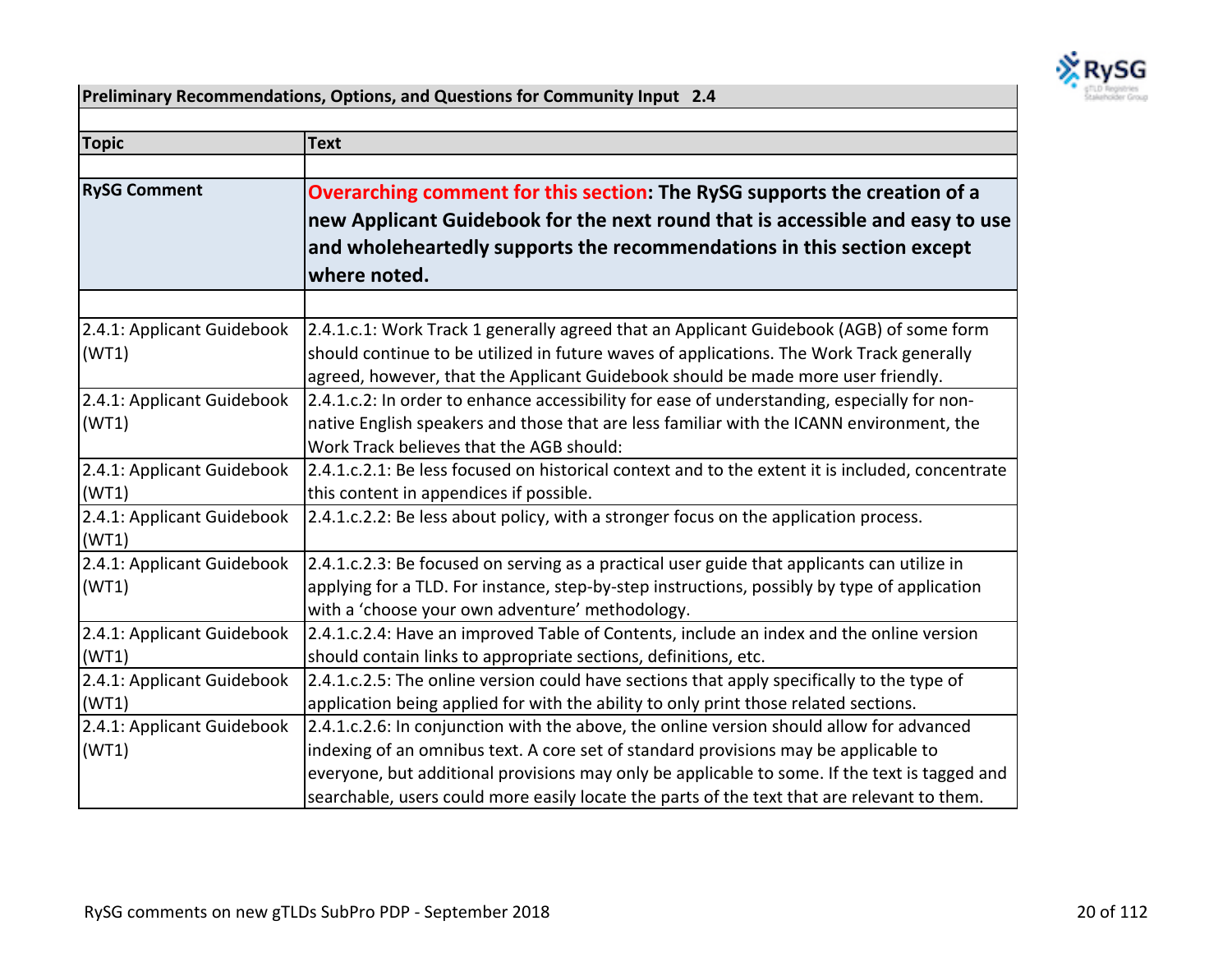

| 2.4.1: Applicant Guidebook | 2.4.1.c.2.7: Any Agreements/Terms of Use for systems access (including those required to be   |
|----------------------------|-----------------------------------------------------------------------------------------------|
| (WT1)                      | "clicked-through" should be finalized in advance and included in the Applicant Guidebook      |
|                            | with the goal of minimizing obstacles and/or legal burdens on applicants (see section 2.4.3   |
|                            | on Systems).                                                                                  |
| 2.4.2: Communications      | 2.4.2.c.1: Program Information, Education and Outreach: The Work Track believes that for      |
| (WT1)                      | the next round of new gTLDs there should continue to be a minimum of four (4) months          |
|                            | from the time in which the final Applicant Guidebook is released and the time until which     |
|                            | applications would be finally due.                                                            |
| 2.4.2: Communications      | 2.4.2.c.2: Program Information, Education and Outreach: There should be a sufficient period   |
| (WT1)                      | of time available prior to the opening of the application submission period to allow for      |
|                            | outreach efforts related to Applicant Support and other program elements and execution of     |
|                            | the Communication Plan ("Communications Period").                                             |
| 2.4.2: Communications      | 2.4.2.c.2.1: The Communications Period for the next round of new gTLDs should be at least     |
| (WT1)                      | six (6) months.                                                                               |
| 2.4.2: Communications      | 2.4.2.c.2.2: In the event that following the next round of new gTLDs, application             |
| (WT1)                      | opportunities are organized as a series of application windows, the Communications Period     |
|                            | may be shortened to three (3) months.                                                         |
| 2.4.2: Communications      | 2.4.2.c.3: Program Information, Education and Outreach: Publish all program information on    |
| (WT1)                      | the main icann.org website (as opposed to https://newgtlds.icann.org), along with other       |
|                            | related ICANN information and links to improve usability and accessibility.                   |
| 2.4.2: Communications      | 2.4.2.c.4: Program Information, Education and Outreach: Leverage Global Stakeholder           |
| (WT1)                      | Engagement staff to facilitate interaction between regional ICANN organization teams and      |
|                            | potential applicants from these regions.                                                      |
| 2.4.2: Communications      | 2.4.2.c.5: Communications with Applicants: Provide a robust online knowledge base of          |
| (WT1)                      | program information that is easy to search and navigate, updated in a timely manner, and      |
|                            | focused on issues with wide-reaching impact. Offer an opt-in notification service that allows |
|                            | applicants to receive updates about the program and their application in real or near real    |
|                            | time.                                                                                         |
| 2.4.2: Communications      | 2.4.2.c.6: Communications with Applicants: Display and provide updates in a timely manner     |
| (WT1)                      | on expected response times on the website, so that applicants know when they can expect       |
|                            | to receive a reply, as well as information about how applicants can escalate inquiries that   |
|                            | remain unresolved.                                                                            |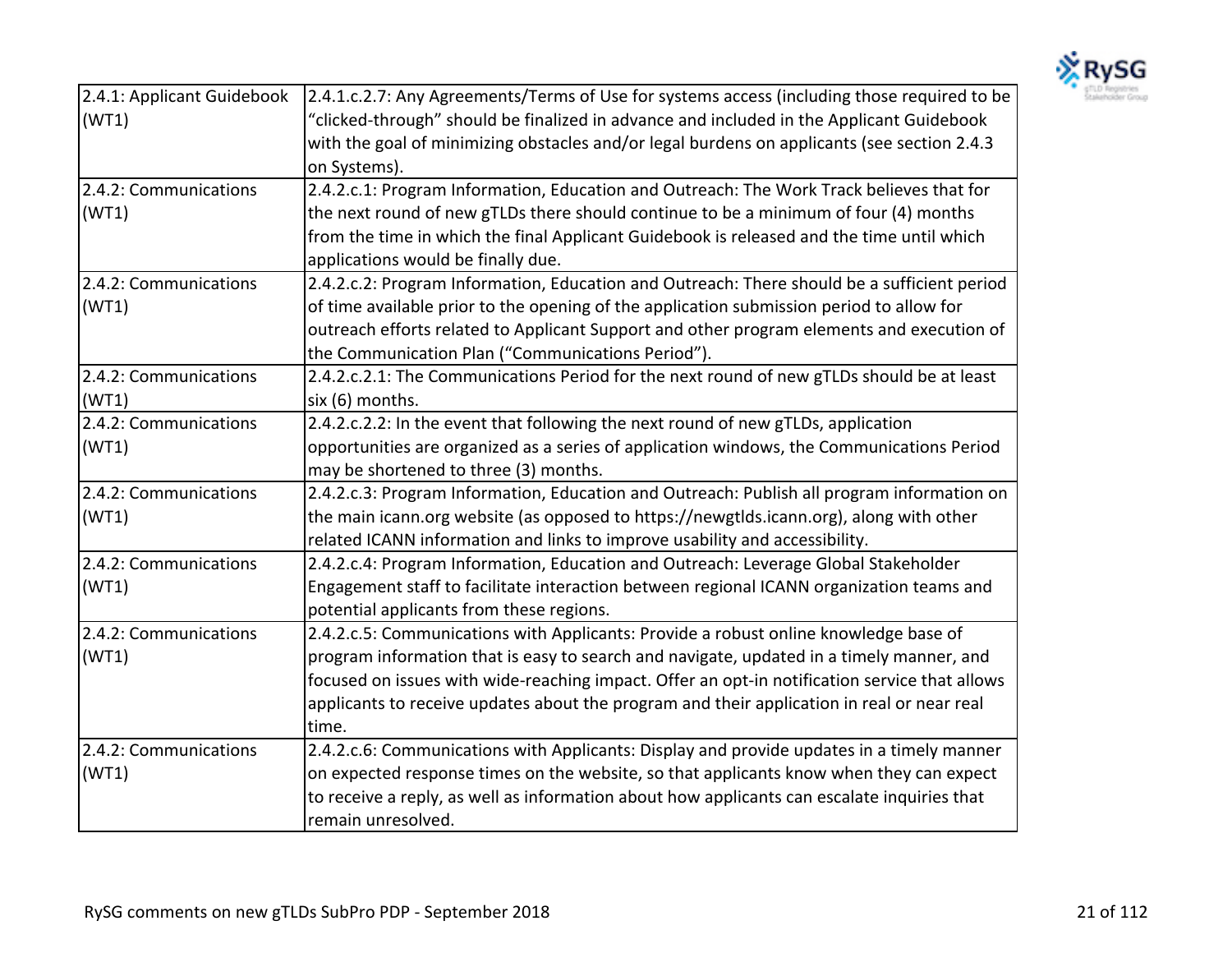

| 2.4.2: Communications | 2.4.2.c.7: Communications with Applicants: Facilitate communication between applicants        |
|-----------------------|-----------------------------------------------------------------------------------------------|
| (WT1)                 | and the ICANN organization by offering real-time customer support using a telephone "help     |
|                       | line," online chat functionality, and other online communication tools.                       |
| 2.4.2: Communications | 2.4.2.e.1: Do you have any suggestions of criteria or metrics for determining success for any |
| (WT1)                 | aspects of the new gTLD communications strategy?                                              |
| 2.4.2: Communications | 2.4.2.e.2: The communications period prior to the 2012 round of new gTLDs was                 |
| (WT1)                 | approximately six months. Was this period optimal, too long or too short? Please explain.     |
| 2.4.2: Communications | 2.4.2.e.3: If ICANN were to launch new application windows in regular, predictable windows,   |
| (WT1)                 | would a communications period prior to the launch of each window be necessary? If so,         |
|                       | would each communications period need to be the same length? Or if the application            |
|                       | windows are truly predictable, could those communication periods be shorter for the           |
|                       | subsequent windows?                                                                           |
| 2.4.3: Systems (WT1)  | 2.4.3.c.1: The ICANN organization should ensure that enough time is provided for              |
|                       | development and testing before any system is deployed.                                        |
| 2.4.3: Systems (WT1)  | 2.4.3.c.2: Systems should undergo extensive, robust Quality Assurance (QA), User Interface    |
|                       | (UI), and Penetration testing to ensure that they are stable and secure, and that data is     |
|                       | properly protected and kept confidential where appropriate.                                   |
| 2.4.3: Systems (WT1)  | 2.4.3.c.3: Applicant-facing systems should be usable and integrated, ideally with a single    |
|                       | login.                                                                                        |
| 2.4.3: Systems (WT1)  | 2.4.3.c.4: Once a system is in use, the ICANN organization should be transparent about any    |
|                       | system changes that impact applicants or the application process. In the event of any         |
|                       | security breach, ICANN should immediately notify all impacted parties.                        |
| <b>RySG Comment</b>   | When a security breach occurs, identifying all effectively impacted parties is usually a long |
|                       | task that would prevent immediate disclosure. Therefore, RySG suggests the last phrase to     |
|                       | be changed to "notify all possibly impacted parties".                                         |
| 2.4.3: Systems (WT1)  | 2.4.3.c.5: The ICANN organization should offer prospective system end-users with the          |
|                       | opportunity to beta-test systems while ensuring no unfair advantages are created for          |
|                       | individuals who test the tools. It may accomplish this by setting up an Operational Test and  |
|                       | Evaluation environment.                                                                       |
| 2.4.3: Systems (WT1)  | 2.4.3.c.6: As stated in section 2.4.1 above, "Any Agreements/Terms of Use for systems access  |
|                       | (including those required to be "clicked-through") should be finalized in advance and         |
|                       | included in the Applicant Guidebook with the goal of minimizing obstacles and/or legal        |
|                       | burdens on applicants.                                                                        |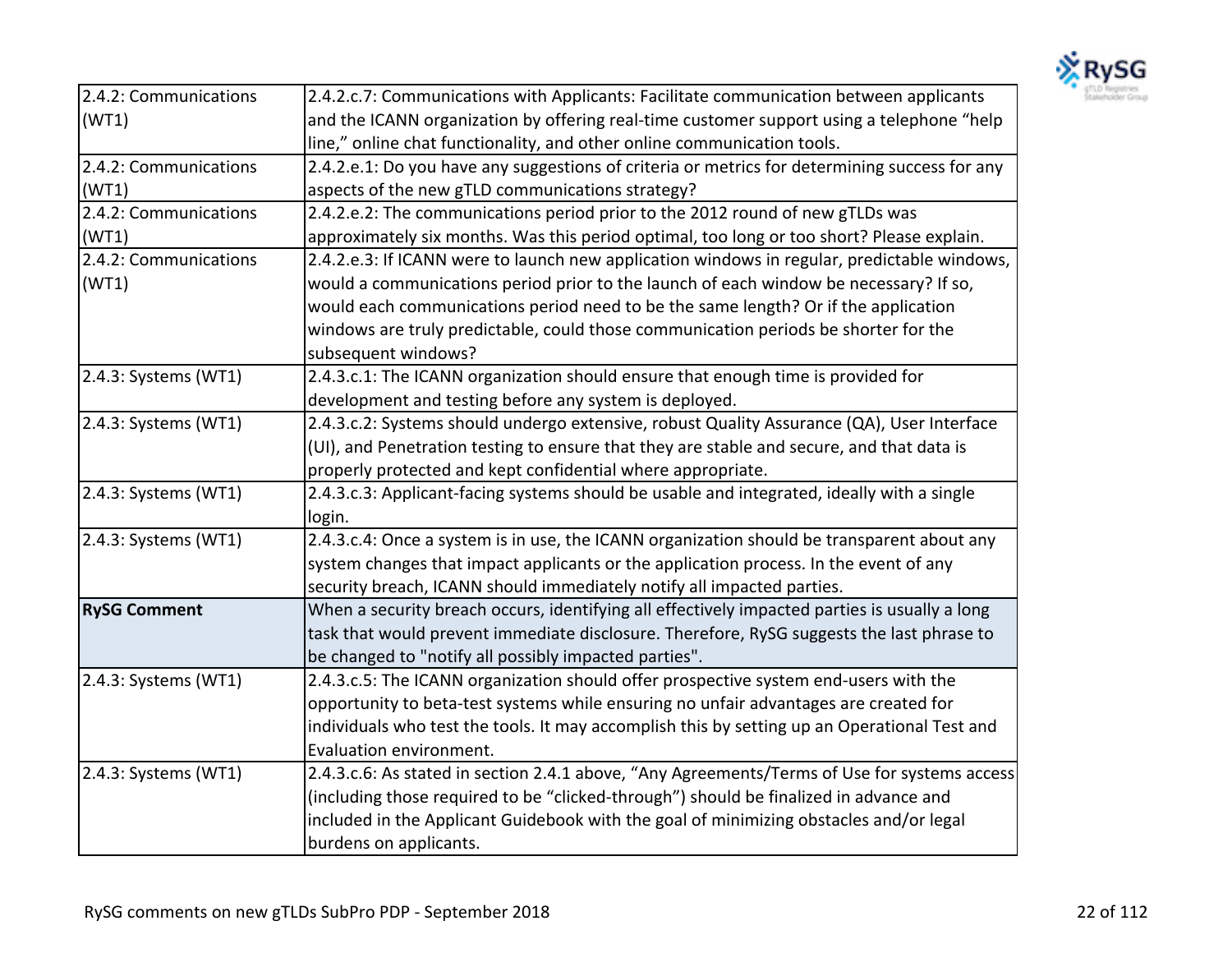

| 2.4.3: Systems (WT1) | 2.4.3.c.7: Implementation Guidance regarding technical systems: Applicants should be able        |
|----------------------|--------------------------------------------------------------------------------------------------|
|                      | to enter non-ASCII characters in certain fields.                                                 |
| 2.4.3: Systems (WT1) | 2.4.3.c.8: Implementation Guidance regarding technical systems: Applicants should be able        |
|                      | to access live (real time) support using tools such as a phone helpline or online chat to        |
|                      | address technical system issues.                                                                 |
| 2.4.3: Systems (WT1) | 2.4.3.c.9: Implementation Guidance regarding technical systems: A single applicant should be     |
|                      | able to submit and access multiple applications without duplicative data entry and multiple      |
|                      | logins.                                                                                          |
| 2.4.3: Systems (WT1) | 2.4.3.c.10: Implementation Guidance regarding technical systems: Applicants should be able       |
|                      | to receive automated confirmation emails from the systems.                                       |
| 2.4.3: Systems (WT1) | 2.4.3.c.11: Implementation Guidance regarding technical systems: Applicants should be able       |
|                      | to receive automated application fee related invoices.                                           |
| 2.4.3: Systems (WT1) | 2.4.3.c.12: Implementation Guidance regarding technical systems: Applicants should be able       |
|                      | to view changes that have been made to an application in the application system.                 |
| 2.4.3: Systems (WT1) | 2.4.3.c.13: Implementation Guidance regarding technical systems: Applicants should be able       |
|                      | to upload application documents in the application system.                                       |
| 2.4.3: Systems (WT1) | 2.4.3.c.14: Implementation Guidance regarding technical systems: Applicants should be able       |
|                      | to update information/documentation in multiple fields without having to copy and paste          |
|                      | information into the relevant fields.                                                            |
| 2.4.3: Systems (WT1) | 2.4.3.c.15: Implementation Guidance regarding technical systems: Applicants should be able       |
|                      | to specify additional contacts to receive communication about the application and/or access      |
|                      | the application and be able to specify different levels of access for these additional points of |
|                      | contact. The systems should provide means for portfolio applicants to provide answers to         |
|                      | questions and then have them disseminated across all applications being supported.               |
| 2.4.3: Systems (WT1) | 2.4.3.c.16: Implementation Guidance regarding technical systems: The systems should              |
|                      | provide clearly defined contacts within the ICANN organization for particular types of           |
|                      | questions.                                                                                       |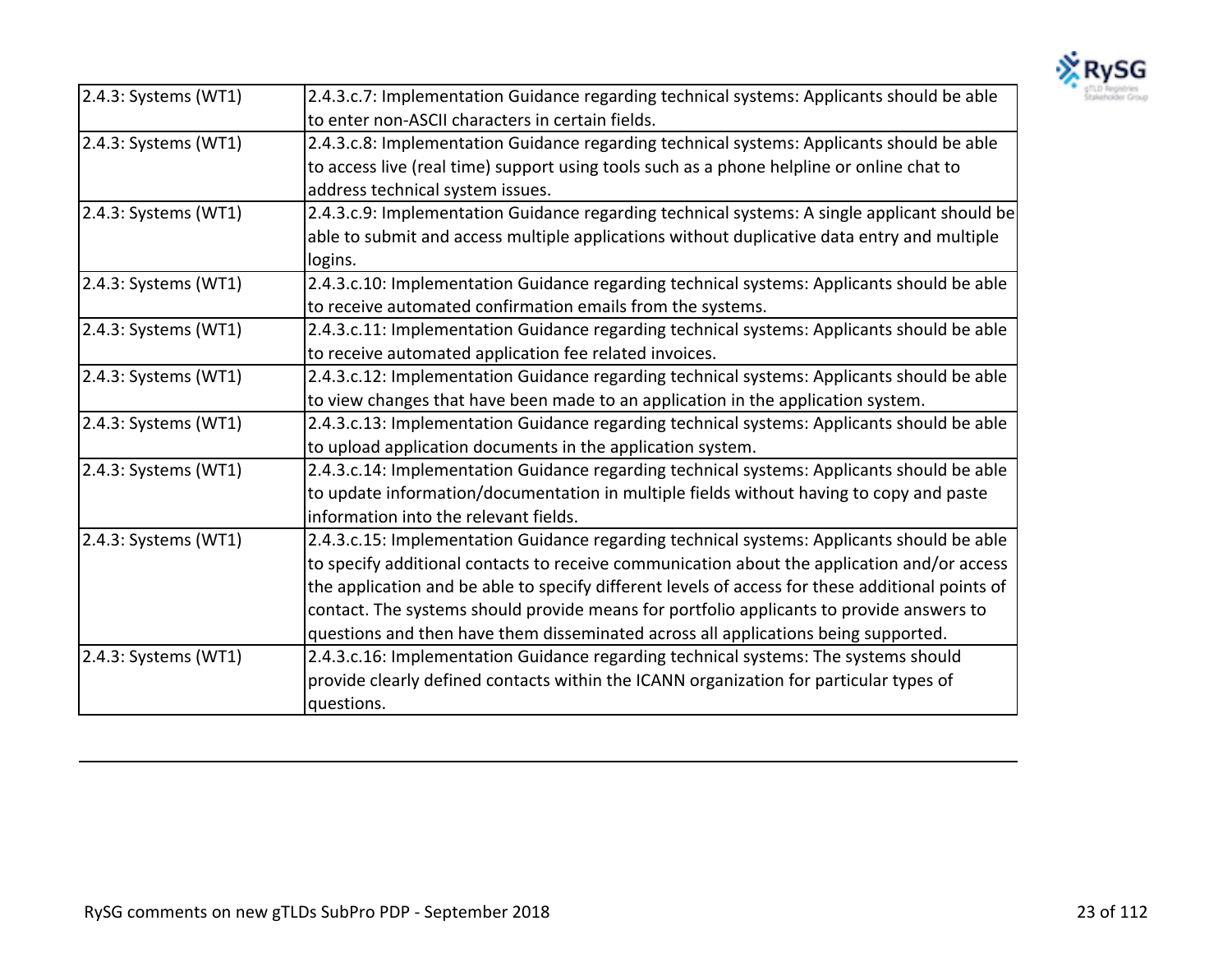

## **Preliminary Recommendations, Options, and Questions for Community Input 2.5**

| <b>Topic</b>            | <b>Text</b>                                                                                   |
|-------------------------|-----------------------------------------------------------------------------------------------|
| 2.5.1: Application Fees | 2.5.1.c.1: Work Track 1 is considering proposing that the New gTLD Program continue to be     |
| (WT1)                   | self-funding where existing ICANN activities are not used to cross-subsidize the new gTLD     |
|                         | application, evaluation, pre-delegation and delegation processes.                             |
| <b>RySG Comment</b>     | This principle, in place since the 2012 round, should be maintained. Funds taken in from the  |
|                         | new gTLD program should only be used for new gTLD program related functions within            |
|                         | ICANN and ICANN revenues from outside of the new gTLD program should not be used to           |
|                         | subsidize the new gTLD program. This not only includes application evaluation and             |
|                         | delegation activities but should also include other efforts around Universal Acceptance,      |
|                         | Applicant Support and security and stability. Maintaining this segregation of funds is even   |
|                         | more important going forward as ICANN encounters budget pressures. ICANN should not           |
|                         | arbitrarily shift staff to the new gTLD program just to cover salary and benefits nor should  |
|                         | the new gTLD program be an excuse for ICANN to grow headcount on a long term basis.           |
| 2.5.1: Application Fees | 2.5.1.c.2: In addition, the Work Track generally believes that the application fee amount     |
| (WT1)                   | should continue to be based on the "revenue neutral" principal, though the accuracy should    |
|                         | be improved to the greatest extent possible. Although the 2012 New gTLD Applicant             |
|                         | Guidebook remained silent on what should happen with any excess fees obtained through         |
|                         | the application process, the Work Track is leaning towards recommending that absent the       |
|                         | use of an application fee floor (described in 3 below) excess fees should be refunded back to |
|                         | applicants. If a deficit arises, the Work Track considered several options (see deliberations |
|                         | below), but there seemed to be support for ICANN recovering the majority of funds in future   |
|                         | TLD application windows.                                                                      |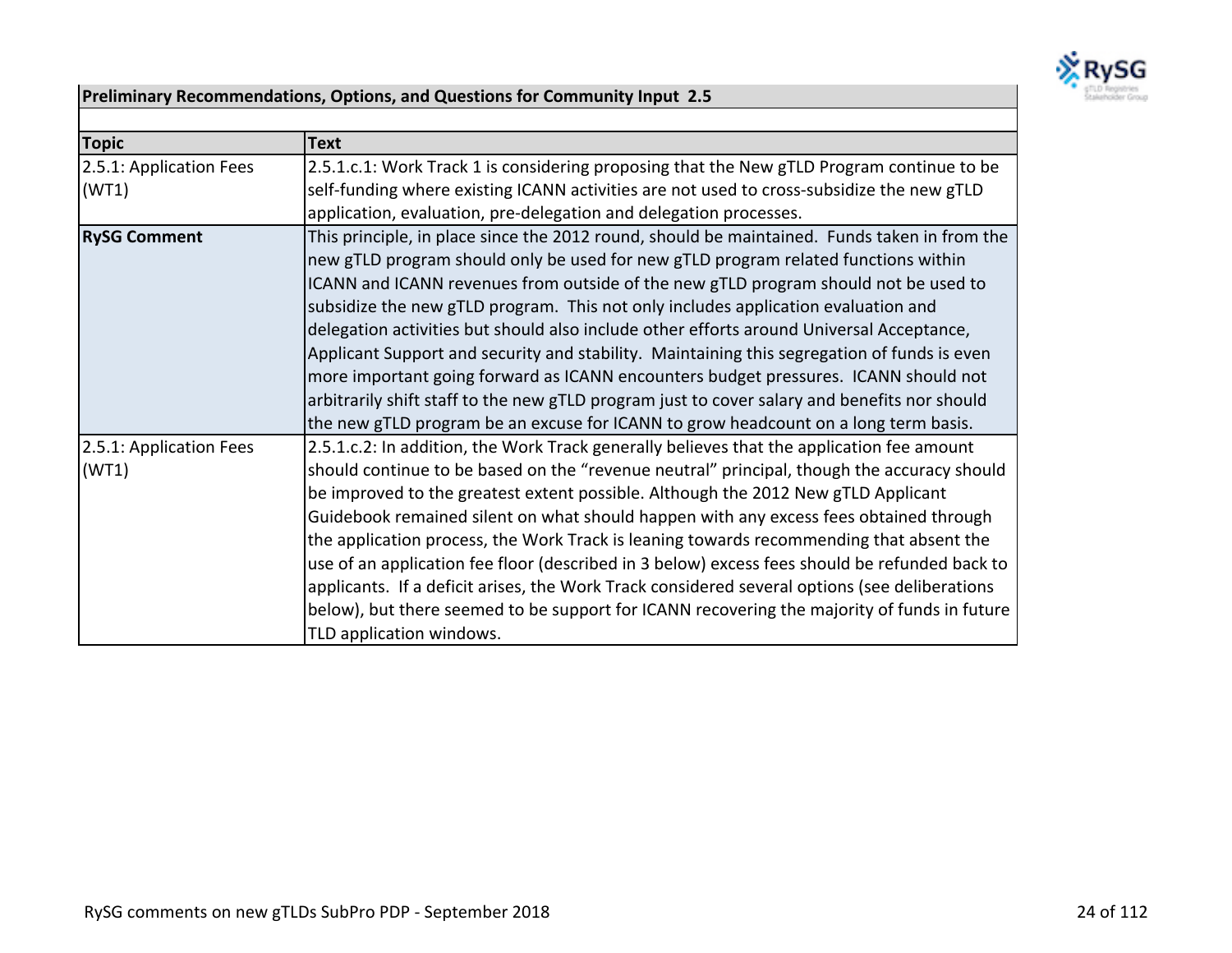

| <b>RySG Comment</b>              | As stated in the RySG response to the CC2, the principle of cost recovery was a reasonable approach<br>for the 2012 round and we don't see a need to change the mechanism in the future. With that said,<br>some members of the RySG hold the position that the \$185,000 fee shouldn't change to reflect the<br>public interest responsibility associated with operations of TLDs and that the question of recurring<br>fees in excess of a cost recovery principle should be considered holistically and should follow further<br>cost analysis, including accounting for fees during the 2012 round and whether the fees charged<br>achieved the goal of cost recovery. Since the 2012 round, the Registry Stakeholder Group has<br>petitioned ICANN and the ICANN Board on several occasions for a return of excess application fees<br>through various methods. Except for returning the duplicative \$5,000 fee for the set p of the<br>Trademark Clearing House, these requests have been rejected.<br>If ICANN continues to hold the position that excess fees will not be returned to applicants, then<br>the following needs to happen:<br>ICANN needs to more accurately account for the program expenses and use that to determine<br>$\bullet$<br>a more accurate application fee to avoid or minimize excess fees.<br>ICANN and the community should identify programs and initiatives within the new gTLD<br>program would could use excess applications fees to support the overall health of the new gTLD<br>program. These could include efforts such as Universal Acceptance, Applicant Support or sustaining<br><b>ICANN</b> compliance efforts<br>The process for handling excess fees should be clearly articulated to applicants prior to<br>application fees and applications being submitted to ICANN.<br>A process should be established to evaluate ICANN's own needs and determine if excess fees<br>could be used to further their work. ICANN should have a preemptive declaration on the funds prior<br>to determining that the funds are in fact "excess". For requests made of ICANN that are well within<br>their remit and by-laws, this reserve should be considered. |
|----------------------------------|-----------------------------------------------------------------------------------------------------------------------------------------------------------------------------------------------------------------------------------------------------------------------------------------------------------------------------------------------------------------------------------------------------------------------------------------------------------------------------------------------------------------------------------------------------------------------------------------------------------------------------------------------------------------------------------------------------------------------------------------------------------------------------------------------------------------------------------------------------------------------------------------------------------------------------------------------------------------------------------------------------------------------------------------------------------------------------------------------------------------------------------------------------------------------------------------------------------------------------------------------------------------------------------------------------------------------------------------------------------------------------------------------------------------------------------------------------------------------------------------------------------------------------------------------------------------------------------------------------------------------------------------------------------------------------------------------------------------------------------------------------------------------------------------------------------------------------------------------------------------------------------------------------------------------------------------------------------------------------------------------------------------------------------------------------------------------------------------------------------------------------------------------------------------------------------------------------------|
| 2.5.1: Application Fees<br>(WT1) | 2.5.1.c.3: The Work Track also is considering proposing that if in the event that the estimated<br>application fee, based on the "revenue neutral" principal, falls below a predetermined<br>threshold amount (i.e., the application fee floor), the actual application fee will be set at that<br>higher application fee floor instead. The purpose of an application fee floor, as more fully<br>discussed below, would be to deter speculation, warehousing of TLDs, and mitigating against<br>the use of TLDs for abusive or malicious purposes, that could more easily proliferate with a<br>low application fee amount.                                                                                                                                                                                                                                                                                                                                                                                                                                                                                                                                                                                                                                                                                                                                                                                                                                                                                                                                                                                                                                                                                                                                                                                                                                                                                                                                                                                                                                                                                                                                                                             |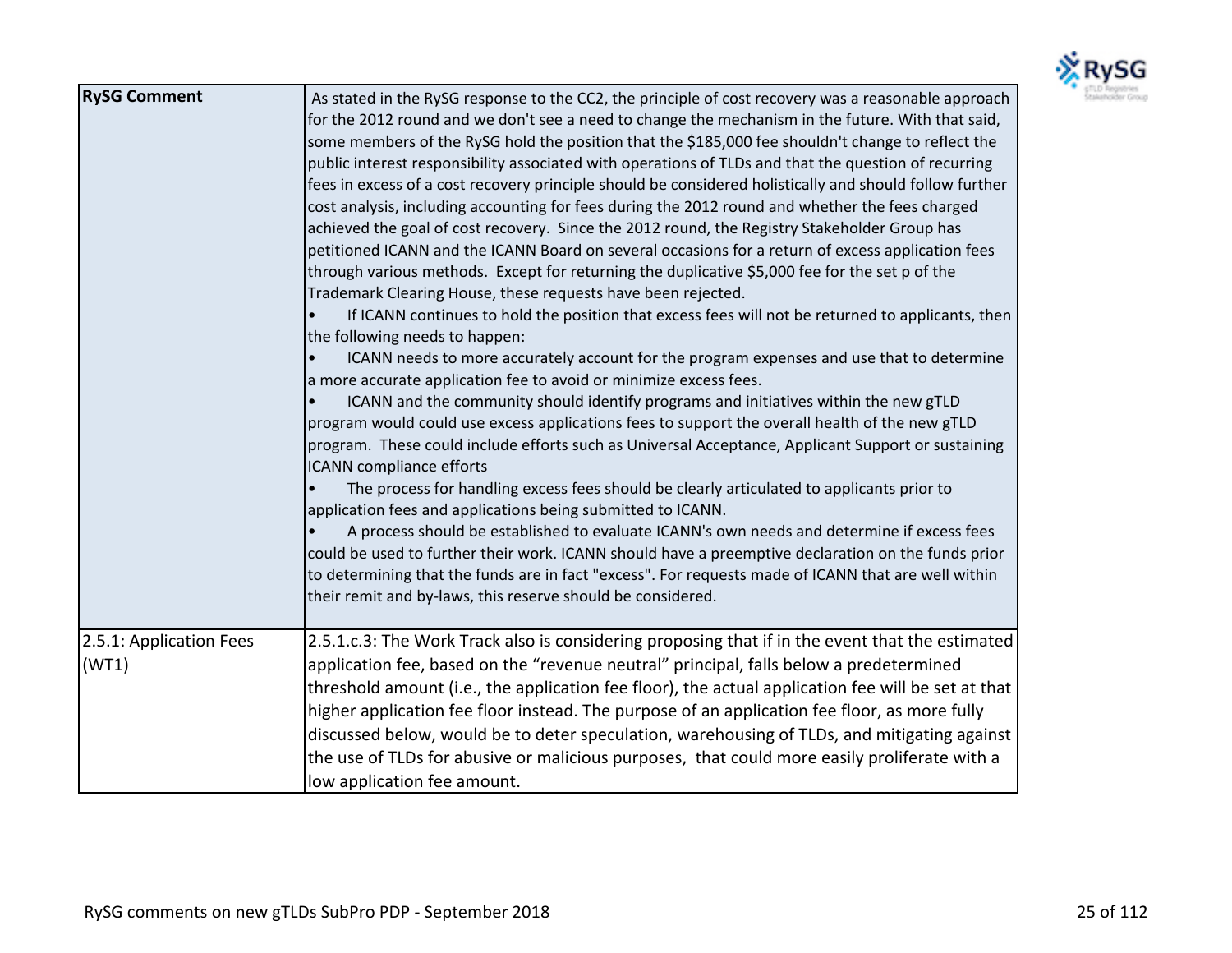

| <b>RySG Comment</b>     | Applicants for new gTLDs are applying to operate a critical piece of internet infrastructure.   |
|-------------------------|-------------------------------------------------------------------------------------------------|
|                         | Incumbent with the successful operation of a TLD, there are a myriad of costs that when         |
|                         | considered, make the application fee almost irrelevant. A minimum application fee that          |
|                         | accurately assesses the valuable nature of a TLD and its importance in the operation of the     |
|                         | DNS is critical to the success of this program.                                                 |
| 2.5.1: Application Fees | 2.5.1.c.4: The application fee floor is a predetermined value that is the minimum application   |
| (WT1)                   | fee. By definition, an application fee floor will not meet the revenue neutral principle as the |
|                         | floor amount will be greater than the application fees creating an excess. In the event that an |
|                         | application fee floor is used to determine the application fee, excess fees received by ICANN   |
|                         | if the application fee floor is invoked should be used to benefit the following categories:     |
|                         | Support general outreach and awareness for the New gTLD Program (e.g., Universal                |
|                         | Awareness and Universal Acceptance initiatives); Support the gTLD long-term program needs       |
|                         | such as system upgrades, fixed assets, etc.; Application Support Program; Top-up any            |
|                         | shortfall in the segregated fund as described below.                                            |
| <b>RySG Comment</b>     | As stated previously, since the 2012 round, the Registry Stakeholder Group has petitioned       |
|                         | ICANN and the ICANN Board on several occasions for a return of excess application fees          |
|                         | through various methods. Except for returning the duplicative \$5,000 fee for the setup of      |
|                         | the Trademark Clearing House, these requests have been rejected.                                |
|                         | If ICANN continues to hold the position that excess fees will not be returned to                |
|                         | applicants, then the following needs to happen:                                                 |
|                         | ICANN needs to more accurately account for the program expenses and use that to                 |
|                         | determine a more accurate application fee to avoid or minimize excess fees.                     |
|                         | ICANN and the community should identify programs and initiatives within the new                 |
|                         | gTLD program would could use excess applications fees to support the overall health of the      |
|                         | new gTLD program. These could include efforts such as Universal Acceptance or Applicant         |
|                         | Support.                                                                                        |
|                         | The process for handling excess fees should be clearly articulated to applicants prior to       |
|                         | application fees and applications being submitted to ICANN.                                     |
|                         |                                                                                                 |
| 2.5.1: Application Fees | 2.5.1.c.5: To help alleviate the burden of an overall shortfall, a separate segregated fund     |
| (WT1)                   | should be set up that can be used to absorb any shortfalls and topped-up in a later round.      |
|                         | The amount of the contingency should be a predetermined value that is reviewed                  |
|                         | periodically to ensure its adequacy.                                                            |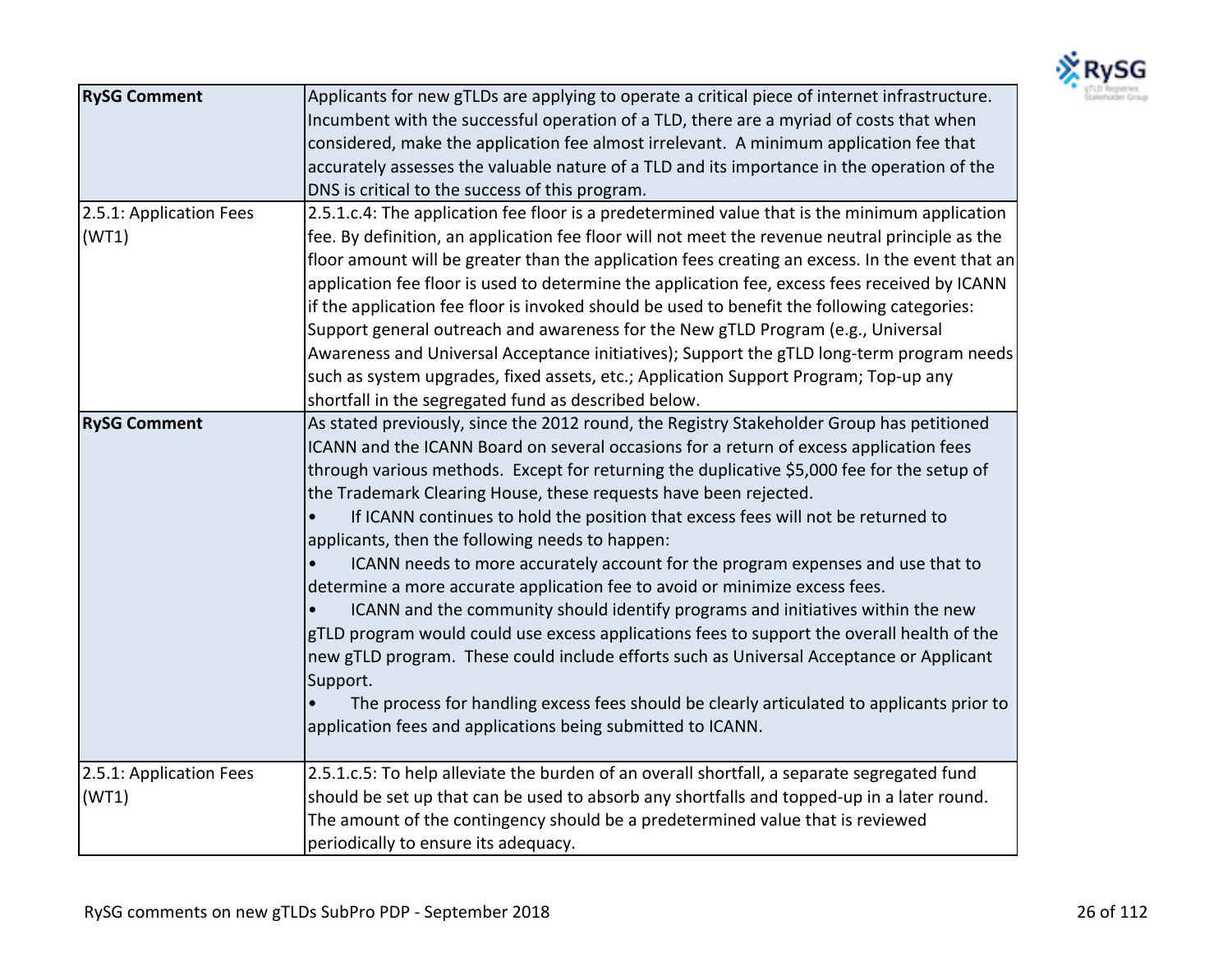

| <b>RySG Comment</b>              | ICANN should take all courses necessary to ensure there is no shortfall of funds as the result<br>of this program. With ICANN currently looking at ways to contains costs, something the RySG<br>supports, there should not be the opportunity for ICANN to have funds to load to the<br>program. The RySG supports the rigorous costing exercise as discussed in the Initial Report to<br>ascertain as accurate an application fees as possible. And when in doubt, ICANN should err<br>towards excess funds as opposed to any shortfall.                                                                                                                                                                                                                                                                                                                                                                                                                                                                                                                                                                    |
|----------------------------------|---------------------------------------------------------------------------------------------------------------------------------------------------------------------------------------------------------------------------------------------------------------------------------------------------------------------------------------------------------------------------------------------------------------------------------------------------------------------------------------------------------------------------------------------------------------------------------------------------------------------------------------------------------------------------------------------------------------------------------------------------------------------------------------------------------------------------------------------------------------------------------------------------------------------------------------------------------------------------------------------------------------------------------------------------------------------------------------------------------------|
| 2.5.1: Application Fees<br>(WT1) | 2.5.1.e.1: To the extent that warehousing/squatting of TLDs has taken place and may occur<br>in the future, what other restrictions/methodologies, beyond pricing, might prevent such<br>behavior?                                                                                                                                                                                                                                                                                                                                                                                                                                                                                                                                                                                                                                                                                                                                                                                                                                                                                                            |
| <b>RySG Comment</b>              | The RySG is not aware of sufficient data to demonstrate that there is a material concern with<br>warehousing/squatting of TLDs. Therefore no other restrictions or methodologies are<br>necessary.                                                                                                                                                                                                                                                                                                                                                                                                                                                                                                                                                                                                                                                                                                                                                                                                                                                                                                            |
| 2.5.1: Application Fees<br>(WT1) | 2.5.1.e.2: What happens if the revenue-cost neutral amount results in a refund that is<br>greater than the application fee floor value? Should it be only the difference between the<br>cost floor and the amount refunded? Should there be any minimum dollar value for this to<br>come into effect? i.e. the amount of the refund is a small amount, and if so, should this<br>excess be distributed differently, i.e. Universal Awareness, Applicant Support, other?                                                                                                                                                                                                                                                                                                                                                                                                                                                                                                                                                                                                                                       |
| <b>RySG Comment</b>              | As stated previously, since the 2012 round, the Registry Stakeholder Group has petitioned<br>ICANN and the ICANN Board on several occasions for a return of excess application fees<br>through various methods. Except for returning the duplicative \$5,000 fee for the set up of<br>the Trademark Clearing House, these requests have been rejected. If ICANN continues to<br>hold the position that excess fees will not be returned to applicants, then the following<br>needs to happen: ICANN needs to more accurately account for the program expenses and<br>use that to determine a more accurate application fee to avoid or minimize excess fees.<br>ICANN and the community should identify programs and initiatives within the new gTLD<br>program would could use excess applications fees to support the overall health of the new<br>gTLD program. These could include efforts such as Universal Acceptance or Applicant<br>Support. The process for handling excess fees should be clearly articulated to applicants<br>prior to application fees and applications being submitted to ICANN. |
| 2.5.1: Application Fees<br>(WT1) | 2.5.1.e.3: What are the considerations/implications if we move to continuous rounds, in this<br>case limited to how it relates to ensuring the program is run in a revenue neutral manner?                                                                                                                                                                                                                                                                                                                                                                                                                                                                                                                                                                                                                                                                                                                                                                                                                                                                                                                    |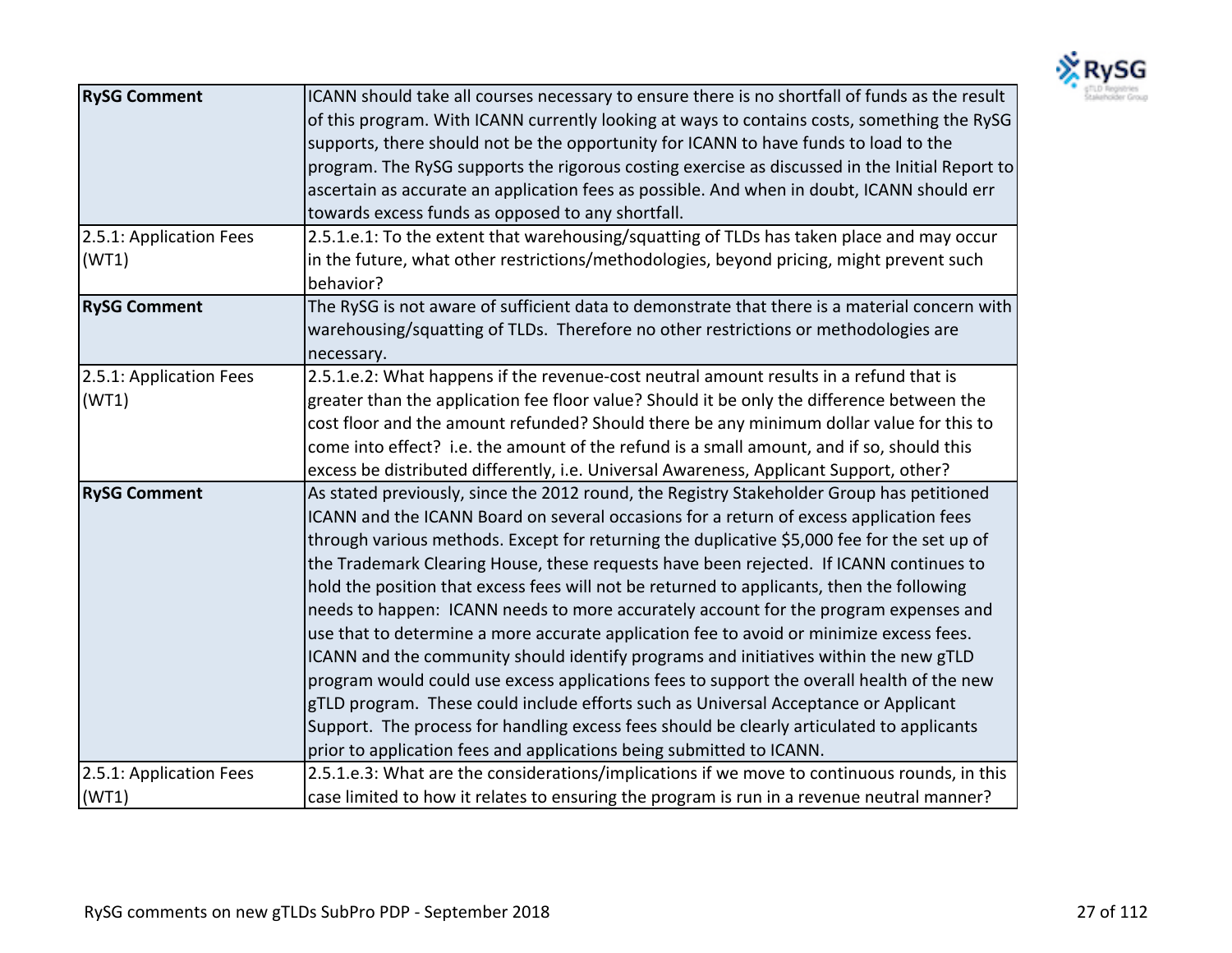

| <b>RySG Comment</b>              | Limiting this response to how it relates to ensuring the program is run in a revenue neutral<br>manner, the RySG suggests there should be a periodic (no less than annual) true-up of cost<br>and revenue, which should be used to provide a periodic (not more frequently than annual)<br>adjustment to application fees. The Implementation Review Team will need to assess<br>practical issues such as when the first true-up should occur (i.e., prior to the "end" of the<br>evaluation process for all applications, but not before the "end" of the evaluation process for<br>a substantial number of applications), how to account for costs and revenues for applications |
|----------------------------------|------------------------------------------------------------------------------------------------------------------------------------------------------------------------------------------------------------------------------------------------------------------------------------------------------------------------------------------------------------------------------------------------------------------------------------------------------------------------------------------------------------------------------------------------------------------------------------------------------------------------------------------------------------------------------------|
|                                  | where the evaluation process is longer than a year, and how to time changes to future<br>application fees.                                                                                                                                                                                                                                                                                                                                                                                                                                                                                                                                                                         |
| 2.5.1: Application Fees<br>(WT1) | 2.5.1.e.4: Are there policy, economic, or other principles or factors that might help guide the<br>establishment of the floor amount?                                                                                                                                                                                                                                                                                                                                                                                                                                                                                                                                              |
| <b>RySG Comment</b>              | The RySG believes we should keep the floor amount should be kept as low as possible in<br>order to avoid discouraging underserved communities and to encourage competition and<br>innovation. The RySG also believes that the floor amount should not be so low as to<br>encourage speculative applications. The Implementation Review Team should be given<br>guidance to balance these competing considerations in setting an appropriate floor amount.                                                                                                                                                                                                                          |
| 2.5.1: Application Fees<br>(WT1) | 2.5.1.e.5: Under the circumstance where the application fee is set at the floor amount, do<br>you have additional suggestions or strategy on the disbursement of excess funds?                                                                                                                                                                                                                                                                                                                                                                                                                                                                                                     |
| <b>RySG Comment</b>              | Excess fees should be refunded to applicants subject to the application of the minimum fee<br>floor. If an excess remains after taking into account the minimum fee floor, then ICANN<br>should (a) add that excess amount to the segregated fund described in 2.5.1.c.5 (if approved,<br>and if so, up to the approved amount for the segregated fund) or to a segregated fund for<br>the purposes described in 2.5.1.e.2 (if approved, and if so, up to the approved amount for<br>the segregated fund), and (b) adjust fees in future TLD application rounds to account for any<br>remaining excess amount.                                                                     |
| 2.5.1: Application Fees<br>(WT1) | 2.5.1.e.6: Are we acknowledging and accepting of ICANN being a so-called "registry of<br>registries" (i.e., does the community envision ICANN approving a few thousand / hundreds of<br>thousands / millions of gTLDs to be added to the root? Should there be a cap?)                                                                                                                                                                                                                                                                                                                                                                                                             |
| <b>RySG Comment</b>              | The RySG believes that there should not be an arbitrary cap. Market forces and other<br>natural incentives will restrict the number of new TLDs.                                                                                                                                                                                                                                                                                                                                                                                                                                                                                                                                   |
| 2.5.1: Application Fees<br>(WT1) | 2.5.1.e.7: Is there a way in which the application fee can be structured such that it can<br>encourage competition and innovation?                                                                                                                                                                                                                                                                                                                                                                                                                                                                                                                                                 |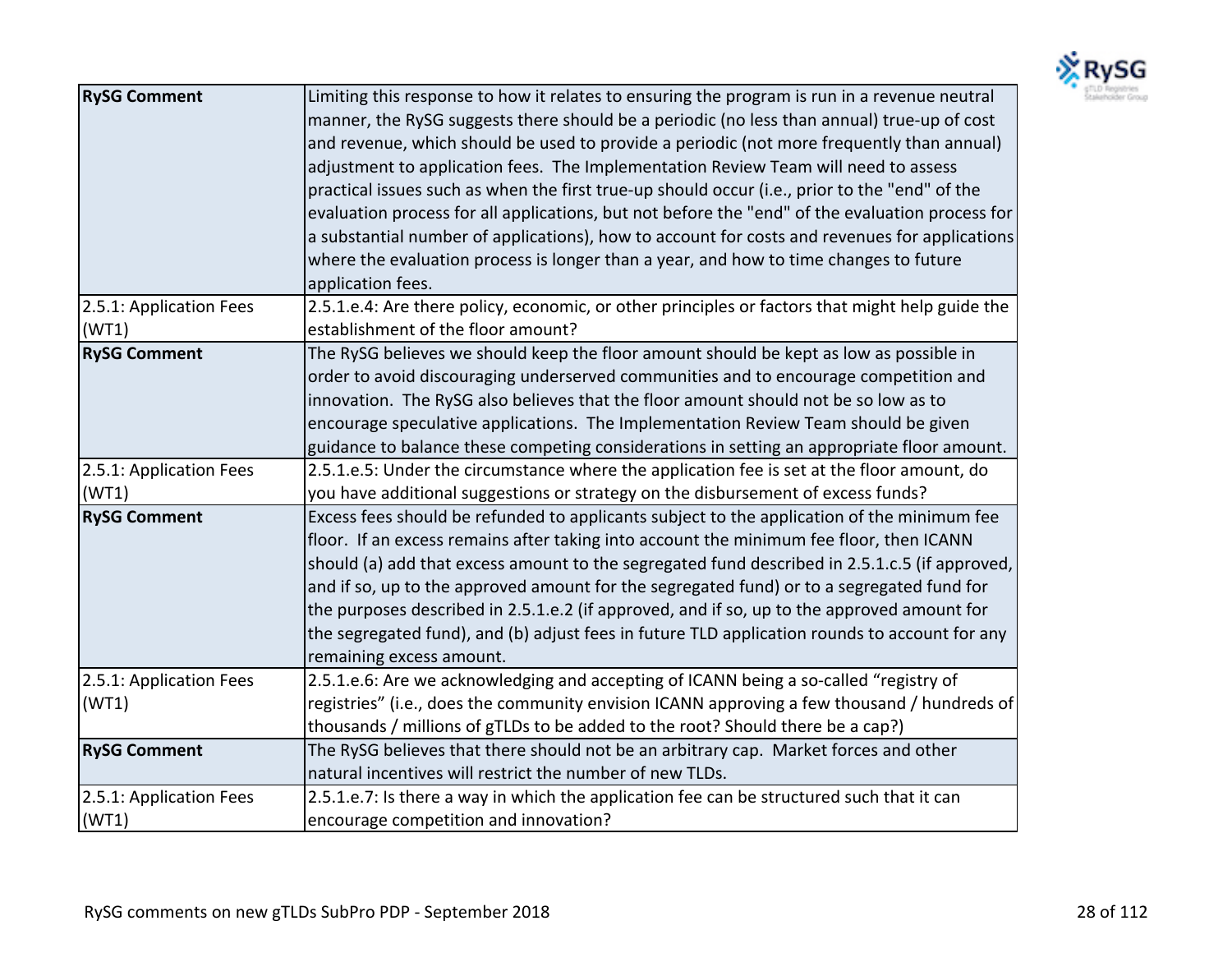

| <b>RySG Comment</b><br>2.5.1: Application Fees | The RySG believes that the best way to encourage competition and innovation by means of<br>the application fee is to keep it as low as possible consistent with the "revenue neutral"<br>principle, and that the application fee should be structured such that all applications should<br>continue to incur the same base application fee amount. The RySG also believes that the<br>application fee should not be so low as to encourage speculative applications. The<br>Implementation Review Team should be given guidance to balance these competing<br>considerations in structuring an appropriate application fee.<br>2.5.1.e.8: How do we address the timely disbursement of excess funds? Can this happen |
|------------------------------------------------|----------------------------------------------------------------------------------------------------------------------------------------------------------------------------------------------------------------------------------------------------------------------------------------------------------------------------------------------------------------------------------------------------------------------------------------------------------------------------------------------------------------------------------------------------------------------------------------------------------------------------------------------------------------------------------------------------------------------|
| (WT1)                                          | prior to the "end" of the evaluation process for all applications? If yes, please explain. If not,<br>what is the length of time applicants should expect a refund after the evaluation process is<br>complete?                                                                                                                                                                                                                                                                                                                                                                                                                                                                                                      |
| <b>RySG Comment</b>                            | The RySG believes the next AG should specify what fees are required to be refunded, under<br>what conditions, and by when. These rules should not be discretionary. To the extent that<br>ICANN has an interest in retaining a certain portion of fees for specific projects to support<br>the program then those goals should be articulated and agreed before the next round opens,<br>for transparency. The AG should permit fees to be refunded in phases, over time and should<br>not require that all applications from a particular round, window, or other application period<br>be fully resolved prior to refunding.                                                                                       |
| 2.5.1: Variable Fees (WT1)                     | 2.5.2.c.1: Though Work Track 1 discussed a number of different possible alternative<br>approaches, there was no agreement on any alternatives to the 2012 round; namely that all<br>applications should incur the same base application fee amount regardless of the type of<br>application or the number of applications that the same applicant submits. This would not<br>preclude the possibility of additional fees in certain circumstances, as was the case in the<br>2012 round of the program (e.g., objections, Registry Service Evaluation Process, etc.).                                                                                                                                                |
| <b>RySG Comment</b>                            | The RySG believes that all applications should continue to incur the same base application<br>fee amount regardless of the type of application or the number of applications that the same<br>applicant submits. Additionally, there was no additional fee to Registry Service Evaluation<br>Process, since it was part of the application fee; there was a possible fee of Registry Services<br>Technical Evaluation Panel (RSTEP); therefore this reference should be corrected.                                                                                                                                                                                                                                   |
| 2.5.1: Variable Fees (WT1)                     | 2.5.2.d.1: Different application fees for different types of applications is only warranted if the<br>cost incurred for processing those different types is significant (for discussion purposes, 20%<br>was used).                                                                                                                                                                                                                                                                                                                                                                                                                                                                                                  |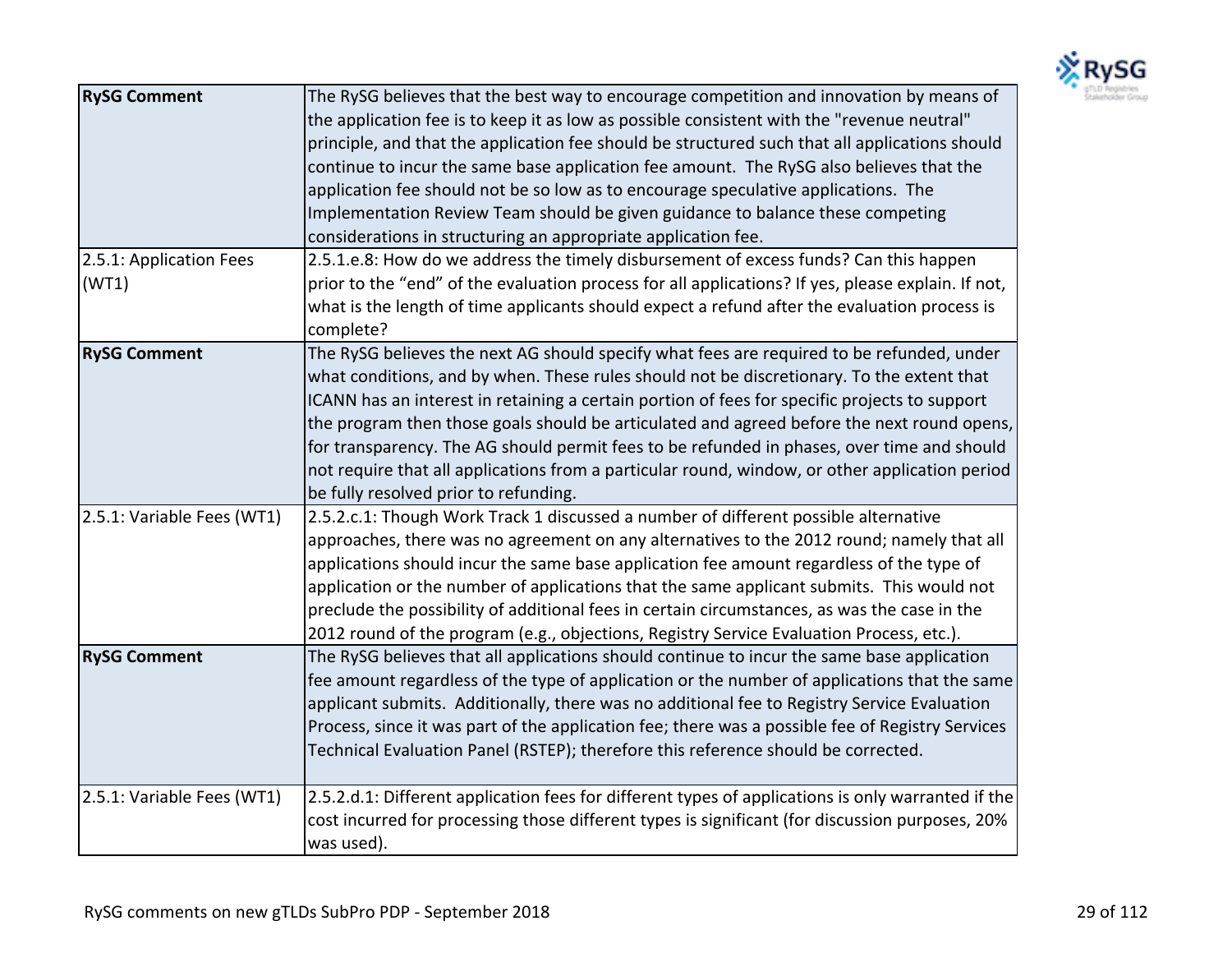

| <b>RySG Comment</b>        | The RySG believes that all applications should incur the same base application fee amount<br>regardless of the type of application or the cost incurred for processing the application.<br>Once the application is properly submitted, the cost of processing it is determined by ICANN,<br>not by the applicant, therefore the applicant should not be required to pay for costs under<br>ICANN's control. If ICANN properly estimates the costs of evalutating different types of<br>applications when setting the fee, there will be no need to retroactively charge more for<br>certain applications. |
|----------------------------|-----------------------------------------------------------------------------------------------------------------------------------------------------------------------------------------------------------------------------------------------------------------------------------------------------------------------------------------------------------------------------------------------------------------------------------------------------------------------------------------------------------------------------------------------------------------------------------------------------------|
| 2.5.1: Variable Fees (WT1) | 2.5.2.d.2: Fees imposed for changing the type of application should be higher than applying<br>for the desired TLD type originally (for discussion purposes, the applicant must pay 125% of<br>the difference between the different application types in terms of fees plus any other related<br>processing fees.)                                                                                                                                                                                                                                                                                        |
| <b>RySG Comment</b>        | The RySG believes that applicants should not be charged a higher fee for making any changes<br>to their applications that are permitted changes under the Applicant Guidebook.                                                                                                                                                                                                                                                                                                                                                                                                                            |
| 2.5.1: Variable Fees (WT1) | 2.5.2.d.1: If the number of applications exceed capacity limits and projected processing costs<br>(assuming these are limiting factors) should there be an option to increase capacity and costs<br>to meet service expectations? If so, how should capacity vs. increased costs and/or limits be<br>set? What is an acceptable increase and how would the actual percentage be determined?                                                                                                                                                                                                               |
| <b>RySG Comment</b>        | The RySG believes that there is no acceptable increase amount or percentage to be<br>determined. Any requirements for increased capacity and any resulting increased costs<br>should be accounted for by the increased revenue from the higher than expected volume of<br>applications. There is no clear reason that the per-application processing cost should be<br>higher as the number of applications increases.                                                                                                                                                                                    |
| 2.5.1: Variable Fees (WT1) | 2.5.2.d.2: Should there be any exception to the rule that all applicants pay the same<br>application fee regardless of the type of application? What exceptions might apply? Why or<br>why not?                                                                                                                                                                                                                                                                                                                                                                                                           |
| <b>RySG Comment</b>        | The RySG believes that all applications should continue to incur the same base application<br>fee amount regardless of the type of application that the same applicant submits. After<br>extensive discussion by Work Track 1, there is no agreement on possible exceptions.                                                                                                                                                                                                                                                                                                                              |
| 2.5.1: Variable Fees (WT1) | 2.5.2.d.3: If different types of applications result in different costs, what value (e.g., amount,<br>percentage, other) would justify having different fees? How could we seek to prevent gaming<br>of the different costs?                                                                                                                                                                                                                                                                                                                                                                              |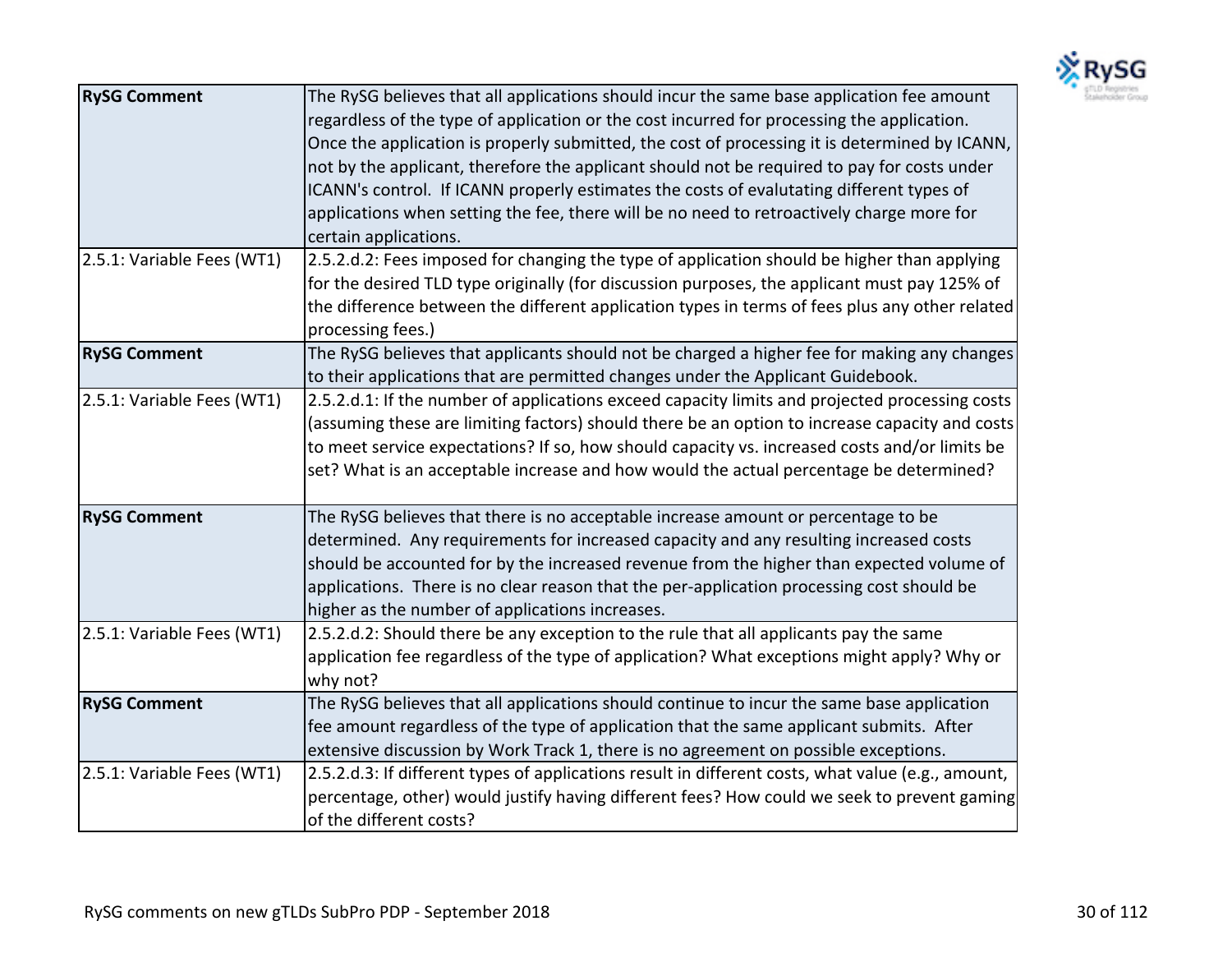

| <b>RySG Comment</b>        | The RySG has seen no evidence that some application "types/categories" cost ICANN              |
|----------------------------|------------------------------------------------------------------------------------------------|
|                            | significantly more money to process (though the Initial Report notes a couple of scenarios     |
|                            | where applications may have cost less to process) and believes that all applications should    |
|                            | continue to incur the same base application fee amount regardless of the type of application   |
|                            | that the same applicant submits. The application fee is supposed to be revenue-neutral over    |
|                            | all, not per application and variances within $+/-$ 2 standard deviations from the mean should |
|                            | have been considered in setting prices. Even Work Track 1 could not agree on possible          |
|                            | exceptions. Introducing different types of fees would contradict the concept of a minimum      |
|                            | fee and would certainly encourage speculative behavior and "gaming" of the different fees      |
|                            | and further argues against increasing the number of "types" or categories of applications.     |
|                            | Applicants that use additional services from ICANN (e.g. objections, or RSTEP) pay additional  |
|                            | fees for those services and the RySG supports charging for such "extras", though it notes that |
|                            | in many cases, additional costs are likely to be due to ICANN's own decisions and the          |
|                            | applicant is merely in the position of reacting.                                               |
| 2.5.1: Variable Fees (WT1) | 2.5.2.d.4: If fees are imposed for changing the type of application, again what is an          |
|                            | acceptable percentage and how should the percentage be determined?                             |
| <b>RySG Comment</b>        | The RySG believes that applicants should not be charged a higher fee for making any changes    |
|                            | to their applications that are permitted changes under the Applicant Guidebook.                |
| 2.5.3: Application         | 2.5.3.c.1: For the next round of new TLD applications, applicants should have a minimum of     |
| Submission Period (WT1)    | three (3) months from the time in which the application systems open until the time in which   |
|                            | applications would become due ("application submission period"). This recommendation           |
|                            | would apply if the next application opportunity is structured as a round.                      |
| <b>RySG Comment</b>        | As stated in the RySG response to CC2, allowing for subsequent procedures that contemplate     |
|                            | a "rolling" first-come, first-served open period allows all applicants—now and future—the      |
|                            | opportunity to apply when they want to. A continuous process will prevent bottlenecks in       |
|                            | application processing and allow applicants to apply for a gTLD when it is right for their     |
|                            | business, rather than when a short window allows. Assuming ICANN undertakes a more             |
|                            | effective awareness campaign for the new round of new gTLD applications, 3 months should       |
|                            | be adequate but a period that extends to 6 months may be beneficial in allowing for late       |
|                            | comers to the program to participate.                                                          |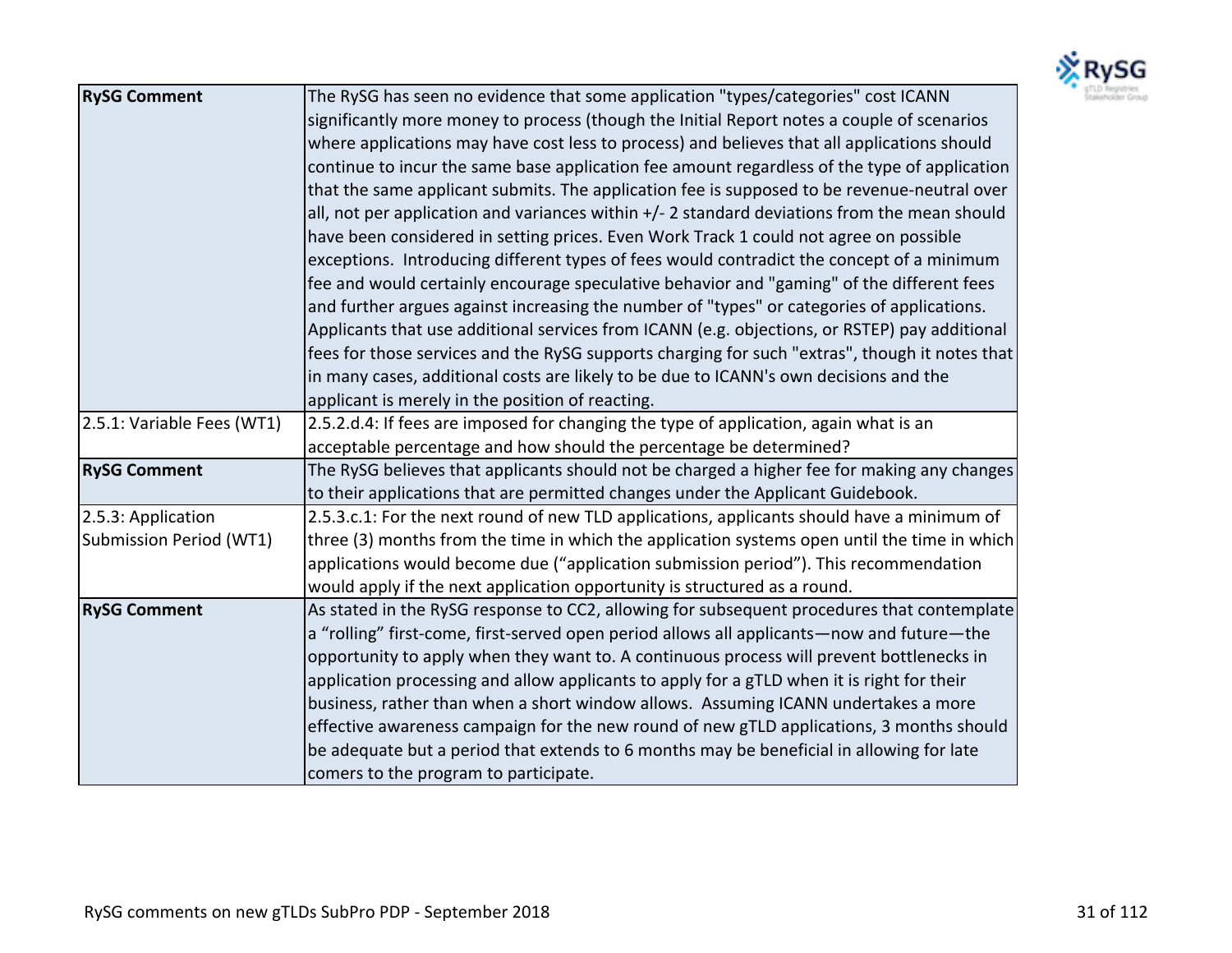

| 2.5.3: Application      | 2.5.3.d.1: In section 2.4.2 on Communications, Work Track 1 has recommended that the          |
|-------------------------|-----------------------------------------------------------------------------------------------|
| Submission Period (WT1) | Communications Period for the next round of new gTLDs should be at least six (6) months.      |
|                         | One possible recommendation is that no more than two (2) months of the Communications         |
|                         | Period for the next round of new gTLDs should overlap with the application submissions        |
|                         | period, leaving at least one (1) month after the closing of the Communications Period and     |
|                         | before the closing of the applications submission period.                                     |
| <b>RySG Comment</b>     | While one would think that with all the activity resulting from the 2012 Round would have     |
|                         | helped with building awareness about the new gTLD program, studies indicate there             |
|                         | continues to be a lack of awareness among the public at large, especially in developing       |
|                         | regions. A more effective Communications Period should be implemented with any fees paid      |
|                         | to external consultants tied to success metrics. Pulling together a new gTLD application is a |
|                         | serious undertaking and having the Communications Period overlap with the Application         |
|                         | window would not afford newcomers the time needed to properly develop an application          |
|                         | and secure funding if they only find out near the end of the application window. If the       |
|                         | communications window were to overlap, to should be no more than 30 days, leaving 60          |
|                         | days for application development and submission.                                              |
| 2.5.3: Application      | 2.5.3.d.2: In the event that following the next round of new gTLDs, application opportunities |
| Submission Period (WT1) | are organized as a series of application windows, steps related to application processing and |
|                         | delegation should be able to occur in parallel with the opening of subsequent application     |
|                         | windows.                                                                                      |
| <b>RySG Comment</b>     | RySG supports this recommendation.                                                            |
| 2.5.3: Application      | 2.5.3.d.3: In the event that following the next round of new gTLDs, application opportunities |
| Submission Period (WT1) | are organized as a series of application windows, the Applications submission period may be   |
|                         | shortened to two (2) months.                                                                  |
| <b>RySG Comment</b>     | RySG supports this recommendation.                                                            |
| 2.5.3: Application      | 2.5.3.e.1: For the next round, is having the applicant submission period set at three (3)     |
| Submission Period (WT1) | months sufficient?                                                                            |
| <b>RySG Comment</b>     | Assuming ICANN undertakes a more effective awareness campaign for the new round of new        |
|                         | gTLD applications, 3 months should be adequate but a period that extends to 6 months may      |
|                         | be beneficial in allowing for late comers to the program to participate.                      |
| 2.5.3: Application      | 2.5.3.e.2: Is the concept of a fixed period of time for accepting applications the right      |
| Submission Period (WT1) | approach? Why or why not? Does this help facilitate a predictable schedule for submission     |
|                         | and objections/comments?                                                                      |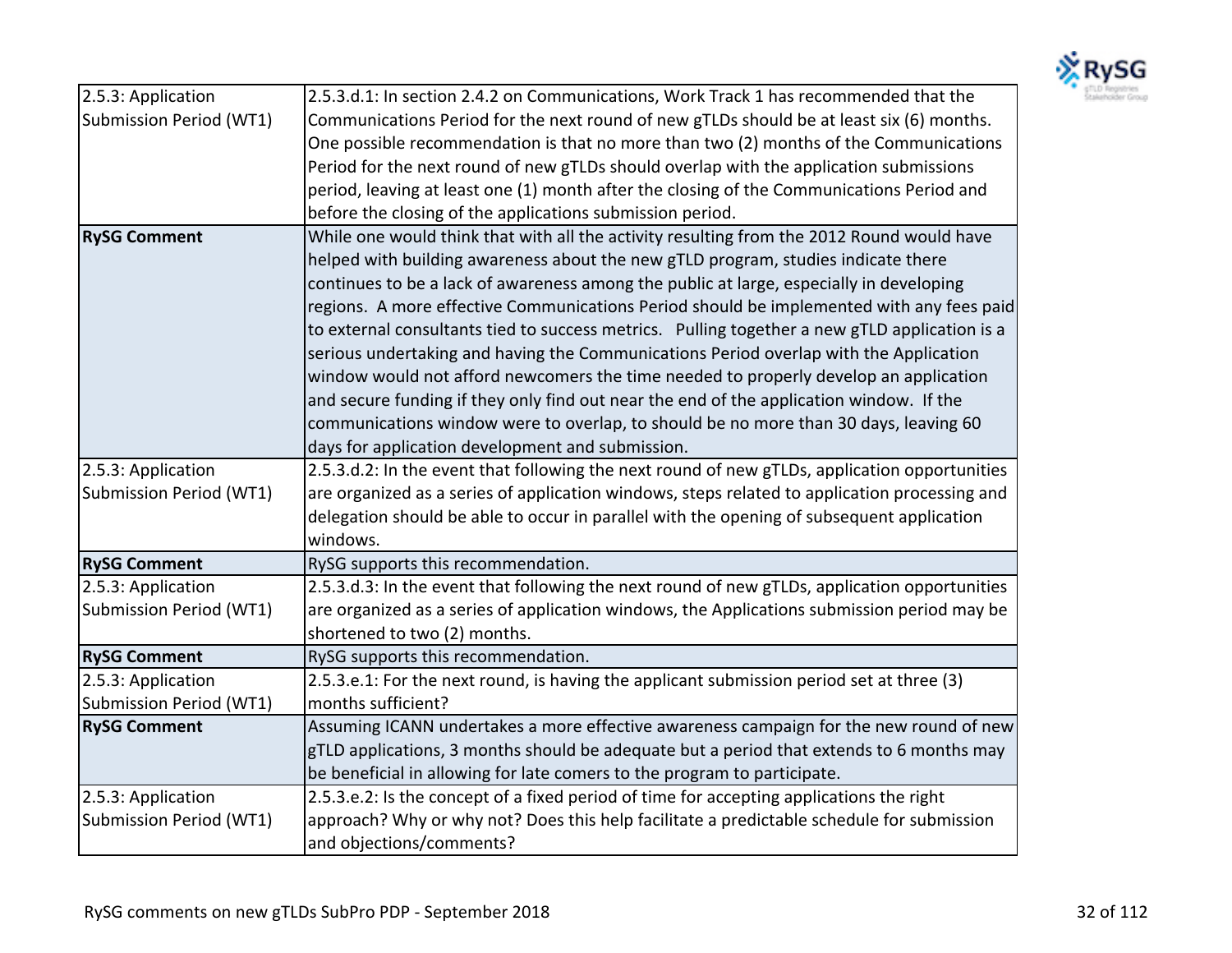

| <b>RySG Comment</b>      | As we stated in our May 24, 2017 comment: The RySG continues to support allowing for          |
|--------------------------|-----------------------------------------------------------------------------------------------|
|                          | subsequent procedures that contemplate a "rolling" first-come, first-served open period       |
|                          | allows all applicants-now and future-the opportunity to apply when they want to. A            |
|                          | continuous process will prevent bottlenecks in application processing and allow applicants to |
|                          | apply for a gTLD when it is right for their business, rather than when a short window allows. |
|                          | While we support a "rolling period," we understand that there has to be a way to deal with    |
|                          | contention for the same string if there is pent-up demand since the 2012 round. A hybrid      |
|                          | approach might be considered by the Working Group (e.g., a short window followed by an        |
|                          | immediate rolling period). If there are outstanding substantial concerns about a rolling      |
|                          | process providing a predictable schedule for submission and acceptance of objections and      |
|                          | comments, a hybrid approach should be able to address those concerns, along with other        |
|                          | mechanisms such as providing clear notice when submissions are received. (see RySG            |
|                          | feedback on the 2nd Community Consultation                                                    |
|                          | https://docs.wixstatic.com/ugd/ec8e4c 8aca15819488424d93a1bdbfc884c7c1.pdf)                   |
| 2.5.4: Applicant Support | 2.5.4.c.1: In the 2012 round, although anyone could apply, applicants that operated in a      |
| (WT1)                    | developing economy were given priority in the Applicant Support Program (ASP). The Work       |
|                          | Track generally agreed that Applicant Support should continue to be open to applicants        |
|                          | regardless of their location so long as they meet the other criteria.                         |
| <b>RySG Comment</b>      | The RySG supports continuation of the ASP in the next round of gTLDs to the benefit of        |
|                          | applicants and the community, without regard to their geographic location.                    |
| 2.5.4: Applicant Support | 2.5.4.c.2: Geographic outreach areas should not only target the Global South, but also        |
| (WT1)                    | consider the "middle applicant" which are struggling regions that are further along in their  |
|                          | development compared to underserved or underdeveloped regions.                                |
| <b>RySG Comment</b>      | The RySG supports outreach to both the Global South and "middle applicant" regions to         |
|                          | inform them of resouces available through the ASP                                             |
| 2.5.4: Applicant Support | 2.5.4.c.3: Applicants who do not meet the requirements of the ASP should be provided with     |
| (WT1)                    | a limited period of time (that does not unreasonably delay the program) to pay the            |
|                          | additional application fee amount and transfer to the relevant application process associated |
|                          | with their application.                                                                       |
| <b>RySG Comment</b>      | The RySG supports providing applicants that fail to meet the requirements for the ASP, a      |
|                          | reasonable period of time to pay the additional application fee amount.                       |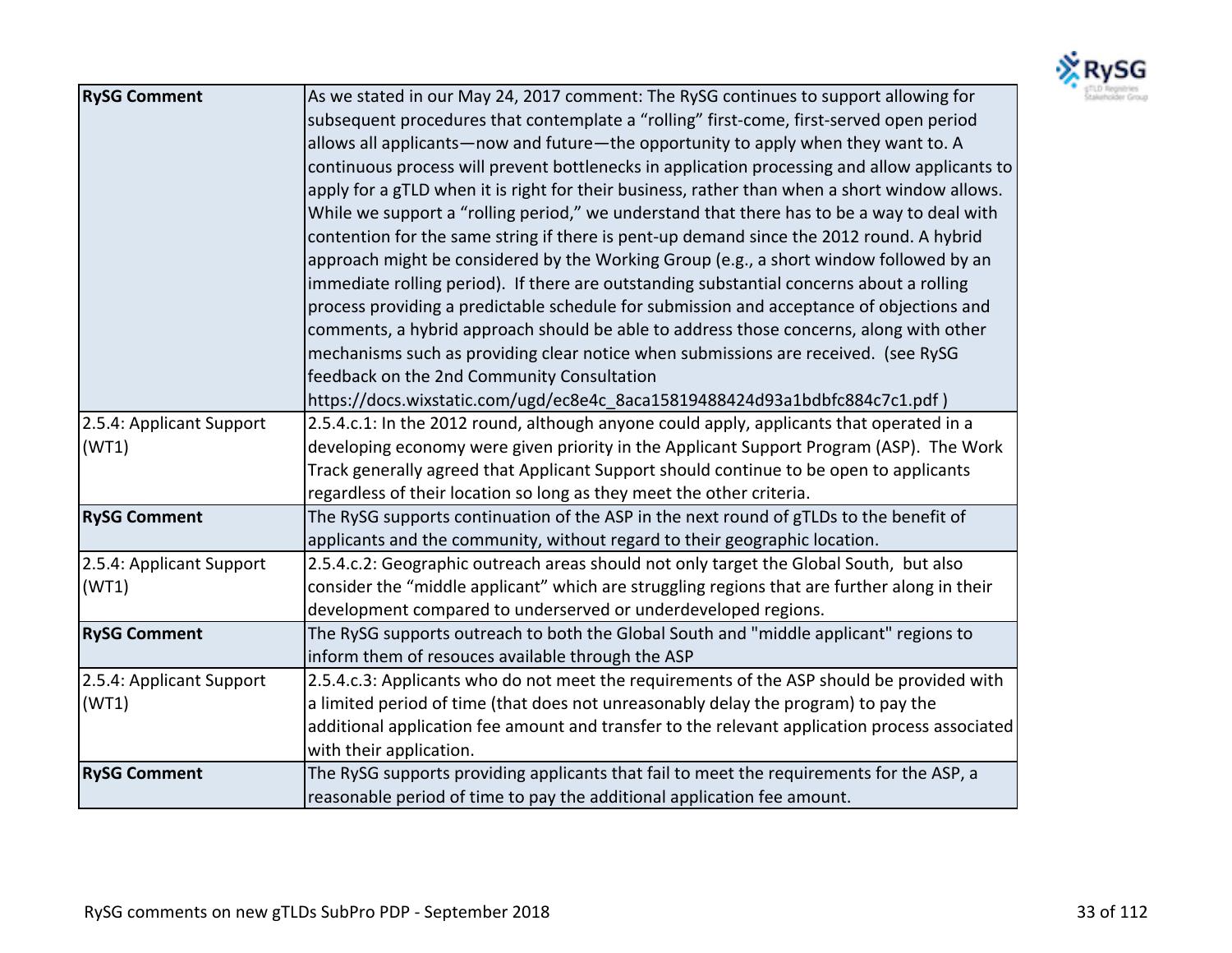

| 2.5.4: Applicant Support | 2.5.4.c.4: ICANN should improve the awareness of the ASP by engaging with other ICANN            |
|--------------------------|--------------------------------------------------------------------------------------------------|
| (WT1)                    | communities and other suitable partners that include, but not limited to, focus on               |
|                          | technology and communication industries, especially in underserved regions, while                |
|                          | improving awareness through extensive promotional activities.                                    |
| <b>RySG Comment</b>      | The RySG supports ICANN's outreach to ICANN partners and other suitable parties to               |
|                          | increase awareness of the ASP. The RySG, however, believes extensive promotional activities      |
|                          | are unnecessary to supplement direct outreach efforts.                                           |
| 2.5.4: Applicant Support | 2.5.4.c.5: ICANN should employ a multifaceted approach based on pre-application support,         |
| (WT1)                    | including longer lead times to create awareness, encouraging participation of insightful         |
|                          | experts who understand relevant regional issues and potential ramifications on the related       |
|                          | business plans, along with the tools and expertise on how to evaluate the business case, such    |
|                          | as developing a market for a TLD.                                                                |
| <b>RySG Comment</b>      | The RySG supports ICANN's actions to better understand relevant regional issues but              |
|                          | cautions against ICANN's evaluation of business plans to make a determination on the value       |
|                          | of a business plan. Ultimately, the best evaluator of a business plan is the registry operator   |
|                          | proposing such a plan. Simply due to the fact that an applicant is part of the ASP, should not   |
|                          | empower ICANN to determine the viability of a plan.                                              |
| 2.5.4: Applicant Support | 2.5.4.c.6: Support should continue to extend beyond simply financial. ICANN's approach           |
| (WT1)                    | should include mentorship on the management, operational and technical aspects of running        |
|                          | a registry such as existing registries/registrars within the region to develop in-house          |
|                          | expertise to help ensure a viable business for the long term.                                    |
| <b>RySG Comment</b>      | The RySG believes that ICANN's support should be limited to financial support for the            |
|                          | application fee. Further involvement in the operational, technical and business aspects of a     |
|                          | registry/registrar will only serve to unnecessarily involve ICANN in the operations of a         |
|                          | registry/registrar and will serve as a de facto endorsement of certain registries/registrars and |
|                          | set a negative precedent for future entities that want to enter the registry/registrar business. |
|                          |                                                                                                  |
| 2.5.4: Applicant Support | 2.5.4.c.7: Additionally, financial support should go beyond the application fee, such as         |
| (WT1)                    | including application writing fees, related attorney fees, and ICANN registry-level fees.        |
| <b>RySG Comment</b>      | For the same reasons noted in 2.5.4.c.6, the RySG in not in favor of ICANN support that          |
|                          | exceeds simple financial support through the ASP.                                                |
| 2.5.4: Applicant Support | 2.5.4.c.8: ICANN should evaluate additional funding partners, including through multilateral     |
| (WT1)                    | and bilateral organizations, to help support the ASP.                                            |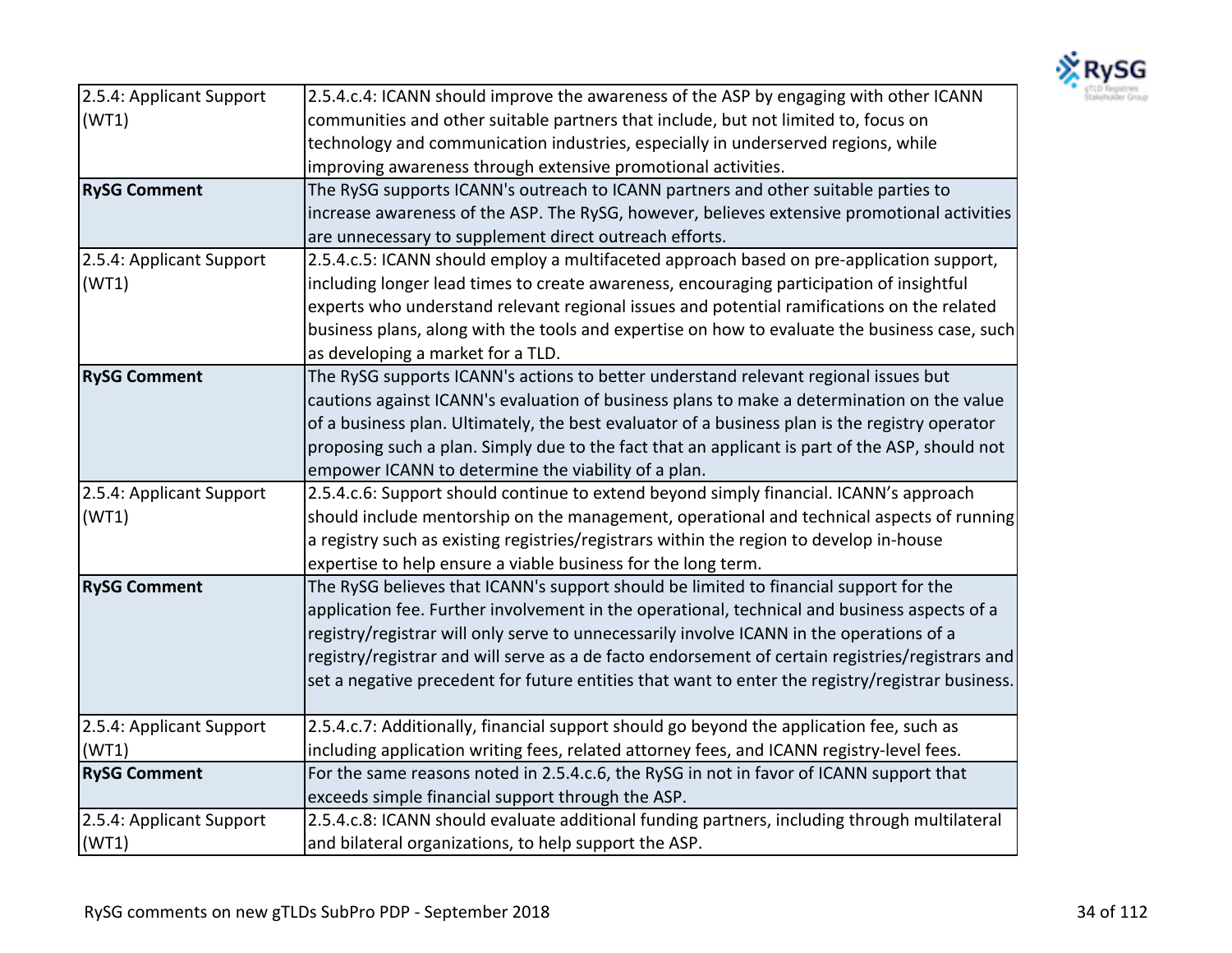

| <b>RySG Comment</b>               | The RySG supports ICANN's evaluation of additional funding partners to support the ASP<br>program, and strongly disagrees with any attempt to earmark or limit the use of funds for<br>specific applications or regions, or exert any undue influence, as a condition of any additional<br>funding provided. Additionally, the RySG believes that additional funding providers should<br>not include existing contracted parties, new gTLD applicants, or entities otherwise operating                                                              |
|-----------------------------------|-----------------------------------------------------------------------------------------------------------------------------------------------------------------------------------------------------------------------------------------------------------------------------------------------------------------------------------------------------------------------------------------------------------------------------------------------------------------------------------------------------------------------------------------------------|
|                                   | under contract with ICANN in order to avoid the appearance of any undue influence on<br>ICANN as a result of the funds provided for the ASP program.                                                                                                                                                                                                                                                                                                                                                                                                |
| 2.5.4: Applicant Support<br>(WT1) | 2.5.4.c.9: ICANN should consider whether additional funding is required for the next round<br>opening of the Applicant Support Program.                                                                                                                                                                                                                                                                                                                                                                                                             |
| <b>RySG Comment</b>               | The RySG believes ICANN should quantify any additional financial commitments to the ASP,<br>and the corresponding benefits of those additional commitments, before the RySG can agree<br>to its expansion.                                                                                                                                                                                                                                                                                                                                          |
| 2.5.4: Applicant Support<br>(WT1) | 2.5.4.e.1: Work Track 1 generally agreed that the Applicant Support Program (ASP) should be<br>open to applicants regardless of their location (see recommendations 2.5.4.c.1 and 2.5.4.c.2<br>above). How will eligibility criteria need to be adjusted to accommodate that expansion of<br>the program?                                                                                                                                                                                                                                           |
| <b>RySG Comment</b>               | The RySG believes it is still very unclear how the eligibility criteria would need to change to<br>implement these recommendations. For example, while the proposal of a "middle<br>applicant" category could afford greater access to the ASP, it could also increase costs of the<br>program. The RySG would be curious as to how this expanded category would be defined,<br>how eligibility criteria would be defined, and the specifics of the proposal's implications such<br>as overall cost and anticipated number of potential recipients. |
| 2.5.4: Applicant Support<br>(WT1) | 2.5.4.e.2: Metrics: What does success look like? Is it the sheer number of applications and/or<br>those approved? Or a comparison of the number that considered applying vs. the number<br>that actually completed the application process (e.g., developed its business plan,<br>established financial sustainability, secured its sources of funds, ensured accuracy of<br>information?)                                                                                                                                                          |
| <b>RySG Comment</b>               | One purpose of the ASP should be increasing the number that considered applying.<br>However, the primary purpose should be increasing the number of applicants that actually<br>completed the application process (e.g., developed its business plan, established financial<br>sustainability, secured its sources of funds, ensured accuracy of information). The goal is to<br>increase the number of TLDs serving underserved populationa and locales, not just raising<br>interest in new TLDs for those populations and locales.               |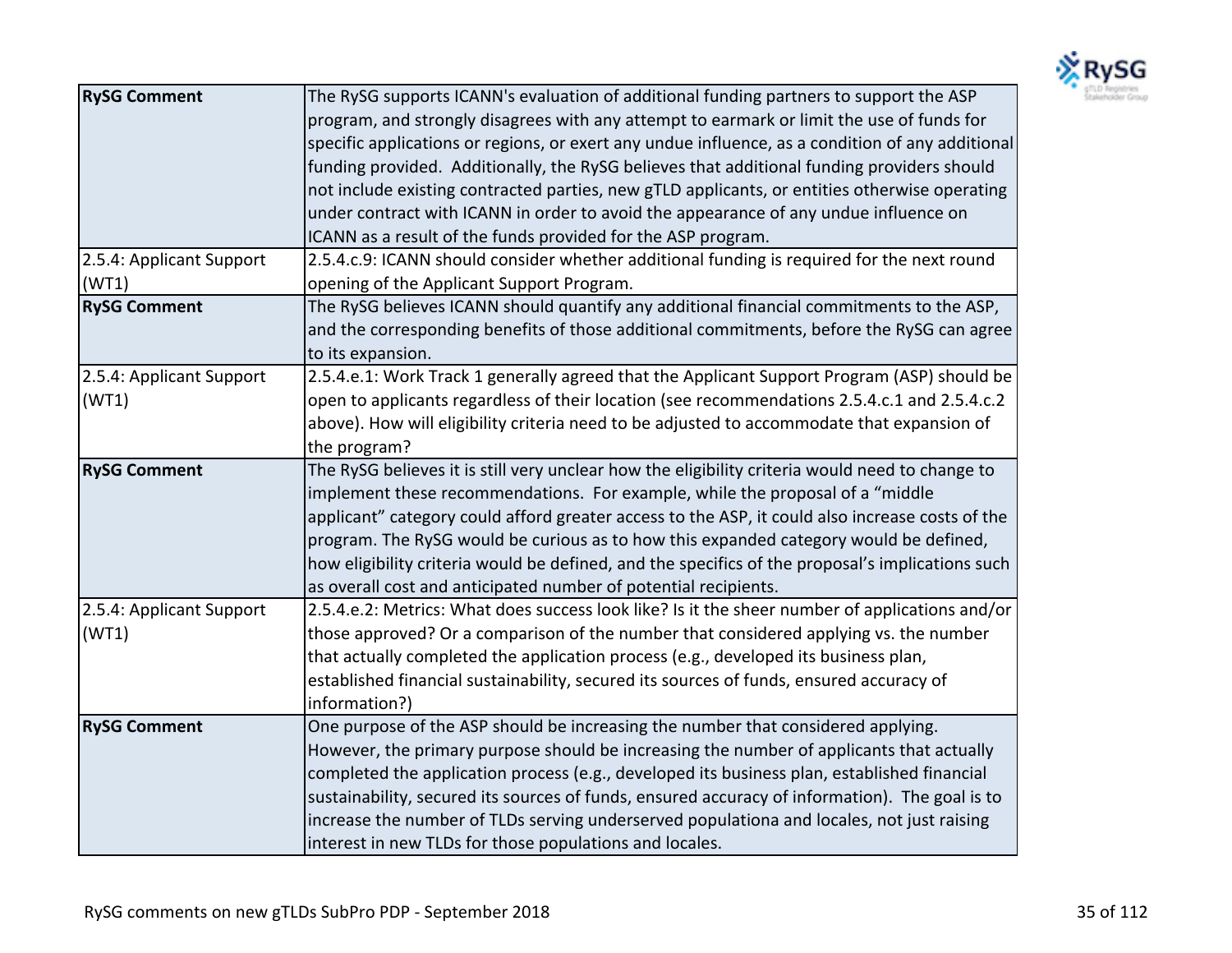

| 2.5.4: Applicant Support          | 2.5.4.e.2.1: What are realistic expectations for the ASP, where there may be critical domain                                                                                                                                                                                                                                                                                                                                                                                                                                                                                                                                                                                                                                                                                                                                                                                                                                                                                                                                                                                                                                                                                                                                                                                                                                                                                                                                          |
|-----------------------------------|---------------------------------------------------------------------------------------------------------------------------------------------------------------------------------------------------------------------------------------------------------------------------------------------------------------------------------------------------------------------------------------------------------------------------------------------------------------------------------------------------------------------------------------------------------------------------------------------------------------------------------------------------------------------------------------------------------------------------------------------------------------------------------------------------------------------------------------------------------------------------------------------------------------------------------------------------------------------------------------------------------------------------------------------------------------------------------------------------------------------------------------------------------------------------------------------------------------------------------------------------------------------------------------------------------------------------------------------------------------------------------------------------------------------------------------|
| (WT1)                             | name industry infrastructure absent or where operating a registry may simply not be a                                                                                                                                                                                                                                                                                                                                                                                                                                                                                                                                                                                                                                                                                                                                                                                                                                                                                                                                                                                                                                                                                                                                                                                                                                                                                                                                                 |
|                                   | priority for the potential applicants?                                                                                                                                                                                                                                                                                                                                                                                                                                                                                                                                                                                                                                                                                                                                                                                                                                                                                                                                                                                                                                                                                                                                                                                                                                                                                                                                                                                                |
| <b>RySG Comment</b>               | The RySG has identified a limited set of issues likely to require a policy change and should be<br>critical enough to be considered perquisites for all future applications, even those utilizing<br>the ASP. In our May 24, 2017 comment we said: The applicant must be able to demonstrate<br>that there is a business case for the TLD, and if the intent is to raise revenue that there is an<br>actual market that the TLD will serve and that the infrastructure and people with the<br>knowledge and the skills to operate the TLD in perpetuity are accessible.<br>The approach would promote the timely introduction of new gTLDs, while supporting critical<br>process improvements that benefit applicants and the community alike. Support for<br>applications from underserved regions was one of the three issues identified. The RySG<br>supports continuation of the Applicant Support Program (ASP) in the next round of gTLDs to<br>the benefit of applicants and the community. We believe that the focus on support for<br>underserved underdeveloped regions is a priority. The RySG supports the eligibility of IDNs<br>for applicants who meet the other criteria for the ASP; we do not believe IDNs would require<br>a specific or special category of support. Registries feel that an ASP with well-defined criteria<br>and increased awareness has the potential to serve the full community of potential |
|                                   | applicants.                                                                                                                                                                                                                                                                                                                                                                                                                                                                                                                                                                                                                                                                                                                                                                                                                                                                                                                                                                                                                                                                                                                                                                                                                                                                                                                                                                                                                           |
| 2.5.4: Applicant Support<br>(WT1) | 2.5.4.e.3: If there are more applicants than funds, what evaluation criteria should be used to<br>determine how to disperse the funds: by region, number of points earned in the evaluation<br>process, type of application, communities represented, other?                                                                                                                                                                                                                                                                                                                                                                                                                                                                                                                                                                                                                                                                                                                                                                                                                                                                                                                                                                                                                                                                                                                                                                          |
| <b>RySG Comment</b>               | If there are more applicants than funds, the evaluation criteria used to determine how to<br>disperse the funds should be the number of points earned in the evaluation process, because<br>the primary purpose should be increasing the number of applicants that actually completed<br>the application process, which will best be served by focusing on the most viable<br>applications. Where the viability of applications is equivalent, the secondary purpose should<br>be increasing the number of applicants from the global south.                                                                                                                                                                                                                                                                                                                                                                                                                                                                                                                                                                                                                                                                                                                                                                                                                                                                                          |
| 2.5.4: Applicant Support<br>(WT1) | 2.5.4.e.4: Did the ASP provide the right tools to potential program participants? If not, what<br>was missing?                                                                                                                                                                                                                                                                                                                                                                                                                                                                                                                                                                                                                                                                                                                                                                                                                                                                                                                                                                                                                                                                                                                                                                                                                                                                                                                        |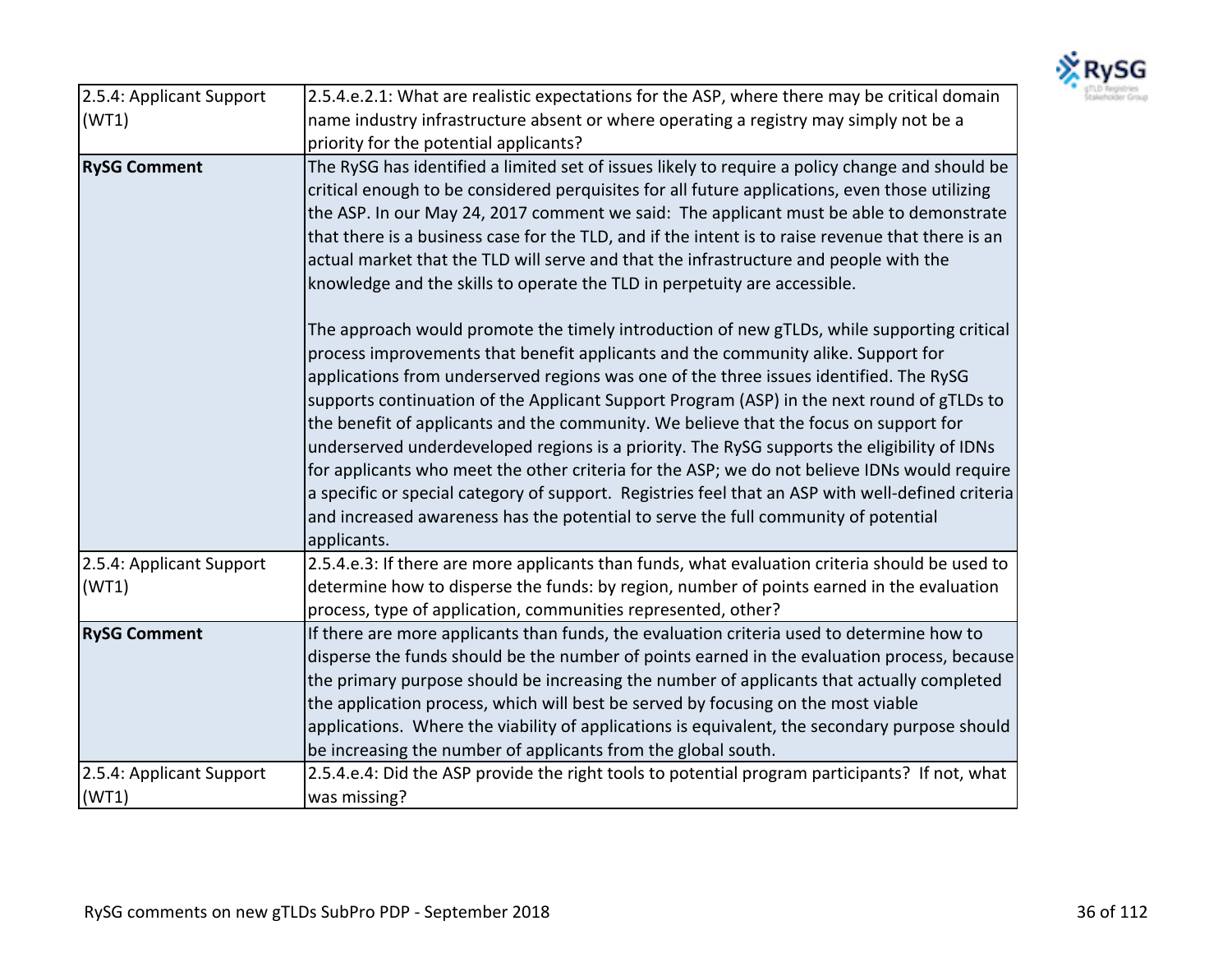

| <b>RySG Comment</b>               | Unfortunately, use of the ASP in the 2012 round was very limited. Based upon the findings of<br>the discussion group it seems that primary hurdles to use of the ASP were awareness, timing,<br>and education. Further, it was particularly burdensome for applicants from underserved and<br>middle-served regions to provide required financial documents for a continuing operations<br>instrument (COI). Reconsidering ASP requirements to account for this may be beneficial. The<br>RySG supports improved outreach and publication of the ASP and the resources it provides.<br>We feel that an ASP with well-defined criteria, clear engagement processes, and increased<br>awareness has the potential to serve the full community of potential applicants. |
|-----------------------------------|----------------------------------------------------------------------------------------------------------------------------------------------------------------------------------------------------------------------------------------------------------------------------------------------------------------------------------------------------------------------------------------------------------------------------------------------------------------------------------------------------------------------------------------------------------------------------------------------------------------------------------------------------------------------------------------------------------------------------------------------------------------------|
| 2.5.4: Applicant Support<br>(WT1) | 2.5.4.e.5: How can we best ensure the availability of local consulting resources?                                                                                                                                                                                                                                                                                                                                                                                                                                                                                                                                                                                                                                                                                    |
| <b>RySG Comment</b>               | We cannot ensure the availability of local consulting resources. What we can do is offer<br>opportunities for consulting resources in the community to offer free or reduced price<br>services.                                                                                                                                                                                                                                                                                                                                                                                                                                                                                                                                                                      |
| 2.5.4: Applicant Support<br>(WT1) | 2.5.4.e.6: How can we improve the learning curve - what ideas are there beyond<br>mentorship?                                                                                                                                                                                                                                                                                                                                                                                                                                                                                                                                                                                                                                                                        |
| <b>RySG Comment</b>               | In the 2012 round the ASP was rushed and not well publicized so those that may have<br>benefited from the ASP may have been unable to take part due to time constraints or a lack<br>of knowledge about ICANN and gTLDs in general. The RySG supports improved outreach and<br>publication of the Applicant Support program to overcome the lack of awareness about the<br>program and the resources it can provide. The RySG encourages ICANN to build<br>relationships and share information about future new gTLD releases in a timely manner with<br>business associations, such as national and regional Chambers of Commerce, in order that<br>they can disseminate this to their members to raise awareness.                                                  |
| 2.5.4: Applicant Support<br>(WT1) | 2.5.4.e.7: How do we penalize applicants who may try to game the system?                                                                                                                                                                                                                                                                                                                                                                                                                                                                                                                                                                                                                                                                                             |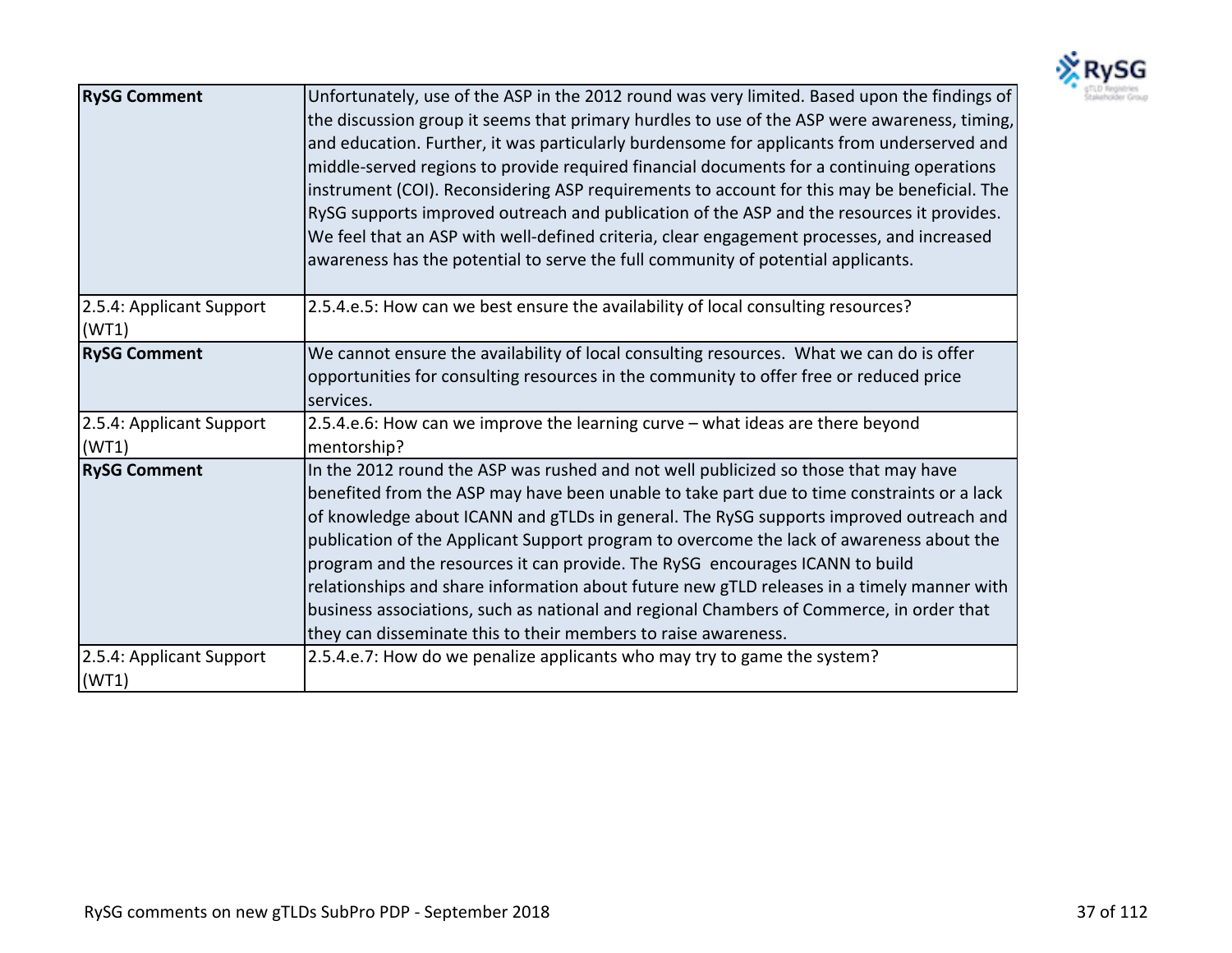

| <b>RySG Comment</b>               | The goal should be to establish fair rules that encourage committed applicants and<br>discourage speculation. It's more likely that attempting to set up a system to root out<br>"gaming" will create additional accountability problems for ICANN and increase the costs of<br>the New gTLD Program. Parties found to be gaming by the application support program<br>evaluators, should i) have the application rejected without any refund, ii) withdraw all<br>applications affiliated with named individuals who are party to the ASP gaming application,<br>iii) and should ban all named individuals who are party that application from applying in any<br>round for at least a reasonable period of time, up to forever. |
|-----------------------------------|-----------------------------------------------------------------------------------------------------------------------------------------------------------------------------------------------------------------------------------------------------------------------------------------------------------------------------------------------------------------------------------------------------------------------------------------------------------------------------------------------------------------------------------------------------------------------------------------------------------------------------------------------------------------------------------------------------------------------------------|
| 2.5.4: Applicant Support<br>(WT1) | 2.5.4.e.8: Are there any considerations related to string contention resolution and auctions<br>to take into account?                                                                                                                                                                                                                                                                                                                                                                                                                                                                                                                                                                                                             |
| <b>RySG Comment</b>               | The RySG is sensitive to the need to balance a robust TLD application process that ensures<br>competition and a level playing field for all applicants with the fact that ASP applicants are<br>unlikely to be able to competitively participate in String Contention Objections or an auction<br>due to cost. The Initial Report discussed the WT's ideas about better outreach to find<br>partners and help for ASP applicants throughout the process, and the RySG believes the WG<br>should recommend that ICANN cultivate a list of resources, organizations, or agencies that<br>would be willing to assist the applicant.                                                                                                  |
| 2.5.4: Applicant Support<br>(WT1) | 2.5.4.e.9: Should there be a dedicated round for applicants from developing countries?                                                                                                                                                                                                                                                                                                                                                                                                                                                                                                                                                                                                                                            |
| <b>RySG Comment</b>               | No. RySG opposes this option, considering it would be easily gamed to make applications<br>not really from those countries get preferrence in that round over applicants unwilling to<br>make false representations.                                                                                                                                                                                                                                                                                                                                                                                                                                                                                                              |
| 2.5.4: Applicant Support<br>(WT1) | 2.5.4.e.10: What should the source of funding be for the ASP? Should those funds be<br>considered an extra component of the application fee? Should ICANN use a portion of any<br>excess fees it generates through this next round of new gTLDs to fund subsequent<br>Application Support periods?                                                                                                                                                                                                                                                                                                                                                                                                                                |
| <b>RySG Comment</b>               | The funding for the ASP should be one of the costs included in building the "revenue neutral"<br>budget for the next round. The cost should be reincorporated into the "revenue neutral"<br>budget for subsequent application opportunities rather than rolling over excess funds from<br>one round to pay for the ASP program in a subsequent round.                                                                                                                                                                                                                                                                                                                                                                             |
| 2.5.4: Applicant Support<br>(WT1) | 2.5.4.e.11: Are there any particular locales or groups that should be the focus of outreach for<br>the ASP (e.g., indigenous tribes on various continents)?                                                                                                                                                                                                                                                                                                                                                                                                                                                                                                                                                                       |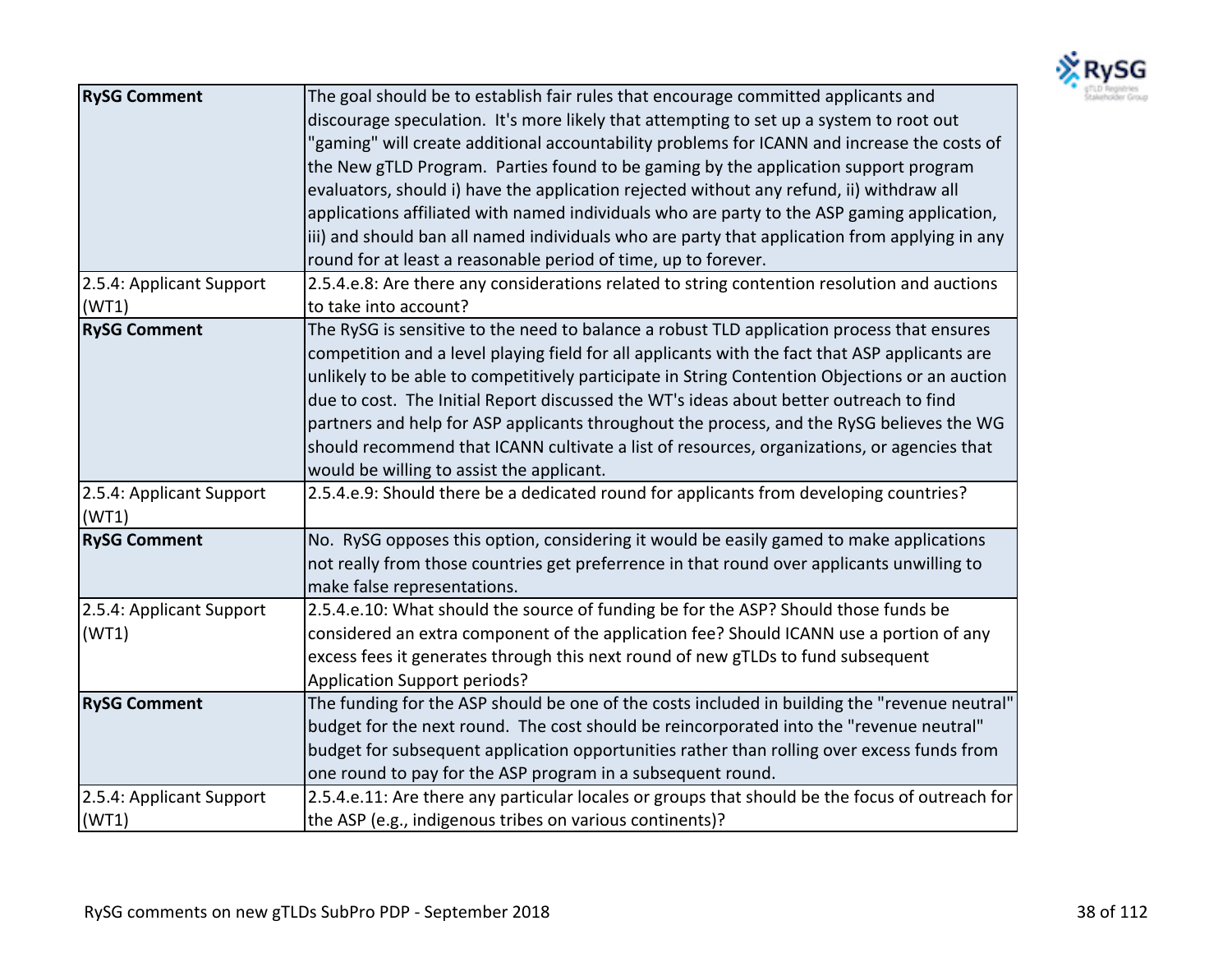

| <b>RySG Comment</b>         | No, because the RySG is not aware of any data that identified a particular underserved                               |
|-----------------------------|----------------------------------------------------------------------------------------------------------------------|
|                             | community or locale in need of special outreach. ICANN should not single a group out for                             |
|                             | special treatment without more data.                                                                                 |
|                             | 2.5.5: Terms and Conditions 2.5.5.c.1: Work Track 2 believes that there should continue to be a Terms and Conditions |
| (WT2)                       | document separate and apart from the Registry Agreement. Although the majority of the                                |
|                             | Terms and Conditions contained in the 2012 round were generally acceptable, the Work                                 |
|                             | Track is considering proposing the following changes.                                                                |
| <b>RySG Comment</b>         |                                                                                                                      |
| 2.5.5: Terms and Conditions | Section 3 of the 2012 Terms and Conditions states that ICANN may deny any new TLD                                    |
| (WT2)                       | application for any reason at its sole discretion. It also allows ICANN to reject any application                    |
|                             | based on applicable law. The Work Track believes: 2.5.5.c.2: Unless required under specific                          |
|                             | law or the ICANN Bylaws, ICANN should only be permitted to reject an application if done so                          |
|                             | in accordance with the Terms and Conditions of the Applicant Guidebook.                                              |
|                             |                                                                                                                      |
| <b>RySG Comment</b>         | The RySG supports the position that ICANN can only reject applications for good cause                                |
|                             | (including prohibitions under applicable law, policy or eligibility and evaluation requirements                      |
|                             | found in the Applicant Guidebook), and cannot treat similarly situated parties differently.                          |
|                             | The RySG proposes the following language: "ICANN reserves the right to reject any                                    |
|                             | application that ICANN is prohibited from considering under applicable law, policy, or                               |
|                             | eligibility and evaluation requirements outlined in sections 1.2, 2.1-2, and 3.2.1 in the                            |
|                             | Applicant Guidebook."                                                                                                |
| 2.5.5: Terms and Conditions | Section 3 of the 2012 Terms and Conditions states that ICANN may deny any new TLD                                    |
| (WT2)                       | application for any reason at its sole discretion. It also allows ICANN to reject any application                    |
|                             | based on applicable law. The Work Track believes: 2.5.5.c.3: In the event an application is                          |
|                             | rejected, the ICANN organization should be required to cite the reason in accordance with                            |
|                             | the Applicant Guidebook, or if applicable, the specific law and/or ICANN Bylaw for not                               |
|                             | allowing an application to proceed.                                                                                  |
| <b>RySG Comment</b>         | The RySG supports the position that ICANN confidentially disclose to the applicant the                               |
|                             | specific basis for any rejection of an application.                                                                  |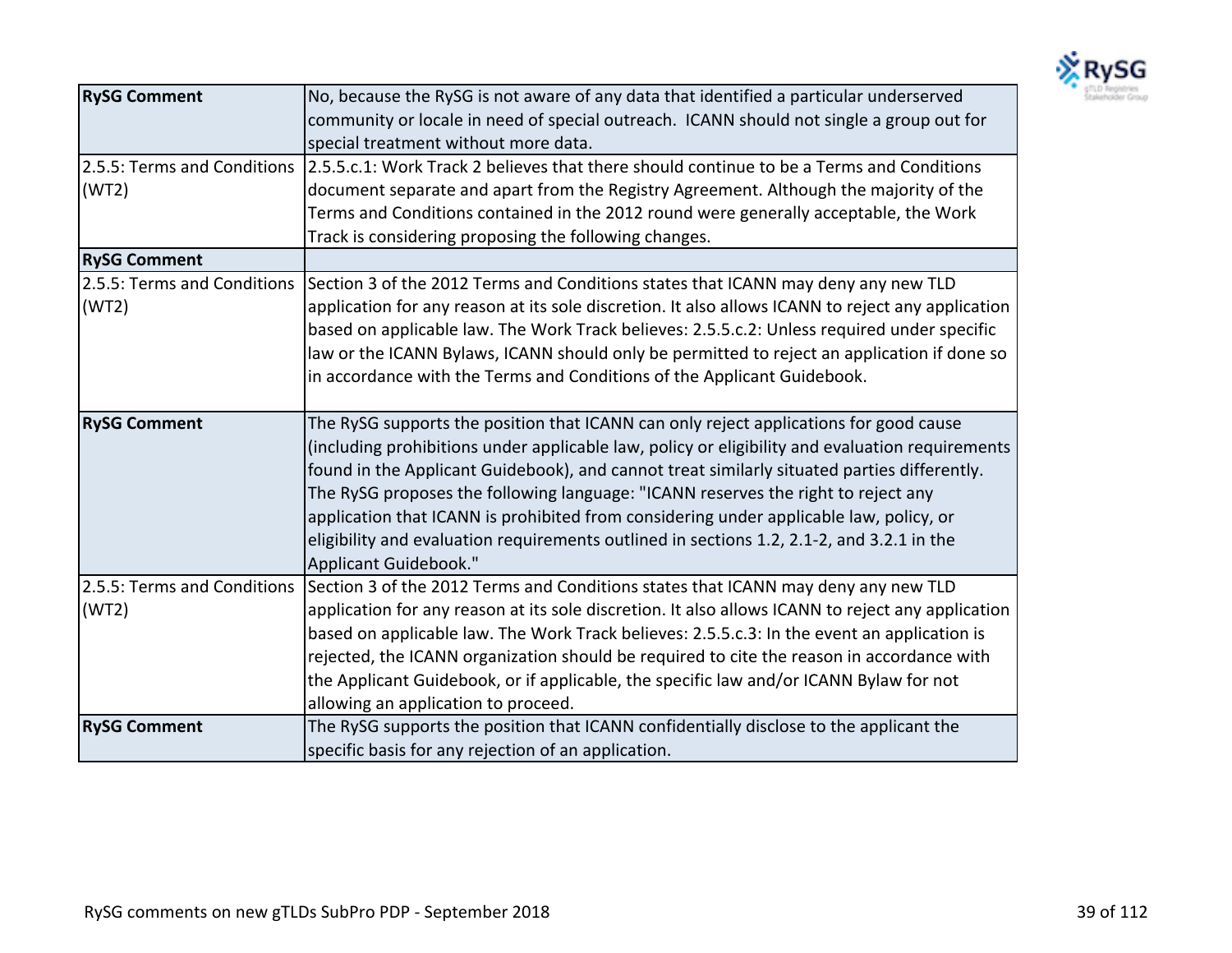

|       | [2.5.5: Terms and Conditions [2.5.5.c.4: Section 6 currently gives ICANN a broad disclaimer of representations and |
|-------|--------------------------------------------------------------------------------------------------------------------|
| (WT2) | warranties, but also contains a covenant by the applicant that it will not sue ICANN for any                       |
|       | breach of the Terms and Conditions by ICANN. In general, the Work Track was not                                    |
|       | comfortable with the breadth of this covenant to not sue and Work Track members                                    |
|       | disagreed with the covenant not to sue as a concept. However, if the covenant not to sue                           |
|       | ICANN is maintained, there must be a challenge/appeal mechanism established above and                              |
|       | beyond the general accountability provisions in the ICANN Bylaws that allows for substantive                       |
|       | review of the decision. This mechanism should look into whether ICANN (or its                                      |
|       | designees/contractors) acted inconsistently (or failed to act consistently) with the Applicant                     |
|       | Guidebook (see section 2.8.2 on Accountability Mechanisms for further detail).                                     |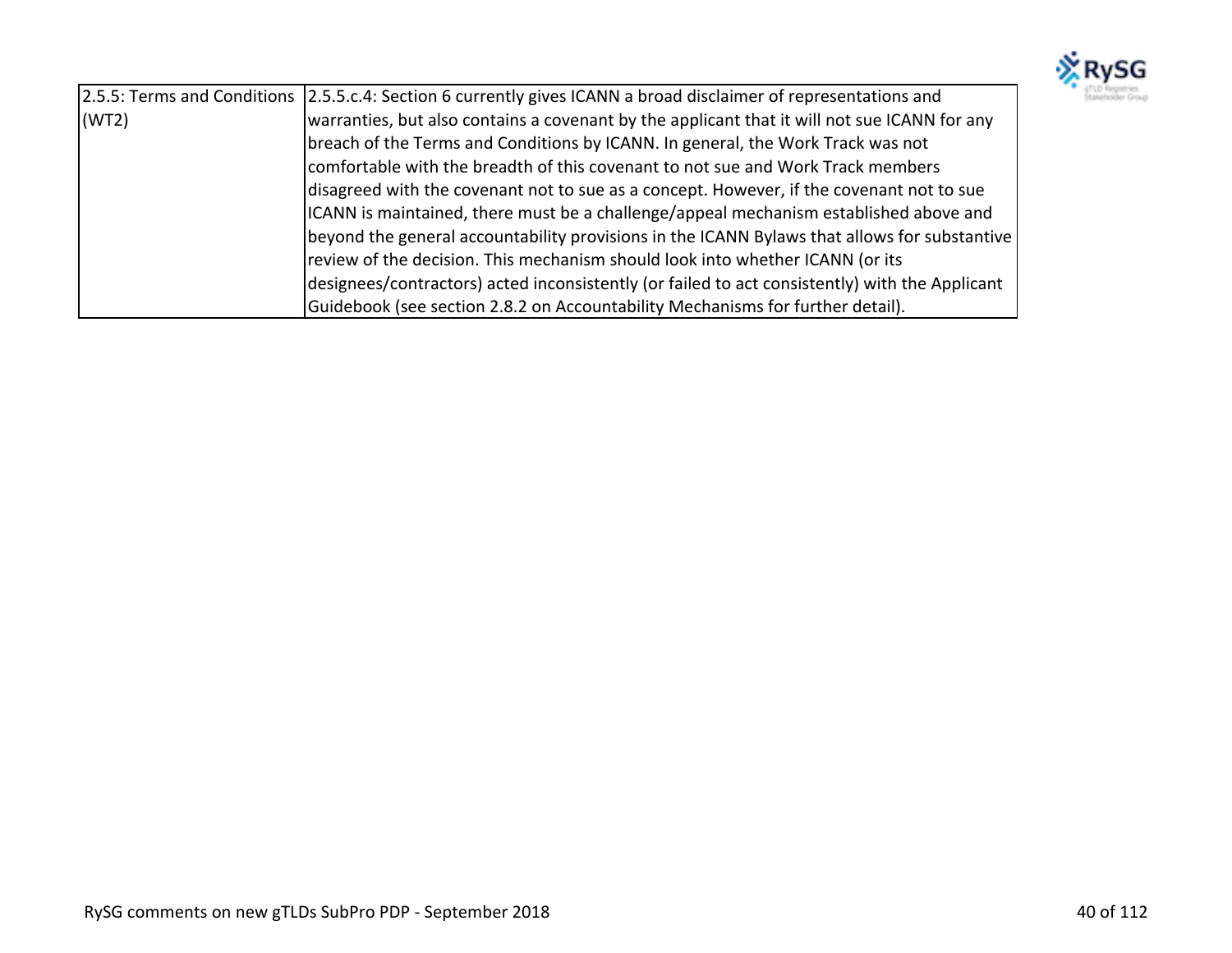

| <b>RySG Comment</b> | At least one RySG member holds the following viewpoint. We do not support a broader            |
|---------------------|------------------------------------------------------------------------------------------------|
|                     | appeal mechanism that would look into whether ICANN (staff or Board) violated the Bylaws       |
|                     | by making (or not making) a certain decision. The ICANN community devoted thousands of         |
|                     | hours to revising the existing accountability mechanisms. The community should give those      |
|                     | accountability mechanisms an opportunity to succeed before creating a substantive appeal       |
|                     | mechanism. Further, the RySG has concerns about the ability to create successfully an          |
|                     | appeals mechanism that is objective and fair with well trained, conflict-free panelists, and   |
|                     | that does not undermine the legitimacy of the IRP. Therefore there should be no additional     |
|                     | appeal or accountability mechanisms at this time; the rationale for that is "the community     |
|                     | has worked hard on the IRP and the community should give it a chance rather than               |
|                     | attempting to add an additional appeal mechanism. "However, the holders of this viewpoint      |
|                     | support limited appeals for other reasons as set out in 2.8.2.c.1.                             |
|                     |                                                                                                |
|                     | At least one RySG member disagrees and agrees with the members of the work track that          |
|                     | the covenant not to sue is overbroad and may be unconscionable due to the significant          |
|                     | public interests involved. The reasoning for that is: "Public policy considerations generally  |
|                     | require that contractual releases for future liability, including ordinary negligence, which   |
|                     | purport to exempt an entity in a transaction affecting the public interest be void. The        |
|                     | covenant not to sue is therefore inappropriate in the context of applications for future       |
|                     | gTLDs. If the WG recommends the covenant not to sue be eliminated or modified, one             |
|                     | option the WG could discuss is requiring parties to use the IRP prior to the initiation of any |
|                     | judicial dispute. ". On the other hand, at least one other RySG member disagress with the      |
|                     | removal of the convenant not to sue. The reasoning for that is: "The convenant not to sue is   |
|                     | key to limiting ICANN liability, allowing the program to be performed at reasonable costs.     |
|                     | Removing it would likely cause ICANN Org to increase the part of the application fee           |
|                     | reserved for litigation, increasing costs across the board for new gTLD applicants."           |
|                     |                                                                                                |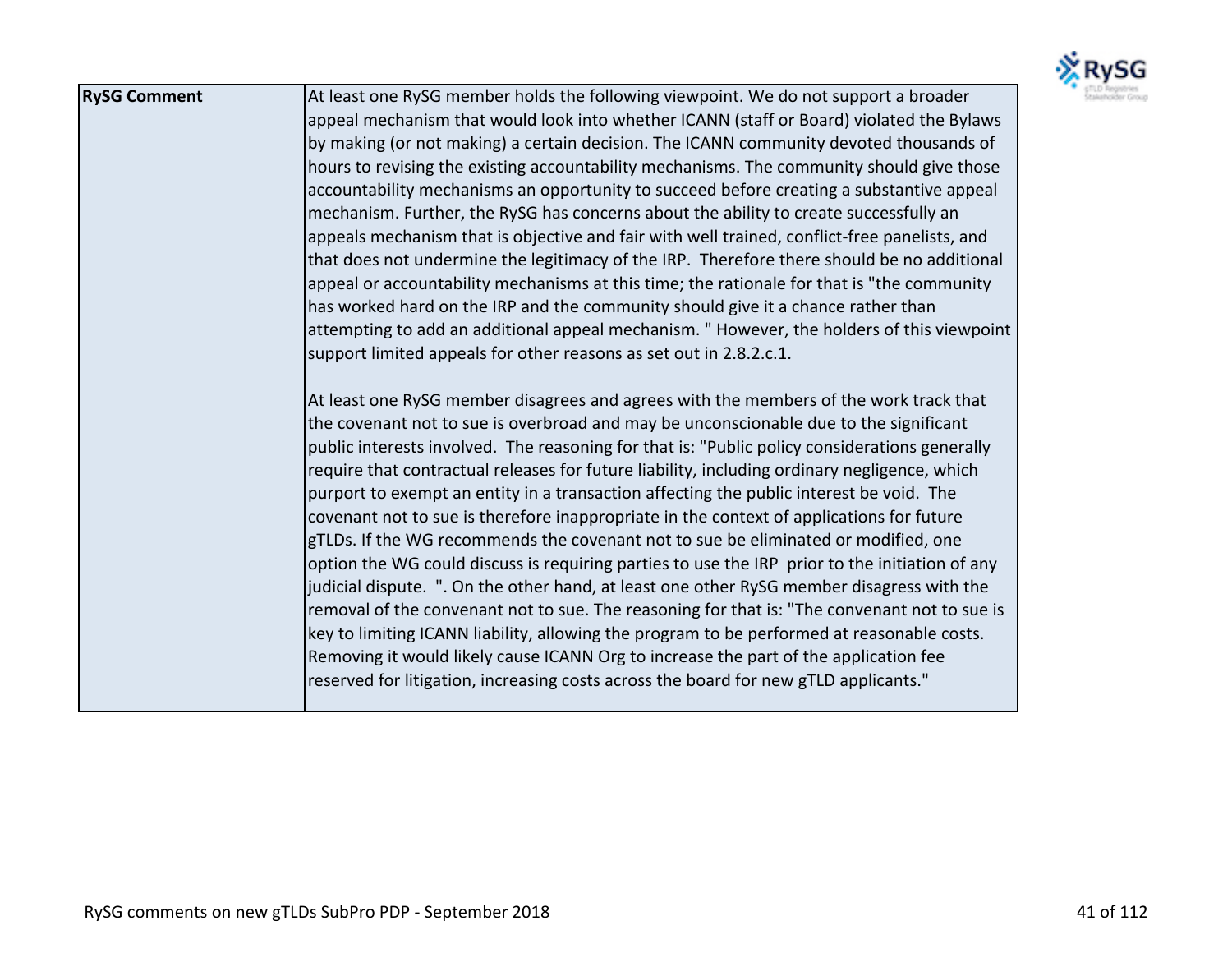

|                             | 2.5.5: Terms and Conditions 2.5.5.c.5: Section 14 allows ICANN to make reasonable updates to the Applicant Guidebook |
|-----------------------------|----------------------------------------------------------------------------------------------------------------------|
| (WT2)                       | at its discretion. The Work Track generally agrees that to the extent that substantive changes                       |
|                             | are made to the Applicant Guidebook or program processes, applicants should be allowed                               |
|                             | some type of recourse, including if applicable, the right to withdraw an application from                            |
|                             | ICANN's consideration in exchange for a refund. A framework for ICANN to make transparent                            |
|                             | changes to the Applicant Guidebook as well as available recourse to change applications or                           |
|                             | withdraw for applicants should be laid out.                                                                          |
| <b>RySG Comment</b>         | Certain updates should be allowed, but ICANN should offer a time period in which applicants                          |
|                             | may prepare for, or object to, any updates to the Applicant Guidebook ("AG"). For example,                           |
|                             | ICANN shouldn't be permitted to change the application fee after it accepts applications. Any                        |
|                             | legitimate changes must have good cause and ICANN should provide reasonable warning to                               |
|                             | all new gTLD applicants before any updates in the AG take effect to allow applicants a level                         |
|                             | of predictability, while also giving ICANN the ability to modify and adapt as needed without                         |
|                             | making the process overly rigid. Applicants should also be given a reasonable opportunity to                         |
|                             | amend a pending application if the change is made after the application is submitted that is                         |
|                             | material to the application. Application amendments should be limited to addressing the AG                           |
|                             | change and the time frame in which amendments may be made should take into account                                   |
|                             | time for applicant to first object to the AG changes.                                                                |
| 2.5.5: Terms and Conditions | 2.5.5.e.1: Are there any other changes that should be made to the Applicant Terms and                                |
| (WT2)                       | Conditions that balances ICANN's need to minimize its liability as a non-profit organization                         |
|                             | with an applicant's right to a fair, equitable and transparent application process?                                  |
| <b>RySG Comment</b>         | The RySG believes we should at least:                                                                                |
|                             | - Modify the language in section 6.3 to reference related eligibility and evaluation criteria                        |
|                             | (i.e. sections 1.2, 2.1-2, and 3.2.1 of the Applicant Guidebook) to further clarify when and                         |
|                             | why an application may be declined.                                                                                  |
|                             | - Specify the procedures and timeframes for handling excess application fees discussed in                            |
|                             | foregoing comments.                                                                                                  |
|                             | - Specify a timeframe for proposed changes/updates to the Applicant Guidebook to provide                             |
|                             | applicants with adequate warning.                                                                                    |
|                             | At least one RySG member also believes we should remove the covenant not to sue, as                                  |
|                             | explained in our comment to 2.5.5.c.4, while at least one other RySG member opposes                                  |
|                             | removing the covenant not to sue.                                                                                    |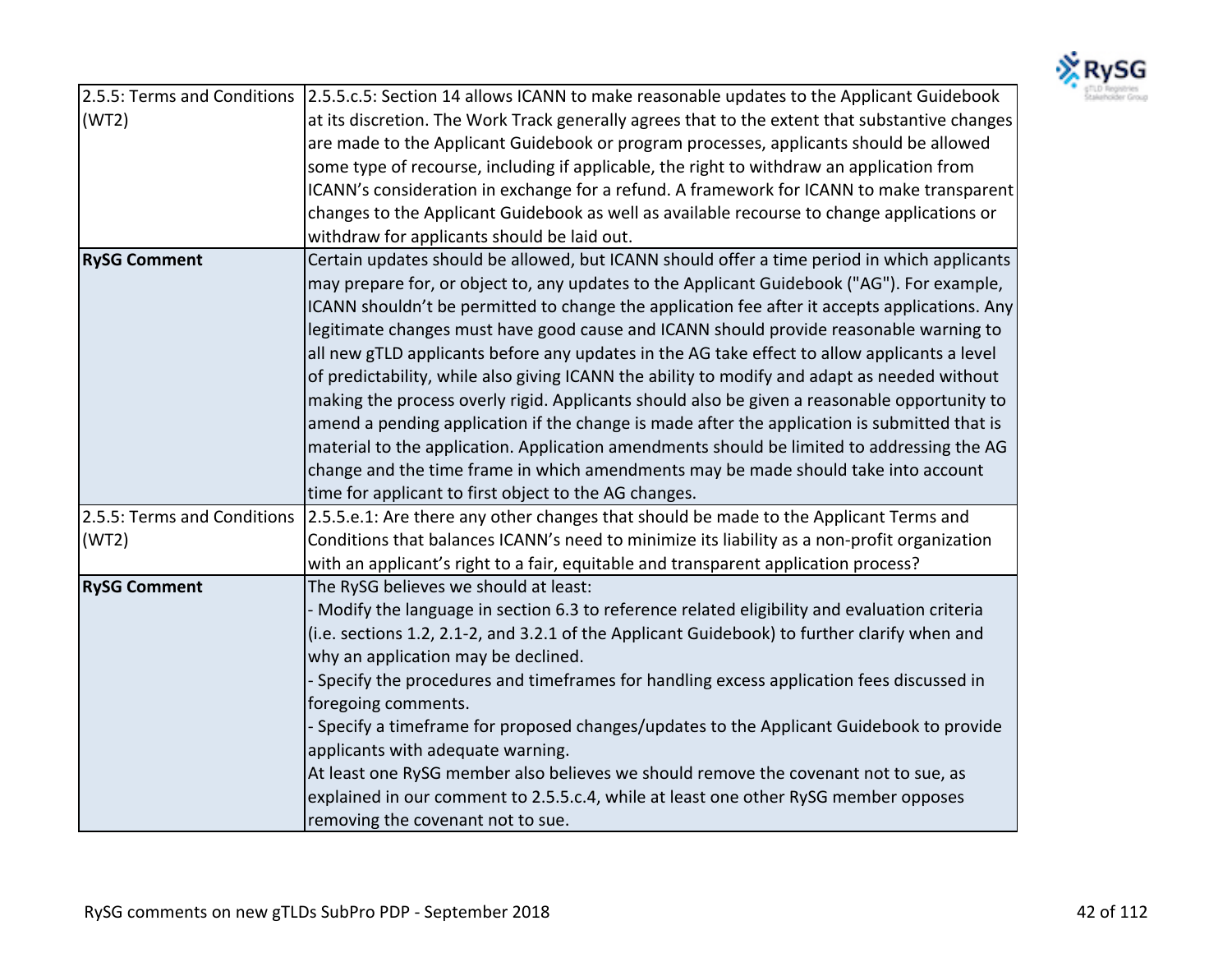

|                     | [2.5.5: Terms and Conditions [2.5.5.e.2: Under what circumstances (including those arising relative to the sections |
|---------------------|---------------------------------------------------------------------------------------------------------------------|
| (WT2)               | referenced above) should an applicant be entitled to a full refund?                                                 |
| <b>RySG Comment</b> | The RySG believes that applicants should be entitled to a full refund if (a) a new gTLD is                          |
|                     | applied for but later is disqualified because it poses too great a risk regarding Name Collision,                   |
|                     | or (b) ICANN mmakes updates to the Applicant Guidebook that are material to the                                     |
|                     | application. Limiting other opportunities for a full refund is a potential way to discourage                        |
|                     | speculative applications.                                                                                           |
|                     | 2.5.5: Terms and Conditions 2.5.5.e.3: Some in the Work Track have noted that even if a limited challenge/appeals   |
| (WT2)               | process is established (see preliminary recommendation 2 above), they believe the covenant                          |
|                     | to not sue the ICANN organization (i.e., Section 6 of the Terms and Conditions) should be                           |
|                     | removed. Others have noted the importance of the covenant not to sue, based on the ICANN                            |
|                     | organization's non-profit status. Do you believe that the covenant not to sue should be                             |
|                     | removed whether or not an appeal process as proposed in section 2.8.2 on Accountability                             |
|                     | Mechanisms is instituted in the next round? Why or why not?                                                         |
| <b>RySG Comment</b> | Please refer to 2.5.5.c.4 regarding removing or not the covenant not to sue and to add or not                       |
|                     | a limited appeals process.                                                                                          |

| Preliminary Recommendations, Options, and Questions for Community Input 2.6 |                                                                                                  |
|-----------------------------------------------------------------------------|--------------------------------------------------------------------------------------------------|
|                                                                             |                                                                                                  |
| <b>Topic</b>                                                                | <b>Text</b>                                                                                      |
| 2.6.1: Application Queuing                                                  | [2.6.1.c.1: ICANN should not attempt to create a "skills-based" system like "digital archery" to |
| (WT2)                                                                       | determine the processing order of applications.                                                  |
| <b>RySG Comment</b>                                                         | RySG supports not going back to "digital archery" and similar prioritization methods.            |
| 2.6.1: Application Queuing                                                  | 2.6.1.c.2: ICANN should apply again for an appropriate license to conduct drawings to            |
| (WT2)                                                                       | randomize the order of processing applications.                                                  |
| <b>RySG Comment</b>                                                         |                                                                                                  |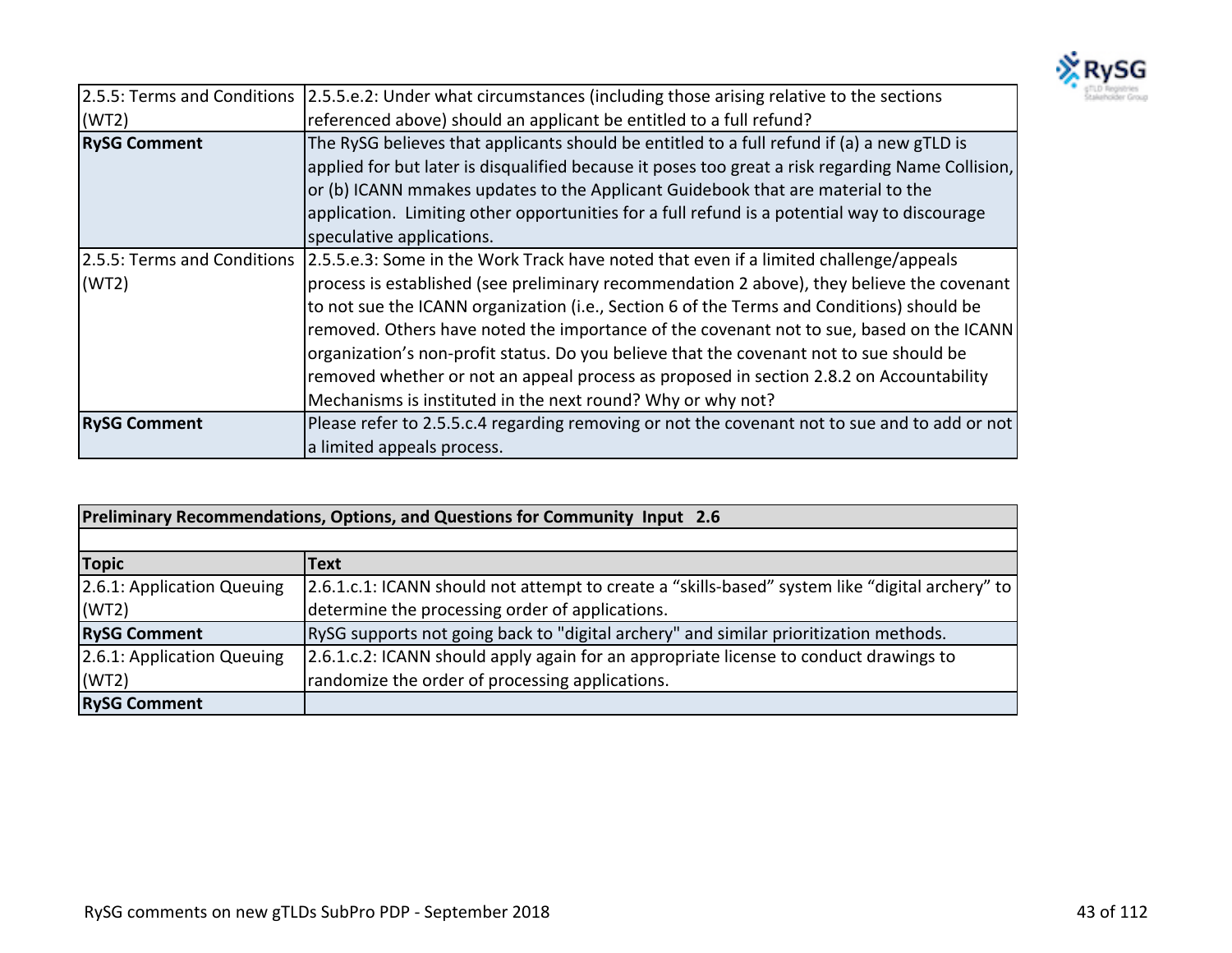

| 2.6.1: Application Queuing | 2.6.1.c.3: If ICANN is able to secure such a license, applications should be prioritized for       |
|----------------------------|----------------------------------------------------------------------------------------------------|
| (WT2)                      | Initial Evaluation using a prioritization draw method similar to the method ultimately             |
|                            | adopted in the 2012 round. Namely: Applicants who wish to have their application prioritized       |
|                            | may choose to buy a ticket to participate in the "draw"; Applicants who choose not to buy a        |
|                            | ticket will participate in a later draw to be held after the prioritized applicants; Assignment of |
|                            | a priority number is for the processing of the application and does not necessarily reflect        |
|                            | when the TLD will be delegated.                                                                    |
| <b>RySG Comment</b>        | RySG supports recommendation 2.6.1.c.5 which would make this recommendation, 2.6.1.c.3,            |
|                            | a little different in that it wouldn't need a separate ticket purchase.                            |
| 2.6.1: Application Queuing | 2.6.1.c.4: If an applicant has more than one application, they may choose which of their           |
| (WT2)                      | applications to assign to each priority number received within their portfolio of applications.    |
| <b>RySG Comment</b>        |                                                                                                    |
| 2.6.1: Application Queuing | 2.6.1.c.5: To the extent that it is consistent with applicable law to do so, ICANN should          |
| (WT2)                      | include in the application amount the cost of participating in the drawing or otherwise assign     |
|                            | a prioritization number during the application process without the need for a distinctly           |
|                            | separate event.                                                                                    |
| <b>RySG Comment</b>        |                                                                                                    |
| 2.6.1: Application Queuing | 2.6.1.c.6: All applications submitted in the next round (regardless whether delegated or not)      |
| (WT2)                      | must have priority over applications submitted in any subsequent rounds/application                |
|                            | windows even if the evaluation periods overlap.                                                    |
| <b>RySG Comment</b>        |                                                                                                    |
| 2.6.1: Application Queuing | 2.6.1.e.1: If there is a first-come, first-served process used after the next application window,  |
| (WT2)                      | how could ICANN implement such a process?                                                          |
| <b>RySG Comment</b>        |                                                                                                    |
| 2.6.1: Application Queuing | 2.6.1.e.2: In subsequent procedures, should IDNs and/or other types of strings receive             |
| (WT2)                      | priority in processing? Is there evidence that prioritization of IDN applications met stated       |
|                            | goals in the 2012 round (served the public interest and increased DNS diversity, accessibility     |
|                            | and participation)?                                                                                |
| <b>RySG Comment</b>        |                                                                                                    |
| 2.6.1: Application Queuing | 2.6.1.e.3: If ICANN is unable to obtain a license to randomize the processing order of             |
| (WT2)                      | applications, what are some other mechanisms that ICANN could adopt to process                     |
|                            | applications (other than through a first-come, first-served process)?                              |
| <b>RySG Comment</b>        |                                                                                                    |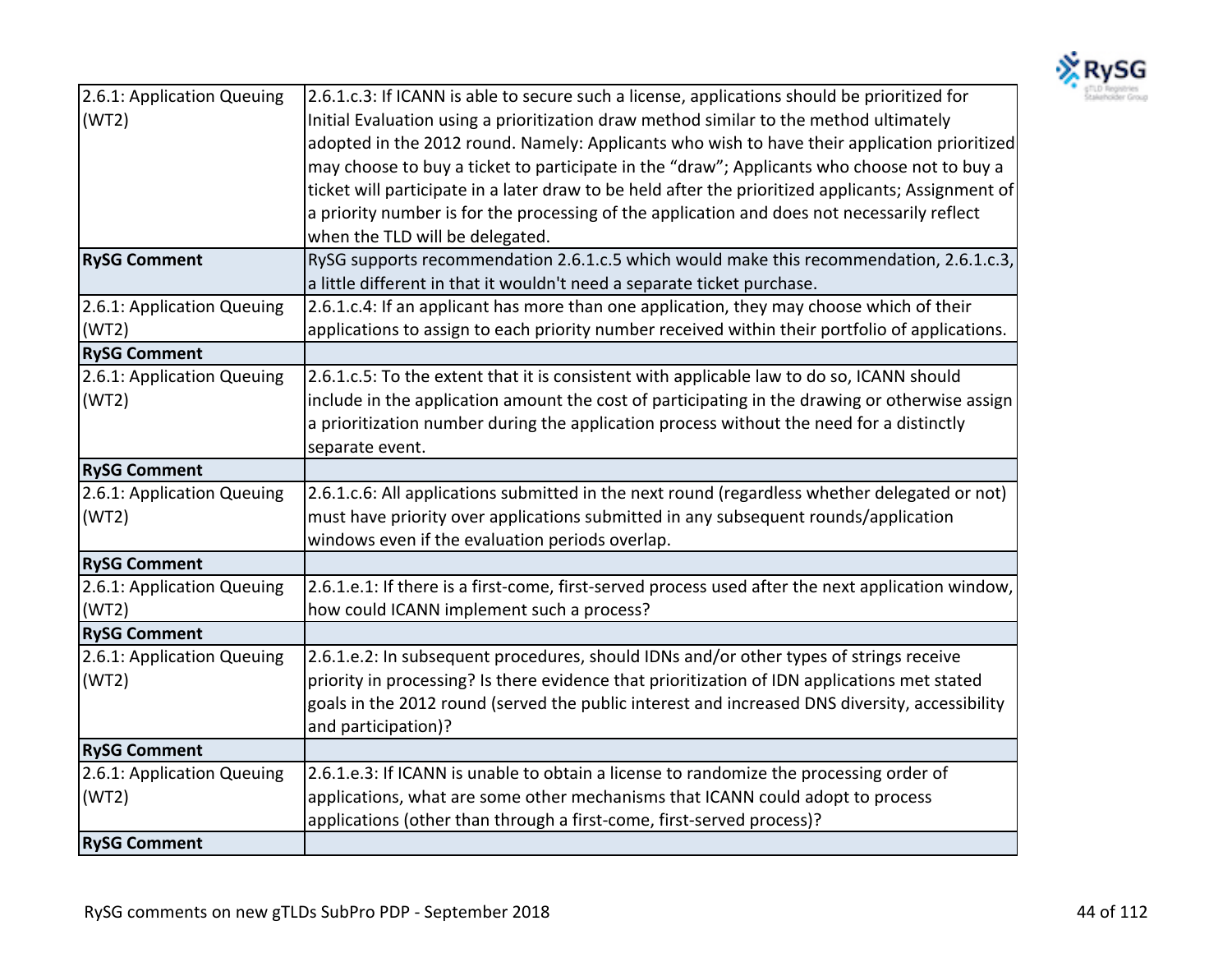

| 2.6.1: Application Queuing | 2.6.1.e.4: Some members have suggested that the processing of certain types of applications    |
|----------------------------|------------------------------------------------------------------------------------------------|
| (WT2)                      | should be prioritized over others. Some have argued that .Brands should be given priority,     |
|                            | while others have claimed that community-based applications or those from the Global           |
|                            | South should be prioritized. Do you believe that certain types of applications should be       |
|                            | prioritized for processing? Please explain.                                                    |
| <b>RySG Comment</b>        | RySG believes the default position should be to avoid prioritization of particular categories  |
|                            | over others. The RySG has not reached consensus about whether prioritization should occur      |
|                            | and which applicant categories should be prioritized. The RySG supports retaining the lottery- |
|                            | style prioritization mechanism that was ultimately used in the 2012 round with one minor       |
|                            | modification to allow applicants to choose which of their applications to prioritize in the    |
|                            | queing process.                                                                                |

| Preliminary Recommendations, Options, and Questions for Community Input 2.7 |                                                                                                                                                                                                                                                                                                                                                         |
|-----------------------------------------------------------------------------|---------------------------------------------------------------------------------------------------------------------------------------------------------------------------------------------------------------------------------------------------------------------------------------------------------------------------------------------------------|
|                                                                             |                                                                                                                                                                                                                                                                                                                                                         |
| <b>Topic</b>                                                                | <b>Text</b>                                                                                                                                                                                                                                                                                                                                             |
| 2.7.1: Reserved Names<br>(WT2)                                              | 2.7.1.c.1: Reservation at the top level: Keep all existing reservations, but add:                                                                                                                                                                                                                                                                       |
| <b>RySG Comment</b>                                                         | RySG suggests reviewing the list of reserved names at the top level and supports reserving<br>only those names where there are stability or security risks.                                                                                                                                                                                             |
| 2.7.1: Reserved Names<br>(WT2)                                              | 2.7.1.c.1.1: The names for Public Technical Identifiers (i.e., PTI,<br>PUBLICTECHNICALIDENTIFIERS, PUBLICTECHNICALIDENTIFIER).                                                                                                                                                                                                                          |
| <b>RySG Comment</b>                                                         | RySG supports adding the names for Public Technical identifiers to reservations at the top<br>level.                                                                                                                                                                                                                                                    |
| 2.7.1: Reserved Names<br>(WT2)                                              | 2.7.1.c.1.2: Special-Use Domain Names through the procedure described in IETF RFC 6761.                                                                                                                                                                                                                                                                 |
| <b>RySG Comment</b>                                                         | RySG supports adding Special-Use Domain Names to reservations at the top level. If ICANN<br>knows a label will not be delegated it should not be possible to apply for that label. Similarly<br>If a name is not reserved, it should not be added to the list after ICANN receives/processes<br>applications absent a material change in circumstances. |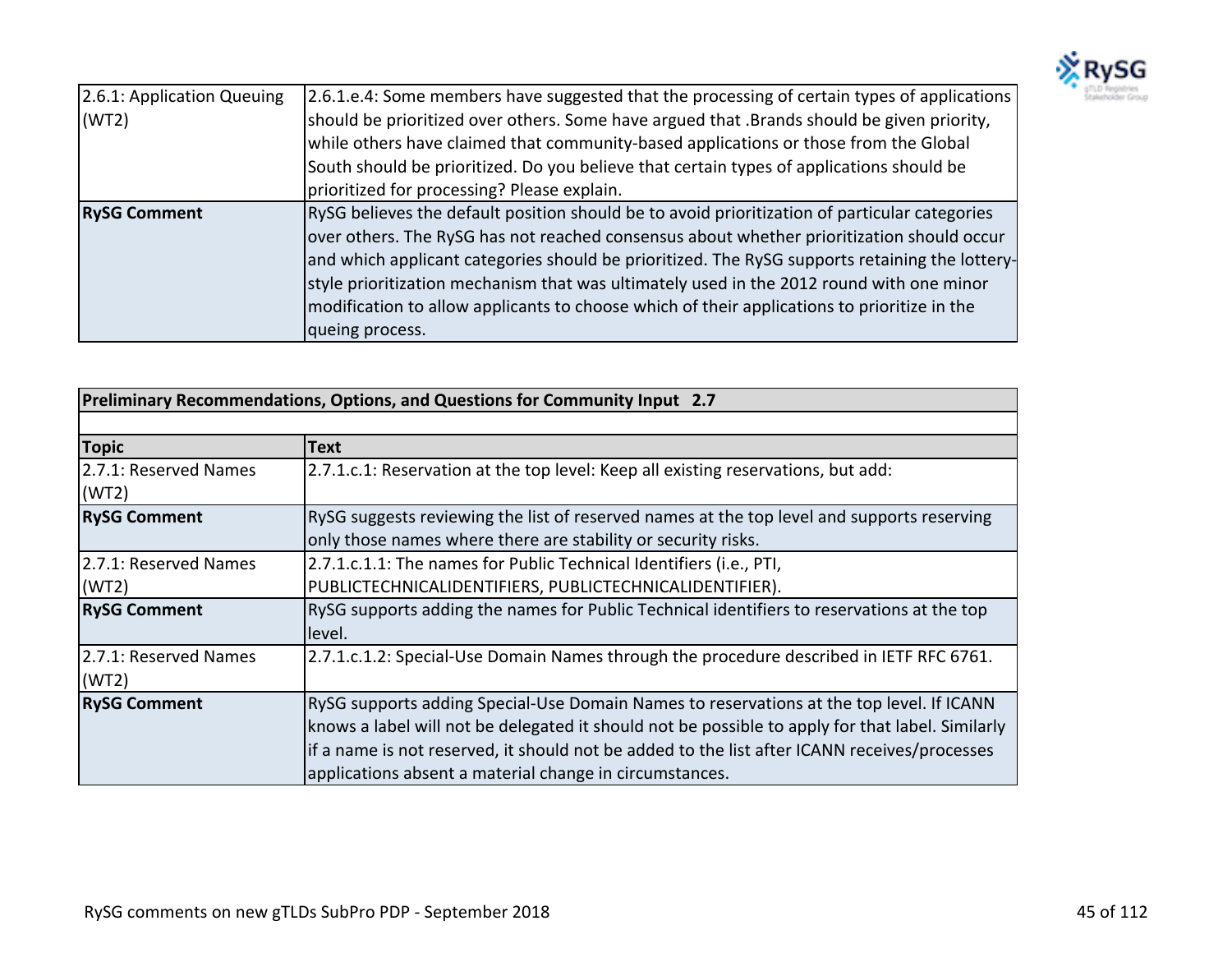

| 2.7.1: Reserved Names<br>(WT2) | 2.7.1.c.2: Reservations at the second level: Keep all existing reservations, but update<br>Schedule 5 to include the measures for Letter/Letter Two-Character ASCII Labels to Avoid<br>Confusion with Corresponding Country Codes adopted by the ICANN Board on 8 November                                                                                                                                                                                                                                                                                                                              |
|--------------------------------|---------------------------------------------------------------------------------------------------------------------------------------------------------------------------------------------------------------------------------------------------------------------------------------------------------------------------------------------------------------------------------------------------------------------------------------------------------------------------------------------------------------------------------------------------------------------------------------------------------|
|                                | 2016.                                                                                                                                                                                                                                                                                                                                                                                                                                                                                                                                                                                                   |
| <b>RySG Comment</b>            | RySG supports updating Specification 5 to include the Measures for Letter/Letter Two-<br>Character ASCII lables to Avoid Confusion with the Corresponding Country Codes adopted by<br>the ICANN Board on 8 November 2016.                                                                                                                                                                                                                                                                                                                                                                               |
|                                | In addition to these measures dealing with letter/letter names corresponding to the country<br>codes, authorisation was given for the release of letter/number, number/letter and<br>number/number two-character ASCII combinations, and also two-letter codes which did not<br>correspond to country codes, all of which had previously been reserved at the second level,<br>and this reservation is reflected in the Base RA. The authorisation to release these terms<br>should be formalised in the recommendations of this PDP, and the base RA for future TLDs<br>should be amended accordingly. |
| 2.7.1: Reserved Names          | 2.7.1.c.3: The Work Track is also considering a proposal to remove the reservation of two-                                                                                                                                                                                                                                                                                                                                                                                                                                                                                                              |
| (WT2)                          | character strings at the top level that consist of one ASCII letter and one number (e.g., .O2 or<br>.3M), but acknowledges that technical considerations may need to be taken into account on<br>whether to lift the reservation requirements for those strings. In addition, some have<br>expressed concern over two characters consisting of a number and an ASCII letter where the<br>number closely resembles a letter (e.g., a "zero" looking like the letter "O" or the letter "L" in<br>lowercase looking like the number "one").                                                                |
| <b>RySG Comment</b>            | The RySG supports the proposal with further review of technical considerations absent any<br>security or stability risk and if there is strong support within the community.                                                                                                                                                                                                                                                                                                                                                                                                                            |
| 2.7.1: Reserved Names<br>(WT2) | 2.7.1.e.1: The base Registry Agreement allows registry operators to voluntarily reserve (and<br>activate) up to 100 strings at the second level which the registry deems necessary for the<br>operation or the promotion of the TLD. Should this number of names be increased or<br>decreased? Please explain. Are there any circumstances in which exceptions to limits should<br>be approved? Please explain.                                                                                                                                                                                         |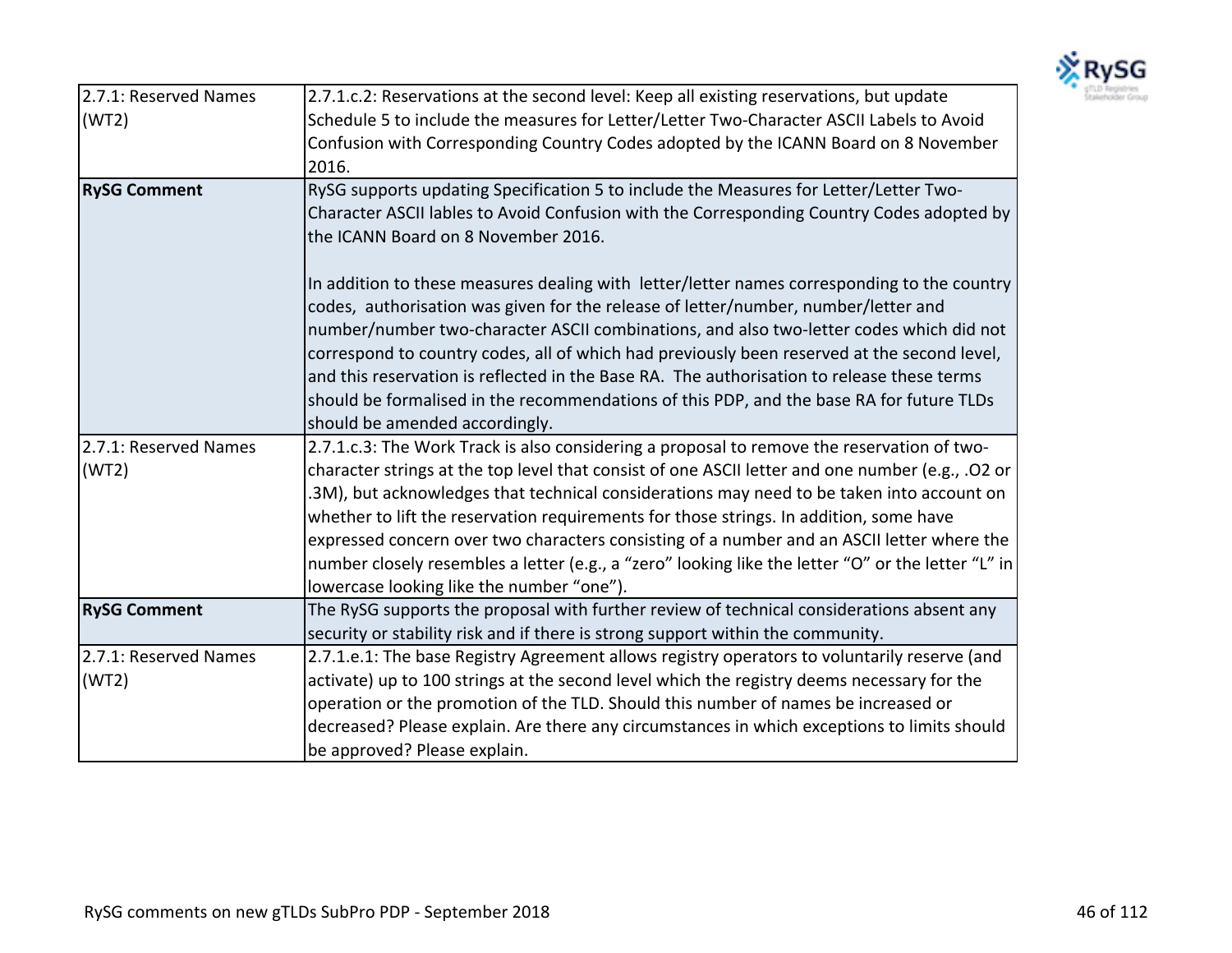

| <b>RySG Comment</b>            | RySG suggests fixing the language in the report to "allocation" of 100 instead of reservation<br>of 100 names. RySG believes the 100 names allocated worked effectively for most registries.<br>However, a group in the RySG suggests increasing the number to allow greater flexibility for<br>registries to test and innovate. At minimum, the RySG recommends making the 100 names<br>available on a rolling basis, meaning if a registry stops using one of its reserved names the<br>available count will increase though never exceeding 100 names. RySG supports providing an<br>exception to the limits for TLDs under Specification 13 because the only permitted registrant<br>is the registry operator, its affiliates or trademark licensees.   |
|--------------------------------|-------------------------------------------------------------------------------------------------------------------------------------------------------------------------------------------------------------------------------------------------------------------------------------------------------------------------------------------------------------------------------------------------------------------------------------------------------------------------------------------------------------------------------------------------------------------------------------------------------------------------------------------------------------------------------------------------------------------------------------------------------------|
| 2.7.1: Reserved Names<br>(WT2) | 2.7.1.e.2: If there are no technical obstacles to the use of 2-character strings at the top level<br>consisting of one letter and one digit (or digits more generally), should the reservation of<br>those strings be removed? Why or why not? Do you believe that any additional analysis is<br>needed to ensure that these types of strings will not pose harm or risk to security and<br>stability? Please explain.                                                                                                                                                                                                                                                                                                                                      |
| <b>RySG Comment</b>            | RySG sees a number of different types of letter/digit digit/letter digit/digit combinations,<br>that could be valid octal numbers, valid decimal numbers, valid hexadecimal numbers and<br>not a number in neither of these 3 bases.<br>RySG also sees some of those combinations, although not all, having possible confusion with<br>ccTLDs.<br>As such, we recommend the following:<br>> For all those combinations, require an acknowledgment from the applicant that those TLDs<br>might inccur more universal acceptance challenges than other ASCII new gTLDs.<br>> For the letter/digit and digit/letter combinations, require applicants to pay for both halves<br>of possible string confusion objections panel fees coming from ccTLD operators. |
| 2.7.1: Reserved Names<br>(WT2) | 2.7.1.e.3: In addition to the reservation of up to 100 domains at the second level, registry<br>operators were allowed to reserve an unlimited amount of second level domain names and<br>release those names at their discretion provided that they released those names through<br>ICANN-accredited registrars.                                                                                                                                                                                                                                                                                                                                                                                                                                           |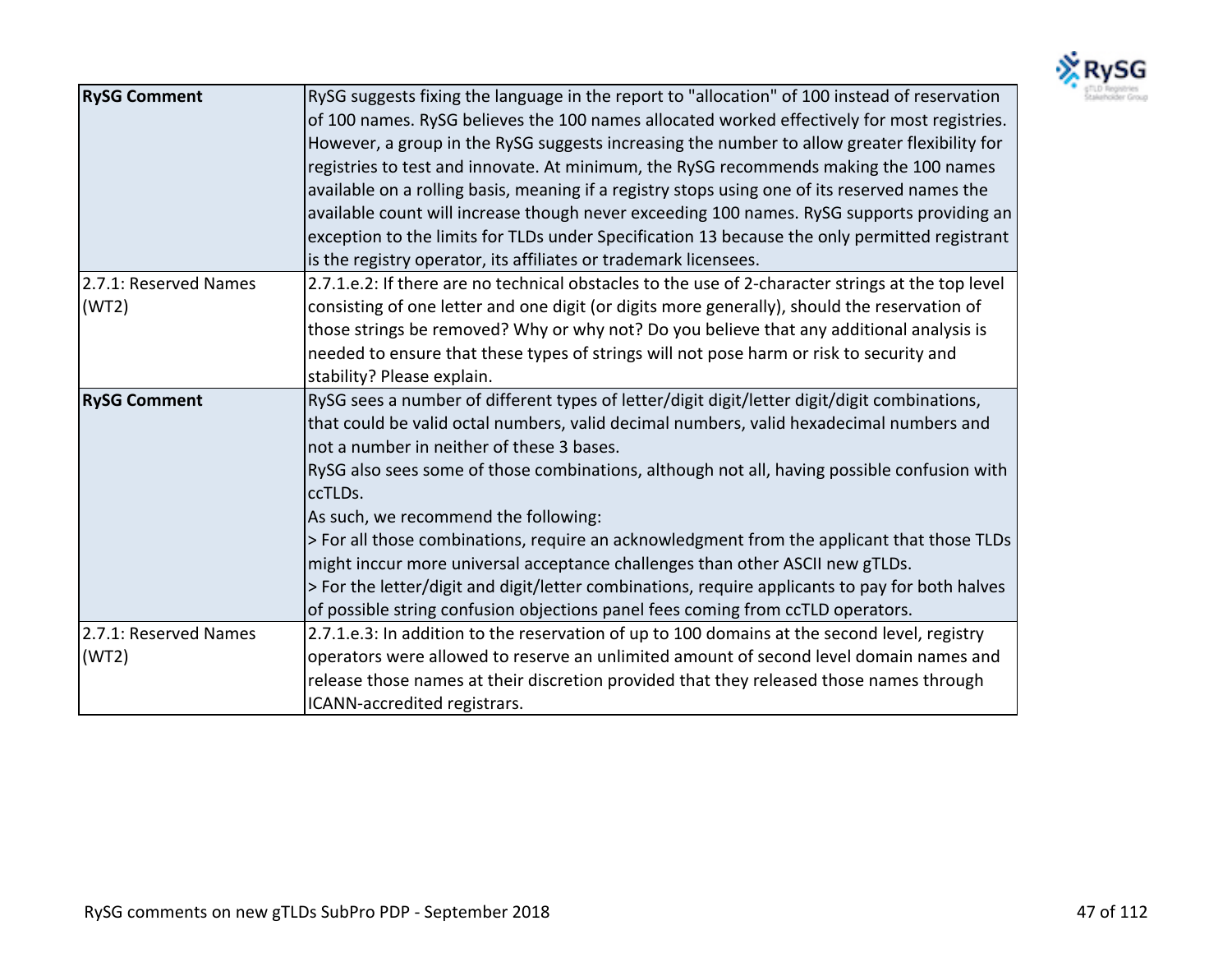

| <b>RySG Comment</b>           | RySG suggests fixing the language in the report to "allocation" of 100 instead of reservation<br>of 100 names.<br>RySG opposes setting limitations on reservation of names, regardless of TLD type, since<br>usage models are not all alike. Setting such limits has the potential to inhibt innovation.<br>RySG opposes having to proceed with sunrise for reserved names, since how registrars and<br>registries interoperate woud make such operations cumbersome. Reserved names already<br>have to go through a claims period, allowing trademark misuse to be detected. In case of<br>GEO Tlds there are no other mechanism to reserve names for public services, street names<br>and other items, such as POLICE, METRO, AIRPORT e.t.c, which have importance for the local<br>public and the local government (which grants letter of support/non objection on it's own<br>terms). |
|-------------------------------|--------------------------------------------------------------------------------------------------------------------------------------------------------------------------------------------------------------------------------------------------------------------------------------------------------------------------------------------------------------------------------------------------------------------------------------------------------------------------------------------------------------------------------------------------------------------------------------------------------------------------------------------------------------------------------------------------------------------------------------------------------------------------------------------------------------------------------------------------------------------------------------------|
| 2.7.1: Reserved Names         | 2.7.1.e.3.1: Should there be any limit to the number of names reserved by a registry                                                                                                                                                                                                                                                                                                                                                                                                                                                                                                                                                                                                                                                                                                                                                                                                       |
| (WT2)                         | operator? Why or why not?                                                                                                                                                                                                                                                                                                                                                                                                                                                                                                                                                                                                                                                                                                                                                                                                                                                                  |
| <b>RySG Comment</b>           | Please see response to 2.7.1.e.3 above.                                                                                                                                                                                                                                                                                                                                                                                                                                                                                                                                                                                                                                                                                                                                                                                                                                                    |
| 2.7.1: Reserved Names         | 2.7.1.e.3.2: Should the answer to the above question be dependent on the type of TLD for                                                                                                                                                                                                                                                                                                                                                                                                                                                                                                                                                                                                                                                                                                                                                                                                   |
| (WT2)                         | which the names are reserved (e.g., .Brand TLD, geographic TLD, community-based TLD                                                                                                                                                                                                                                                                                                                                                                                                                                                                                                                                                                                                                                                                                                                                                                                                        |
|                               | and/or open)? Please explain.                                                                                                                                                                                                                                                                                                                                                                                                                                                                                                                                                                                                                                                                                                                                                                                                                                                              |
| <b>RySG Comment</b>           | Please see response to 2.7.1.e.3 above.                                                                                                                                                                                                                                                                                                                                                                                                                                                                                                                                                                                                                                                                                                                                                                                                                                                    |
| 2.7.1: Reserved Names         | 2.7.1.e.3.3: During the 2012 round, there was no requirement to implement a Sunrise                                                                                                                                                                                                                                                                                                                                                                                                                                                                                                                                                                                                                                                                                                                                                                                                        |
| (WT2)                         | process for second-level domain names removed from a reserved names list and released by                                                                                                                                                                                                                                                                                                                                                                                                                                                                                                                                                                                                                                                                                                                                                                                                   |
|                               | a registry operator if the release occurred after the general Sunrise period for the TLD.                                                                                                                                                                                                                                                                                                                                                                                                                                                                                                                                                                                                                                                                                                                                                                                                  |
|                               | Should there be a requirement to implement a Sunrise for names released from the reserved                                                                                                                                                                                                                                                                                                                                                                                                                                                                                                                                                                                                                                                                                                                                                                                                  |
|                               | names list regardless of when those names are released? Please explain.                                                                                                                                                                                                                                                                                                                                                                                                                                                                                                                                                                                                                                                                                                                                                                                                                    |
| <b>RySG Comment</b>           | Please see response to 2.7.1.e.3 above.                                                                                                                                                                                                                                                                                                                                                                                                                                                                                                                                                                                                                                                                                                                                                                                                                                                    |
| 2.7.1: Reserved Names         | 2.7.1.e.4: Some in the community object to the Measures for Letter/Letter Two-Character                                                                                                                                                                                                                                                                                                                                                                                                                                                                                                                                                                                                                                                                                                                                                                                                    |
| (WT2)                         | ASCII Labels to Avoid Confusion with Corresponding Country Codes, adopted by the ICANN                                                                                                                                                                                                                                                                                                                                                                                                                                                                                                                                                                                                                                                                                                                                                                                                     |
|                               | Board on 8 November 2016. Is additional work needed in this regard?                                                                                                                                                                                                                                                                                                                                                                                                                                                                                                                                                                                                                                                                                                                                                                                                                        |
| <b>RySG Comment</b>           | No. RySG supports the board-approved confusion avoidance mehcanism and doesn't believe                                                                                                                                                                                                                                                                                                                                                                                                                                                                                                                                                                                                                                                                                                                                                                                                     |
|                               | additional work to be needed.                                                                                                                                                                                                                                                                                                                                                                                                                                                                                                                                                                                                                                                                                                                                                                                                                                                              |
| 2.7.2: Registrant Protections | 2.7.2.c.1: Maintain the existing EBERO mechanism including triggers for an EBERO event and                                                                                                                                                                                                                                                                                                                                                                                                                                                                                                                                                                                                                                                                                                                                                                                                 |
| (WT2)                         | the critical registry functions that EBEROs provide as well as each of the other protections                                                                                                                                                                                                                                                                                                                                                                                                                                                                                                                                                                                                                                                                                                                                                                                               |
|                               | identified above.                                                                                                                                                                                                                                                                                                                                                                                                                                                                                                                                                                                                                                                                                                                                                                                                                                                                          |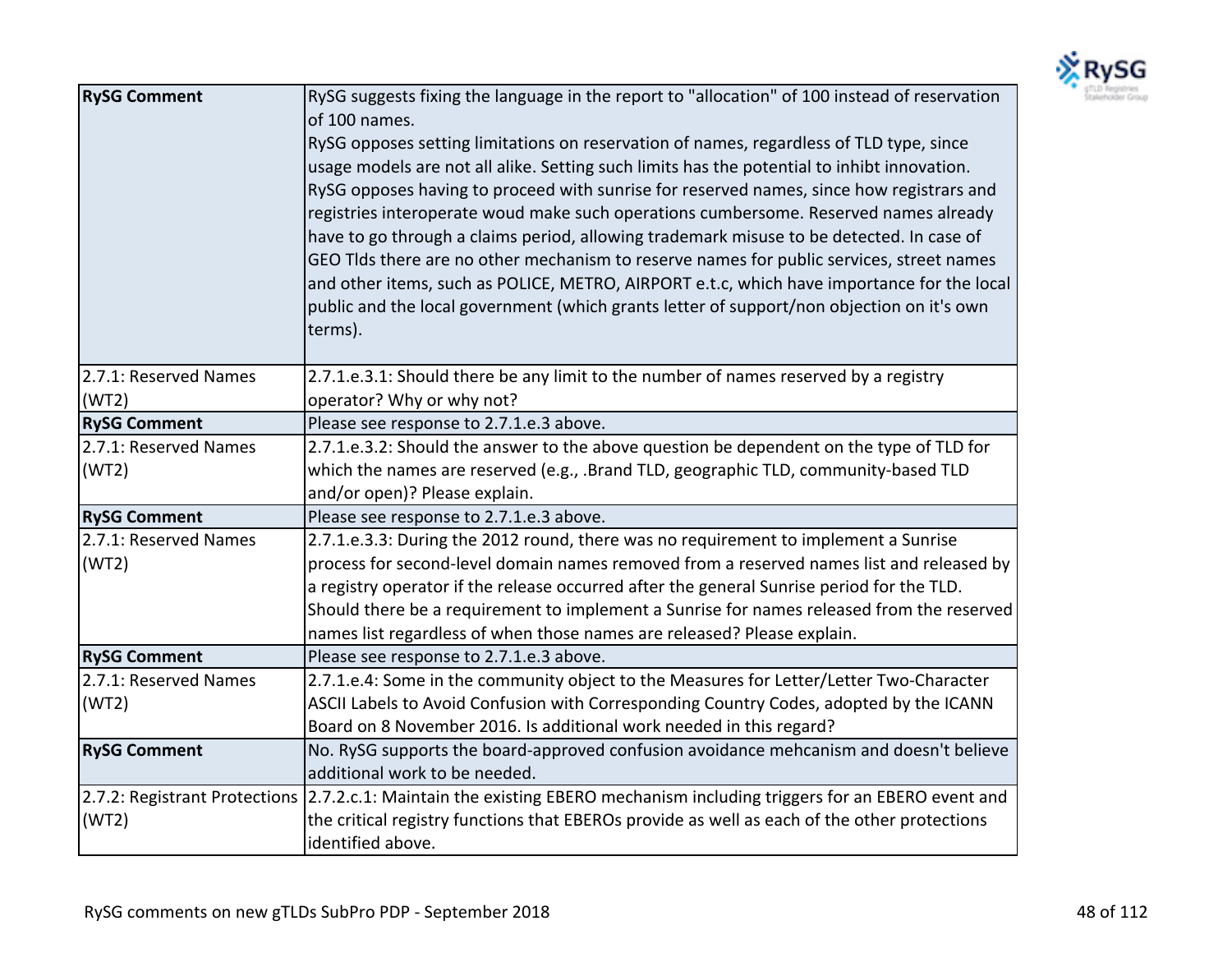

| <b>RySG Comment</b>           | The RySG believes requiring BOTH the EBERO and COI is unnecessarily burdensome. Some                                      |
|-------------------------------|---------------------------------------------------------------------------------------------------------------------------|
|                               | ROs support an EBERO (believing the COI is unduly troublesome to obtain), some support                                    |
|                               | COI (beliving the EBERO is an unwarranted "safety net" against business failure). In either                               |
|                               | case, the RySG supports safeguards to protect consumers from registry operators that may                                  |
|                               | fail. Either the community should determine which is the least burdensome and most likely                                 |
|                               | to accomplish the consumer protection goal, or allow each RO to choose the protection it                                  |
|                               | prefers (EBERO or COI). The RySG cautions that, either way, the WG should remember that                                   |
|                               | the goal of EBERO or COI is to protect consumers, not to keep failing businesses afloat.                                  |
|                               | 2.7.2: Registrant Protections 2.7.2.c.2: Single registrant TLDs (including those under Specification 13) should be exempt |
| (WT2)                         | from EBERO requirements.                                                                                                  |
| <b>RySG Comment</b>           | RySG supports exempting single registrant TLDs from EBERO requirements.                                                   |
|                               | 2.7.2: Registrant Protections 2.7.2.c.3: Continue to allow publicly traded companies to be exempt from background         |
| (WT2)                         | screening requirements as they undergo extensive similar screenings, and extend the                                       |
|                               | exemption to officers, directors, material shareholders, etc. of these companies.                                         |
| <b>RySG Comment</b>           | RySG agrees with continuing to allow publicly traded companies to be exempt from                                          |
|                               | background screening requirements and supports extending the exemption to the officers,                                   |
|                               | directors, material shareholders, etc.                                                                                    |
|                               | 2.7.2: Registrant Protections 2.7.2.c.4: Improve the background screening process to be more accommodating,               |
| (WT2)                         | meaningful, and flexible for different regions of the world, for example entities in                                      |
|                               | jurisdictions that do not provide readily available information.                                                          |
| <b>RySG Comment</b>           | RySG believes the current criteria for background screenings are appropriate and supports                                 |
|                               | continuing the background screening process in substantially the same form.                                               |
|                               | 2.7.2: Registrant Protections 2.7.2.e.1: The deliberations section below discusses several alternate methods to fund the  |
| (WT2)                         | EBERO program. Please provide any feedback you have on the proposed methods and/or any                                    |
|                               | other methods to fund EBERO in subsequent procedures.                                                                     |
| <b>RySG Comment</b>           | See response to 2.7.2.c.1.                                                                                                |
| 2.7.2: Registrant Protections | [2.7.2.e.2: Should specific types of TLDs be exempt from certain registrant protections? If yes,                          |
| (WT2)                         | which ones should be exempt? Should exemptions extend to TLDs under Specification 9,                                      |
|                               | which have a single registrant? TLDs under Specification 13, for which registrants are limited                            |
|                               | to the registry operator, affiliates, and trademark licensees? If you believe exemptions                                  |
|                               | should apply, under what conditions and why? If not, why not?                                                             |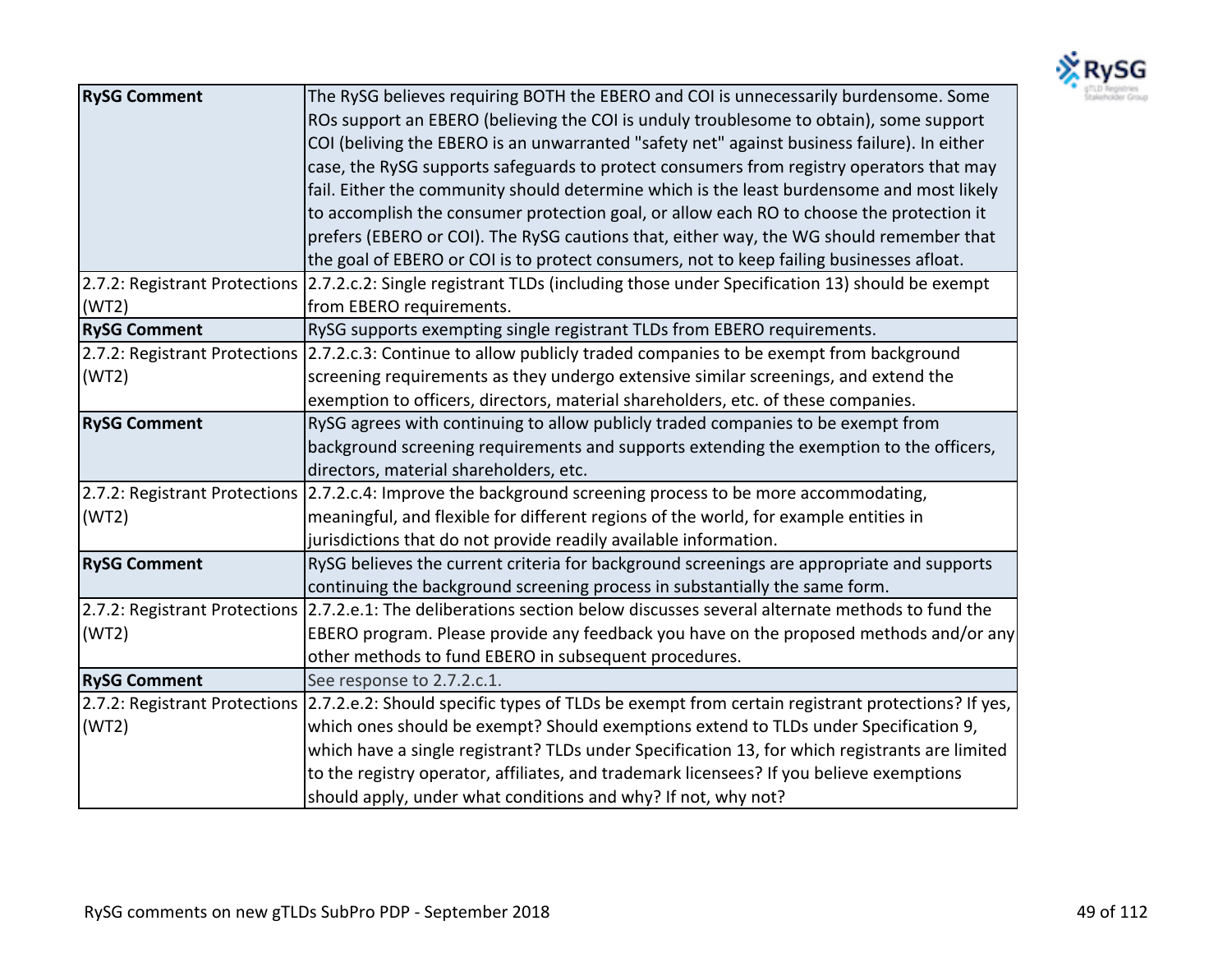

| <b>RySG Comment</b> | Yes. RySG supports exempting TLDs under Specifications 9 and 13 from EBERO and COI so                                  |
|---------------------|------------------------------------------------------------------------------------------------------------------------|
|                     | long as they continue to qualify for Specifications 9 and 13 and have only a single registrant.                        |
|                     | The protection provided to registrants by EBERO and the COI funding for the EBERO is not                               |
|                     | necessary where the registrant is or is an Affiliate of the registry, as the registry will already                     |
|                     | have considered its own interents.                                                                                     |
|                     | 2.7.2: Registrant Protections 2.7.2.e.3: ICANN's Program Implementation Review Report stated that it may be helpful to |
| (WT2)               | consider adjusting background screening requirements to allow for meaningful review in                                 |
|                     | different circumstances. Examples cited include newly formed entities and companies in                                 |
|                     | jurisdictions that do not provide readily available information. Please provide feedback on                            |
|                     | ICANN's suggestion along with any suggestions to make applicant background screenings                                  |
|                     | more relevant and meaningful.                                                                                          |
| <b>RySG Comment</b> | Please see response to 2.7.2.c.4 above.                                                                                |
|                     | 2.7.2: Registrant Protections 2.7.2.e.4: Should publicly traded companies be exempt from background screening          |
| (WT2)               | requirements? If so, should the officers, directors, and material shareholders of the                                  |
|                     | companies also be exempt? Should affiliates of publicly traded companies be exempt?                                    |
| <b>RySG Comment</b> | Yes. RySG supports continuing to allow publicly traded companies to be exempt from                                     |
|                     | background screening requirements and supports extending the exemption to the officers,                                |
|                     | directors, material shareholders, etc. RySG supports extending the exemption to Affiliates as                          |
|                     | affiliates is defined in the base registry agreement.                                                                  |
|                     | 2.7.2: Registrant Protections 2.7.2.e.5: The Work Track is considering a proposal to include additional questions (see |
| (WT2)               | directly below) to support the background screening process. Should these questions be                                 |
|                     | added? Why or why not?                                                                                                 |
|                     | - Have you had a contract with ICANN terminated or are being terminated for compliance                                 |
|                     | issues?                                                                                                                |
|                     | - Have you or your company been part of an entity found in breach of contract with ICANN?                              |
| <b>RySG Comment</b> | No. RySG appreciates the intent behind these questions but does not support adding these                               |
|                     | questions to the background screening process. Breach of an RA or RRA may happen for a                                 |
|                     | number of reasons and should not be grounds, de facto, for disqualification. There are                                 |
|                     | already other mechanisms in place to discover any potential risks that are the underlying                              |
|                     | intent behind the questions.                                                                                           |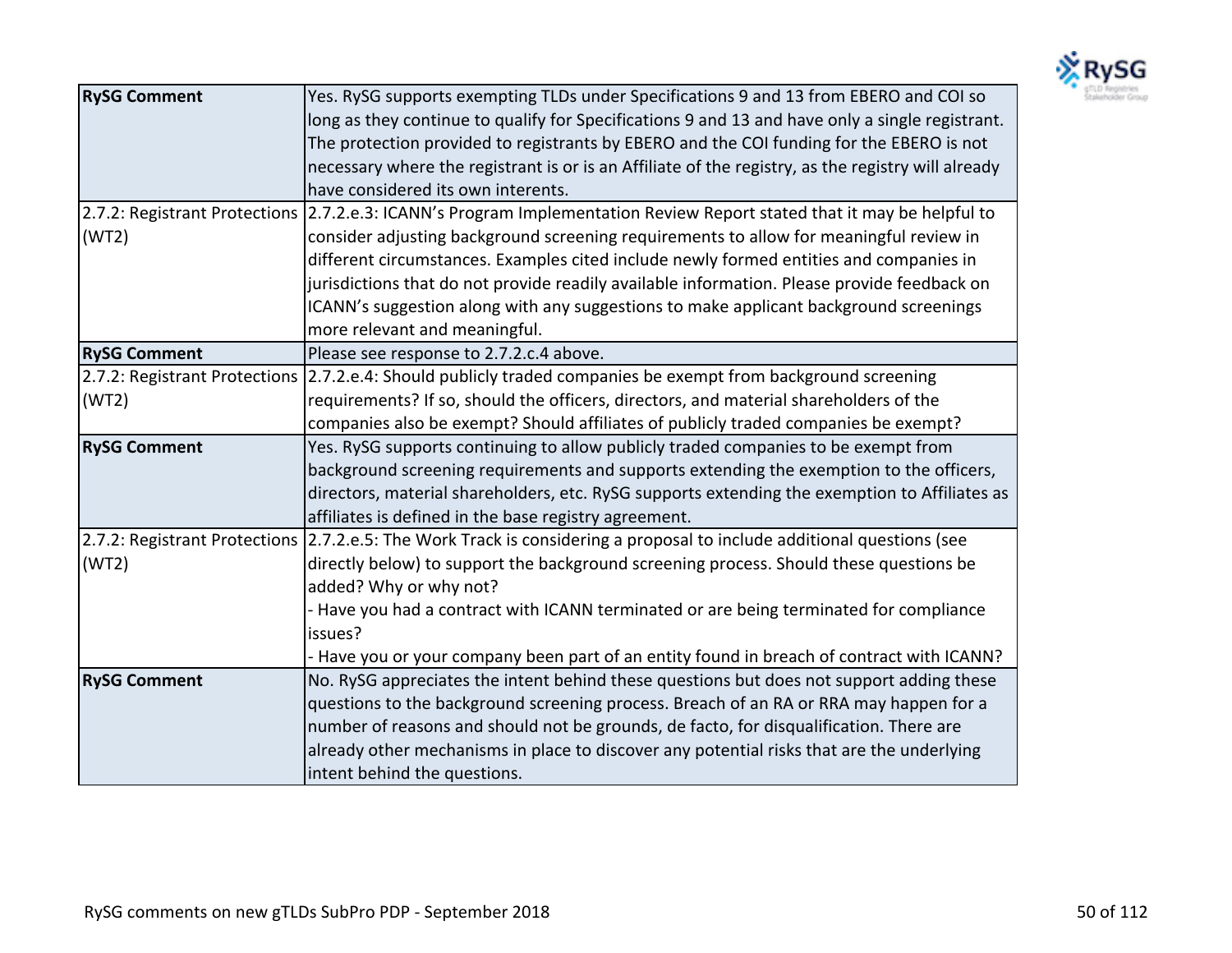

|                     | 2.7.3: Closed Generics (WT2) 2.7.3.c.1: The subject of Closed Generics has proved to be one of the most controversial     |
|---------------------|---------------------------------------------------------------------------------------------------------------------------|
|                     | issues tackled by Work Track 2 with strong arguments made by both those in favor of                                       |
|                     | allowing Closed Generics in subsequent rounds and those opposing Closed Generics and in                                   |
|                     | favor of keeping the current ban. Because this PDP was charged not only by the GNSO                                       |
|                     | Council to analyze the impact of Closed Generics and consider future policy, a number of                                  |
|                     | options emerged as potential paths forward with respect to Closed Generics, though the                                    |
|                     | Work Track was not able to settle on any one of them. These options are presented in (d)                                  |
|                     | below. The Work Track notes that there may be additional options that are not included in                                 |
|                     | this list and welcomes suggested alternatives.                                                                            |
| <b>RySG Comment</b> | The RySG supports the definition of "closed generic" as stated in the Initial Report.                                     |
|                     | 2.7.3: Closed Generics (WT2) 2.7.3.d.1: No Closed Generics: Formalize GNSO policy, making it consistent with the existing |
|                     | base Registry Agreement that Closed Generics should not be allowed.                                                       |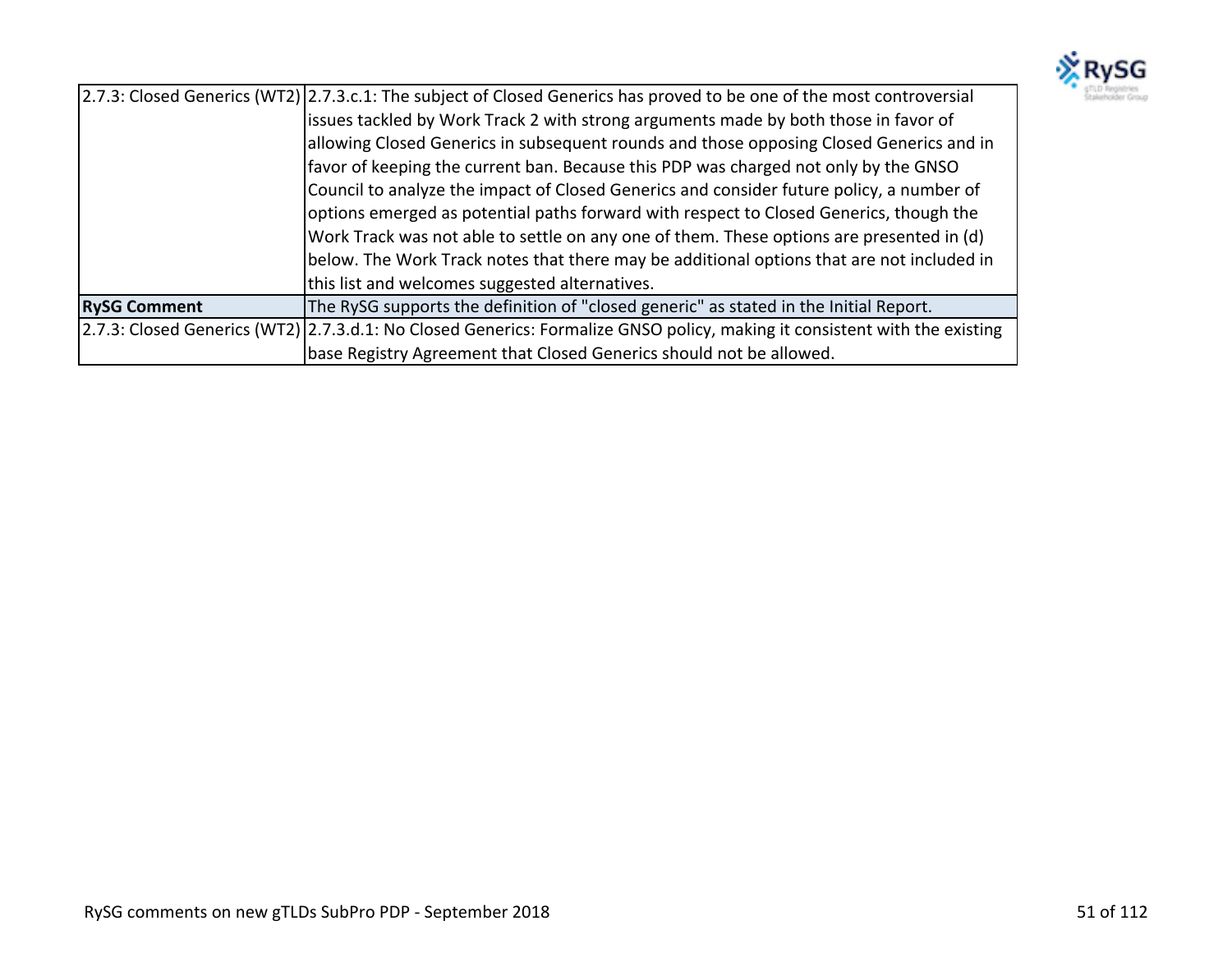

| <b>RySG Comment</b> | No. We direct the WG to our comment of 24 May 2017: The RySG strongly disagrees with a          |
|---------------------|-------------------------------------------------------------------------------------------------|
|                     | rule against closed generics in future application windows. The RySG urges the PDP WG to        |
|                     | consider who the rule against "closed generics" was intended to protect. The four objection     |
|                     | procedures (string confusion, legal rights, community, public interest) provide adequate        |
|                     | protections for consumers, brands, and the public. gTLDs are not required to "index" the        |
|                     | internet and, indeed, do not appear to be serving an indexing function. There are no security   |
|                     | or stability concerns that should force ICANN to intercede. "Closed generics" present exciting  |
|                     | opportunities for current and future registry operators to use domain names in new and          |
|                     | exciting ways, subject to current protections such as UDRP. Prohibiting closed generics         |
|                     | effectively prevents a registry operator from using the DNS in innovative and experimental      |
|                     | ways, which can only be done when the TLD is not required to offer 3P registrations. If we      |
|                     | force ROs to simply sell domain names to the public only for a "classic" use or speculation of  |
|                     | domain names, we are stifling the ability of companies to create and to expand the use of       |
|                     | the DNS. In addition, we are creating a protectionist-like rubric around a status quo to the    |
|                     | benefit only of those who follow the same classic model. Furthermore, the RySG doesn't          |
|                     | believe there is any GNSO Policy against closed generics. The GNSO essentially punted the       |
|                     | question to this round and did not convene a PDP to analyze the issue.                          |
|                     | The RySG supports innovation and competition. All Registry Operators should be permitted        |
|                     | to operate under the business model of their choosing, so long as the security and stability of |
|                     | the internet are not compromised (for instance, closed generics should not be permitted to      |
|                     | offer "dotless domains" so long as the SSAC maintains the view that they are a security and     |
|                     | stability risk). Allowing Registry Operators to innovate and to try out new business models is  |
|                     | critical to the growth of the industry and the interconnectedness of the world. Registry        |
|                     | Operators do not all have the same business model - nor should they.                            |
|                     |                                                                                                 |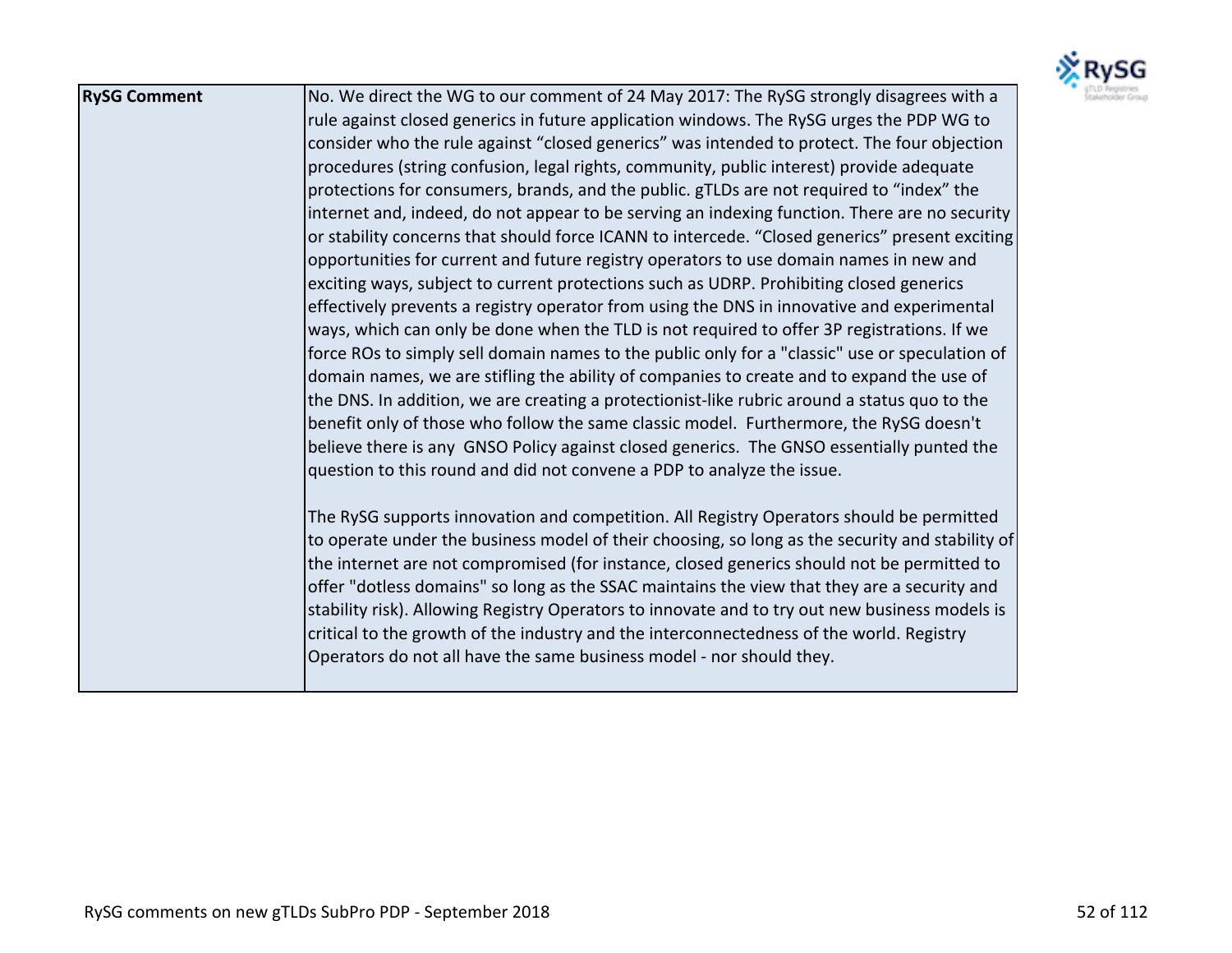

|                     | 2.7.3: Closed Generics (WT2) 2.7.3.d.2: Closed Generics with Public Interest Application: As stated above, GAC Advice to |
|---------------------|--------------------------------------------------------------------------------------------------------------------------|
|                     | the ICANN Board was not that all Closed Generics should be banned, but rather that they                                  |
|                     | should be allowed if they serve a public interest goal. Thus, this option would allow Closed                             |
|                     | Generics but require that applicants demonstrate that the Closed Generic serves a public                                 |
|                     | interest goal in the application. This would require the applicant to reveal details about the                           |
|                     | goals of the registry. Under this option, Work Track 2 discussed the potential of an objections                          |
|                     | process similar to that of community-based objections challenging whether an application                                 |
|                     | served a public interest goal. The Work Track recognized how difficult it would be to define                             |
|                     | the criteria against which such an application would be evaluated.                                                       |
| <b>RySG Comment</b> | No, the RySG does not support this option. Innovation does not occur on schedule. ICANN                                  |
|                     | has stated repeatedly that it hopes ROs will innovate and build a competitive DNS that                                   |
|                     | fosters global growth and interconnectedness. This can only be achieved if ROs have the                                  |
|                     | freedom to innovate. Requiring ROs to provide more than basic plans means that (i) each RO                               |
|                     | must have already engaged in extensive R&D and testing, without the certainty that they                                  |
|                     | have a TLD to use; (ii) each RO must be willing to publicly disclose without protection what                             |
|                     | may be confidential business information (or, possibly trade secrets); and (iii) ICANN                                   |
|                     | determines which innovative ideas are worth exploring. Rather, the burden should be on the                               |
|                     | public to show how it will be harmed by a "closed" TLD. One hybrid option that might work                                |
|                     | for some ROs is the opportunity to use a TLD for beta testing for a period of time (instead of                           |
|                     | trying work within multiple limited registration periods) before the RO opens the TLD up to                              |
|                     | an open or open-restricted TLD.                                                                                          |
|                     | 2.7.3: Closed Generics (WT2) 2.7.3.d.3: Closed Generics with Code of Conduct: This option would allow Closed Generics    |
|                     | but require the applicant to commit to a code of conduct that addresses the concerns                                     |
|                     | expressed by those not in favor of Closed Generics. This would not necessarily require the                               |
|                     | applicant to reveal details about the goals of the registry, but it would commit the applicant                           |
|                     | to comply with the Code of Conduct which could include annual self-audits. It also would                                 |
|                     | establish an objections process for Closed Generics that is modelled on community                                        |
|                     | objections.                                                                                                              |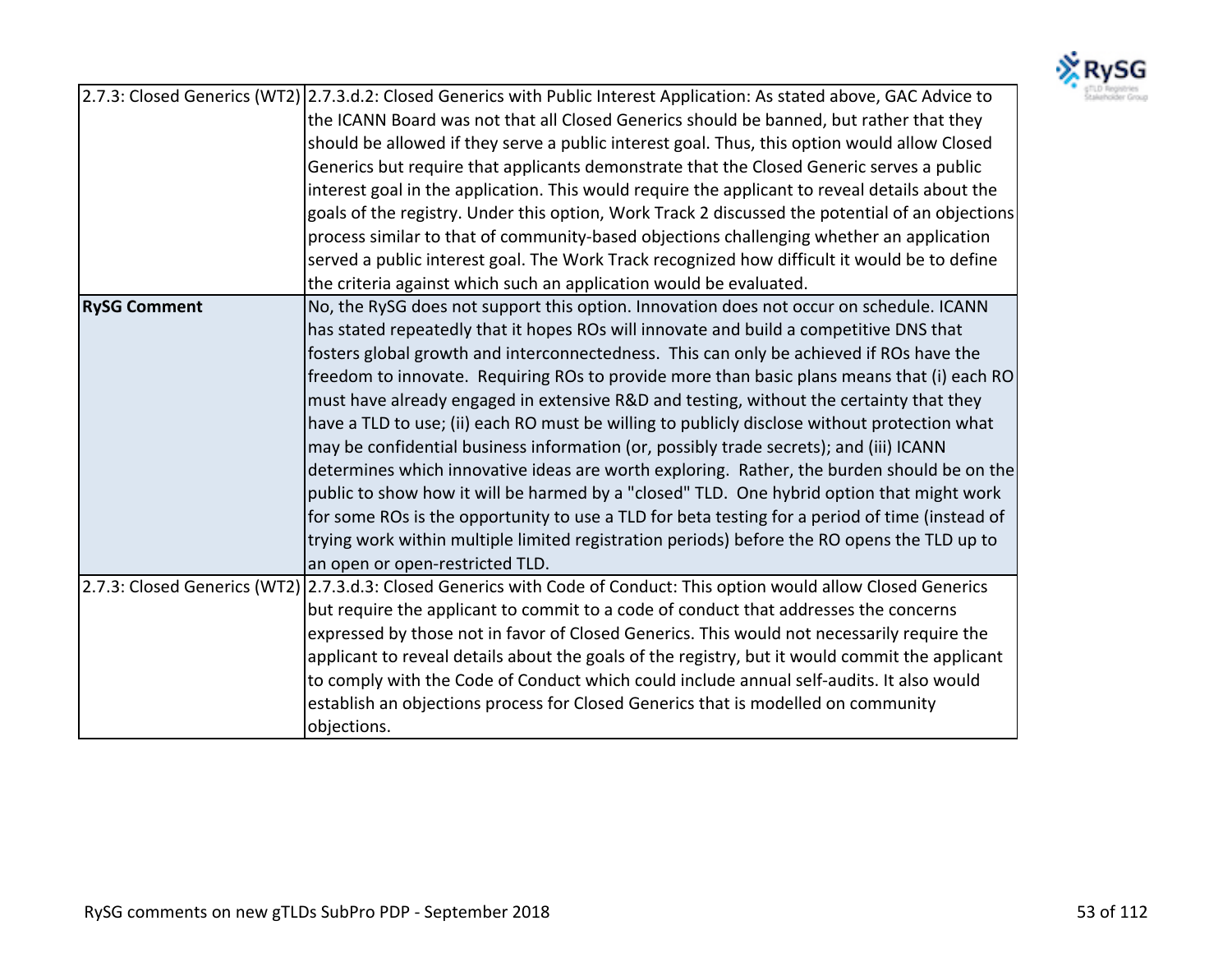

| <b>RySG Comment</b> | Yes, the RySG cautiously supports a Code of Conduct for "closed generics" as a helpful<br>compromise. The RySG realizes that the community cannot imagine the unimagined yet and<br>that it requires safeguards to ensure ROs do not abuse the space. We reaffirm ICANN's own<br>words that it has no role in policing or controlling content and so any Code of Conduct must<br>not exceed the limits of ICANN's remit. The Code of Conduct should ensure that the operator<br>of a "closed generic" space observes the security and stability recommendations of SSAC.                                                                                                                                         |
|---------------------|------------------------------------------------------------------------------------------------------------------------------------------------------------------------------------------------------------------------------------------------------------------------------------------------------------------------------------------------------------------------------------------------------------------------------------------------------------------------------------------------------------------------------------------------------------------------------------------------------------------------------------------------------------------------------------------------------------------|
|                     | 2.7.3: Closed Generics (WT2) 2.7.3.d.4: Allow Closed Generics: This option would allow Closed Generics with no additional<br>conditions but establish an objections process for Closed Generics that is modelled on<br>community objections.                                                                                                                                                                                                                                                                                                                                                                                                                                                                     |
| <b>RySG Comment</b> | No, the RySG does not support this option. The RySG believes a Code of Conduct, which is<br>overseen by ICANN compliance, provides the oversight the community needs. Current<br>objection processes address problems with top-level domains prior to delegation. Current<br>post-delegation dispute options like TM-PDDRP or UDRP will effectively address problems at<br>the second level. Further, community members who believe a RO is not operating within the<br>bounds of their agreement can submit a compliance complaint. Any new objection process<br>is unlikely to add significantly more protections and is more likely to implicate complaints<br>about content or standard Registry Operations. |
|                     | [2.7.3: Closed Generics (WT2) [2.7.3.e.1: What are the benefits and drawbacks of the above outlined options?                                                                                                                                                                                                                                                                                                                                                                                                                                                                                                                                                                                                     |
| <b>RySG Comment</b> | As stated above, in a world of nearly 1000 gTLD options, plus ccTLDs, registrants have a vast<br>landscape from which to choose. Prohibiting closed generics has and will continue to stifle<br>innovation and progress in the use of the DNS by limiting TLD applicants who want to do<br>more than sell individual domain names to 3Ps. The RySG believes a Code of Conduct,<br>together with existing pre- and post-delegation objection and dispute mechanisms will serve<br>to mitigate any abuses that people opposed to closed generics are concerned about. ICANN<br>should focus on *increasing* competition, not decreasing it.                                                                        |
|                     | 2.7.3: Closed Generics (WT2) 2.7.3.e.2: Work Track 2 noted that it may be difficult to develop criteria to evaluate whether<br>an application is in the public interest. For options 2 and 3 above, it may be more feasible to<br>evaluate if an application does not serve the public interest. How could it be evaluated that a<br>Closed Generic application does not serve the public interest? Please explain.                                                                                                                                                                                                                                                                                              |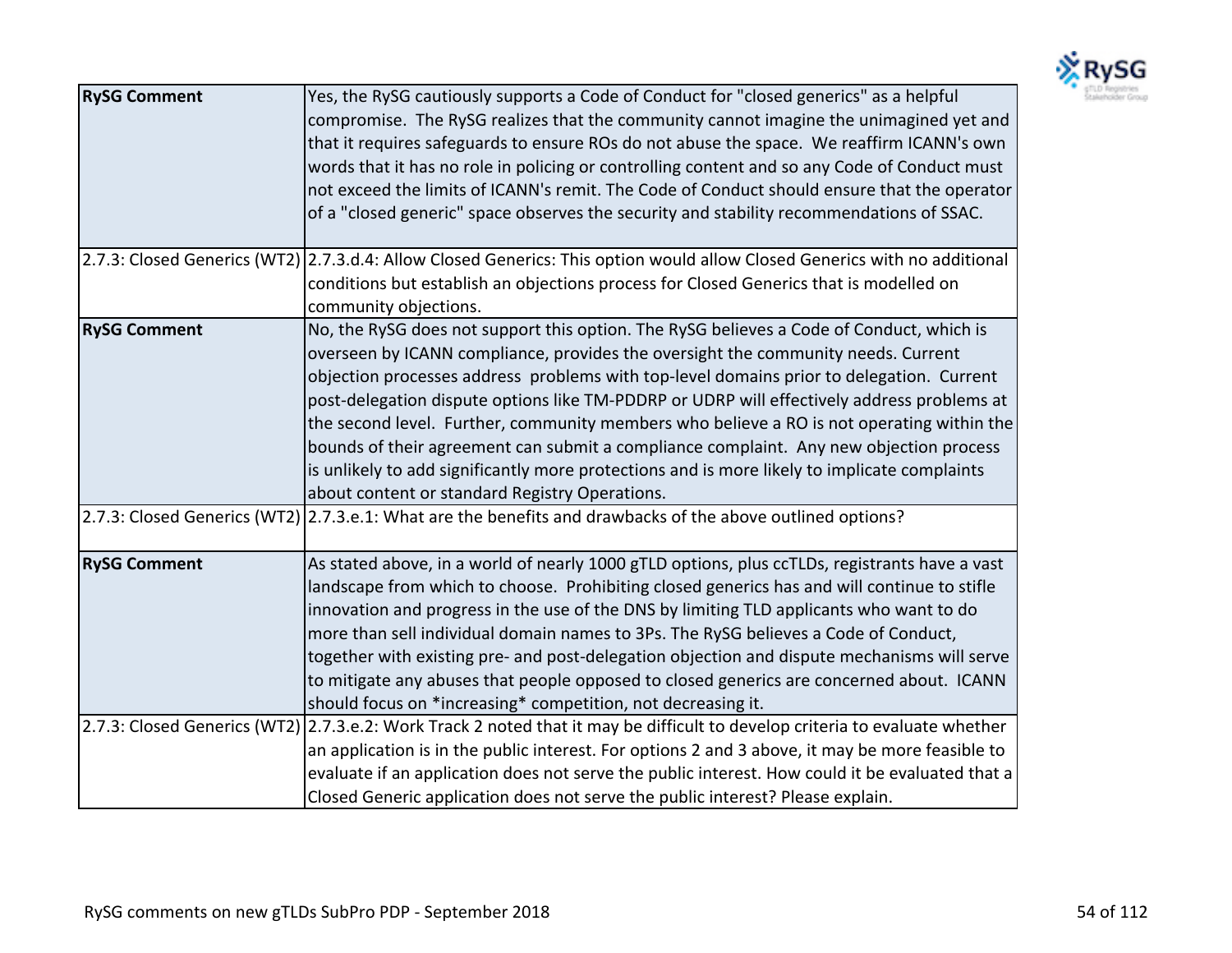

| <b>RySG Comment</b>            | The RySG agrees that the proper test is whether the TLD harms the public interest. The harm                             |
|--------------------------------|-------------------------------------------------------------------------------------------------------------------------|
|                                | should be more than just theoretical. The RO notes that in a world of nearly 1000 TLDs, if a                            |
|                                | particular registrant can't register in one due to restrictions or "closure"- the alternatives are                      |
|                                | nearly endless.                                                                                                         |
|                                | 2.7.3: Closed Generics (WT2) 2.7.3.e.3: For option 2.7.3.d.4 above, how should a Code of Conduct for Closed Generics    |
|                                | serving the public interest be implemented? The Work Track sees that adding this to the                                 |
|                                | existing Code of Conduct may not make the most sense since the current Code of Conduct                                  |
|                                | deals only with issues surrounding affiliated registries and registrars as opposed to Public                            |
|                                | Interest Commitments. The Work Track also believes that this could be in a separate                                     |
|                                | Specification if Closed Generics are seen as a separate TLD category. Would it be better to                             |
|                                | modify the current Code of Conduct or have a separate Code of Conduct for Closed                                        |
|                                | Generics? Please explain.                                                                                               |
| <b>RySG Comment</b>            | The RySG recommends any "Closed Generic" Code of Conduct be contained in a standalone                                   |
|                                | Specification, likely Specification 9 unless additional assurances are needed. Some ROs may                             |
|                                | only require a closed TLD for a short time, such as beta testing a new business model, and                              |
|                                | may wish to open the TLD later by removing the Specification. A "Closed Generic" does not                               |
|                                | need to be a separate category. The RySG opposes adding unnecessary new categories just                                 |
|                                | to address different business models.                                                                                   |
|                                | 2.7.4: String Similarity (WT3) 2.7.4.c.1: Work Track 3 recommends adding detailed guidance on the standard of confusing |
|                                | similarity as it applies to singular and plural versions of the same word, noting that this was                         |
|                                | an area where there was insufficient clarity in the 2012 round. Specifically, the Work Track                            |
|                                | recommends:                                                                                                             |
| <b>RySG Comment</b>            |                                                                                                                         |
| 2.7.4: String Similarity (WT3) | 2.7.4.c.1.1: Prohibiting plurals and singulars of the same word within the same                                         |
|                                | language/script in order to reduce the risk of consumer confusion. For example, the TLDs                                |
|                                | .CAR and .CARS could not both be delegated because they would be considered confusingly                                 |
|                                | similar.                                                                                                                |
| <b>RySG Comment</b>            | The RySG supports this recommendation.                                                                                  |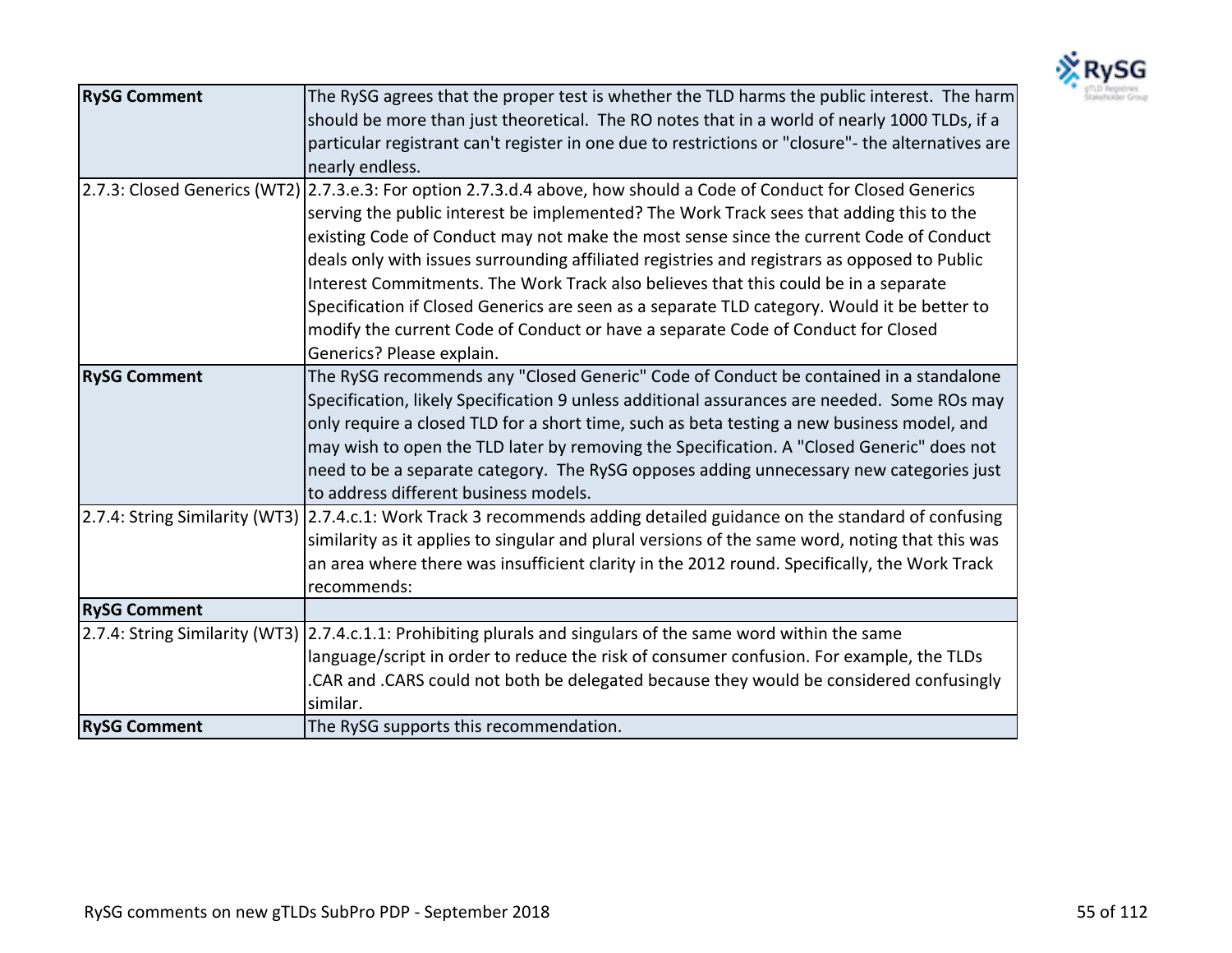

|                                | 2.7.4: String Similarity (WT3) 2.7.4.c.1.2: Expanding the scope of the String Similarity Review to encompass           |
|--------------------------------|------------------------------------------------------------------------------------------------------------------------|
|                                | singulars/plurals of TLDs on a per-language basis. If there is an application for the singular                         |
|                                | version of a word and an application for a plural version of the same word in the same                                 |
|                                | language during the same application window, these applications would be placed in a                                   |
|                                | contention set, because they are confusingly similar. An application for a single/plural                               |
|                                | variation of an existing TLD would not be permitted. Applications should not be                                        |
|                                | automatically disqualified because of a single letter difference with an existing TLD. For                             |
|                                | example, .NEW and .NEWS should both be allowed, because they are not singular and plural                               |
|                                | versions of the same word.                                                                                             |
| <b>RySG Comment</b>            | RySG supports this recommendation as previously recommended in its May 24 and June 9                                   |
|                                | comments. Contention sets would be formed on a per-language basis. Additional contention                               |
|                                | sets could continue to be formed through the String Confusion Objection Process.                                       |
| 2.7.4: String Similarity (WT3) | 2.7.4.c.1.3: Using a dictionary to determine the singular and plural version of the string for                         |
|                                | the specific language.                                                                                                 |
| <b>RySG Comment</b>            | RySG supports using a dictionary to determine the singular and plural version of the string                            |
|                                | for the specific lanaguage, which the RySG previously recommended in its May 24 and June 9                             |
|                                | comments.                                                                                                              |
| 2.7.4: String Similarity (WT3) | [2.7.4.c.2: In addition, the Work Track recommends eliminating use of the SWORD Tool in                                |
|                                | subsequent procedures.                                                                                                 |
| <b>RySG Comment</b>            | RySG supports eliminating the SWORD tool.                                                                              |
|                                | 2.7.4: String Similarity (WT3) 2.7.4.c.3: The Work Track also recommends that it should not be possible to apply for a |
|                                | string that is still being processed from a previous application opportunity.                                          |
| <b>RySG Comment</b>            | The RySG Supports this recommendation.                                                                                 |
| 2.7.4: String Similarity (WT3) | 2.7.4.e.1: Are Community Priority Evaluation and auctions of last resort appropriate methods                           |
|                                | of resolving contention in subsequent procedures? Please explain.                                                      |
| <b>RySG Comment</b>            | The RySG directs the WG to our comment on 9 June 2017: RySG believes that CPE and last                                 |
|                                | resort auctions are generally a reasonable approach for contention resoultion. As previously                           |
|                                | noted, however, we believe that CPE as a decontention process could benefit from the                                   |
|                                | introduction of models that were not all or nothing. We would not support replacement of                               |
|                                | these mechanisms with a decontention process that was based upon speculative evaluation                                |
|                                | of the applications in question.                                                                                       |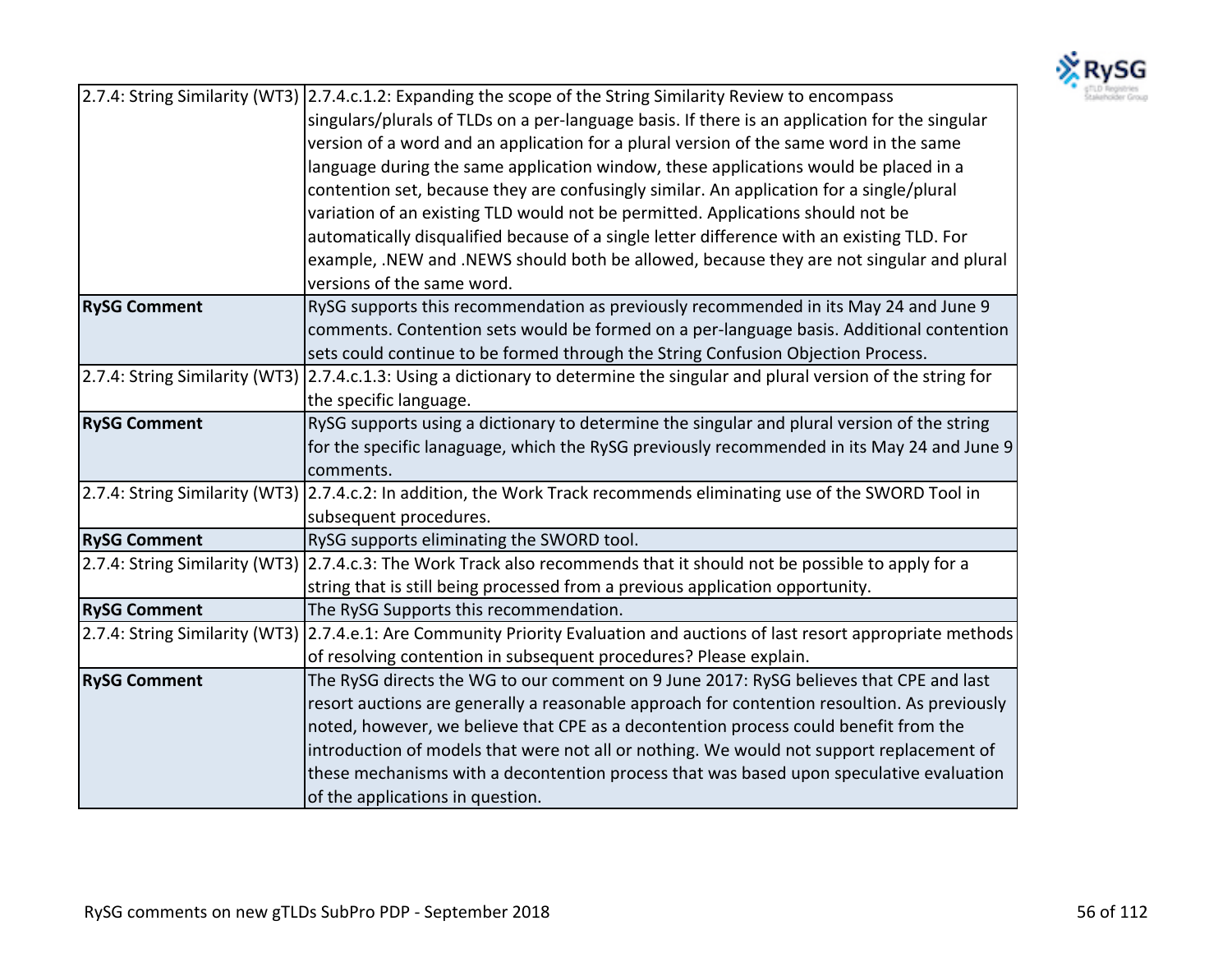

|                     | 2.7.4: String Similarity (WT3) 2.7.4.e.2: Do you think rules should be established to disincentivize "gaming" or abuse of                                                                                                                                                      |
|---------------------|--------------------------------------------------------------------------------------------------------------------------------------------------------------------------------------------------------------------------------------------------------------------------------|
|                     | private auctions? Why or why not? If you support such rules, do you have suggestions about                                                                                                                                                                                     |
|                     | how these rules should be structured or implemented?                                                                                                                                                                                                                           |
| <b>RySG Comment</b> | The Registry Stakeholder Group believes that insufficient discussion and analysis has yet                                                                                                                                                                                      |
|                     | taken place in the Subsequent Procedures PDP WG on the important topic of considerations                                                                                                                                                                                       |
|                     | for resolution of contention sets. These include auctions of last resort, private auctions and                                                                                                                                                                                 |
|                     | other alternatives although a lottery solution seems to have been rejected, but without                                                                                                                                                                                        |
|                     | sufficient explanation as to the basis.                                                                                                                                                                                                                                        |
|                     | The SubPro WG has never considered the legality of private auctions. Some members of the<br>RySG think SubPro WG should consider the legality of such auctions as part of its work going                                                                                       |
|                     | forward.                                                                                                                                                                                                                                                                       |
|                     | Without significant completion of the work from the CCWG new gTLD Auction Proceeds it is<br>difficult to assess the opportunities and risks of successful last resort auctions. While the<br>auctions of last resort have worked as a process, there may need to be additional |
|                     | transparency processes put in place.                                                                                                                                                                                                                                           |
|                     | Known issues that have been discussed in the Sub Pro PD WG include;<br>• During the 2012 new gTLD application round, the private auction process was not<br>created until after applications were submitted. However, in subsequent procedures,                                |
|                     | applicants will be aware of the potential financial benefit of 'losing' in auction and it may<br>become a commonplace component of an applicant's application strategy                                                                                                         |
|                     | • Concerns that private auctions are not in the public interest because the proceeds are<br>shared by auction participants                                                                                                                                                     |
|                     | • All auctions favor well-funded applicants and communities and minority interests are<br>underrepresented                                                                                                                                                                     |
|                     | . The legality of Private Auctions have not yet been considered or determined.                                                                                                                                                                                                 |
|                     |                                                                                                                                                                                                                                                                                |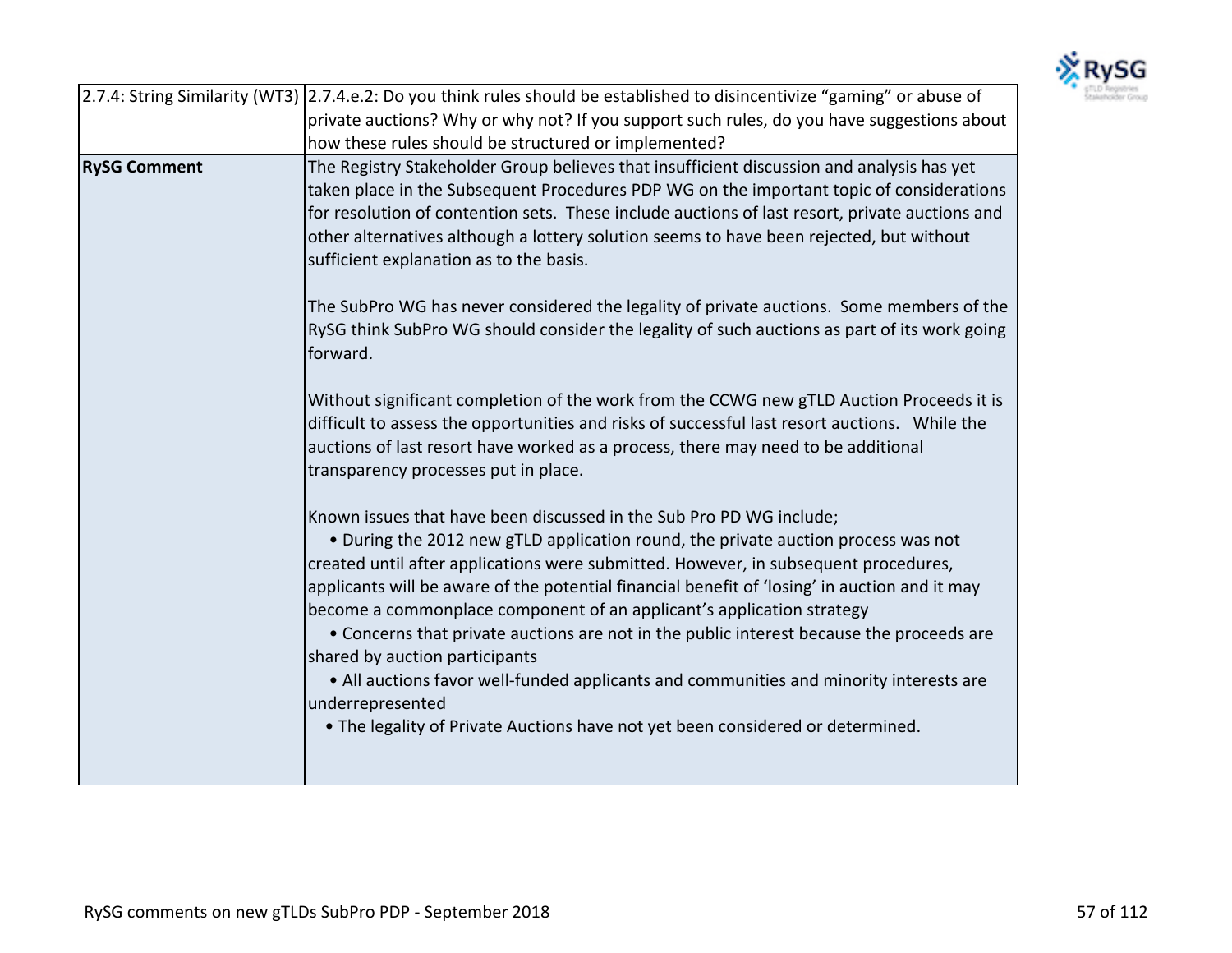

|                     | We are mindful also that private auctions have permitted competitors to split among<br>themselves hundreds of millions of dollars that might otherwise have been put to use for the<br>public benefit if such auctions were held by ICANN as auctions of last resort. While<br>acknowledging concerns about private auctions, the Initial Report contains one short<br>paragraph, addressing none of these concerns in detail and providing no substantive advice<br>or recommendations. In light of the magnitude of the issues raised by private auctions an<br>updated and complete initial report should be considered as any final report that does not<br>address the many issues surrounding private auctions should be considered deficient. |
|---------------------|------------------------------------------------------------------------------------------------------------------------------------------------------------------------------------------------------------------------------------------------------------------------------------------------------------------------------------------------------------------------------------------------------------------------------------------------------------------------------------------------------------------------------------------------------------------------------------------------------------------------------------------------------------------------------------------------------------------------------------------------------|
|                     | The RySG observes that several CC2 comments have been filed, but we do not believe<br>sufficient investigation or deliberations on these comments, or the issues they raise, have<br>occurred, nor has the Sub-Pro PDP WG, to our knowledge, obtained sufficient data upon<br>which appropriate deliberations could take place.                                                                                                                                                                                                                                                                                                                                                                                                                      |
|                     | 2.7.4: String Similarity (WT3) 2.7.4.e.3: Should synonyms (for example .DOCTOR and .PHYSICIAN) be included in the String<br>Similarity Review? Why or why not? Do you think the String Similarity Review standard<br>should be different when a string or synonym is associated with a highly-regulated sector or<br>is a verified TLD? Please explain.                                                                                                                                                                                                                                                                                                                                                                                              |
| <b>RySG Comment</b> | While in general the RySG can appreciate the concerns with regard to strings or synonyms<br>associated with a highly-regulated sector or a verified TLD, several members oppose<br>developing a sting similarity review process for these cases.                                                                                                                                                                                                                                                                                                                                                                                                                                                                                                     |
| 2.7.5: IDNs (WT4)   | 2.7.5.c.1: General agreement in Work Track 4 that IDNs should continue to be an integral<br>part of the program going forward (as indicated in Principle B of the original Final Report on<br>New gTLDs).                                                                                                                                                                                                                                                                                                                                                                                                                                                                                                                                            |
| <b>RySG Comment</b> | RySG agrees with continuing accepting IDN TLDs in the root zone.                                                                                                                                                                                                                                                                                                                                                                                                                                                                                                                                                                                                                                                                                     |
| 2.7.5: IDNs (WT4)   | 2.7.5.c.2: General agreement that compliance with Root Zone Label Generation Rules (RZ-<br>LGR, RZ-LGR-2, and any future RZ-LGR rules sets) should be required for the generation of<br>IDN TLDs and valid variants labels.                                                                                                                                                                                                                                                                                                                                                                                                                                                                                                                          |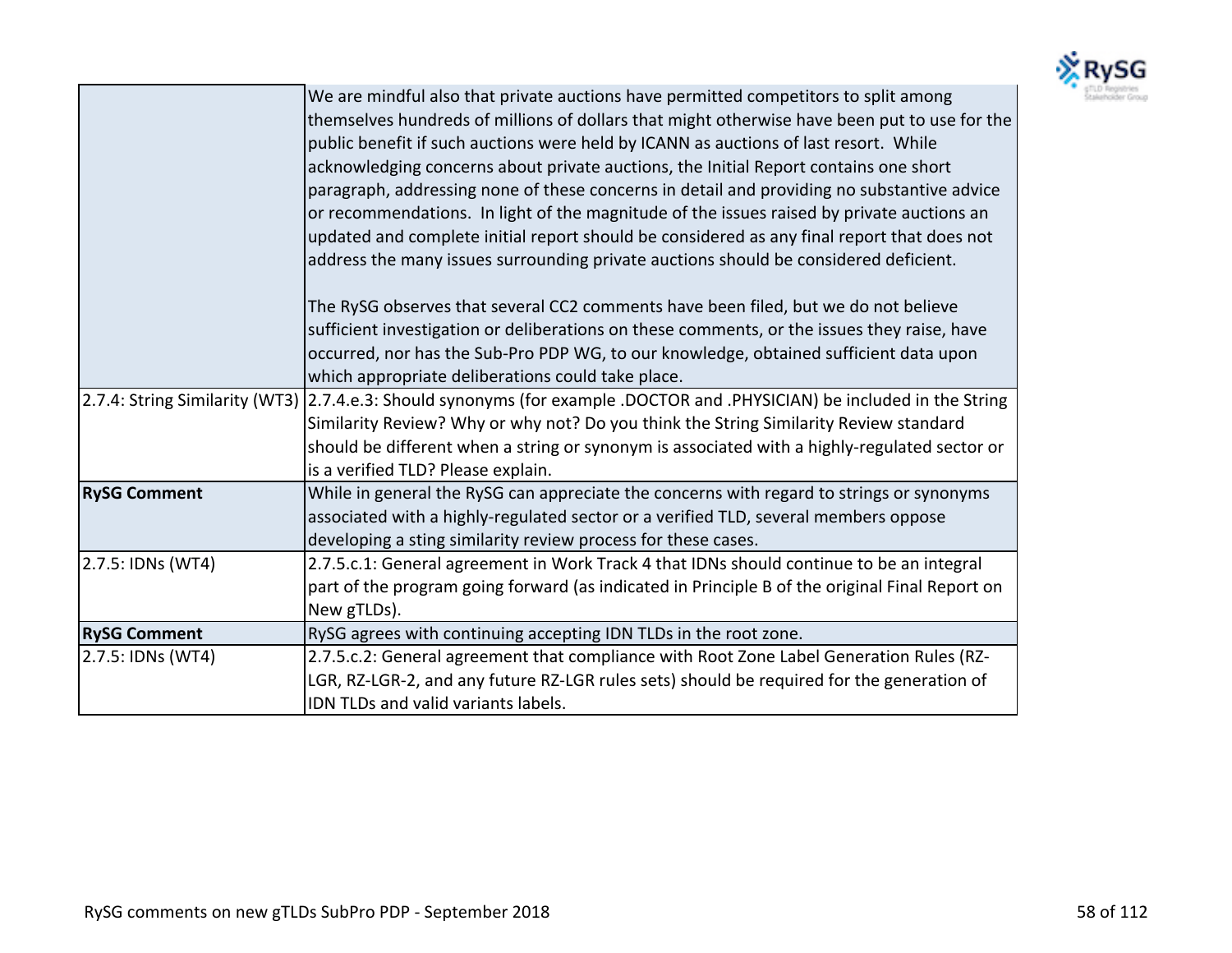

| <b>RySG Comment</b> | In cases where label scripts are supported by "RZ-LGR-n", the RySG agrees with using "RZ-<br>LGR-n" as the guidance for which IDN TLDs could be accepted in the root. In cases where<br>label scripts are not supported by "RZ-LGR-n", the PDP Working Group, in coordination with<br>ICANN, should create an alternative procedure until the script is supported by "RZ-LGR-n".<br>Regardless, the RZ-LGR should be used for all TLDs regardless of script, not just for validating<br>IDNs.<br>Further, the guidance should note that the RZ-LGR were developed to meet the unique<br>requirements of the root and should not automatically be extended to second-level labels<br>unless through a consensus policy. |
|---------------------|------------------------------------------------------------------------------------------------------------------------------------------------------------------------------------------------------------------------------------------------------------------------------------------------------------------------------------------------------------------------------------------------------------------------------------------------------------------------------------------------------------------------------------------------------------------------------------------------------------------------------------------------------------------------------------------------------------------------|
| 2.7.5: IDNs (WT4)   | 2.7.5.c.3: General agreement that 1-Unicode character gTLDs may be allowed for<br>script/language combinations where a character is an ideograph (or ideogram) and do not<br>introduce confusion risks that rise above commonplace similarities, consistent with SSAC and<br>Joint ccNSO-GNSO IDN Workgroup (JIG) reports. Please see relevant question in section (f)<br>below.                                                                                                                                                                                                                                                                                                                                       |
| <b>RySG Comment</b> | The RySG supports the delegation of single character IDN top-level domains in specific cases,<br>such as Chinese.                                                                                                                                                                                                                                                                                                                                                                                                                                                                                                                                                                                                      |
| 2.7.5: IDNs (WT4)   | 2.7.5.c.4: Implementation Guidance: General agreement that to the extent possible,<br>compliance with IDNA2008 (RFCs 5890-5895) or its successor(s) and applicable Root Zone<br>Label Generation Rules (RZ-LGR, RZ-LGR-2, and any future RZ-LGR rules sets) be automated<br>for future applicants.                                                                                                                                                                                                                                                                                                                                                                                                                     |
| <b>RySG Comment</b> | RZ-LGR is compliant with IDNA2008 per design. The RySG has the following questions - Who<br>is going to be responsible for operationalizing the automation of the RZ-LGR? How can future<br>applicants, and other users of the RZ-LGR be assured that the validation and calculation of<br>the operationalized RZ-LGR follow the specifications? Who would manage that - would it be<br>ICANN org, a third-party PDT provider? Once these questions have been answered and the<br>RySG has had the oportunity to review them and in the absence of any outstanding<br>questions, we anticipate that the RySG supports this check to be automated.                                                                      |
| 2.7.5: IDNs (WT4)   | 2.7.5.c.5: Implementation Guidance: General agreement that if an applicant is compliant<br>with IDNA2008 (RFCs 5890-5895) or its successor(s) and applicable LGRs for the scripts it<br>intends to support, Pre-Delegation Testing should be unnecessary for the relevant scripts.                                                                                                                                                                                                                                                                                                                                                                                                                                     |
| <b>RySG Comment</b> | RySG supports this simplification of registry system testing.                                                                                                                                                                                                                                                                                                                                                                                                                                                                                                                                                                                                                                                          |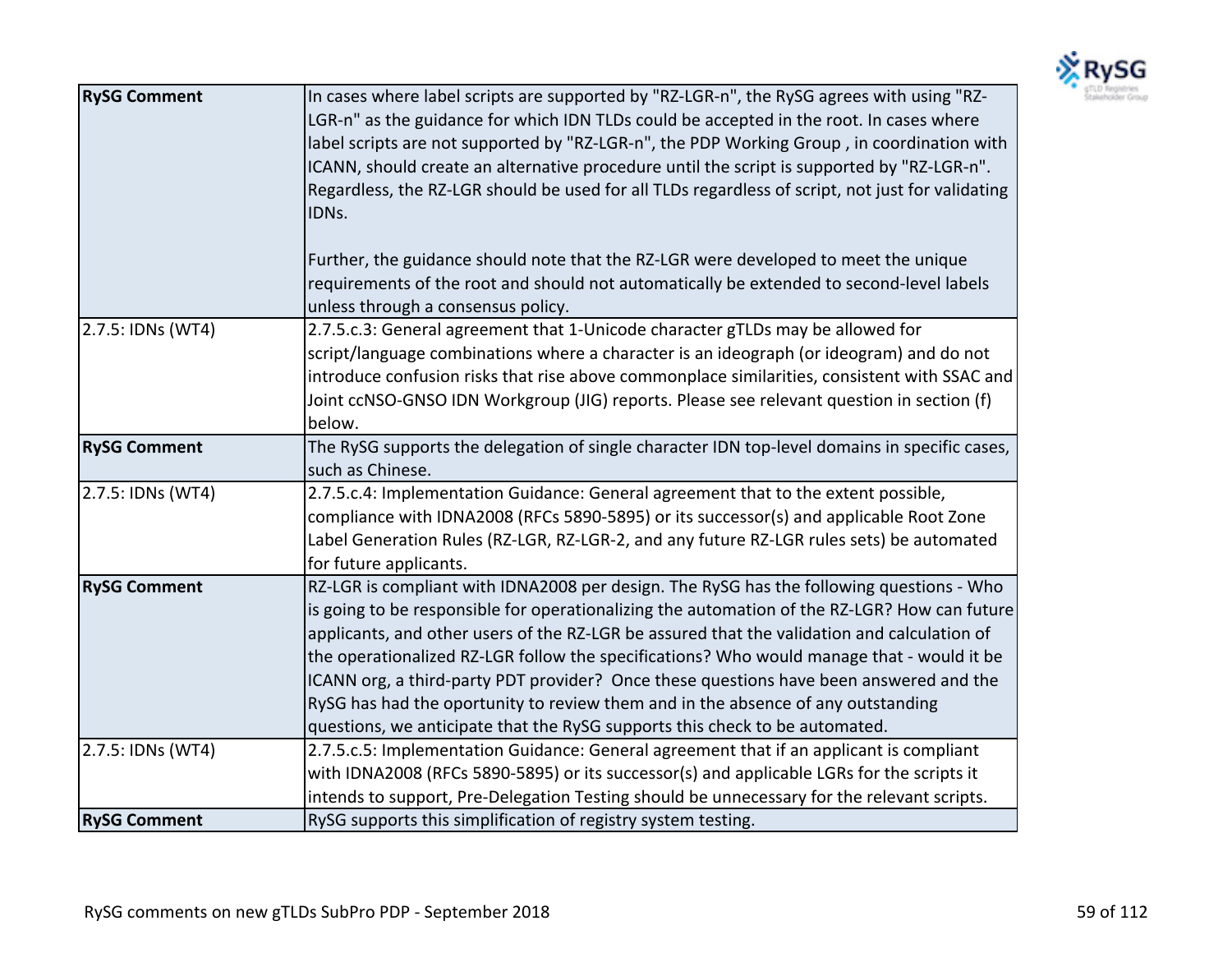

| 2.7.5: IDNs (WT4)   | The Work Track discussed variants of IDN TLDs and is aware that the community will be            |
|---------------------|--------------------------------------------------------------------------------------------------|
|                     | tasked with establishing a harmonized framework (i.e., in gTLDs and ccTLDs) for the              |
|                     | allocation of IDN variant TLDs of IDN TLDs. There is general agreement on the following:         |
|                     | 2.7.5.c.6: IDN gTLDs deemed to be variants of already existing or applied for TLDs will be       |
|                     | allowed provided: (1) they have the same registry operator implementing, by force of             |
|                     | written agreement, a policy of cross-variant TLD bundling and (2) The applicable RZ-LGR is       |
|                     | already available at the time of application submission.                                         |
| <b>RySG Comment</b> | RySG supports this recommendation. RySG recommends that the text be clarified to state           |
|                     | that variant IDN TLDs need to be operated by the same backend registry service provider,         |
|                     | not just that they have the same registry operator, not only in the initial delegation/launch    |
|                     | but further as a consideration when business transactions impact particular IDN TLDs.            |
| 2.7.5: IDNs (WT4)   | 2.7.5.d.1: Question 2.7.5.e.2 below regarding "bundling" asks whether the unification of         |
|                     | implementation policies with respect to how variants are handled in gTLDs are matters for        |
|                     | this PDP to consider or whether those matters should be handled through an                       |
|                     | Implementation Review Team or by each individual registry operator.                              |
| <b>RySG Comment</b> | RySG suggests that the bundling policy at the second level is left to each registry operator, so |
|                     | the best solution, in the view of the target market, can be chosen. In this fashion, the         |
|                     | registry operator can adopt the best variant definition for a particular language community      |
|                     | and its definition of "sameness", which reflects community judgement of confusability.           |
|                     | Simple confusability – visually, phonetically, or otherwise – does not make something a          |
|                     | variant.                                                                                         |
|                     |                                                                                                  |
|                     | When the next procedure comes close to begin, RySG intends to discuss with registrars,           |
|                     | possibly in the CPH TechOps group, per-market best practices in order to have homogenous         |
|                     | customer experience in each market, while being compliant with consensus polcies.                |
| 2.7.5: IDNs (WT4)   | 2.7.5.e.1: For the recommendation regarding 1-Unicode character gTLDs above, can the             |
|                     | more general "ideograph (or ideogram)" be made more precise and predictable by                   |
|                     | identifying the specific scripts where the recommendation would apply? Please see script         |
|                     | names in ISO 15924.                                                                              |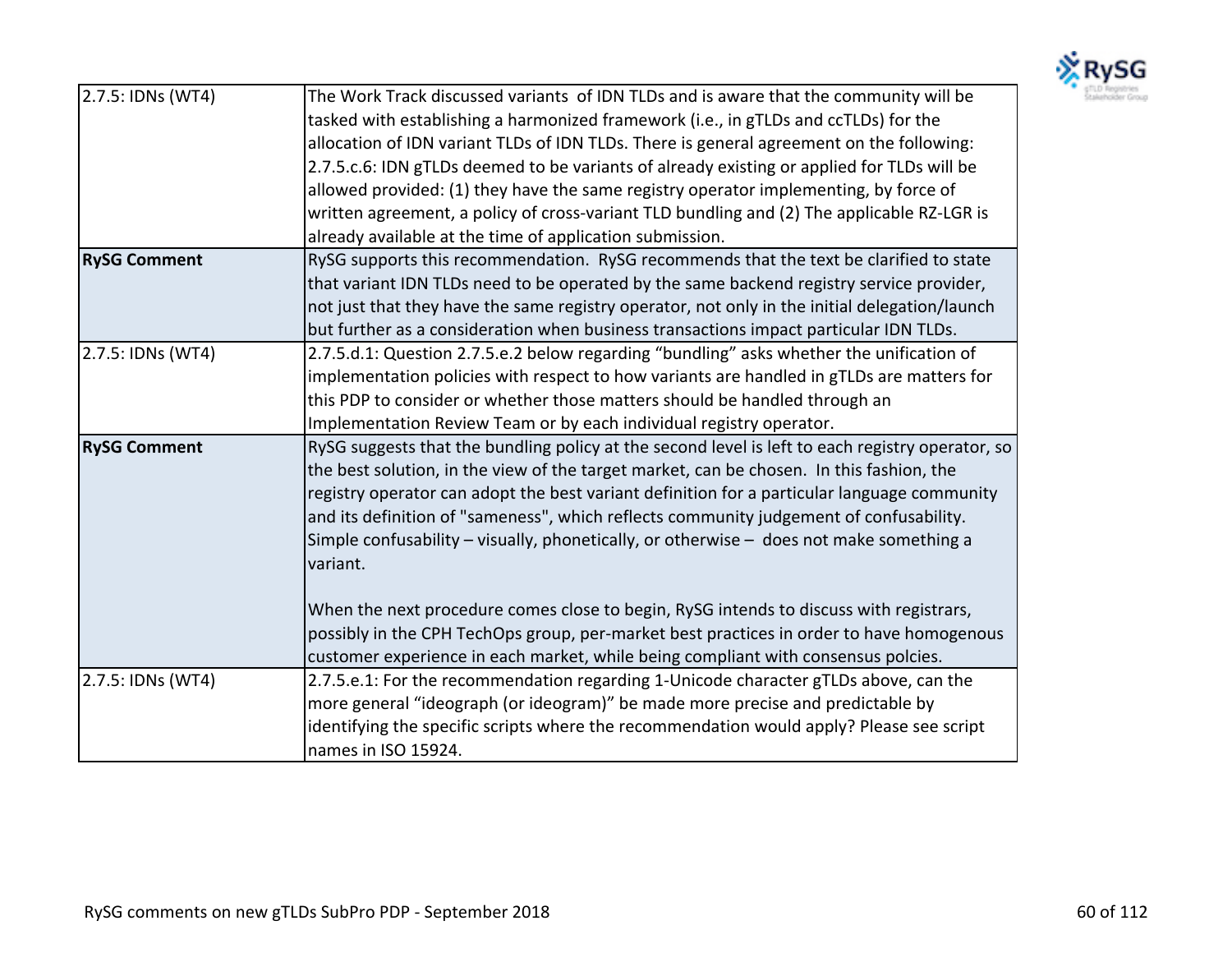

| <b>RySG Comment</b> | RySG suggests two alternatives to define the universe of eligible single-characters IDN TLD      |
|---------------------|--------------------------------------------------------------------------------------------------|
|                     | labels: i) scripts of the ISO 15924 standard, provided a single character in such script         |
|                     | represents an idea, they have Unicode representation, are allowed in IDNA and in RZ-LGR-n.       |
|                     | Specifically, the scripts 286, 500, 501 and 502 (Hangul, Han, Simplified Han, Traditional Han)   |
|                     | should be allowed, or ii) single characters (i.e. a single code point) whose Unicode Script      |
|                     | Property is Hangul or Han, and is allowed in IDNA.                                               |
| 2.7.5: IDNs (WT4)   | 2.7.5.e.2: Should the policy of bundling second-level domains across variant TLDs be unified     |
|                     | for all future new gTLDs or could it be TLD-specific? If unified, should it be prescribed in the |
|                     | Working Group final report or chosen at implementation? If TLD-specific, could it be any         |
|                     | policy that adequately protects registrants, or would it need to be chosen from a menu of        |
|                     | possible bundling implementations? Currently known bundling strategies include PIR's             |
|                     | ong/.ngo, Chinese Domain Name Consortium guidance and Latin-script supporting ccTLDs.            |
|                     | such as .br and .ca.                                                                             |
| <b>RySG Comment</b> | RySG suggests that the bundling policy is left to each registry operator, so the best solution   |
|                     | on the view of the target market can be chosen.                                                  |
|                     |                                                                                                  |
|                     | When the next procedure comes close to beginning, RySG intends to discuss with registrars,       |
|                     | possibly in the CPH TechOps group, per-market best practices in order to have homogenous         |
|                     | customer experience in each market, while being compliant with consensus policies and IDN        |
|                     | Guidelines.                                                                                      |
| 2.7.5: IDNs (WT4)   | 2.7.5.e.3: Are there any known specific scripts that would require manual validation or          |
|                     | invalidation of a proposed IDN TLD?                                                              |
| <b>RySG Comment</b> | RFC 5893, in its section 4, describes some script/language combinations that might have          |
|                     | issues with the then-applicable RFC 3454 framework, now defined in RFC 8264 (PRECIS). If         |
|                     | those are allowed by RZ-LGR-n, we believe those to be possible candidates for manual             |
|                     | analysis.                                                                                        |
| 2.7.5: IDNs (WT4)   | 2.7.5.e.4: For IDN variant TLDs, how should the Work Track take into account the Board           |
|                     | requested and yet to be developed IDN Variant Management Framework?                              |
| <b>RySG Comment</b> | While RySG supports the concept of an harmonized framework among IDN ccTLDs and IDN              |
|                     | gTLDs, we believe there are enough IDN studies at this point to inform new IDN gTLDs             |
|                     | procedures.                                                                                      |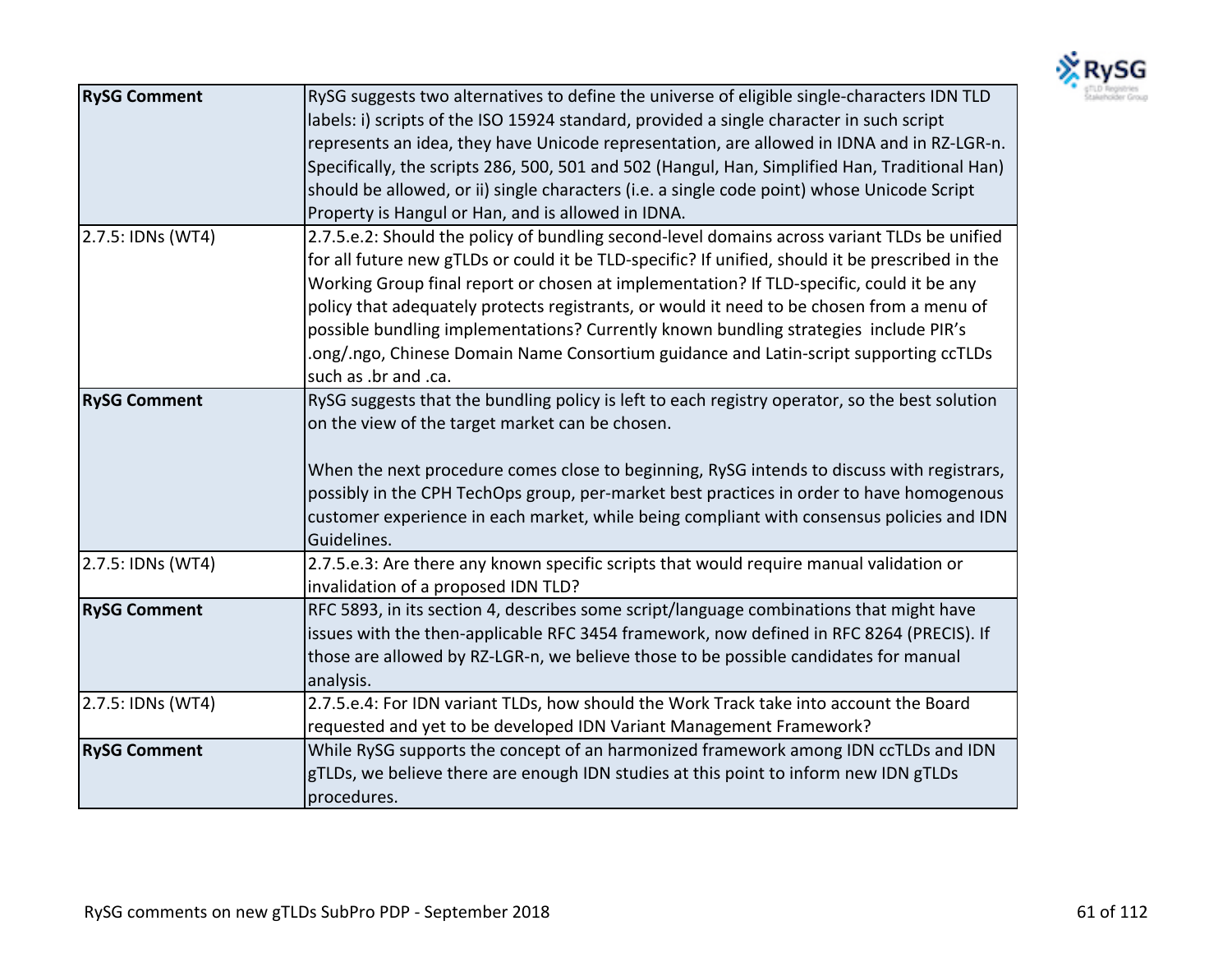

| 2.7.6: Security and Stability | 2.7.6.c.1: In the 2012-round, some applicants ended up applying for reserved or otherwise         |
|-------------------------------|---------------------------------------------------------------------------------------------------|
| (WT4)                         | ineligible strings, causing them to later withdraw or be rejected. Towards preventing that        |
|                               | and streamlining application processing, the Work Track suggests the following as                 |
|                               | Implementation Guidance: The application submission system should do all feasible                 |
|                               | algorithmic checking of TLDs, including against RZ-LGRs and ASCII string requirements, to         |
|                               | better ensure that only valid ASCII and IDN TLDs can be submitted. A proposed TLD might be        |
|                               | algorithmically found to be valid, algorithmically found to be invalid, or verifying its validity |
|                               | may not be possible using algorithmic checking. Only in the latter case, when a proposed TLD      |
|                               | doesn't fit all the conditions for automatic checking, a manual review should occur to            |
|                               | validate or invalidate the TLD.                                                                   |
| <b>RySG Comment</b>           | RySG supports this recommendation, a welcome addition to avoid undue financial burden on          |
|                               | applications that would otherwise be taxed for ineligible strings. The RySG notes that RZ-        |
|                               | LGR, while it is evolving and adding new scripts periodically, will only be able to process       |
|                               | certain scripts for checking. (For example, Han script has not been incorporated yet.             |
|                               | Therefore, while RZ-LGR should be the ideal algorithmic tool to validate applied-for TLDs,        |
|                               | ICANN will need to provide alternate methods to validate applied-for labels using other           |
|                               | scripts not supported by the RZ-LGR.                                                              |
| 2.7.6: Security and Stability | [2.7.6.c.2: For root zone scaling, the Work Track generally supports raising the delegation       |
| (WT4)                         | limit, but also agrees that ICANN should further develop root zone monitoring functionality       |
|                               | and early warning systems as recommended by the SSAC, the RSSAC and the technical                 |
|                               | community.                                                                                        |
|                               |                                                                                                   |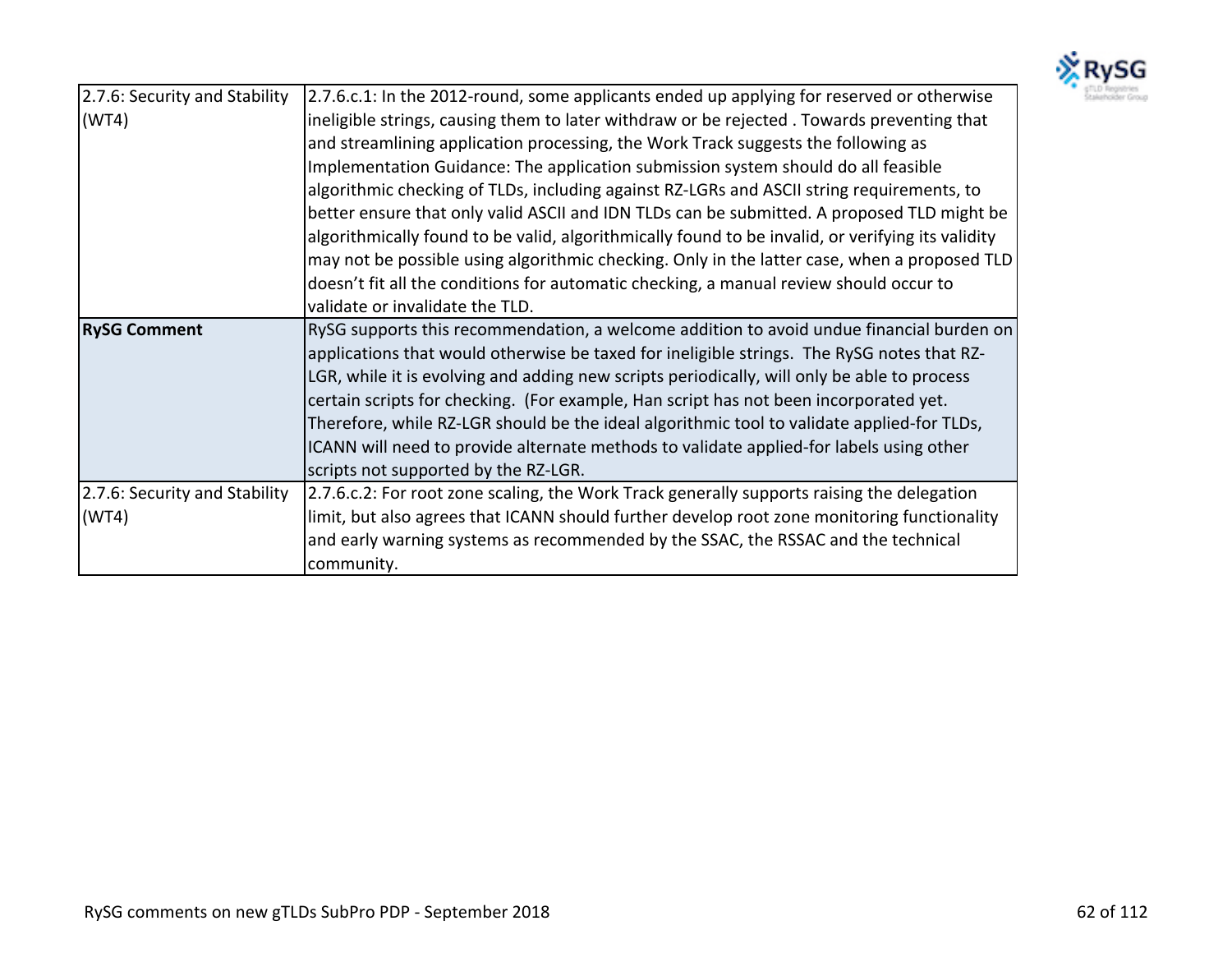

| <b>RySG Comment</b>           | The RySG accepts the advice provided by SSAC-100 in December 2017 and RSSAC031 in<br>September 2017 response to the New gTLD Subsequent Procedures Policy Development<br>Process Working Group Request Regarding Root Scaling. These provided answers to a<br>number of questions from the Policy Development Process Working Group on New gTLD<br>Subsequent Procedures.<br>The SSAC recommendations are:<br>Recommendation (1) : ICANN should continue developing the monitoring and early warning<br>capability with respect to root zone scaling.<br>Recommendation (2): ICANN should focus on the rate of change for the root zone, rather<br>than the total number of delegated strings for a given calendar year.<br>Recommendation (3): ICANN should structure its obligations to new gTLD registries so that it<br>can delay their addition to the root zone in case of DNS service instabilities.<br>Recommendation (4): ICANN should investigate and catalog the long term obligations of<br>maintaining a larger root zone.<br>The RSSAC recommendations are available at<br>https://www.icann.org/en/system/files/files/rssac-031-02feb18-en.pdf |
|-------------------------------|---------------------------------------------------------------------------------------------------------------------------------------------------------------------------------------------------------------------------------------------------------------------------------------------------------------------------------------------------------------------------------------------------------------------------------------------------------------------------------------------------------------------------------------------------------------------------------------------------------------------------------------------------------------------------------------------------------------------------------------------------------------------------------------------------------------------------------------------------------------------------------------------------------------------------------------------------------------------------------------------------------------------------------------------------------------------------------------------------------------------------------------------------------------|
| 2.7.6: Security and Stability | 2.7.6.e.1: To what extent will discussions about the Continuous Data-Driven Analysis of Root                                                                                                                                                                                                                                                                                                                                                                                                                                                                                                                                                                                                                                                                                                                                                                                                                                                                                                                                                                                                                                                                  |
| (WT4)                         | Stability (CDAR) Report, and the analysis on delegation rates, impact Working Group<br>discussions on this topic? How about the input sought and received from the SSAC, RSSAC,<br>and the ICANN organization discussed below in section (f), under the heading Root Zone<br>Scaling?                                                                                                                                                                                                                                                                                                                                                                                                                                                                                                                                                                                                                                                                                                                                                                                                                                                                         |
| <b>RySG Comment</b>           |                                                                                                                                                                                                                                                                                                                                                                                                                                                                                                                                                                                                                                                                                                                                                                                                                                                                                                                                                                                                                                                                                                                                                               |
| 2.7.6: Security and Stability | 2.7.6.e.2: The SSAC strongly discourages allowing emoji in domain names at any level and the                                                                                                                                                                                                                                                                                                                                                                                                                                                                                                                                                                                                                                                                                                                                                                                                                                                                                                                                                                                                                                                                  |
| (WT4)                         | Work Track is supportive of this position. Do you have any views on this issue?                                                                                                                                                                                                                                                                                                                                                                                                                                                                                                                                                                                                                                                                                                                                                                                                                                                                                                                                                                                                                                                                               |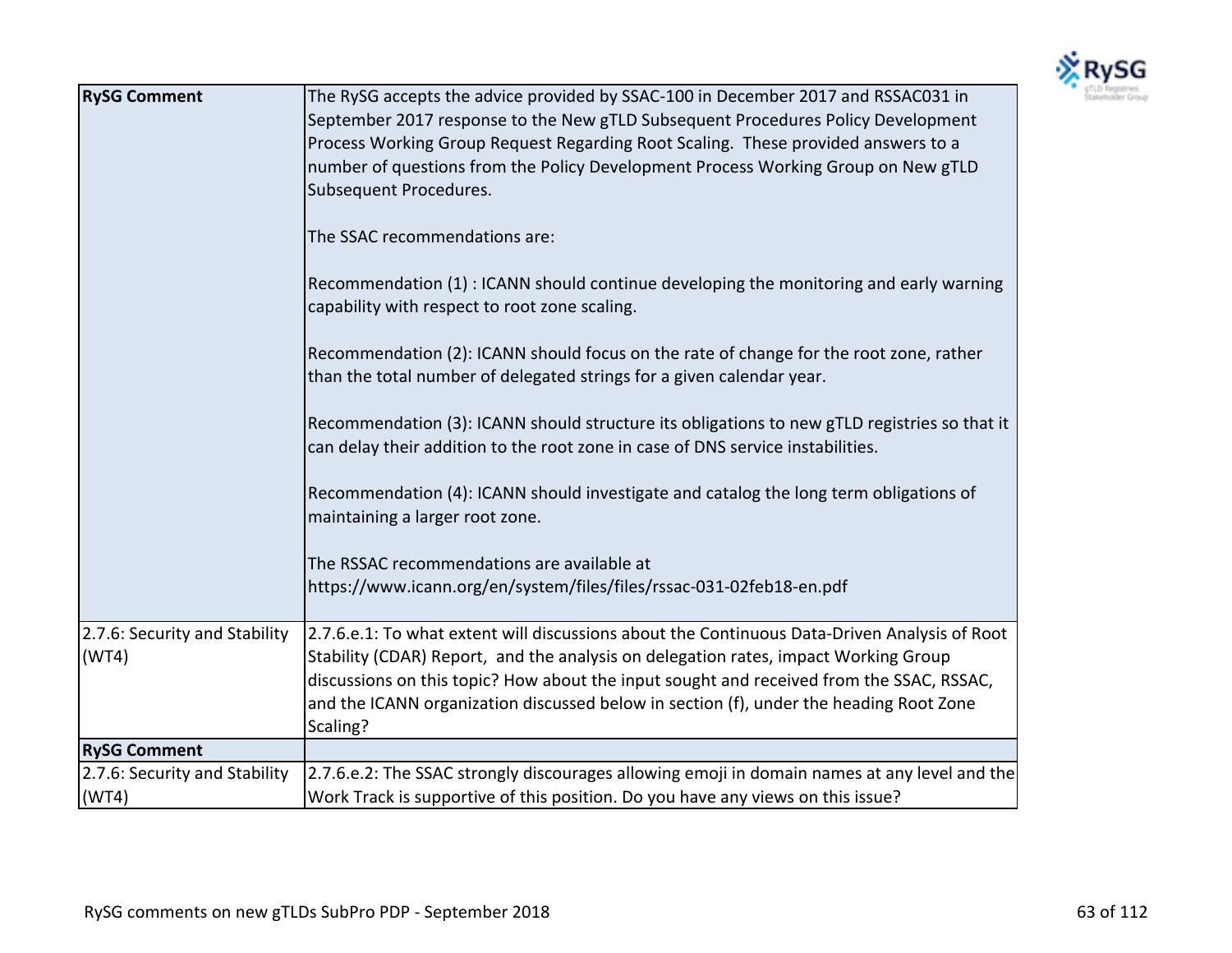

| <b>RySG Comment</b>               | RySG agrees with WT4 and SSAC in not allowing new emoji labels at any level, although not<br>interfering with already registered emoji SLDs in gTLDs. We would support reviewing this |
|-----------------------------------|---------------------------------------------------------------------------------------------------------------------------------------------------------------------------------------|
|                                   | decision if/when IETF IDNAs standards allow them, if that ever happens.                                                                                                               |
| 2.7.7: Applicant Reviews          | 2.7.7.c.1: For all evaluations: In pursuit of transparency, publish (during the procedure) any                                                                                        |
| (WT4)                             | Clarifying Questions (CQ) and CQ responses for public questions to the extent possible.                                                                                               |
| <b>RySG Comment</b>               | Yes. RySG supports this recommendation that gets further transparency to the process, as                                                                                              |
|                                   | long as no information designated by the applicant as confidential is released.                                                                                                       |
| 2.7.7: Applicant Reviews<br>(WT4) | 2.7.7.c.2: For all evaluations: Restrict scoring to a pass/fail scale (0-1 points only).                                                                                              |
| <b>RySG Comment</b>               | Yes. RySG supports this recommendation that was also made by ICANN Org in reviewing the<br>2012 round.                                                                                |
| 2.7.7: Applicant Reviews          | 2.7.7.c.3: For all evaluations: An analysis of CQs, guidance to the Applicant Guidebook,                                                                                              |
| (WT4)                             | Knowledge Articles, Supplemental Notes, etc. from the 2012 round need to be sufficiently                                                                                              |
|                                   | analyzed with the goal of improving the clarity of all questions asked of applicants (and the                                                                                         |
|                                   | answers expected of evaluators) such that the need for the issuance of Clarifying Questions                                                                                           |
|                                   | is lessened.                                                                                                                                                                          |
| <b>RySG Comment</b>               | Yes. RySG supports this recommendation and only cautions against making substantive                                                                                                   |
|                                   | changes to the questions that would make subsequent procedures incompatible with the<br>2012 round.                                                                                   |
| 2.7.7: Applicant Reviews          | 2.7.7.c.4: For Technical and Operational Evaluation: If an RSP pre-approval program is                                                                                                |
| (WT4)                             | established (as described in section 2.2.6), a new technical evaluation will not be required for                                                                                      |
|                                   | applicants that have either selected a "pre-approved" RSP in its application submission or if it                                                                                      |
|                                   | commits to only using a pre-approved RSP during the transition to delegation phase.                                                                                                   |
| <b>RySG Comment</b>               | Yes. RySG continues to support both competition and predictability. We support an RSP pre-                                                                                            |
|                                   | approval process. A RO that selects (or switches between) any pre-approved RSP will satisfy                                                                                           |
|                                   | the technical requirements. Once a RSP passes technical evaluation for any TLD, all other                                                                                             |
|                                   | applications using that RSP can rely on that technical evaluation. If a registry operator uses                                                                                        |
|                                   | different business rules for different TLDs, then all different functions and variations of those                                                                                     |
|                                   | different functions should be tested and approved.                                                                                                                                    |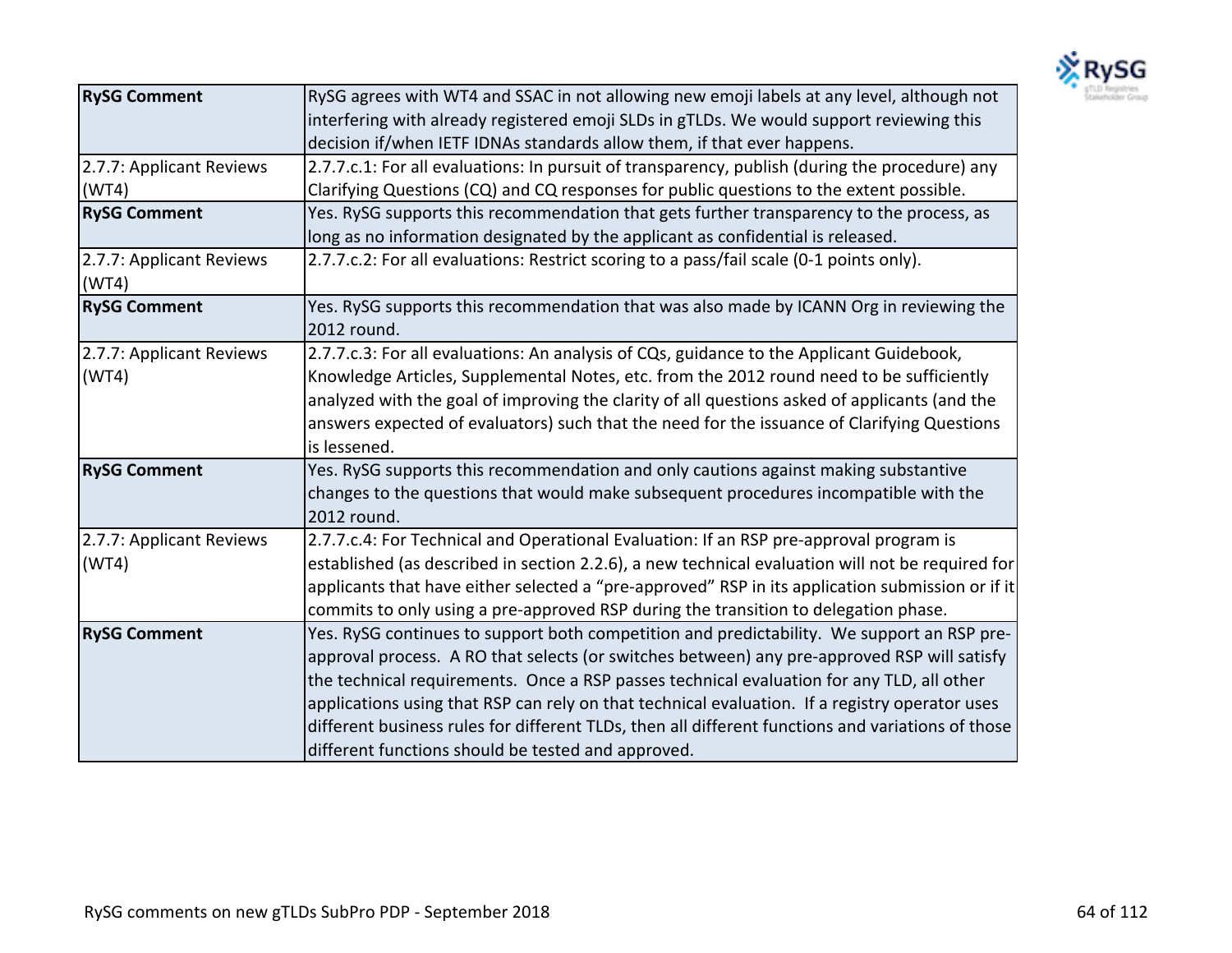

| 2.7.7: Applicant Reviews | 2.7.7.c.5: For Technical and Operational Evaluation: Consolidate the technical evaluation       |
|--------------------------|-------------------------------------------------------------------------------------------------|
| (WT4)                    | across applications as much as feasible, even when not using a pre-approved RSP. For            |
|                          | example, if there are multiple applications using the same non-pre-approved RSP, that RSP       |
|                          | would only have to be evaluated once as opposed to being evaluated for each individual          |
|                          | application.                                                                                    |
| <b>RySG Comment</b>      | Yes. The RySG supports this recommendation - applications should be consolidated for            |
|                          | technical review to the extent the underlying technical evaluations are the same. Once a RSP    |
|                          | passes technical evaluation for any TLD, all other applications using that RSP can rely on that |
|                          | technical evaluation. If a registry operator uses different business rules for different TLDs,  |
|                          | then all different functions and variations of those different functions should be tested and   |
|                          | approved.                                                                                       |
| 2.7.7: Applicant Reviews | 2.7.7.c.6: For Technical and Operational Evaluation: For applicants that outsource technical    |
| (WT4)                    | or operational services to third parties, applicants should specify which services are being    |
|                          | performed by them and which are being performed by the third parties when answering             |
|                          | questions.                                                                                      |
| <b>RySG Comment</b>      | The RySG supports this recommendation, and suggests components could be separated into          |
|                          | categories. An illustrative example is:                                                         |
|                          | 1) SRS/EPP/RDDS/Publishing to Data Escrow                                                       |
|                          | 2) Data Escrow Provider                                                                         |
|                          | 3) DNS provider                                                                                 |
|                          | 4) Abuse monitoring/handling (Q28, Spec 11 3b)                                                  |
|                          | 5) RDAP                                                                                         |
|                          | We don't see the need to define this arrangement in policy, and only provide the above as       |
|                          | implementation guidance.                                                                        |
| 2.7.7: Applicant Reviews | 2.7.7.c.7: For Technical and Operational Evaluation: Do not require a full IT/Operations        |
| (WT4)                    | security policy from applicants.                                                                |
| <b>RySG Comment</b>      | RySG supports this change. Such critical confidential information, sometimes containing         |
|                          | trade secrets, is not appropriate for an evaluation process.                                    |
| 2.7.7: Applicant Reviews | 2.7.7.c.8: For Technical and Operational Evaluation: Retain the same questions (except Q30b     |
| (WT4)                    | Security Policy).                                                                               |
| <b>RySG Comment</b>      | RySG supports keeping the questions, except for possible clarifications, as much as they were   |
|                          | in 2012, for fairness and comparable results.                                                   |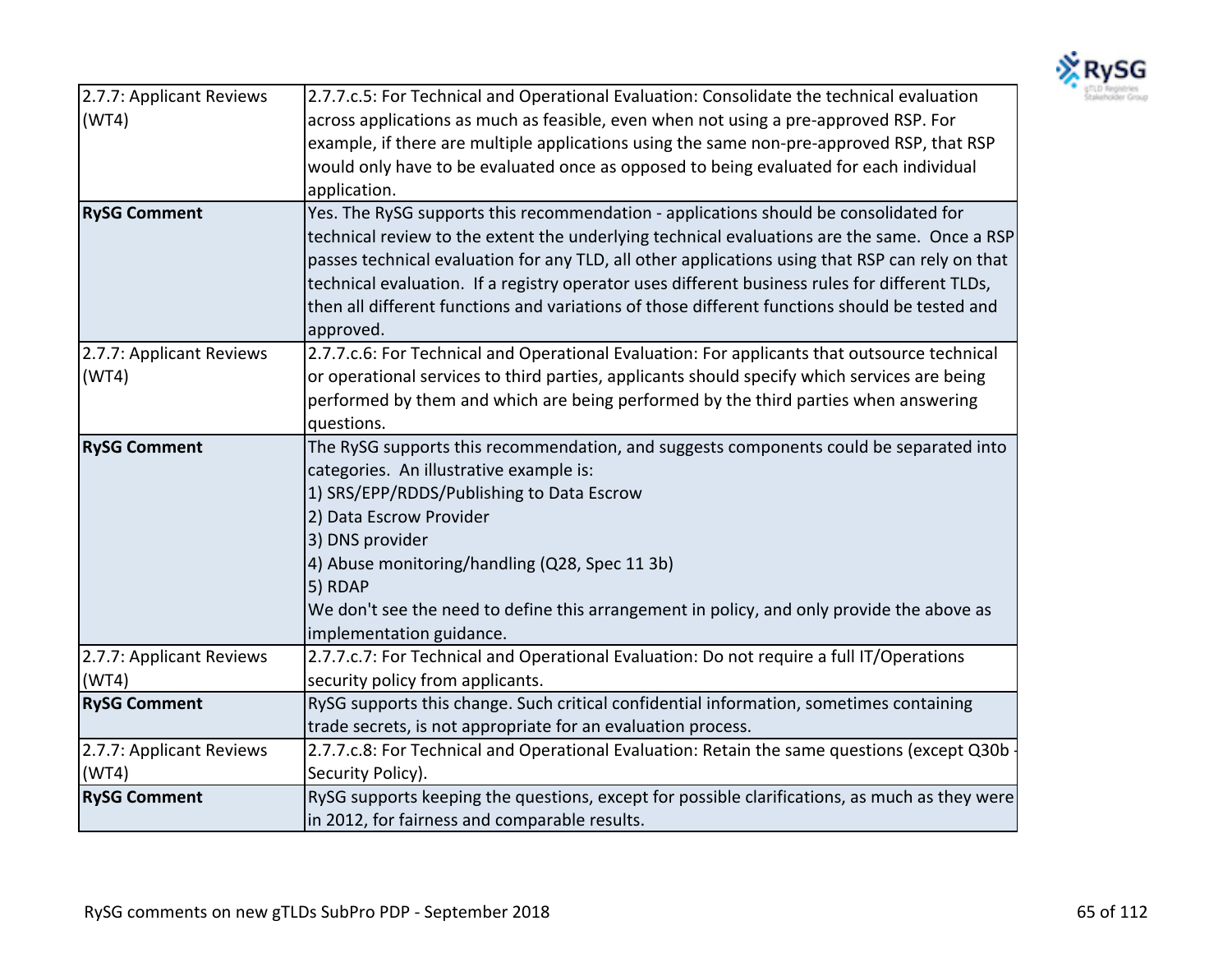

| 2.7.7: Applicant Reviews | 2.7.7.c.9: For Technical and Operational Evaluation: "Applicants must be able to demonstrate     |
|--------------------------|--------------------------------------------------------------------------------------------------|
| (WT4)                    | their technical and operational capability to run a registry operation for the purpose that the  |
|                          | applicant sets out, either by submitting it to evaluation at application time or agreeing to use |
|                          | a previously approved** technical infrastructure." ** (Could mean in the same procedure or       |
|                          | previous procedures if an RSP program exists.)                                                   |
| <b>RySG Comment</b>      | Please see response to 2.7.7.c.4 above.                                                          |
| 2.7.7: Applicant Reviews | 2.7.7.c.10: For Technical and Operational Evaluation: "The Technical and Operational             |
| (WT4)                    | Evaluation may be aggregated and/or consolidated to the maximum extent possible that             |
|                          | generate process efficiencies, including instances both where multiple applications are          |
|                          | submitted by the same applicant and multiple applications from different applicants share a      |
|                          | common technical infrastructure."                                                                |
| <b>RySG Comment</b>      | See 2.7.7.c.4                                                                                    |
| 2.7.7: Applicant Reviews | 2.7.7.c.11: For Financial Evaluation: To the extent that it is determined that a Continued       |
| (WT4)                    | Operations Instrument will be required, it should not be part of the Financial Evaluation, but   |
|                          | rather should only be required at the time of executing a Registry Agreement.                    |
| <b>RySG Comment</b>      | Some members of the RySG support eliminating the COI requirement from both evaluation            |
|                          | and contracting; specifically evaluation. Other members of the RySG believes COI is a            |
|                          | valuable mechanism to check for "good" financial operations. For example, if gTLD                |
|                          | application fees are reduced, we lower the bar to acquisition which is a good thing - uness it   |
|                          | invites unwanted behavior that minimizes the trust in registry services specifically, and the    |
|                          | Internet in general. Not all members of the RySG share this view. See also our response to       |
|                          | 2.7.2.c.1.                                                                                       |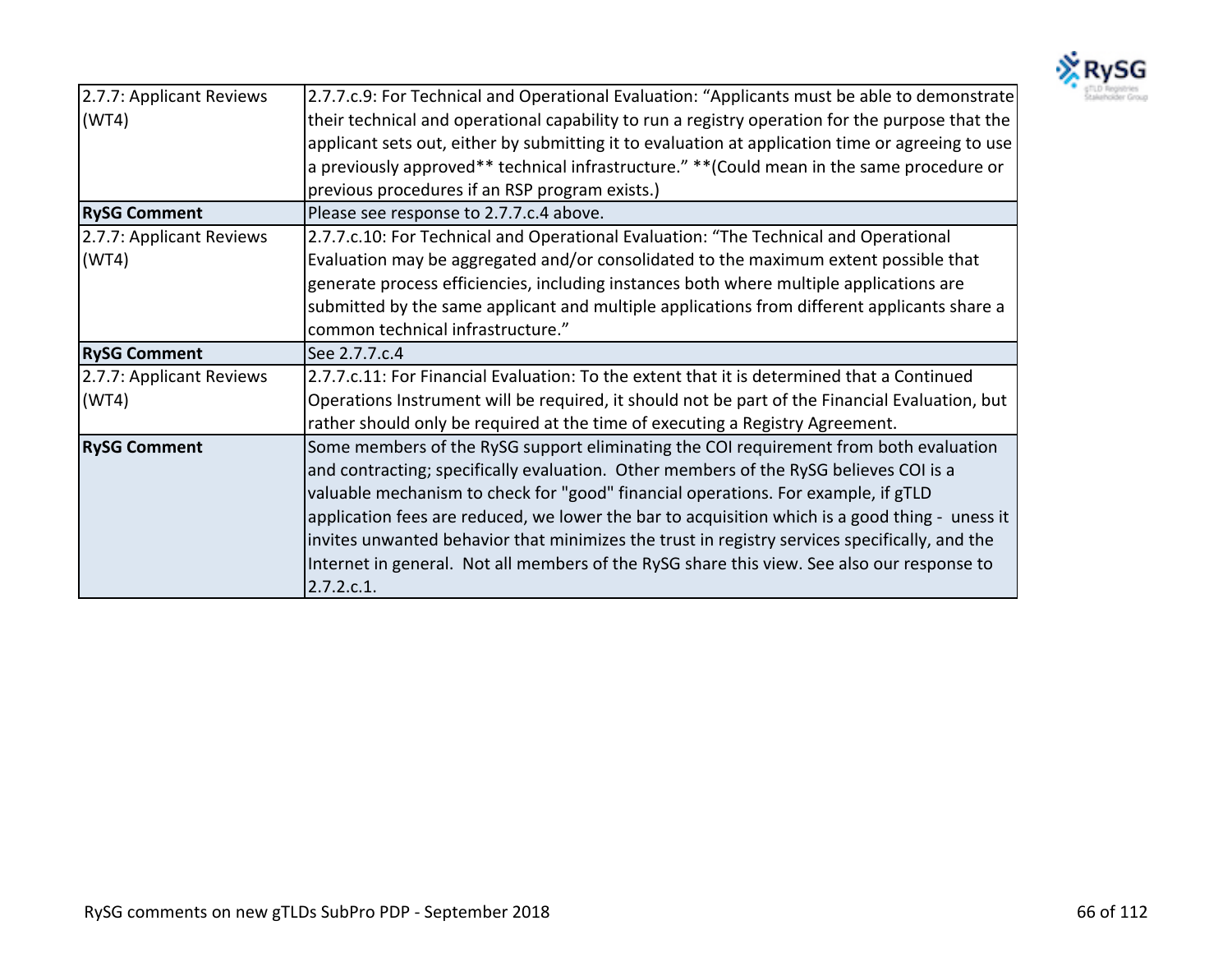

| 2.7.7: Applicant Reviews | 2.7.7.c.12: For Financial Evaluation: Substitute the 2012 AGB evaluation of an applicant's         |
|--------------------------|----------------------------------------------------------------------------------------------------|
| (WT4)                    | proposed business models and financial strength with the following:                                |
|                          | - An applicant must identify whether the financials in its application apply to all of its         |
|                          | applications, a subset of them or a single one (where that applicant (and/or its affiliates have   |
|                          | multiple applications).                                                                            |
|                          | - ICANN won't provide financial models or tools, but it will define goals and publish lists of     |
|                          | RSPs, organizations (like RySG and BRG) and consultants.                                           |
|                          | - The goals of a financial evaluation are for the applicant to demonstrate financial               |
|                          | wherewithal and assure long-term survivability of the registry. Therefore, the evaluation          |
|                          | should look at whether an applicant could withstand not achieving revenue goals, exceeding         |
|                          | expenses, funding shortfalls, or inability to manage multiple TLDs in the case of registries       |
|                          | that are dependent upon the sale of registrations. However, there should also be a                 |
|                          | recognition that there will be proposed applications that will not be reliant on the sale of       |
|                          | third party registrations and thus should not be subject to the same type of evaluation            |
|                          | criteria. In other words, although the goals of the financial evaluation are to determine the      |
|                          | financial wherewithal of an applicant to sustain the maintenance of a TLD, the criteria may        |
|                          | be different for different types of registries. Criteria should not be established in a "one-size- |
|                          | fits-all" manner.                                                                                  |
|                          | - If any of the following conditions are met, an applicant should be allowed to self-certify that  |
|                          | it has the financial means to support its proposed business model associated with the TLD: If      |
|                          | the applicant is a company traded on an applicable national public market; If the applicant        |
|                          | and/or its Officers are bound by law in its jurisdiction to represent financials accurately; If    |
|                          | the applicant is a current Registry Operator that is not in default on any of its financial        |
|                          | obligations under its applicable Registry Agreements, and has not previously triggered the         |
|                          | utilization of its Continued Operations Instrument.                                                |
|                          | - The applicant is required to provide credible 3rd-party certification of those goals if self-    |
|                          | certification above is not used or achievable.                                                     |
| <b>RySG Comment</b>      | RySG supports a complete replacement of the financial evaluation model with this proposed          |
|                          | model. See also our response to 2.7.7.c.11.                                                        |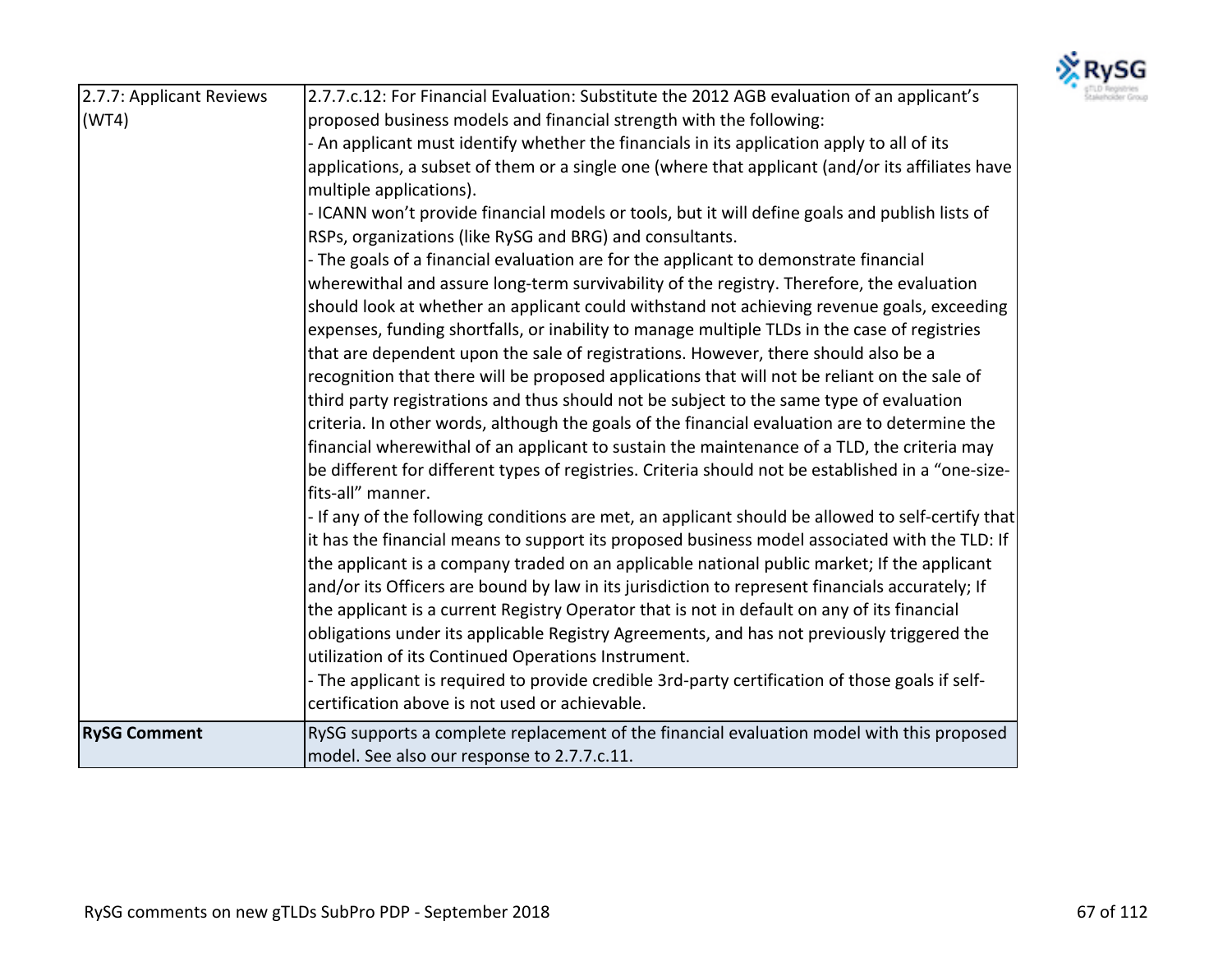

| 2.7.7: Applicant Reviews | 2.7.7.c.13: For Financial Evaluation: To provide further clarity on the proposed financial          |
|--------------------------|-----------------------------------------------------------------------------------------------------|
| (WT4)                    | evaluation model, the following are sample questions of how financials would be evaluated:          |
|                          | - Q45: "Identify whether this financial information is shared with another application(s)" (not $ $ |
|                          | scored).                                                                                            |
|                          | - Q46: "Financial statements (audited, certified by officer with professional duty in applicant     |
|                          | jurisdiction to represent financial information correctly or independently certified if not         |
|                          | publicly-listed or current RO in good standing)" (0-1 scoring) (certification posted).              |
|                          | - Q47: "Declaration, certified by officer with professional duty in applicant jurisdiction to       |
|                          | represent financial information correctly, independently certified if not publicly-listed or        |
|                          | current RO in good standing, of financial planning meeting long-term survivability of registry      |
|                          | considering stress conditions, such as not achieving revenue goals, exceeding expenses,             |
|                          | funding shortfalls or spreading thin within current plus applied-for TLDs." (0-1 scoring)           |
|                          | (publicly posted).                                                                                  |
|                          | - No other financial questions.                                                                     |
| <b>RySG Comment</b>      | RySG supports this example questions as a good description of the financial model, but              |
|                          | suggest that the final wording of it to be harmonized with the applicant guidebook of               |
|                          | subsequent procedures where possible, on the understanding that there should be no final            |
|                          | limiter where it says there will be no additional financial questions.                              |
| 2.7.7: Applicant Reviews | The Work Track proposes the following draft language for consideration, which would                 |
| (WT4)                    | amend recommendation 8 from the 2007 Final Report: 2.7.7.c.14: For Financial Evaluation:            |
|                          | "Applicants must be able to demonstrate their financial and organizational operational              |
|                          | capability in tandem for all currently-owned and applied-for TLDs that would become part of         |
|                          | a single registry family."                                                                          |
| <b>RySG Comment</b>      | RySG supports this change in principle but notes that the purpose should be to introduce            |
|                          | efficiencies and reduce the number of times a RO is evaluated. The criteria for a single            |
|                          | operation should remain the same as it is today and the analysis should be scaled based on          |
|                          | the number of TLDs applied for by the RO. [An applicant must demonstrate it can viably run          |
|                          | three TLDs even if it claims its three TLDs are a "family."]                                        |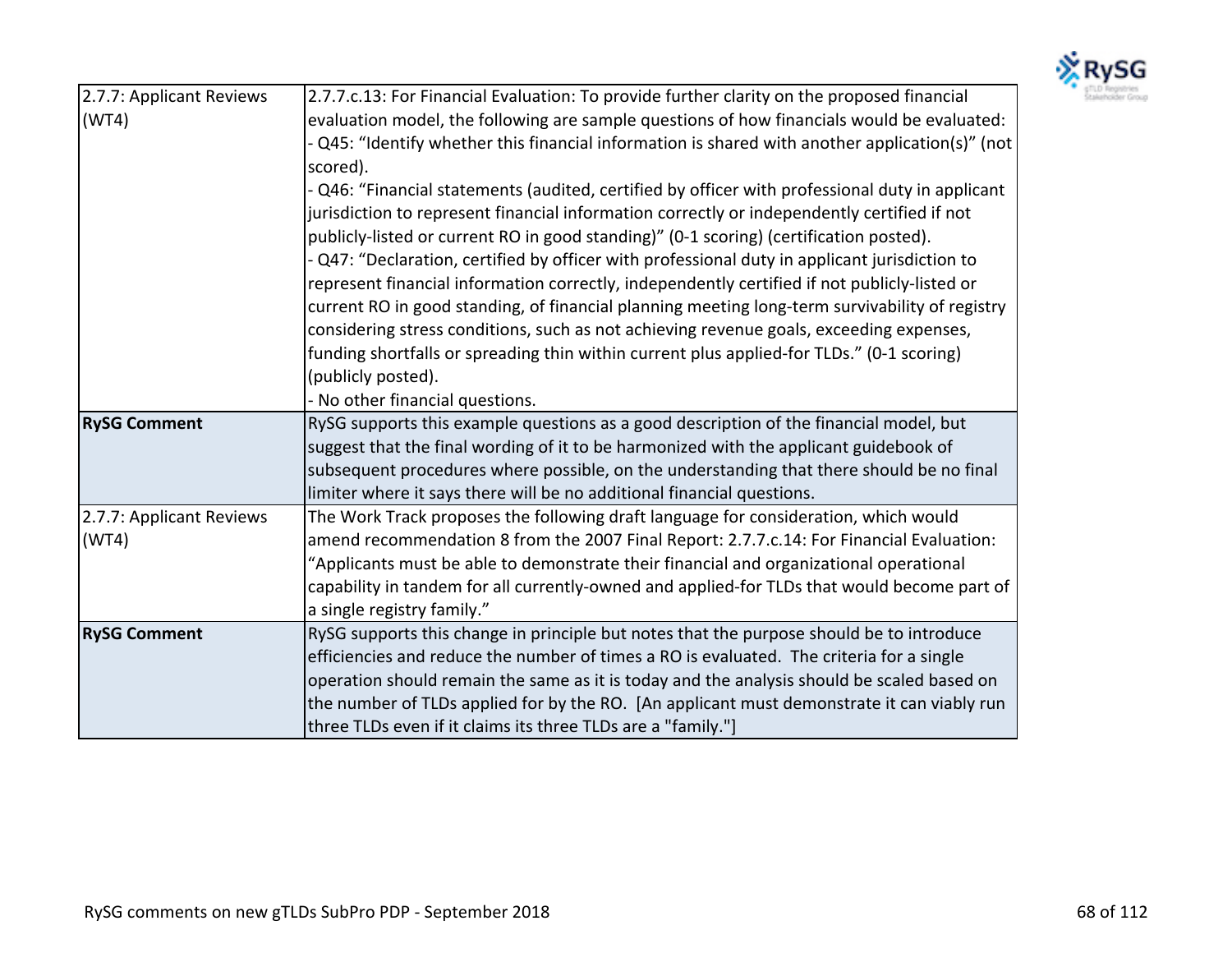

| 2.7.7: Applicant Reviews | 2.7.7.c.15: For Registry Services Evaluation: Allow for a set of pre-approved services that      |
|--------------------------|--------------------------------------------------------------------------------------------------|
| (WT4)                    | don't require registry services evaluation as part of the new TLD application.; that set should  |
|                          | include at least:                                                                                |
|                          | - Base contract required services (EPP, DNS publishing etc.)                                     |
|                          | - IDN services following IDN Guidelines                                                          |
|                          | - BTAPPA ("Bulk Transfer After Partial Portfolio Acquisition")                                   |
| <b>RySG Comment</b>      | Yes. We support the concept of pre-approved registry services, but recommend that all            |
|                          | approved RSEPs are included, as described in 2.7.7.c.16 below. Once a Registry Service has       |
|                          | been shown not to cause security/stability concerns, that identical service should not need      |
|                          | to be re-evaluated, either for current or future TLDs (though variations may require review).    |
| 2.7.7: Applicant Reviews | 2.7.7.c.16: For Registry Services Evaluation: Since the content of Registry Agreement            |
| (WT4)                    | Amendment Templates for Commonly Requested Registry Services                                     |
|                          | (https://www.icann.org/resources/pages/registry-agreement-amendment-templates-2018-              |
|                          | 01-29-en) satisfies the criteria above, referring to it instead of exhaustively enumerating the  |
|                          | list is preferred. Applicants would inform which of the pre-approved services they want to be    |
|                          | initially allowed in the registry agreement for that TLD.                                        |
|                          | - The Registry Services Evaluation Process should only be used to assess services that are not   |
|                          | pre-approved.                                                                                    |
|                          | - Criteria used to evaluate those non-pre-approved registry services should be consistent        |
|                          | with the criteria applied to existing registries that propose new registry services. To the      |
|                          | extent possible, this may mean having the same personnel that currently reviews registry         |
|                          | services for existing registries be the same personnel that reviews new registry services        |
|                          | proposed by applicants.                                                                          |
|                          | - In order to not hinder innovation, applications proposing non-pre-approved services should     |
|                          | not be required to pay a higher application fee, unless it is deemed as possibly creating a      |
|                          | security or stability risk requiring an RSTEP (Registry Services Technical Evaluation Panel). In |
|                          | addition, in order to encourage the proposal of innovative uses of TLDs, those proposing new     |
|                          | non-approved registry services should not, to the extent possible, be unreasonably delayed       |
|                          | in being evaluated.                                                                              |
| <b>RySG Comment</b>      | RySG appreciates bringing fairness among incumbent registries and incoming registry              |
|                          | operators, and as such supports this recommendation as long as those services being              |
|                          | implemented do not vary from the implementation that is pre-approved.                            |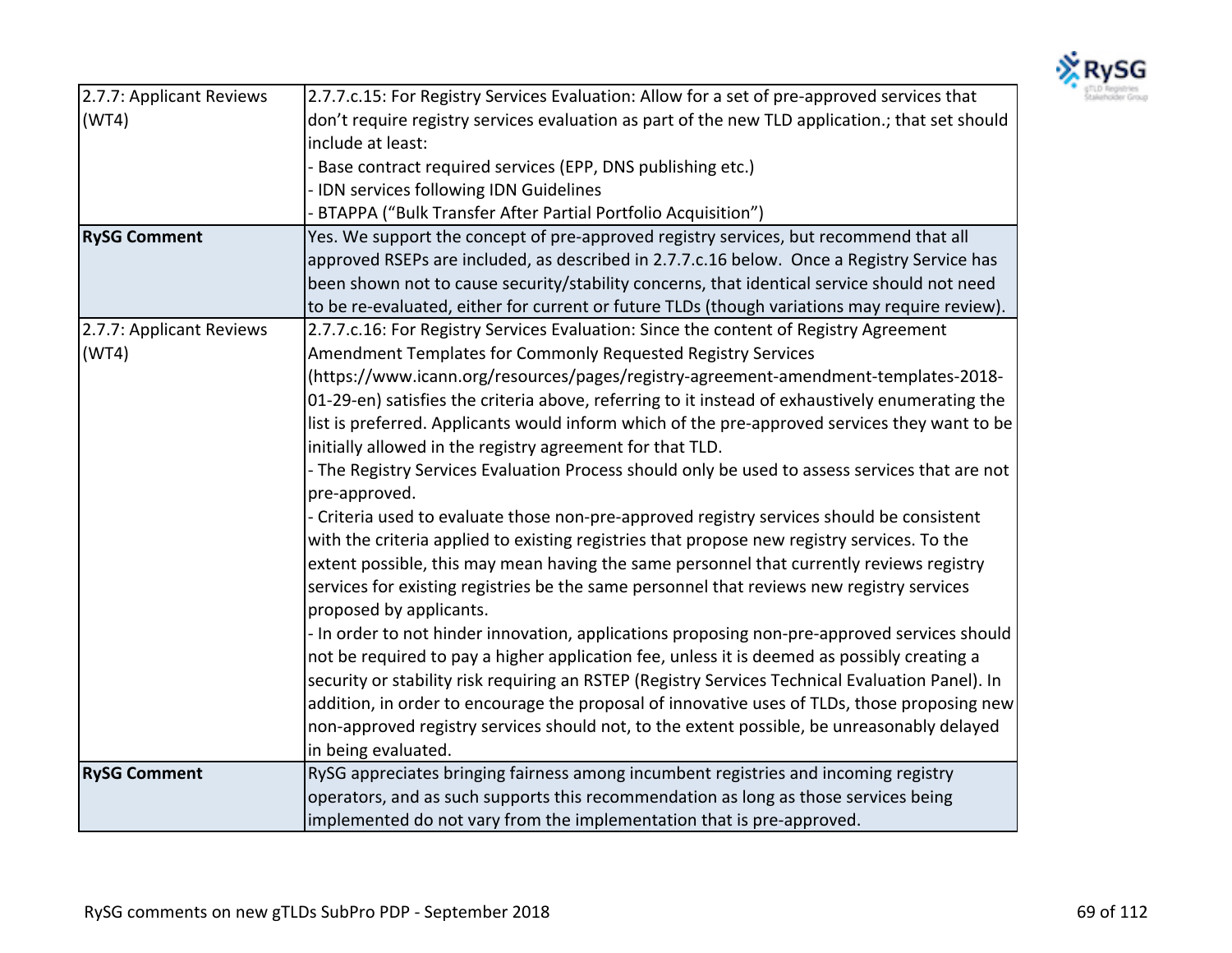

| 2.7.7: Applicant Reviews<br>(WT4) | The Work Track proposes the following draft language for consideration for Registry Services<br>Evaluation: 2.7.7.c.17: "Applicants will be encouraged but not required to specify additional<br>registry services that are critical to the operation and business plan of the registry. The list of<br>previously approved registry services (IDN Languages, GPML, BTAPPA) will be included by<br>reference in the Applicant Guidebook and Registry Agreement. If the applicant includes<br>additional registry services, the applicant must specify whether it wants it evaluated through<br>RSEP at evaluation time, contracting time, or after contract signing, acknowledging that<br>exceptional processing could incur additional application fees. If the applicant has not<br>included additional registry services, RSEP will only be available after contract signing." |
|-----------------------------------|------------------------------------------------------------------------------------------------------------------------------------------------------------------------------------------------------------------------------------------------------------------------------------------------------------------------------------------------------------------------------------------------------------------------------------------------------------------------------------------------------------------------------------------------------------------------------------------------------------------------------------------------------------------------------------------------------------------------------------------------------------------------------------------------------------------------------------------------------------------------------------|
| <b>RySG Comment</b>               | At least one RySG member suggests only tweaking the language "(IDN Languages, GPML,<br>BTAPPA)" to follow recommendation 2.7.7.c.16 above to include all registry services with an<br>available RSEP template at that time, while at least one other RySG member believes that<br>while many registries choose to offer previously-approved registry services such as IDN<br>languages, GPML and BTAPPA, the individual implementation of those services by different<br>Registry Operators can vary significantly. For this reason, those services must still undergo a<br>proper evaluation. At least one other RySG member opposes the last sentence.                                                                                                                                                                                                                           |
|                                   | At least one RySG member believes that, consistent with the Work Track deliberations<br>described on p. 155 of the Initial Report, applicants should list out all proposed registry<br>services as part of their application submissions, and the evaluators should review and assess<br>all proposed services as part of the overall evaluation of the application. The evaluation<br>should take into consideration not just the service itself, but the proposed implementation of<br>that service. This will ensure that future Registry Operators are qualified to provide the<br>proposed services. At least one other RySG member opposes the last sentence.                                                                                                                                                                                                                |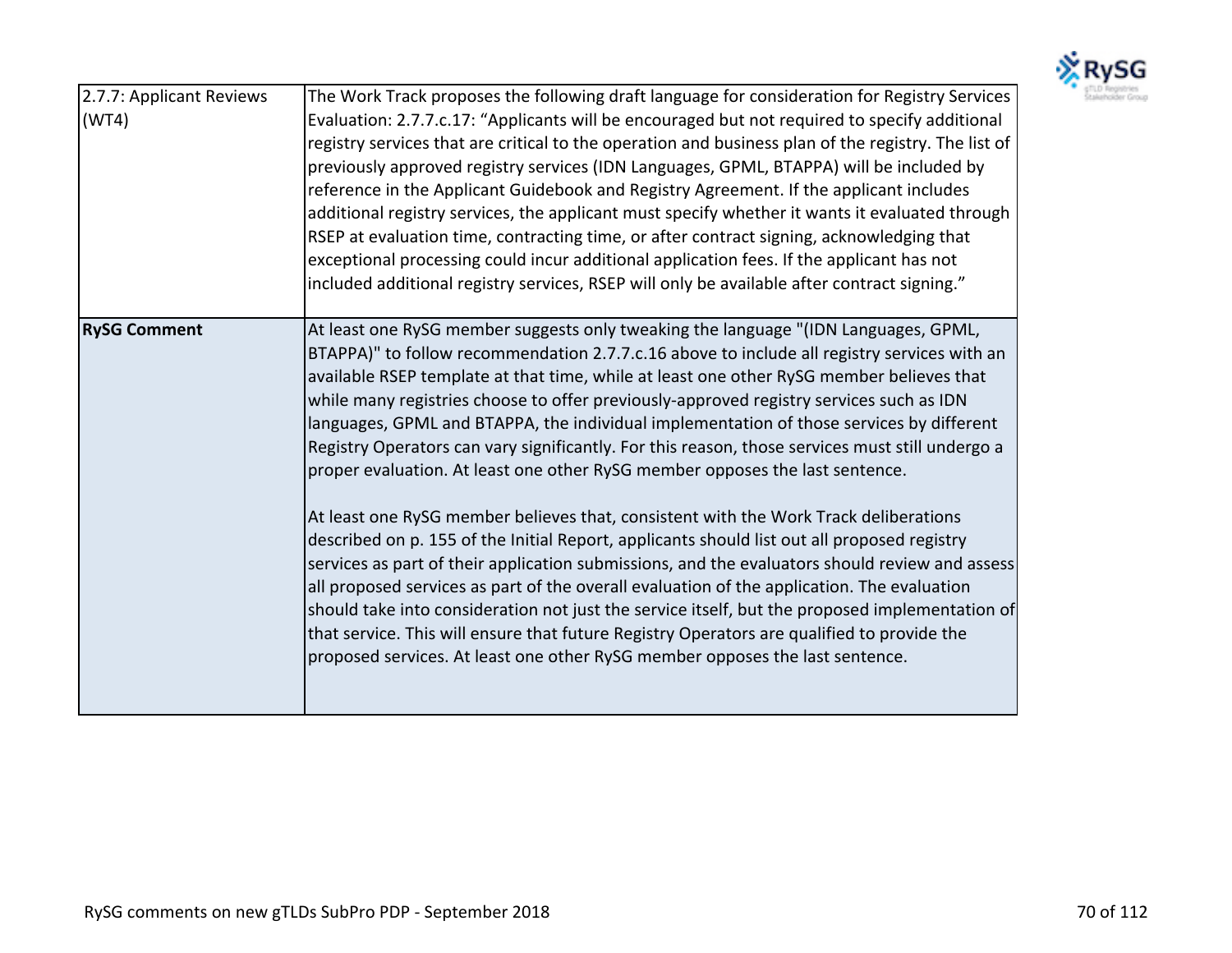

|                                   | At least one RySG member believes that as the RSEP will, of course, still be available for<br>Registry Operators to introduce new services not contemplated at the time of application<br>after their gTLDs have launched. That said, it does not make sense to offer applicants the<br>ability to use the RSEP at the time of evaluation, and for the reasons mentioned above,<br>applicants should not have the ability to defer the evaluation of certain services until after<br>launch. New gTLD applications are evaluated by third-party evaluators that ICANN contracts<br>specifically for this purpose, whereas RSEPs are evaluated by members of ICANN<br>organization. The RSEP process is not designed to evaluate proposed registry services from<br>applicants. We do not recommend splitting out the new gTLD application evaluation process<br>in this way, as it has the potential to create logistical issues and/or unequal treatment of<br>applications. Further, the RSEP evaluates newly proposed registry services against a Registry<br>Operator's Registry Agreement. Making the RSEP available to approved new gTLD applicants<br>at the time of contracting would require a significant change to the underlying RSEP policy,<br>which we do not recommend at this time. At least one other RySG member opposes this<br>whole paragraph. |
|-----------------------------------|----------------------------------------------------------------------------------------------------------------------------------------------------------------------------------------------------------------------------------------------------------------------------------------------------------------------------------------------------------------------------------------------------------------------------------------------------------------------------------------------------------------------------------------------------------------------------------------------------------------------------------------------------------------------------------------------------------------------------------------------------------------------------------------------------------------------------------------------------------------------------------------------------------------------------------------------------------------------------------------------------------------------------------------------------------------------------------------------------------------------------------------------------------------------------------------------------------------------------------------------------------------------------------------------------------------------------------------------------------------------|
| 2.7.7: Applicant Reviews<br>(WT4) | 2.7.7.e.1: While a financial evaluation model reached general agreement, Work Track 4 is<br>seeking feedback on an option with more complex evaluations that was proposed that would<br>be specific to a scenario where there are already many commercial TLDs operating and a<br>number of delegated but yet unlaunched ones. Please see the reasoning for this proposal on<br>the Work Track Wiki and of the model in the "Proposal - Straw Cookie-Monster" section of<br>the document.                                                                                                                                                                                                                                                                                                                                                                                                                                                                                                                                                                                                                                                                                                                                                                                                                                                                            |
| <b>RySG Comment</b>               | Some members of the RySG do not support the Heavy-Weight financial model, believing<br>there are too many different usage and business models to accommodate each and every<br>model in a standardized process. Other members of the RySG believe that market forces<br>should govern here. For example, if there is an accepted model or pre-approved financial<br>model then they suggest we retain the evaluation as it is whilst leaving an opening to<br>accommodate more complex models that do not have a rich history of performance behind<br>them.                                                                                                                                                                                                                                                                                                                                                                                                                                                                                                                                                                                                                                                                                                                                                                                                         |
| 2.7.7: Applicant Reviews<br>(WT4) | 2.7.7.e.2: If it is recommended that a registry only be evaluated once despite submitting<br>multiple applications, what are some potential drawbacks of consolidating those<br>evaluations? How can those issues be mitigated?                                                                                                                                                                                                                                                                                                                                                                                                                                                                                                                                                                                                                                                                                                                                                                                                                                                                                                                                                                                                                                                                                                                                      |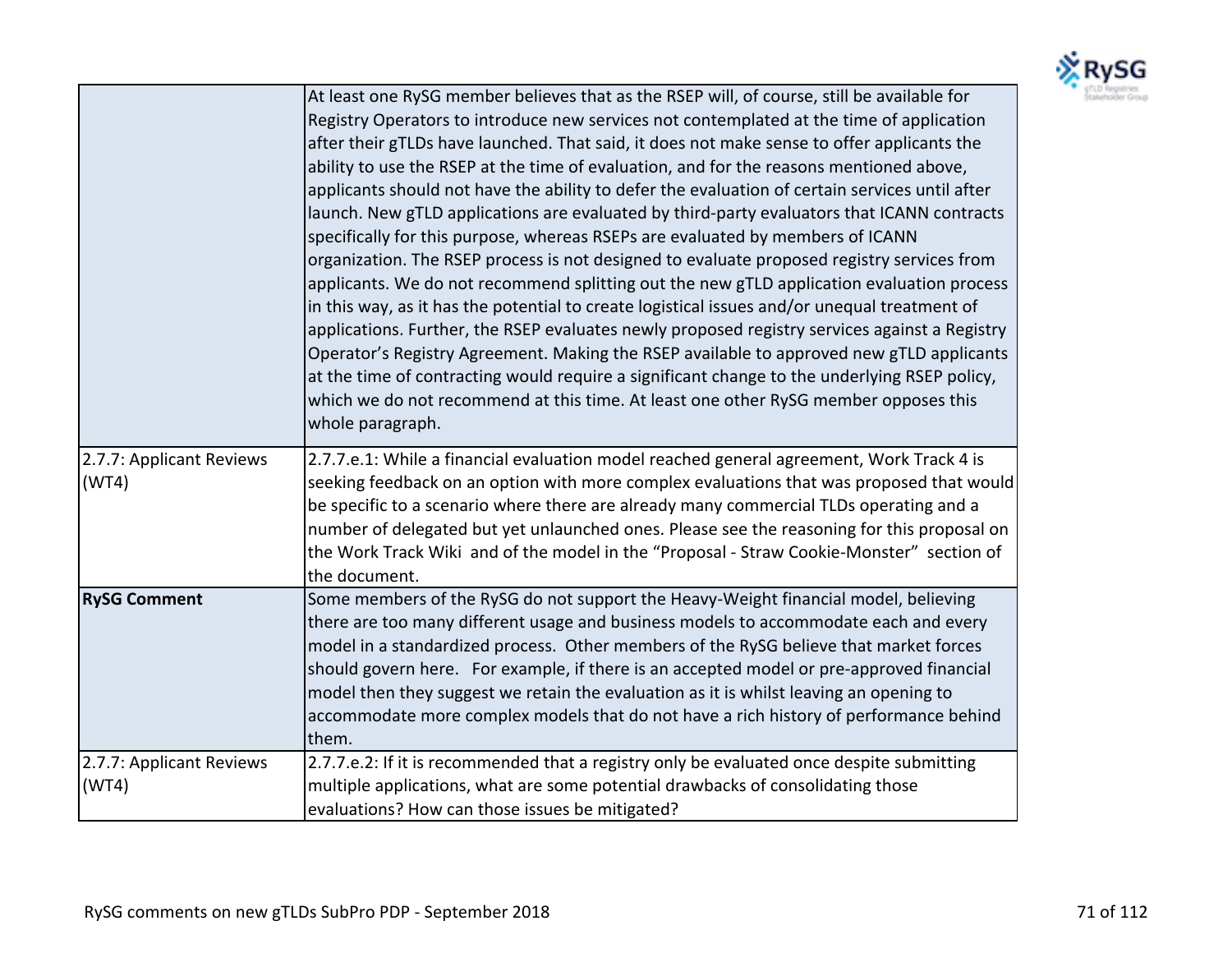

| <b>RySG Comment</b>               | The RySG strongly supports batched evaluations for identical or nearly-identical applications<br>by an RO (and its Affiliates). We note two potential risks that the PDP WG or IRT should<br>consider: (i) how will evaluators determine if applications are substantively identical (further<br>noting how difficult the defintion of "substantive" will be) - having to pull out some that are<br>flagged as having substantive changes could slow down overall evaluations; and (ii) whatever<br>process is used to queue applications will be impacted by batching and the IRT should take<br>that into consideration. |
|-----------------------------------|----------------------------------------------------------------------------------------------------------------------------------------------------------------------------------------------------------------------------------------------------------------------------------------------------------------------------------------------------------------------------------------------------------------------------------------------------------------------------------------------------------------------------------------------------------------------------------------------------------------------------|
| 2.7.7: Applicant Reviews<br>(WT4) | 2.7.7.e.3: Which financial model seems preferable and why?                                                                                                                                                                                                                                                                                                                                                                                                                                                                                                                                                                 |
| <b>RySG Comment</b>               | Please see the answer to 2.7.7.e.1                                                                                                                                                                                                                                                                                                                                                                                                                                                                                                                                                                                         |
| 2.7.7: Applicant Reviews<br>(WT4) | 2.7.7.e.4: Some in the Work Track have suggested that ICANN provide a list of persons or<br>entities that could assist applicants in establishing a proposed business model. Should ICANN<br>be allowed or even required to maintain such a list?                                                                                                                                                                                                                                                                                                                                                                          |
| <b>RySG Comment</b>               | RySG believes that ICANN Org should be allowed but not required to maintain such a list. If<br>it's created, careful consideration of terms of usage should be done towards isolating ICANN<br>Org from liability due to lack of performance of such contractors.                                                                                                                                                                                                                                                                                                                                                          |
| 2.7.7: Applicant Reviews<br>(WT4) | 2.7.7.e.5: The requirement to submit financial statements (especially with respect to non-<br>public applicants that generally do not disclose financial information) was one of the main<br>reasons applicants failed their initial evaluations in 2012. Although changes to financial<br>evaluations are potentially being recommended, the Work Track is not suggesting changes to<br>the requirement to submit financial statements. Are there any potential alternate ways in<br>which an applicant's financial stability can be measured without the submission of financial<br>statements? If so, what are they?    |
| <b>RySG Comment</b>               | Some members of the RySG support elimination of the current financial submission, and<br>suggest this should be replaced by an affidavit with requirements similar to the business<br>planning questions, like having an obligation to represent financial information truthfully.<br>Other members of the RySG have concerns about supporting the affadavit suggestion as<br>they are concerned that it may encourage applicants to enegage in activities that place trust<br>in the domain name industry and the new gTLD program at risk.                                                                               |
| 2.7.7: Applicant Reviews<br>(WT4) | 2.7.7.e.6: In Financial Evaluation, subsection 2.d, an exemption for public-traded companies<br>is suggested. The Work Track hasn't considered whether to include affiliates in that<br>exemption; should it be changed to also allow exemption in such cases?                                                                                                                                                                                                                                                                                                                                                             |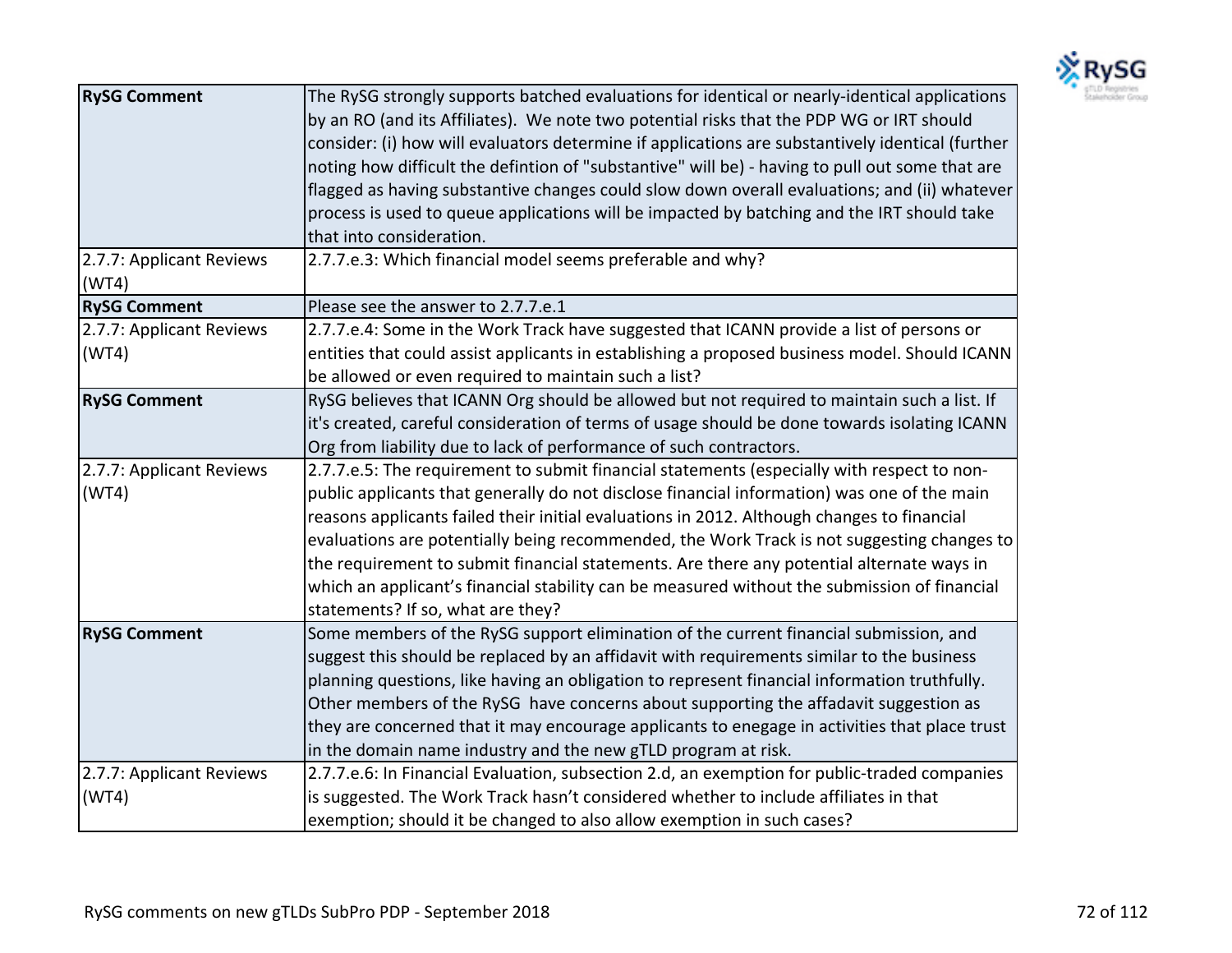

| <b>RySG Comment</b>      | Yes. RySG supports including Affiliates, using the same definition of affiliates from the base  |
|--------------------------|-------------------------------------------------------------------------------------------------|
|                          | registry agreement, in such exemptions.                                                         |
| 2.7.7: Applicant Reviews | 2.7.7.e.7: An alternative to the Registry Services Evaluation was to not allow any services to  |
| (WT4)                    | be proposed at the time of application and instead to require all such services to be           |
|                          | requested after contracting. What would be the pros and cons of that alternative?               |
| <b>RySG Comment</b>      | The biggest pro is streamlining the application process, making it faster and less costly. RySG |
|                          | doesn't see a con, but is aware of restrictions to doing so from other parts of the community.  |
|                          | While RySG supports this option, we don't see it as a requirement for the program to            |
|                          | succeed and is ok with not proceeding with it as a consensus compromise.                        |
| 2.7.7: Applicant Reviews | 2.7.7.e.8: Not adding cost and time to applications that propose new services likely increases  |
| (WT4)                    | cost and processing time for those applications that do not propose any additional registry     |
|                          | services. In other words, it has been argued that applications without additional services      |
|                          | being proposed are "subsidizing" applications which do propose new services. Do you see         |
|                          | this as an issue?                                                                               |
| <b>RySG Comment</b>      | While RySG believes this could be an issue in theory, it also believes that the number of       |
|                          | proposed registry services not contained in the services already featuring an RSEP template     |
|                          | is likely to be small enough for it not being too much of a burden on ICANN Org staff that      |
|                          | would require outside contractors or increase too much the time for publishing evaluation       |
|                          | results. Application queing will resolve some of these issues as well.                          |
| 2.7.7: Applicant Reviews | 2.7.7.e.9: Are there any other registry services that should be considered as "pre-approved"?   |
| (WT4)                    | This could include services such as protected marks lists, registry locks, and other services   |
|                          | previously approved by ICANN for other registries that have already gone through the RSEP       |
|                          | process (https://www.icann.org/resources/pages/rsep-2014-02-19-en). Please explain.             |
|                          |                                                                                                 |
| <b>RySG Comment</b>      | Yes. RySG believes the list of pre-approved registry services should expand to include already  |
|                          | concluded RSEP instances. RySG is aware that negotiation of contract clauses might be           |
|                          | longer for such applications than those that only chose pre-approved services, so this needs    |
|                          | to be informed to and considered by applicants.                                                 |
| 2.7.7: Applicant Reviews | 2.7.7.e.10: There are some who took the proposed registry services language as changing the     |
| (WT4)                    | 2012 implementation of asking for disclosure of services versus disclosure being required,      |
|                          | while others argued it does not, keeping this aspect unchanged. Do you agree with one of        |
|                          | those interpretations of the recommendation contained in (c) above? Please explain and, to      |
|                          | the extent possible, please provide alternative wording.                                        |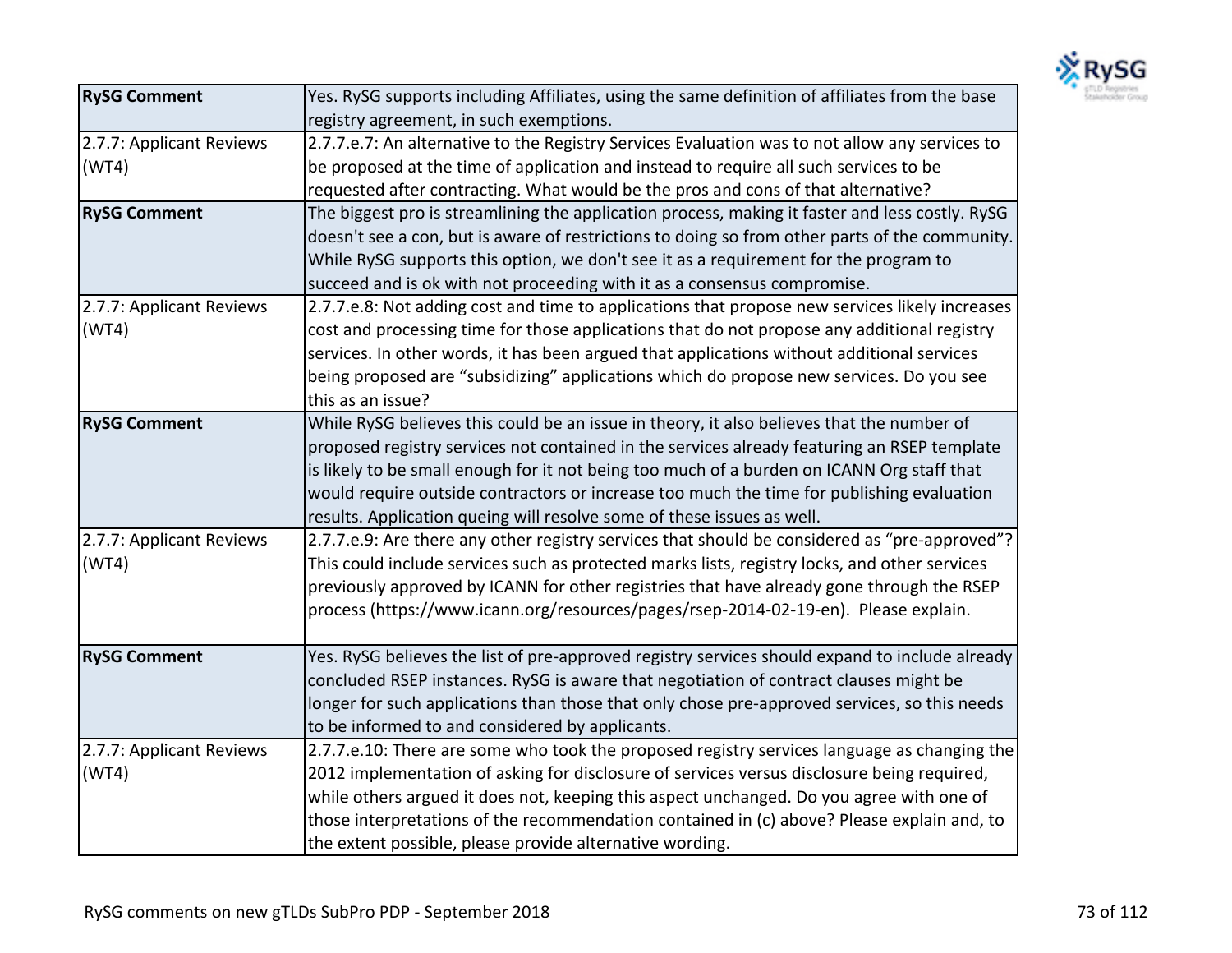

| <b>RySG Comment</b> | RySG doesn't agree with that interpretation. We believe registry services should still be                                 |
|---------------------|---------------------------------------------------------------------------------------------------------------------------|
|                     | declared by applicants if known at that point in time, and that no alternative wording is                                 |
|                     | required for consensus calls on this topic. Disclosure of registry services in advance is not                             |
|                     | required.                                                                                                                 |
|                     | 2.7.8: Name Collisions (WT4) 2.7.8.c.1: Include a mechanism to evaluate the risk of name collisions in the TLD evaluation |
|                     | process as well during the transition to delegation phase.                                                                |
| <b>RySG Comment</b> | The RySG supports a mechanism to evaluate the risk of name collisions in order to ensure a                                |
|                     | more transparent and predictable application round. However, at least one RySG member                                     |
|                     | doesn't believe that the PDP WG has enough data or expertise to recommend a mechanism,                                    |
|                     | and advise that an expert group be convened to answer questions like the other in this                                    |
|                     | section. This is strongly opposed by at least one RySG member, that believes the expertise of                             |
|                     | ICANN contractors already used to create the 2012 Name Collisions Framework and the data                                  |
|                     | provided by ICANN Technical Services are more than enough for policy making, being based                                  |
|                     | on both knowledge and real life data.                                                                                     |
|                     | 2.7.8: Name Collisions (WT4) 2.7.8.c.2: Use data-driven methodologies using trusted research-accessible data sources like |
|                     | Day in the Life of the Internet (DITL) and Operational Research Data from Internet                                        |
|                     | Namespace Logs (ORDINAL).                                                                                                 |
| <b>RySG Comment</b> | See 2.7.8.c.1. Questions: What evaluation mechanism would be used? How would the                                          |
|                     | mechanism be defined and measured? What methodology and quantitative study was used                                       |
|                     | to determine risk? We further add that due to the transparent nature of ICANN, this would                                 |
|                     | require the use of data-driven Mehtodologies that utilize trusted and open research-grade                                 |
|                     | data source.                                                                                                              |
|                     | 2.7.8: Name Collisions (WT4) 2.7.8.c.3: Efforts should be undertaken to create a "Do Not Apply" list of TLD strings that  |
|                     | pose a substantial name collision risk whereby application for such strings would not be                                  |
|                     | allowed to be submitted.                                                                                                  |
| <b>RySG Comment</b> | See 2.7.8.c.1. The RySG thinks that a do-not-apply list would be beneficial in not giving false                           |
|                     | hope to potential applicants to problematic strings. However, at least one RySG member                                    |
|                     | believes that the PDP WG does not have enough data to make a recommendation. This is                                      |
|                     | strongly opposed by at least another RySG member as already mentioned in the response to                                  |
|                     | 2.7.8.c.1.                                                                                                                |
|                     |                                                                                                                           |
|                     | Questions: How would this list be created? What grounds/measurements would permit a                                       |
|                     | TLD to be added to this list? Does this conflict with RFC 1918 and 6761?                                                  |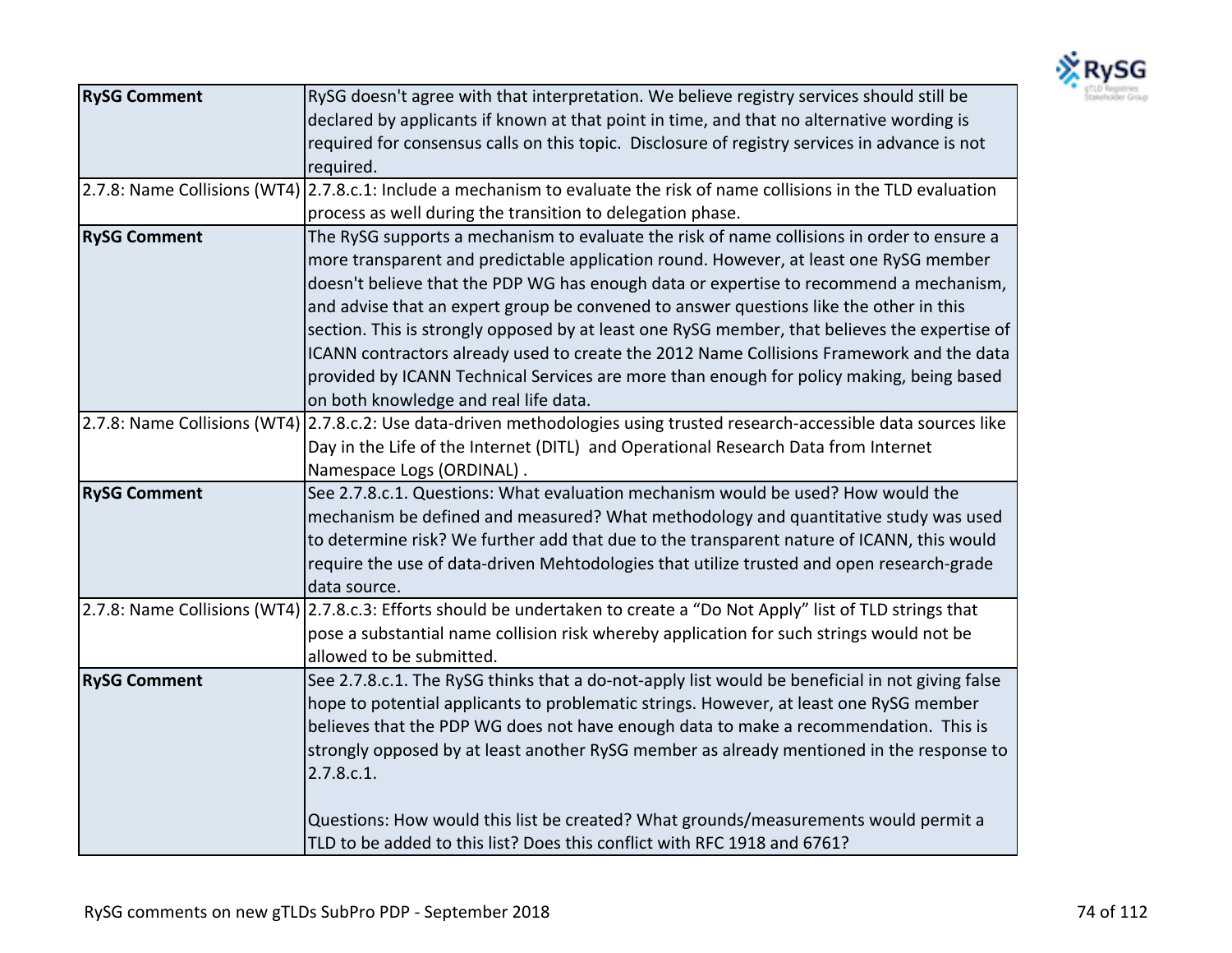

|                     | 2.7.8: Name Collisions (WT4) 2.7.8.c.4: In addition, a second list of TLDs should be created (if possible) of strings that may |
|---------------------|--------------------------------------------------------------------------------------------------------------------------------|
|                     | not pose as high of a name collision risk as the "Do Not Apply" list, but for which there would                                |
|                     | be a strong presumption that a specific mitigation framework would be required.                                                |
| <b>RySG Comment</b> | See 2.7.8.c.1. Questions: How would a "not as high" risk be calculated? How do we know that                                    |
|                     | measurement for risk is the correct one? In the absence of an analysis on the previous                                         |
|                     | effectiveness of APD or Controlled Interruption how can we be certain that applying those                                      |
|                     | mitigation frameworks will even work? How do we avoid a "shades of grey" situation where                                       |
|                     | anyone can put a name on the list? What will being put on the "not as high" list do a                                          |
|                     | potential applicant's reputation? How would we avoid error, subjectivity, and gaming/abuse?                                    |
|                     |                                                                                                                                |
|                     | 2.7.8: Name Collisions (WT4) 2.7.8.c.5: Allow every application, other than those on the "do not apply" list, to file a name   |
|                     | collision mitigation framework with their application.                                                                         |
| <b>RySG Comment</b> | The RySG would like to review answers to the following question prior to providing a fulsome                                   |
|                     | response - In the absence of a study of the effectiveness of APD or CI from ICANN, how can                                     |
|                     | we be confident that the legacy mitigation frameworks worked effectively and are                                               |
|                     | appropriate for subsequent procedures? Once these questions have been answered and the                                         |
|                     | RySG has had an opportunity to review the answers, and in the absence of additional                                            |
|                     | questions, the RySG believes an expedited analysis on an applicant's proposed mitigations                                      |
|                     | for strings not on an "exercise-care" list but which are believed by the applicant to have                                     |
|                     | potential issues, may be a welcome safety-net. While the RySG supports allowing applicants                                     |
|                     | to file a collision mitigation framework, we echo our comments above and below warning                                         |
|                     | about the subjectivity of too many "tiers."                                                                                    |
|                     | 2.7.8: Name Collisions (WT4) 2.7.8.c.6: During the evaluation period, a test should be developed to evaluate the name          |
|                     | collision risk for every applied-for string, putting them into 3 baskets: high risk, aggravated                                |
|                     | risk, and low risk. Provide clear guidance to applicants in advance for what constitutes high                                  |
|                     | risk, aggravated risk, and low risk.                                                                                           |
| <b>RySG Comment</b> | See 2.7.8.c.1. Questions that need to be answered include - What are the exact                                                 |
|                     | measurements that will place the TLD in a risk category? What data will be used to evaluate                                    |
|                     | the risk? How often are the risk assessments performed? Can the risk assessment be gamed                                       |
|                     | by issuing superfluous DNS requests? Some applied-for string might be totally new but those                                    |
|                     | would be assumed as not having any collision risk at all.                                                                      |
|                     | 2.7.8: Name Collisions (WT4) 2.7.8.c.7: High risk strings would not be allowed to proceed and would be eligible for some       |
|                     | form of a refund.                                                                                                              |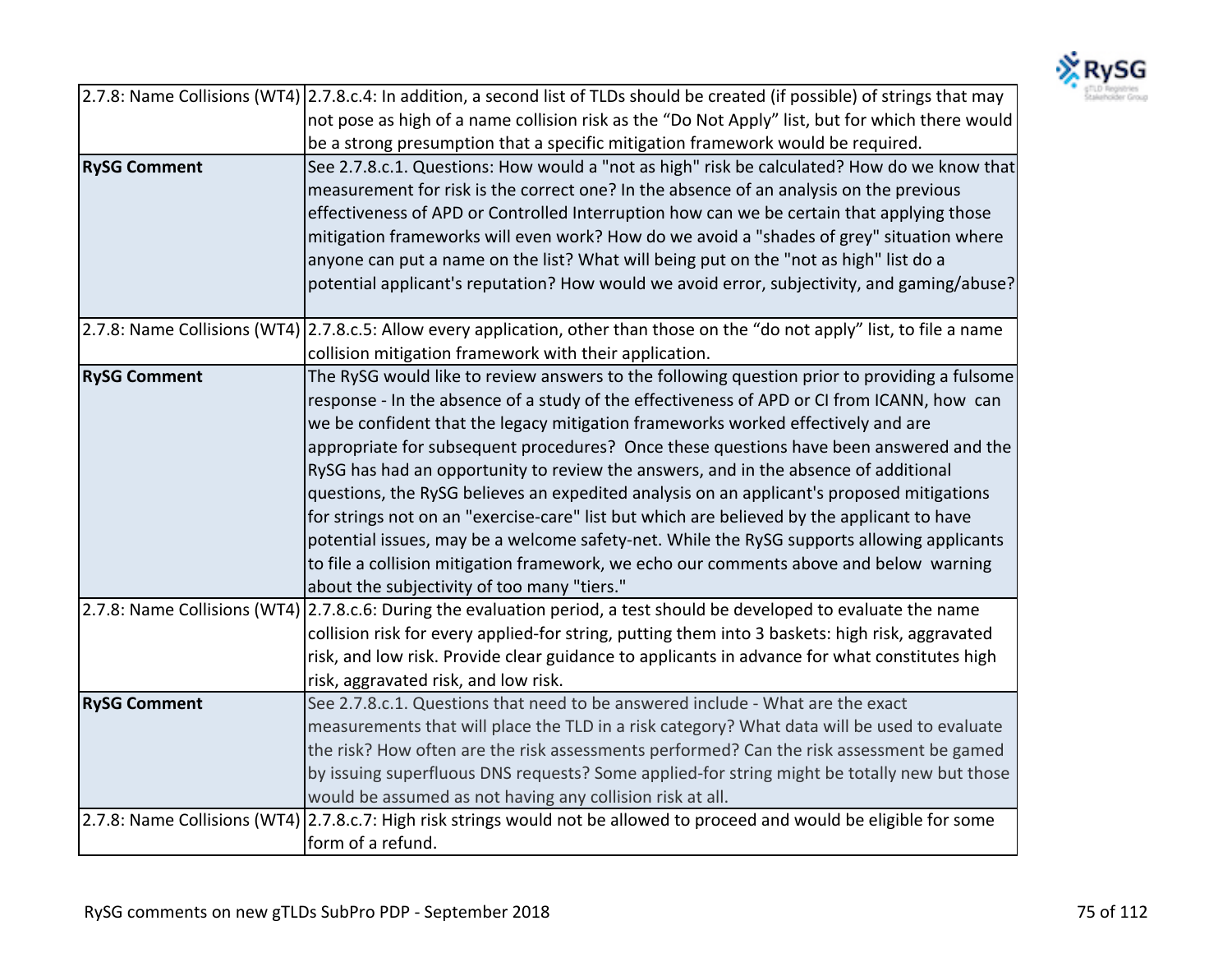

| <b>RySG Comment</b> | RySG believes the refund in such cases should be a full refund, except for incurred banking                                 |
|---------------------|-----------------------------------------------------------------------------------------------------------------------------|
|                     | lfees.                                                                                                                      |
|                     | 2.7.8: Name Collisions (WT4) 2.7.8.c.8: Aggravated risk strings would require a non-standard mitigation framework to        |
|                     | move forward in the process; the proposed framework would be evaluated by an RSTEP                                          |
|                     | panel.                                                                                                                      |
| <b>RySG Comment</b> | See 2.7.8.c.1. Questions: Why does the classification of "aggravated risk" require a different                              |
|                     | and customized mitigation framework? We believe that the mitigation framework should be                                     |
|                     | robust enough to be applied to "low risk" TLDs. Once this is in place the RySG supports both                                |
|                     | the approach and RSTEP as making this assessment.                                                                           |
|                     | 2.7.8: Name Collisions (WT4) 2.7.8.c.9: Low risk strings would start controlled interruption as soon as such finding is     |
|                     | reached, recommended to be done by ICANN org for a minimum period of 90 days (but likely                                    |
|                     | more considering the typical timeline for evaluation, contracting and delegation).                                          |
| <b>RySG Comment</b> | Under ICANN's bylaws section 2.2, it is not clear why ICANN staff are an appropriate                                        |
|                     | operator of CI.                                                                                                             |
|                     | 2.7.8: Name Collisions (WT4) 2.7.8.c.10: If controlled interruption (CI) for a specific label is found to cause disruption, |
|                     | ICANN org could decide to disable CI for that label while the disruption is fixed, provided that                            |
|                     | the minimum CI period still applied to that string.                                                                         |
| <b>RySG Comment</b> | RySG supports this feature, since lack of it obliged at least one TLD to stop controlled                                    |
|                     | interruption altogether instead of dealing specifically with a problematic label. Policies                                  |
|                     | should be aligned for addressing name collisions outside of the CI period with the perpetual                                |
|                     | reporting of name collision policies of the previous round of new gTLDs.                                                    |
|                     | 2.7.8: Name Collisions (WT4) 2.7.8.e.1: Is there a dependency between the findings from this Working Group and the          |
|                     | Name Collisions Analysis Project (NCAP)? If there is, how should the PDP Working Group and                                  |
|                     | NCAP Work Party collaborate in order to move forward? Or, should the PDP Working Group                                      |
|                     | defer all name collision recommendations to NCAP?                                                                           |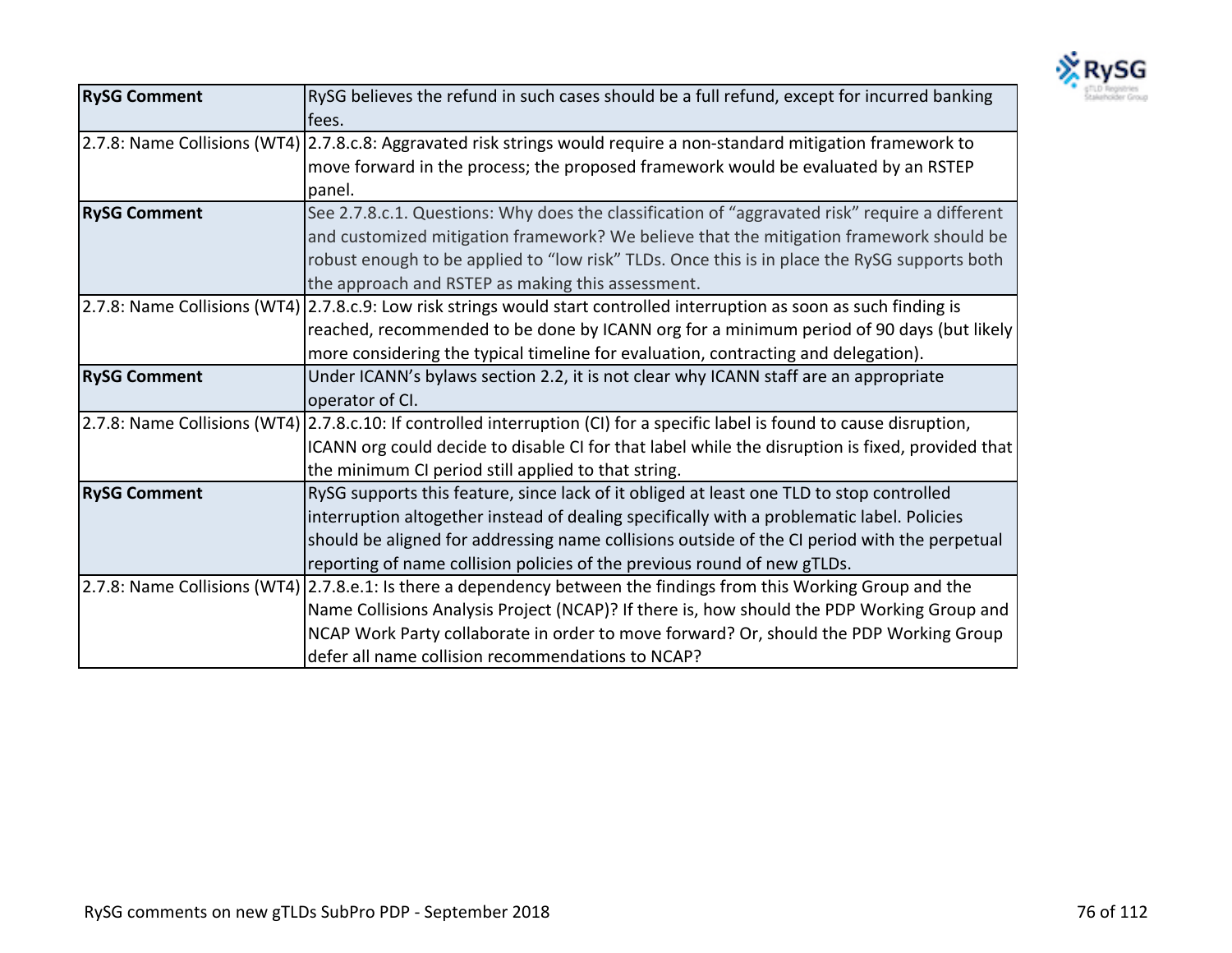

| <b>RySG Comment</b> | The RySG agrees that there are dependencies and recognizes the value of NCAP's work,<br>particularly given that ICANN has shared little data on names collision with the community.<br>However, RySG members have various opinions on the proper resolution Some members are<br>of the opinion that while the PDP may make some commentary and suggestions surrounding<br>controlled interruption requirements, the technical prowess to assess and design appropriate<br>mitigations should be handled by parties such as the NCAP, RSSAC, or SSAC. The next<br>application round should wait for the NCAP to finish its work. Some members suggest that<br>the WG should liaise with the NCAP to determine the best way for the work of the NCAP to<br>inform the PDP WG without unduly delaying it. Other members have indicated that they<br>cannot support any of these viewpoints.<br>We also refer to the RySG comment on the NCAP Draft Project Plan (18 April 2018):<br>https://docs.wixstatic.com/ugd/ec8e4c 63299870cf2a437d9be365b734bd091c.pdf. |
|---------------------|--------------------------------------------------------------------------------------------------------------------------------------------------------------------------------------------------------------------------------------------------------------------------------------------------------------------------------------------------------------------------------------------------------------------------------------------------------------------------------------------------------------------------------------------------------------------------------------------------------------------------------------------------------------------------------------------------------------------------------------------------------------------------------------------------------------------------------------------------------------------------------------------------------------------------------------------------------------------------------------------------------------------------------------------------------------|
|                     | 2.7.8: Name Collisions (WT4) 2.7.8.e.2: In the event that the NCAP work is not completed prior to the next application<br>round, should the default be that the same name collision mitigation frameworks in place<br>today be applied to those TLDs approved for the next round?                                                                                                                                                                                                                                                                                                                                                                                                                                                                                                                                                                                                                                                                                                                                                                            |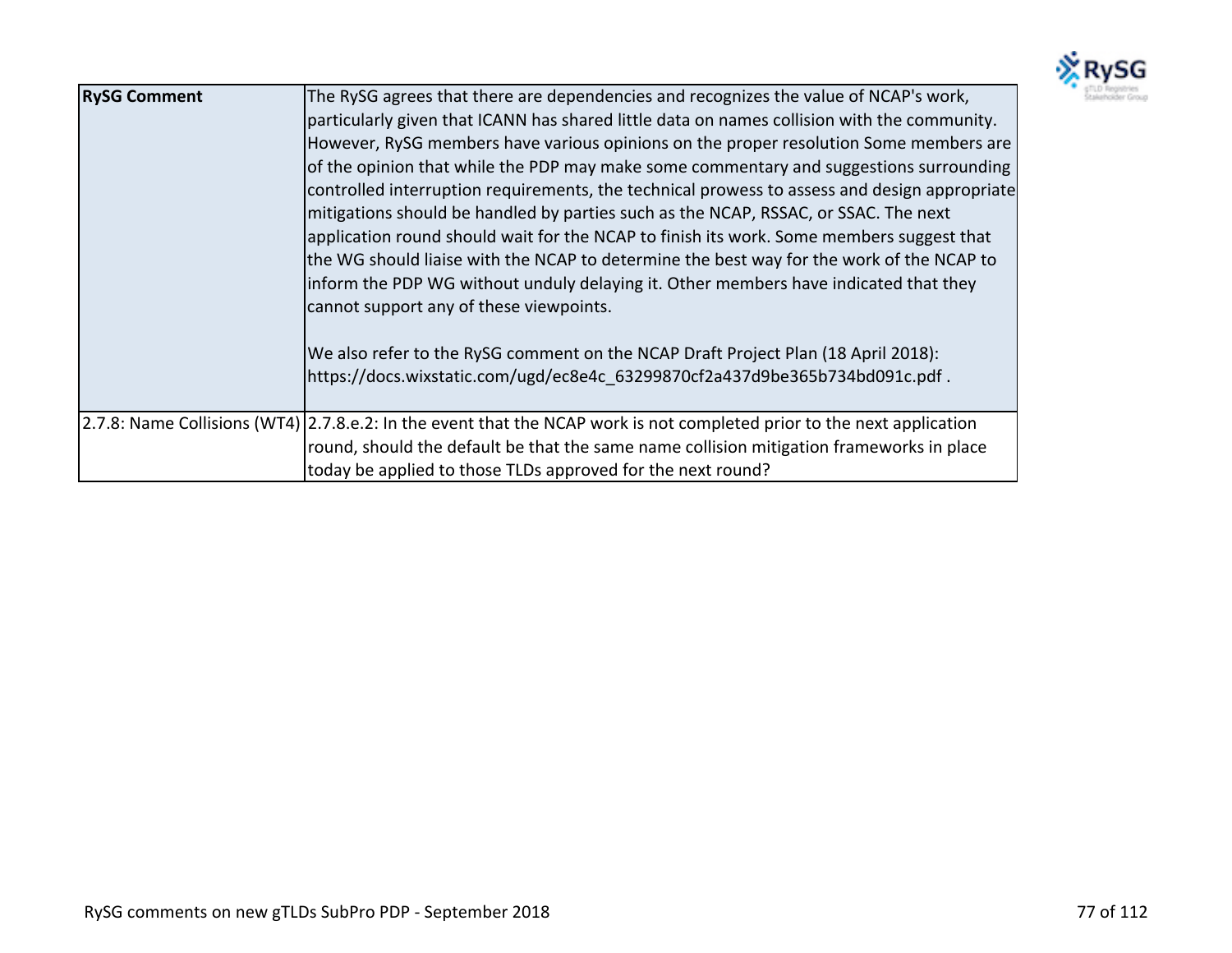

| <b>RySG Comment</b> | The RySG has two viewpoints on this question:                                                                                                                                                                                                                                                                                                                                                                                                                                                                                                                                                                                                |
|---------------------|----------------------------------------------------------------------------------------------------------------------------------------------------------------------------------------------------------------------------------------------------------------------------------------------------------------------------------------------------------------------------------------------------------------------------------------------------------------------------------------------------------------------------------------------------------------------------------------------------------------------------------------------|
|                     | Viewpoint 1:<br>No. ICANN should, at a minimum, release the studies its done on the names collision<br>frameworks so that the community can judge if the same frameworks should be applied. If<br>ICANN cannot do that, ICANN should conduct a prompt, formal study that quantifies and<br>measures the efficacy of the previous controlled interruption framework should be<br>conducted before modifying or replacing the system, without delaying the next round.<br>Without these baseline measurements, assessing the risks of an alternative CI framework is<br>not possible. At least one other RySG member opposes this viewpoint.   |
|                     | Viewpoint 2:<br>A formal study that quantifies and measures the efficacy of the previous controlled<br>interruption framework should be conducted before modifying or replacing the system.<br>Without these baseline measurements, assessing the risks of an alternative CI framework is<br>not possible and as such the next application round should be appropriately scheduled based<br>on the NCAP's assessment of the aforementioned study. At least one other RySG member<br>opposes this viewpoint.                                                                                                                                  |
|                     | We also refer to the RySG comment on the NCAP Draft Project Plan (18 April 2018):<br>https://docs.wixstatic.com/ugd/ec8e4c 63299870cf2a437d9be365b734bd091c.pdf.                                                                                                                                                                                                                                                                                                                                                                                                                                                                             |
|                     | 2.7.8: Name Collisions (WT4) 2.7.8.e.3: The Work Track generally agreed to keep the controlled interruption period at 90<br>days due to lack of consensus in changing it. Some evidence indicated a 60-day period would<br>be enough. Though no evidence was provided to require a longer period, other Work Track<br>members argued for a longer 120 days. What length do you suggest and why? Note that the<br>preliminary recommendation to have ICANN org conduct CI as early as possible would likely<br>mitigate potential delays to applicants in launching their TLD. Are there concerns with ICANN<br>org being responsible for CI? |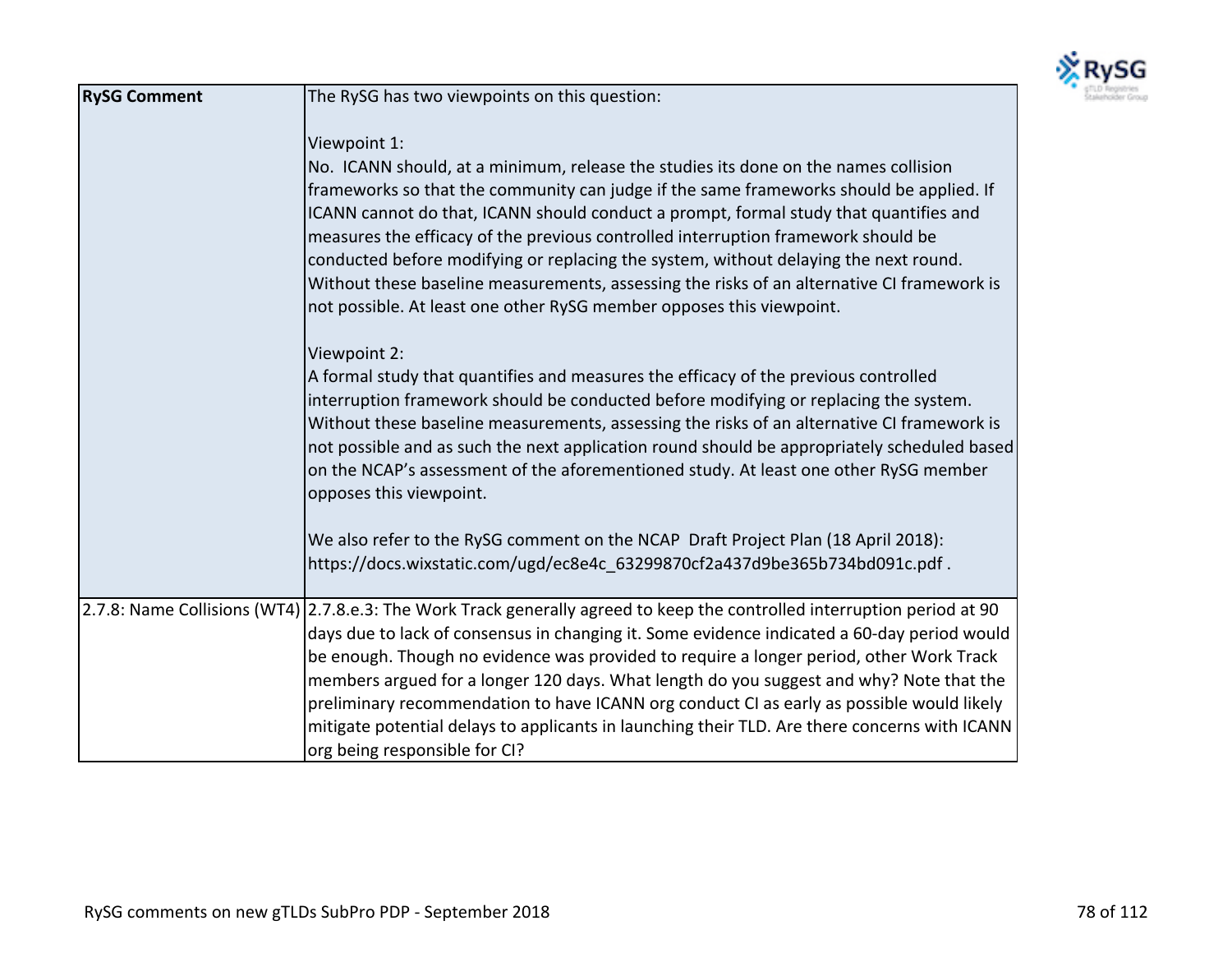

| <b>RySG Comment</b> | The RySG believes these technical questions surrounding the length of CI should be                                           |
|---------------------|------------------------------------------------------------------------------------------------------------------------------|
|                     | addressed by the NCAP, SSAC, and RSSAC. It is unclear why CI should be considered an                                         |
|                     | appropriate operation as an ICANN staff task based on the bylaws.                                                            |
|                     | At least on RySG member believes these technical questions surrounding the length of CI                                      |
|                     | should be addressed by the NCAP, SSAC, and RSSAC. It is unclear to at least one RySG                                         |
|                     | member why CI should be considered an appropriate operation as an ICANN staff task based                                     |
|                     | on the bylaws. At least one other RySG member opposes the previous assertions, stating that                                  |
|                     | this is GNSO Policy and should be defined by the GNSO.                                                                       |
|                     | 2.7.8: Name Collisions (WT4) 2.7.8.e.4: During the first 2 years following delegation of a new gTLD string, registry         |
|                     | operators were required to implement a readiness program ensuring that certain actions be                                    |
|                     | taken within a couple of hours in the event that a collision was found which presented a                                     |
|                     | substantial risk to life. The 2-year readiness for possible collisions was kept as determined in                             |
|                     | the Name Collision Management Framework, but some in the Work Track felt that the                                            |
|                     | service level for 2012 was too demanding. What would be a reasonable response time?                                          |
| <b>RySG Comment</b> | The appropriate readiness requirements should be analyzed based on historical operational                                    |
|                     | data and future assessments of the applied-for-strings in which their risk level is scoped.                                  |
|                     | Changes in support levels should be addressed by qualified parties such as the SSAC.                                         |
|                     | 2.7.8: Name Collisions (WT4) 2.7.8.e.5: If ICANN were initially required to initially delegate strings to its own controlled |
|                     | interruption platform and then later delegate the TLD to the registry, would that                                            |
|                     | unreasonably increase the changes to the root zone?                                                                          |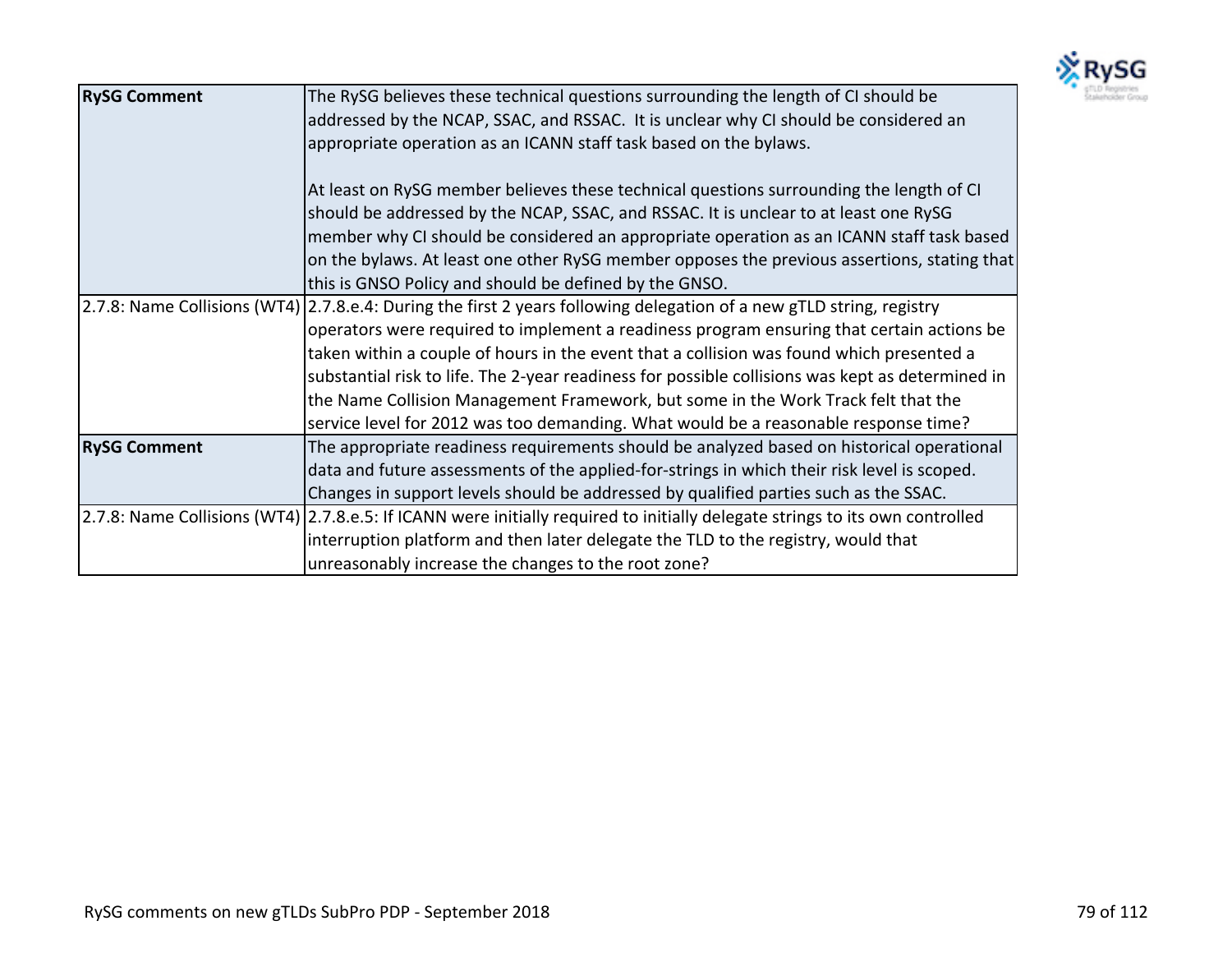

| <b>RySG Comment</b> | The following two viewpoints are shared and opposed by at least one RySG member:                                                                                                                                                                                                                                                                                                                                                                                                              |
|---------------------|-----------------------------------------------------------------------------------------------------------------------------------------------------------------------------------------------------------------------------------------------------------------------------------------------------------------------------------------------------------------------------------------------------------------------------------------------------------------------------------------------|
|                     | Viewpoint 1:                                                                                                                                                                                                                                                                                                                                                                                                                                                                                  |
|                     | While this would at least increase the changes to the root zone by a factor of two, concerns<br>around the scalability and rate of changes induced by CI controls should be framed and<br>addressed by a qualified party such as the RSSAC or SSAC. Furthermore, it is unclear why CI<br>should be considered an appropriate operation as an ICANN staff task based on the bylaws<br>(Section 2.2).                                                                                           |
|                     | Viewpoint 2:                                                                                                                                                                                                                                                                                                                                                                                                                                                                                  |
|                     | ICANN has latitude to operate CI if determined by policy, doing it themselves or thru a<br>contractor as happens with EBERO, and to address operational concerns such as root zone<br>stability and scalability, as the recent decision on KSK roll-over also has shown. Advisory<br>bodies such as SSAC, RSSAC and RZERC are very useful for ICANN decision making in those<br>matters, but ultimately the responsibility is ICANN Org's, including acting, having merits or<br>liabilities. |
|                     | 2.7.8: Name Collisions (WT4) 2.7.8.e.6: What threat vectors for name collisions in legacy gTLDs should the Working Group                                                                                                                                                                                                                                                                                                                                                                      |
| <b>RySG Comment</b> | consider, and what mitigation controls (if any) can be used to address such threats?<br>The following two viewpoints are shared and opposed by at least one RySG member:                                                                                                                                                                                                                                                                                                                      |
|                     | Viewpoint 1:<br>Legacy TLDs do not face the same threat vectors for collisions as new gTLDs because the<br>internet grew around them and names collisions were necessarily avoided. New gTLDs face<br>names collisions based on existing strings that didn't anticipate the new gTLDs, therefore<br>there is no overlap that will be useful.                                                                                                                                                  |
|                     | Viewpoint 2:                                                                                                                                                                                                                                                                                                                                                                                                                                                                                  |
|                     | The larger dependence of users on services located in legacy gTLDs make those issues much<br>more of a problem than collisions in new, unused namespaces. This is also the documented<br>opinion of the same contractor that worked with ICANN to create the name collision<br>framework, in a presentation in the first ICANN DNS Forum.                                                                                                                                                     |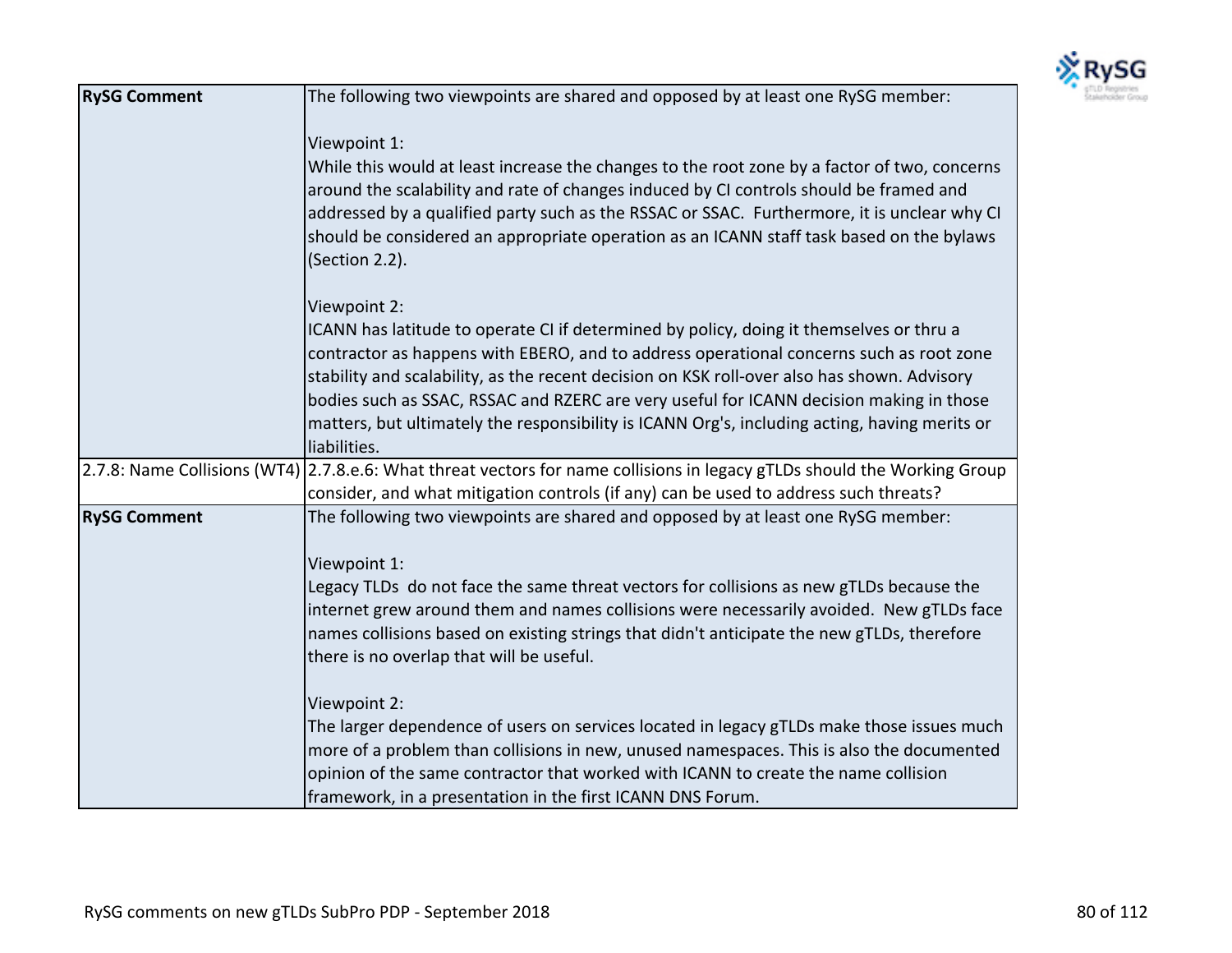

|                     | 2.7.8: Name Collisions (WT4) 2.7.8.e.7: Regarding the "do not apply" and "exercise care" lists, how should technical |
|---------------------|----------------------------------------------------------------------------------------------------------------------|
|                     | standards for these categories be established? Should experts other than those involved in                           |
|                     | NCAP be consulted?                                                                                                   |
| <b>RySG Comment</b> | The following two viewpoints are shared and opposed by at least one RySG member:                                     |
|                     | Viewpoint 1:                                                                                                         |
|                     | Authoritative groups that have the technical and analytical prowess to assess the security                           |
|                     | risk levels should be consulted (e.g. SSAC, NCAP, RSSAC, etc).                                                       |
|                     | Viewpoint 2:                                                                                                         |
|                     | Such consultations have already occurred and that those opinions are already factored into                           |
|                     | the initial report of the PDP WG.                                                                                    |
|                     | 2.7.8: Name Collisions (WT4) 2.7.8.e.8: As applicants are preliminarily recommended above to be allowed to propose   |
|                     | name collision mitigation plans, who should be evaluating the mitigation frameworks put                              |
|                     | forth by applicants? Should RSTEP be utilized as preliminarily recommended above or some<br>other mechanism/entity?  |
| <b>RySG Comment</b> | The following two viewpoints are shared and opposed by at least one RySG member:                                     |
|                     | Viewpoint 1:                                                                                                         |
|                     | Authoritative groups that have the technical and analytical prowess to assess name collision                         |
|                     | mitigation plans should be consulted (e.g. SSAC, NCAP, RSSAC, etc).                                                  |
|                     | Viewpoint 2:                                                                                                         |
|                     | ICANN community organizations do not have resources, capabilities and methods to be                                  |
|                     | involved operationally in the evaluation process.                                                                    |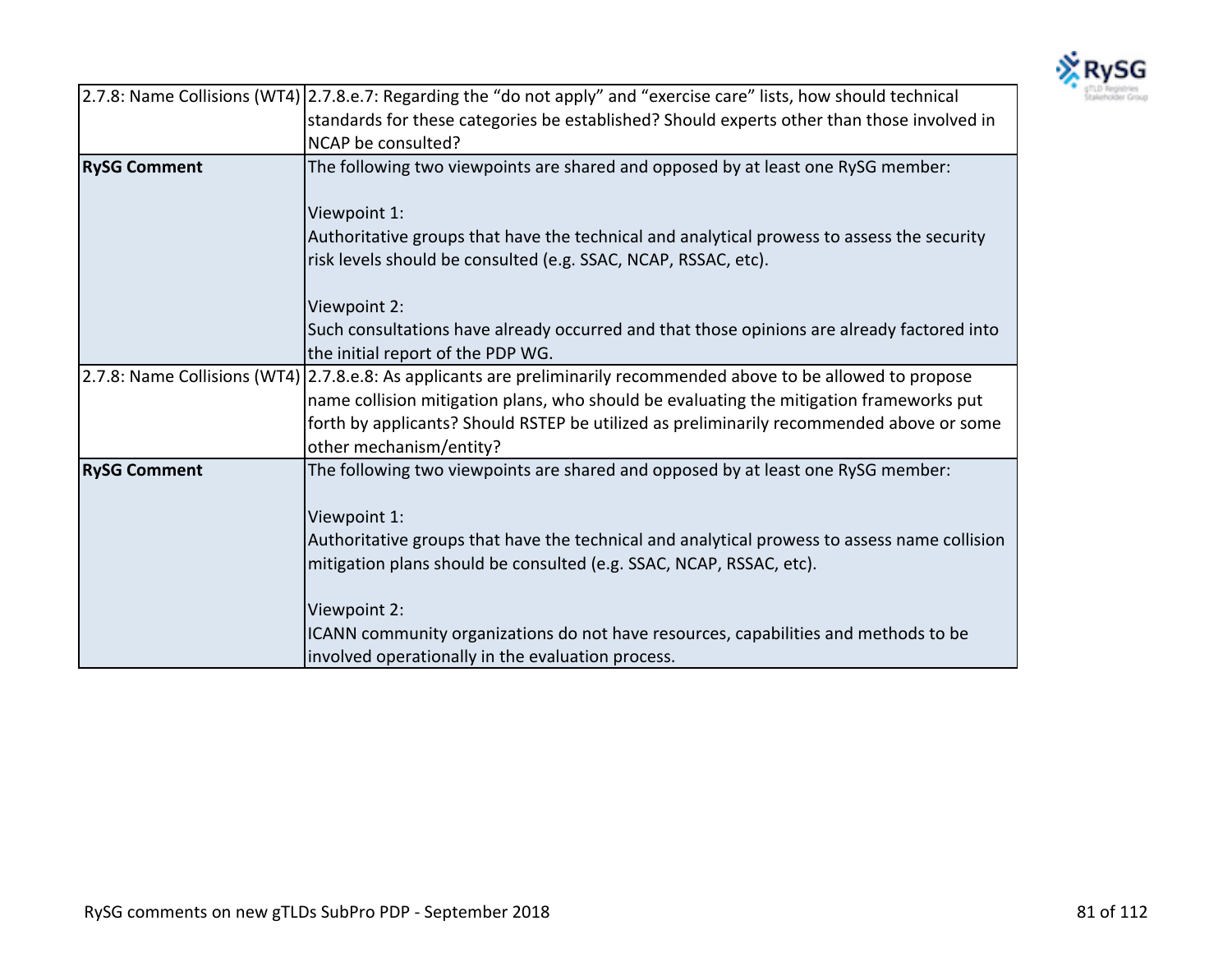

| Preliminary Recommendations, Options, and Questions for Community Input 2.8 |                                                                                                                                                                                                                                                                                                                                                                                                                                                                                                                                                                                                                                                                                                                                                                                                                                                                                                                                                                                                  |
|-----------------------------------------------------------------------------|--------------------------------------------------------------------------------------------------------------------------------------------------------------------------------------------------------------------------------------------------------------------------------------------------------------------------------------------------------------------------------------------------------------------------------------------------------------------------------------------------------------------------------------------------------------------------------------------------------------------------------------------------------------------------------------------------------------------------------------------------------------------------------------------------------------------------------------------------------------------------------------------------------------------------------------------------------------------------------------------------|
|                                                                             |                                                                                                                                                                                                                                                                                                                                                                                                                                                                                                                                                                                                                                                                                                                                                                                                                                                                                                                                                                                                  |
| <b>Topic</b>                                                                | <b>Text</b>                                                                                                                                                                                                                                                                                                                                                                                                                                                                                                                                                                                                                                                                                                                                                                                                                                                                                                                                                                                      |
| 2.8.1: Objections (WT3)                                                     | 2.8.1.c.1: A transparent process for ensuring that panelists, evaluators, and Independent<br>Objectors are free from conflicts of interest must be developed as a supplement to the<br>existing Code of Conduct Guidelines for Panelists and Conflict of Interest Guidelines for<br>Panelists.                                                                                                                                                                                                                                                                                                                                                                                                                                                                                                                                                                                                                                                                                                   |
| <b>RySG Comment</b>                                                         | The RySG supports this recommendation, which improves predictability, certainty and<br>transparency. The RySG refers the WG to its June 9, 2017 comments:                                                                                                                                                                                                                                                                                                                                                                                                                                                                                                                                                                                                                                                                                                                                                                                                                                        |
|                                                                             | "The 2012 Round witnessed potential Conflicts of Interest related to objections filed by the<br>Independent Objector. While the conflicts were ultimately resolved, the failure to establish<br>clear conflict of interest guidelines for the office of the Independent Objector at the outset<br>resulted in additional delay and cost to affected parties. The lack of clear Conflict of Interest<br>Procedures for the office of the Independent Objector in the Applicant Guidebook<br>contradicts the approach taken for other independent parties engaged in the application<br>process, including application evaluators and objection evaluation panels. In light of this<br>experience and in line with the overall goals of the program, ICANN should implement a clear<br>conflict of interest policy and associated procedures for the Independent Objector. The<br>Conflict of Interest Guidelines used for application evaluators may be used as a model for<br>these procedures." |
| 2.8.1: Objections (WT3)                                                     | 2.8.1.c.2: For all types of objections, the parties to a proceeding should be given the<br>opportunity to agree upon a single panelist or a three-person panel - bearing the costs<br>accordingly.                                                                                                                                                                                                                                                                                                                                                                                                                                                                                                                                                                                                                                                                                                                                                                                               |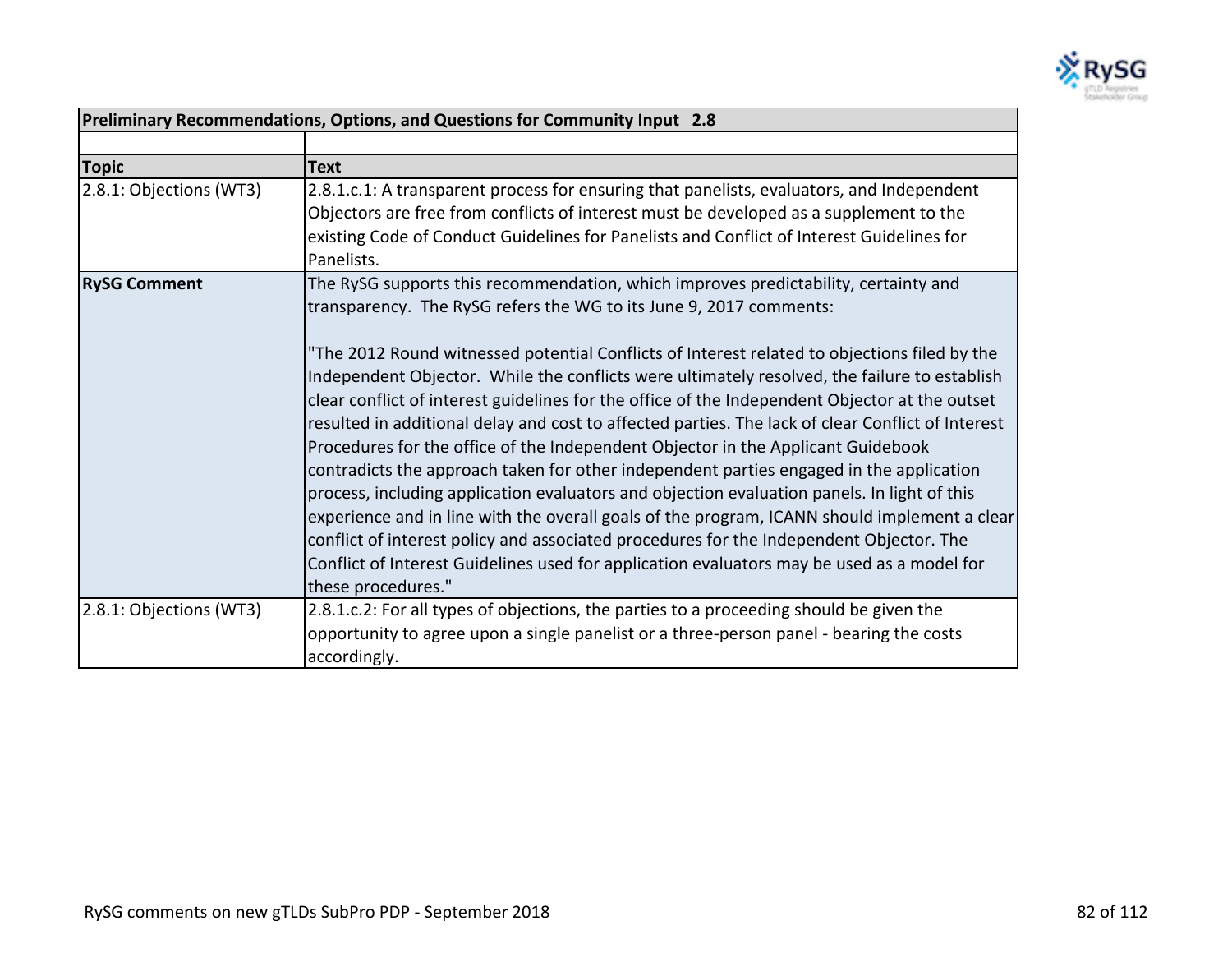

| <b>RySG Comment</b>     | The RySG supports this recommendation, which allows the parties to decide the trade-off          |
|-------------------------|--------------------------------------------------------------------------------------------------|
|                         | between cost and consistency. The RySG refers the WG to its June 9, 2017 comments:               |
|                         |                                                                                                  |
|                         | "The selection of a one- or three-Expert panel raises tradeoffs related to cost and              |
|                         | consistency. While one-Expert panels are lower cost, three-Expert panels may be more             |
|                         | reliable and less likely to generate concerns around inconsistent application of objection       |
|                         | procedures or outcomes. In light of these tradeoffs, we believe that, for all objection types,   |
|                         | Parties should be able to jointly determine whether to use a one- or three-expert panel. In      |
|                         | the event that the Parties fail to reach agreement, the default will be to rely on a three-      |
|                         | expert panel."                                                                                   |
| 2.8.1: Objections (WT3) | 2.8.1.c.3: ICANN must publish, for each type of objection, all supplemental rules as well as all |
|                         | criteria to be used by panelists for the filing of, response to, and evaluation of each          |
|                         | objection. Such guidance for decision making by panelists must be more detailed than what        |
|                         | was available prior to the 2012 round.                                                           |
| <b>RySG Comment</b>     | The RySG supports this recommendation, with one clarifying change: "ICANN must publish as        |
|                         | part of or contemporaneously with the Applicant Guidebook, for each type of objection"           |
|                         | (proposed change in bold and italics). Publishing detailed supplemental rules and criteria       |
|                         | should reduce (if not eliminate) inconsistencies in objection determinations and improve         |
|                         | predictability and certainty for panelists and applicants. To achieve these goals, applicants    |
|                         | must have access to this information before preparing and submitting their applications.         |
|                         |                                                                                                  |
| 2.8.1: Objections (WT3) | 2.8.1.c.4: Extension of the "quick look" mechanism, which currently applies to only the          |
|                         | Limited Public Interest Objection, to all objection types. The "quick look" is designed to       |
|                         | identify and eliminate frivolous and/or abusive objections.                                      |
| <b>RySG Comment</b>     | The RySG supports this recommendation because if frivolous objections are properly               |
|                         | eliminated, applicants may avoid allocating resources to defend against such frivolous           |
|                         | objections.                                                                                      |
| 2.8.1: Objections (WT3) | 2.8.1.c.5: Provide applicants with the opportunity to amend an application or add Public         |
|                         | Interest Commitments in response to concerns raised in an objection.                             |
| <b>RySG Comment</b>     | The RySG supports this recommendation so long as the dispute resolution provider                 |
|                         | panel/arbitrator must determine if the proposed PIC or application amendment resolves the        |
|                         | objection. The RySG does not believe the arbitrator/panel should be allowed to require a PIC     |
|                         | in order to "split the baby" or to avoid deciding for or against either party.                   |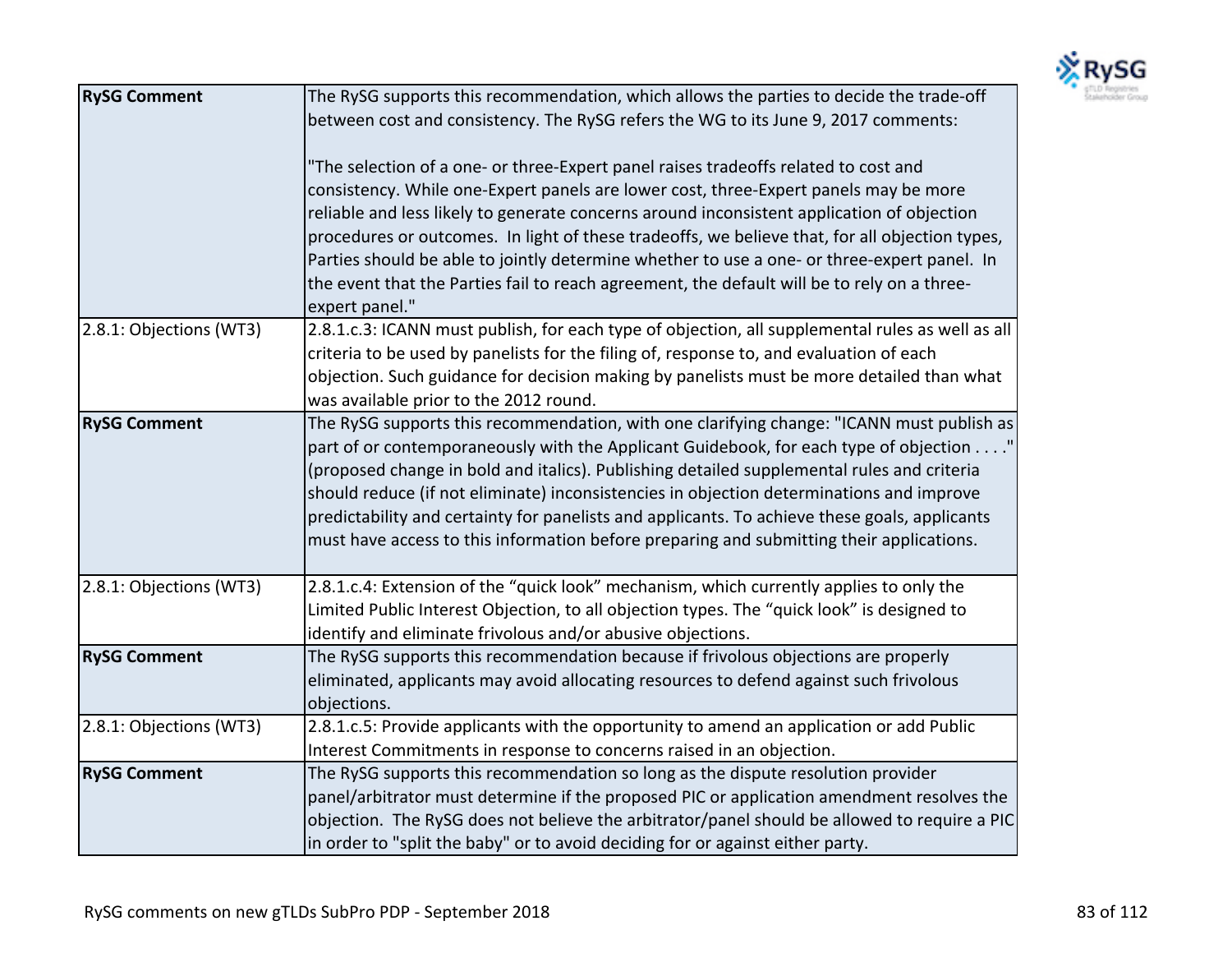

| 2.8.1: Objections (WT3) | 2.8.1.d.1: GAC Advice must include clearly articulated rationale, including the national or       |
|-------------------------|---------------------------------------------------------------------------------------------------|
|                         | international law upon which it is based.                                                         |
| <b>RySG Comment</b>     | The RySG supports this recommendation, but proposes a modification: "GAC Advice must              |
|                         | include clearly articulated rationale, including the (i) national or international law; and (ii)  |
|                         | merits-based public policy reasons, upon which it is based". This modification reflects the       |
|                         | .AMAZON IRP Panel's requirement that "GAC consensus advicenonetheless must be                     |
|                         | based on a well-founded public interest concern."                                                 |
| 2.8.1: Objections (WT3) | 2.8.1.d.2: Future GAC Advice, and Board action thereupon, for categories of gTLDs should be       |
|                         | issued prior to the finalization of the next Applicant Guidebook. Any GAC Advice issued after     |
|                         | the application period has begun must apply to individual strings only, based on the merits       |
|                         | and details of the application, not on groups or classes of applications.                         |
| <b>RySG Comment</b>     | The RySG supports this recommendation, but believes that GAC Advice should be issued              |
|                         | against specifically identified applications (not just strings) because applications for the same |
|                         | string may propose vastly different business models. The RySG refers the WG to its May 24,        |
|                         | 2017 comments:                                                                                    |
|                         |                                                                                                   |
|                         | "GAC Advice was provided against categories of applications. Though Advice was ultimately         |
|                         | determined to apply to strings specifically listed in the Beijing Communique, the initial         |
|                         | communique suggested that these lists were non-exhaustive, and could apply to applications        |
|                         | not specifically referenced. This contradicts the procedures established in the Applicant         |
|                         | Guidebook, which stated that Advice would be provided against applications. This created          |
|                         | confusion for applicants whose strings may exist in related industries, but were not cited,       |
|                         | around whether advice applied to them and whether to engage advice directly. GAC advice           |
|                         | was provided against strings (encompassing all members of a contention set) rather than           |
|                         | individual applications. This also contradicts the procedures defined in the Applicant            |
|                         | Guidebook. Applications for a single string may propose vastly different business models          |
|                         | with implications for the validity of parts of GAC Advice. The expectation should be that         |
|                         | applications will be reviewed and, if applicable, referenced individually as part of the GAC      |
|                         | Advice, with these factors taken into account."                                                   |
| 2.8.1: Objections (WT3) | 2.8.1.d.3: Individual governments should not be allowed to use the GAC Advice mechanism           |
|                         | absent full consensus support by the GAC. The objecting government should instead file a          |
|                         | string objection utilizing the existing ICANN procedures (Community Objections/String             |
|                         | Confusion Objections/Legal Rights Objections/Limited Public Interest Objections).                 |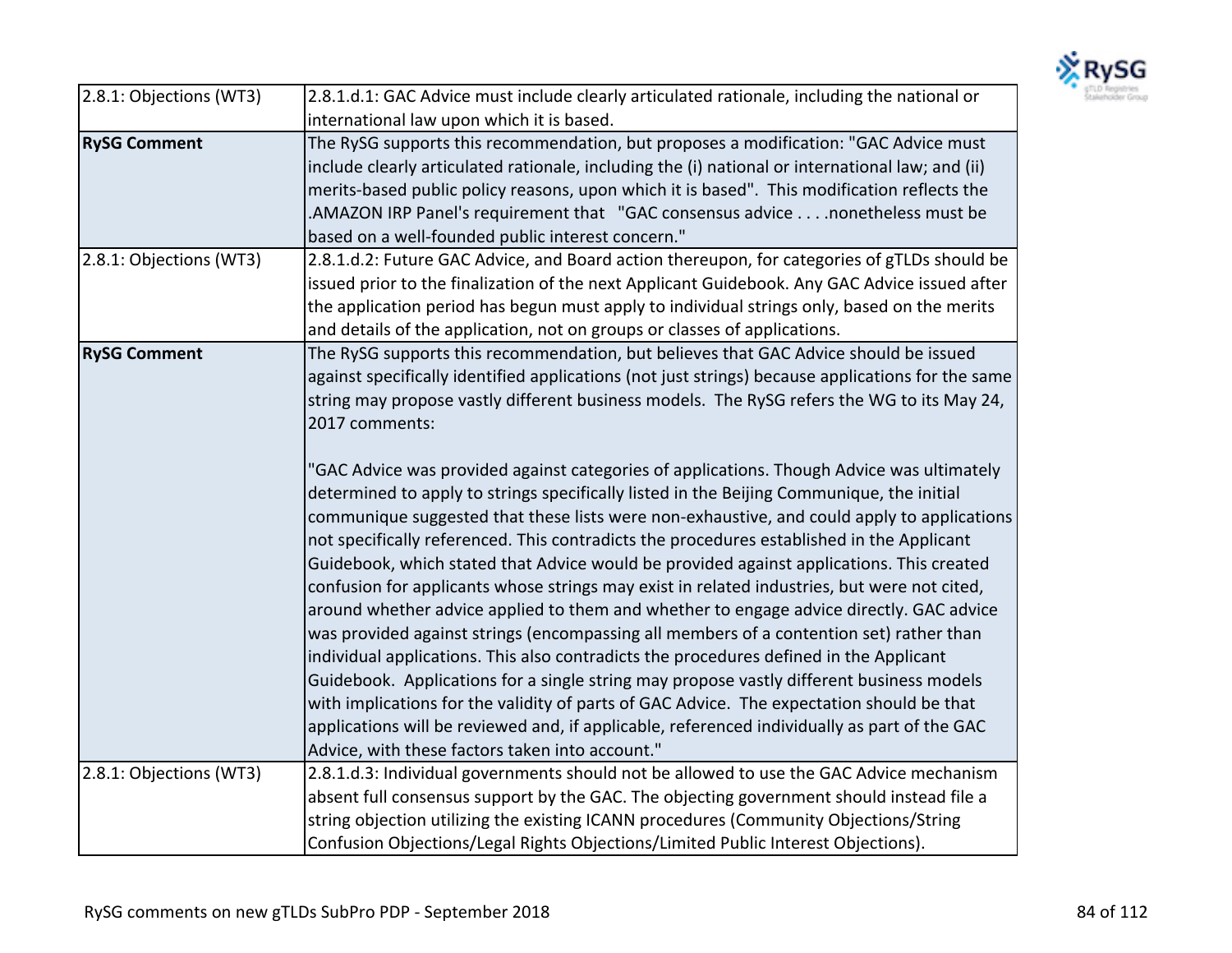

| <b>RySG Comment</b>     | The RySG supports this recommendation.                                                          |
|-------------------------|-------------------------------------------------------------------------------------------------|
| 2.8.1: Objections (WT3) | 2.8.1.d.4: The application process should define a specific time period during which GAC        |
|                         | Early Warnings can be issued and require that the government(s) issuing such warning(s)         |
|                         | include both a written rationale/basis and specific action requested of the applicant. The      |
|                         | applicant should have an opportunity to engage in direct dialogue in response to such           |
|                         | warning and amend the application during a specified time period. Another option might be       |
|                         | the inclusion of Public Interest Commitments (PICs) to address any outstanding concerns         |
|                         | about the application.                                                                          |
| <b>RySG Comment</b>     | The RySG supports this recommendation, which is consistent with its May 24, 2017                |
|                         | comments on GAC Early Warnings and the ability of applicants to use PICs to resolve issues      |
|                         | raised in objections.                                                                           |
| 2.8.1: Objections (WT3) | 2.8.1.e.1: Role of the GAC: Some have stated that Section 3.1 of the Applicant Guidebook        |
|                         | creates a "veto right" for the GAC to any new gTLD application or string. Is there any validity |
|                         | to this statement? Please explain.                                                              |
| <b>RySG Comment</b>     | The RySG believes that, taken together, the Section 3.1 statements that "The GAC can            |
|                         | provide advice on any application." and "The GAC advises ICANN that it is the consensus of      |
|                         | the GAC that a particular application should not proceed. This will create a strong             |
|                         | presumption for the ICANN Board that the application should not be approved." can be            |
|                         | interpreted as creating a "veto right" for the GAC. This is especially true because the GAC     |
|                         | ignored the only requirement in Section 3.1 that could have limited the scope and               |
|                         | application -- "For the Board to be able to consider the GAC advice during the evaluation       |
|                         | process, the GAC advice would have to be submitted by the close of the Objection Filing         |
|                         | Period."                                                                                        |
|                         | One potential option for addressing this issue is to revise the AGB language to read: "The      |
|                         | GAC can provide consensus GAC Advice on any application; provided, however, that the GAC        |
|                         | Advice must include a rationale and identify the (i) national or international law; and (ii)    |
|                         | merits-based public policy reasons, upon which it is based."                                    |
| 2.8.1: Objections (WT3) | 2.8.1.e.2: Role of the GAC: Given the changes to the ICANN Bylaws with respect to the           |
|                         | Board's consideration of GAC Advice, is it still necessary to maintain the presumption that if  |
|                         | the GAC provides Advice against a string (or an application) that such string or application    |
|                         | should not proceed?                                                                             |
|                         |                                                                                                 |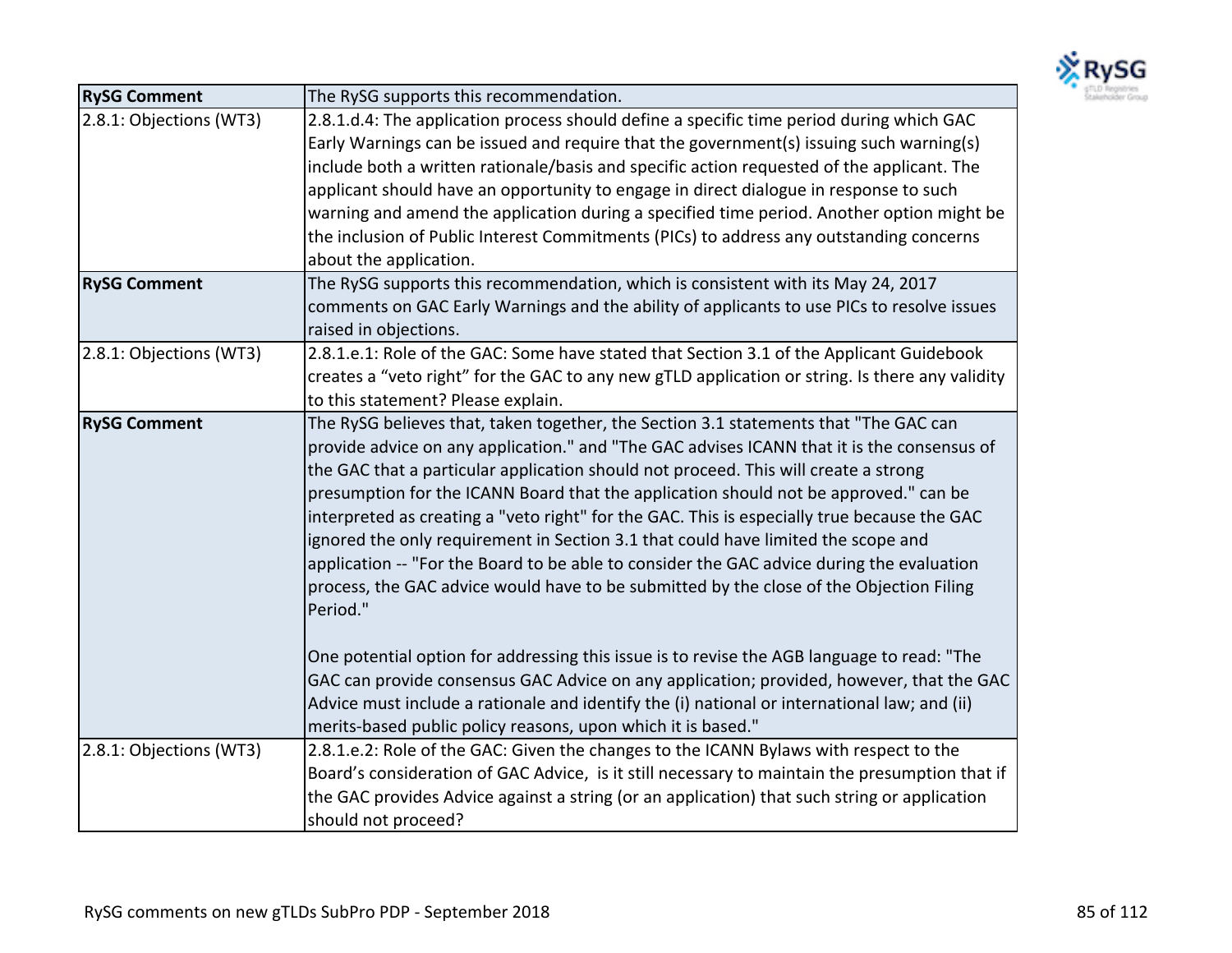

| <b>RySG Comment</b>     | Section 3.1 of the Applicant Guidebook states that consensus GAC advice "that a particular<br>application should not proceed create[s] a strong presumption for the ICANN Board that<br>the application should not proceed." This strong presumption effectively gives the GAC veto<br>power over an application – even one that "passed" evaluation, violated no provisions of the<br>Guidebook, and prevailed in all objection proceedings (if any). Under the existing language,<br>the ICANN Board cannot both accept the GAC advice, and subsequently take or promote an<br>action to resolve the issue; it can only refuse to allow the application to proceed. Any<br>Guidebook for the next application "procedure" should not contain this statement. Instead,<br>the Guidebook should state that, upon receipt of consensus GAC advice "that a particular<br>application should not proceed," the ICANN Board should have the option to facilitate the<br>applicant's remediation (through PIC or otherwise) of the issue underlying the GAC advice. |
|-------------------------|----------------------------------------------------------------------------------------------------------------------------------------------------------------------------------------------------------------------------------------------------------------------------------------------------------------------------------------------------------------------------------------------------------------------------------------------------------------------------------------------------------------------------------------------------------------------------------------------------------------------------------------------------------------------------------------------------------------------------------------------------------------------------------------------------------------------------------------------------------------------------------------------------------------------------------------------------------------------------------------------------------------------------------------------------------------|
| 2.8.1: Objections (WT3) | 2.8.1.e.3: Role of the GAC: Does the presumption that a "string will not proceed" limit<br>ICANN's ability to facilitate a solution that both accepts GAC Advice but also allows for the<br>delegation of a string if the underlying concerns that gave rise to the objection were<br>addressed? Does that presumption unfairly prejudice other legitimate interests?                                                                                                                                                                                                                                                                                                                                                                                                                                                                                                                                                                                                                                                                                          |
| <b>RySG Comment</b>     | Yes and Yes. Some legitimate interests that are unfairly prejudiced by the the presumption<br>include trademark rights the applicant may have in a mark to which the applied-for string is<br>identical, the applicant's expectation interests in a predictable and certain process, and,<br>fundamental fairness (if the GAC does not allow the affected applicant to be heard).<br>The RySG notes that the Section 3.1 presumption is that "the application should not be<br>approved," not that the string or application would not proceed.]                                                                                                                                                                                                                                                                                                                                                                                                                                                                                                               |
| 2.8.1: Objections (WT3) | 2.8.1.e.4: Role of the Independent Objector: In the 2012 round, all funding for the<br>Independent Objector came from ICANN. Should this continue to be the case? Should there<br>be a limit to the number of objections filed by the Independent Objector?                                                                                                                                                                                                                                                                                                                                                                                                                                                                                                                                                                                                                                                                                                                                                                                                    |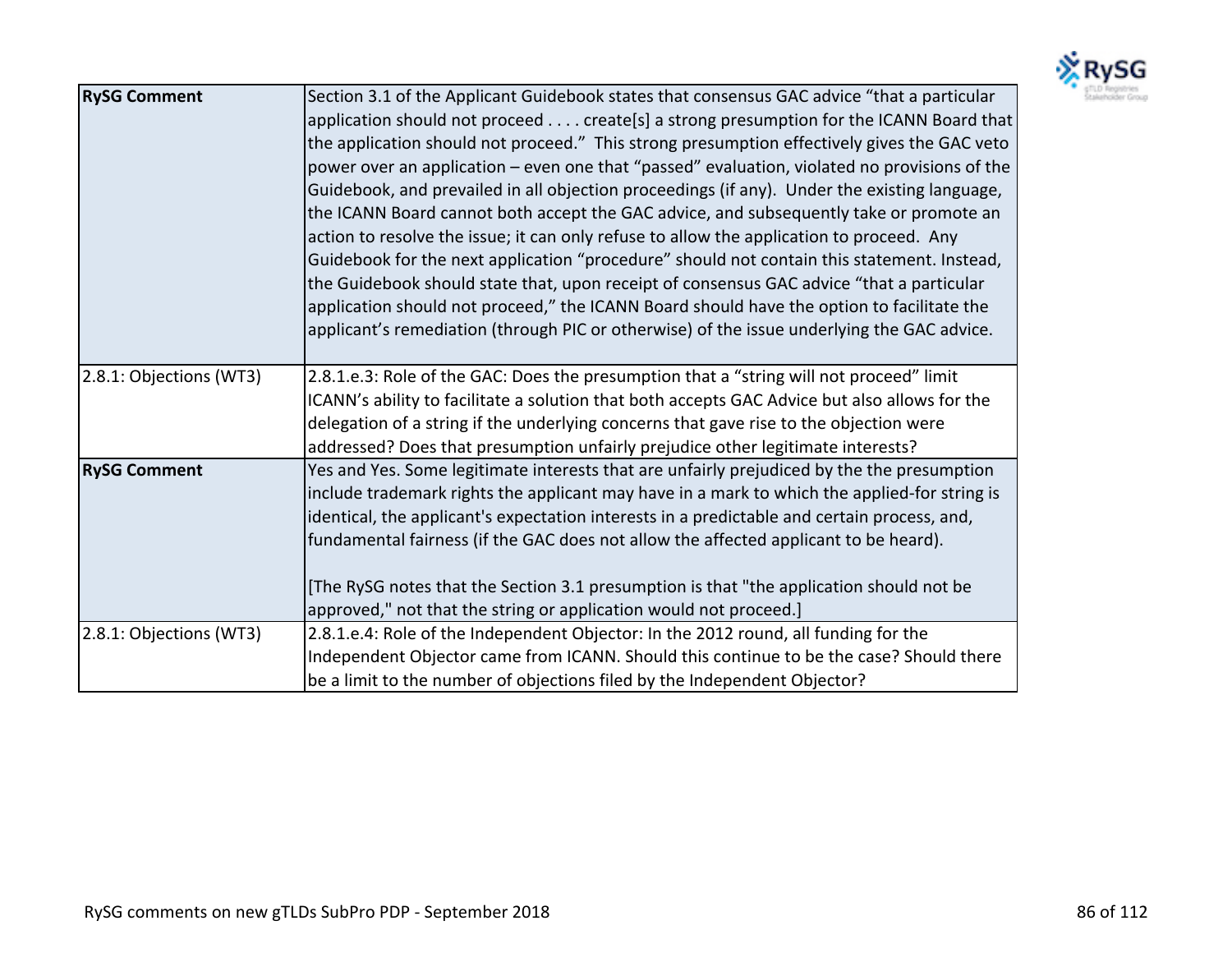

| <b>RySG Comment</b>     | Yes, all funding for the Independent Objector should come from ICANN to maintain the<br>intended neutrality of the IO role. No, there should not be a numerical limit on the number<br>of objections filed by the Independent Objector as long as other recommended reforms (e.g.,<br>conflict of interest policy, elimination of extraordinary circumstances exception,<br>naming/identification of one or more parties that initiated or supported the objection) are<br>adopted. These recommended reforms, which focus on reducing the number of non-<br>meritorious objections, may have the effect of limiting the number of objections filed by the<br>IO.                                                                                                                                                                                                                                                                                                                                                                                                                                                                                                                                                                                                                                                                                                                                                                                                          |
|-------------------------|----------------------------------------------------------------------------------------------------------------------------------------------------------------------------------------------------------------------------------------------------------------------------------------------------------------------------------------------------------------------------------------------------------------------------------------------------------------------------------------------------------------------------------------------------------------------------------------------------------------------------------------------------------------------------------------------------------------------------------------------------------------------------------------------------------------------------------------------------------------------------------------------------------------------------------------------------------------------------------------------------------------------------------------------------------------------------------------------------------------------------------------------------------------------------------------------------------------------------------------------------------------------------------------------------------------------------------------------------------------------------------------------------------------------------------------------------------------------------|
| 2.8.1: Objections (WT3) | 2.8.1.e.5: Role of the Independent Objector: In the 2012 round, the IO was permitted to file<br>an objection to an application where an objection had already been filed on the same ground<br>only in extraordinary circumstances. Should this extraordinary circumstances exception<br>remain? If so, why and what constitutes extraordinary circumstances?                                                                                                                                                                                                                                                                                                                                                                                                                                                                                                                                                                                                                                                                                                                                                                                                                                                                                                                                                                                                                                                                                                              |
| <b>RySG Comment</b>     | No, the extraordinary circumstances exception should be removed. The Independent<br>Objector failed to meet the "extraordinary circumstances" standard and the RySG does not<br>believe it is possible to revise the standard or establish criteria so that the standard is<br>stringent and not capable of being abused. The RySG refers the WG to its June 9, 2017<br>comments:<br>"The 2012 Applicant Guidebook provided that, absent extraordinary circumstances, the IO<br>should not be permitted to file an objection against an application [against which another<br>objection] was already filed on the same ground. We strongly support the principle but do<br>not feel it was fully adhered to by the Independent Objector, who maintained some of his<br>objections while third-party objections against the same string and on the same grounds<br>were pending and failed to defend why this followed from extraordinary circumstances. We<br>urge strict adherence to this principle in a future round and recommend removing the carve-<br>out for extraordinary circumstances, as we do not believe that this standard was met or<br>defended during the 2012 Round." One RySG member notes that the IO argued in one<br>objection proceeding that "extraordinary circumstances" justified his claimed need to file a<br>duplicate objection until he had the opportunity to review the 3P objection to determine if it<br>was "of sufficient quality." |
| 2.8.1: Objections (WT3) | 2.8.1.e.6: Role of the Independent Objector: Should the Independent Objector be limited to<br>only filing objections based on the two grounds enumerated in the Applicant Guidebook?                                                                                                                                                                                                                                                                                                                                                                                                                                                                                                                                                                                                                                                                                                                                                                                                                                                                                                                                                                                                                                                                                                                                                                                                                                                                                       |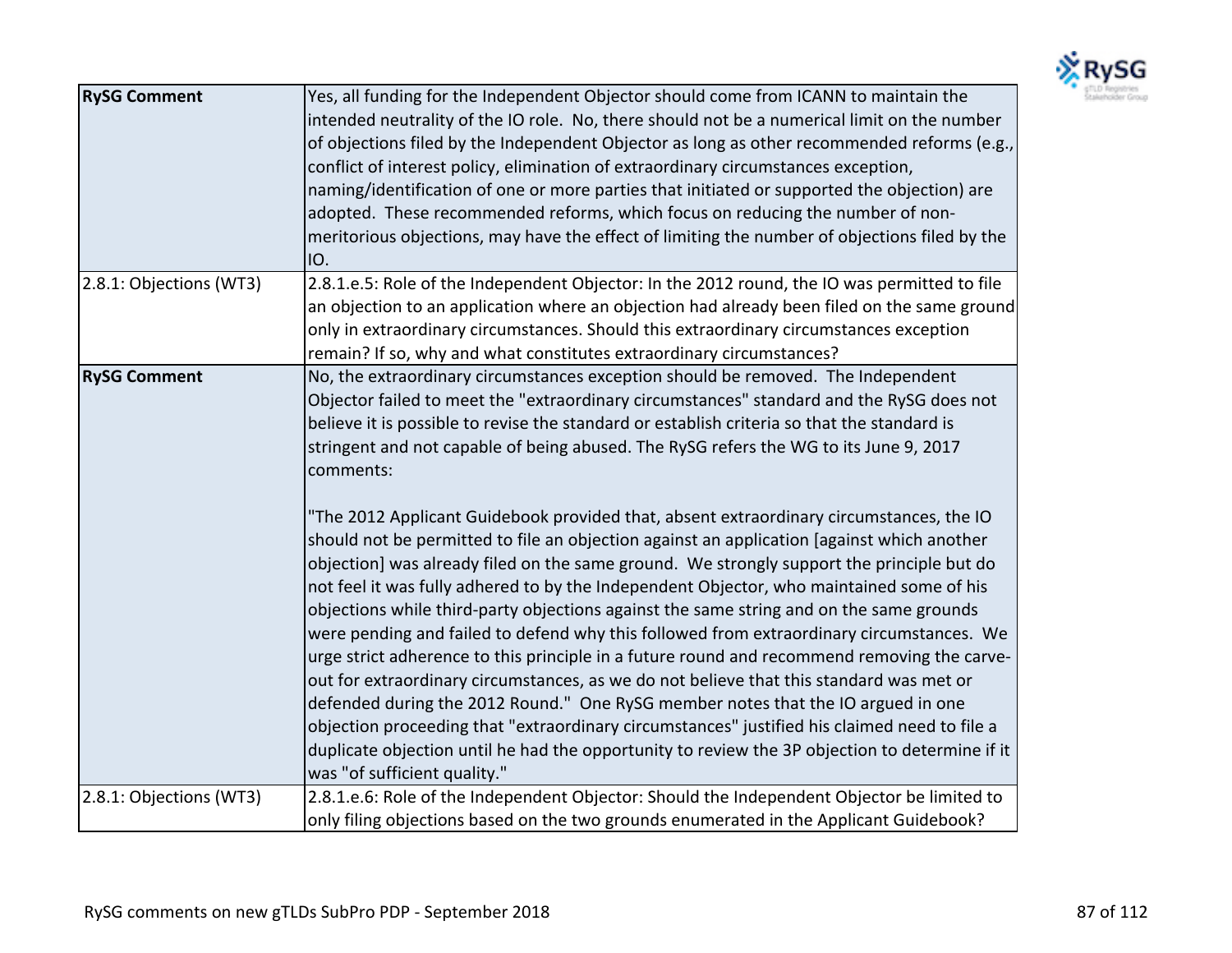

| <b>RySG Comment</b>     | Yes. The "objector of last resort" rationale for creating the Independent Objector role simply<br>does not exist for Legal Rights and String Confusion Objections (the other two categories of<br>objections enumerated in the Applicant Guidebook).<br>Further, for the two categories of objection that the IO could file under the AGB, the IO the<br>Independent Objector should be required to name one or more parties that initiated or<br>supported the objection but would otherwise be unable to file, in addition to meeting all<br>other criteria for objection (e.g., affirmation that filing the objection is in the public interest).<br>The RySG refers the WG to its June 9, 2017 comments:<br>"In the 2012 Round the Independent Objector appeared to act on an independent agenda<br>that was not supported by the public, nor by particular affected parties that would have not<br>been able to file an objection. Further, the low success rate for objections filed by the<br>Independent Objector raises questions of whether concerns raised by the objected-to strings<br>were sufficiently clear-cut to warrant objection through this process, particularly given the<br>high cost of this office to ICANN. As part of the objection filing process the Independent<br>Objector should be required to name one or more parties that initiated or supported the<br>objection but would otherwise be unable to file, in addition to meeting all other criteria for<br>objection (e.g., affirmation that filing the objection is in the public interest)." |
|-------------------------|-------------------------------------------------------------------------------------------------------------------------------------------------------------------------------------------------------------------------------------------------------------------------------------------------------------------------------------------------------------------------------------------------------------------------------------------------------------------------------------------------------------------------------------------------------------------------------------------------------------------------------------------------------------------------------------------------------------------------------------------------------------------------------------------------------------------------------------------------------------------------------------------------------------------------------------------------------------------------------------------------------------------------------------------------------------------------------------------------------------------------------------------------------------------------------------------------------------------------------------------------------------------------------------------------------------------------------------------------------------------------------------------------------------------------------------------------------------------------------------------------------------------------------------------------------------------------------------|
| 2.8.1: Objections (WT3) | 2.8.1.e.7: Role of the Independent Objector: In the 2012 round, there was only one<br>Independent Objector appointed by ICANN. For future rounds, should there be additional<br>Independent Objectors appointed? If so, how would such Independent Objectors divide up<br>their work? Should it be by various subject matter experts?                                                                                                                                                                                                                                                                                                                                                                                                                                                                                                                                                                                                                                                                                                                                                                                                                                                                                                                                                                                                                                                                                                                                                                                                                                               |
| <b>RySG Comment</b>     | The RySG would not object to ICANN's appointment of an alternate Independent Objector to<br>allow an IO to handle an objection if the other IO has a conflict of interest. The RySG does<br>not support ICANN's appointment of multiple Independent Objectors.                                                                                                                                                                                                                                                                                                                                                                                                                                                                                                                                                                                                                                                                                                                                                                                                                                                                                                                                                                                                                                                                                                                                                                                                                                                                                                                      |
| 2.8.1: Objections (WT3) | 2.8.1.e.8: Some members of the ICANN community believe that some objections were filed<br>with the specific intent to delay the processing of applications for a particular string. Do you<br>believe that this was the case? If so, please provide specific details and what you believe can<br>be done to address this issue.                                                                                                                                                                                                                                                                                                                                                                                                                                                                                                                                                                                                                                                                                                                                                                                                                                                                                                                                                                                                                                                                                                                                                                                                                                                     |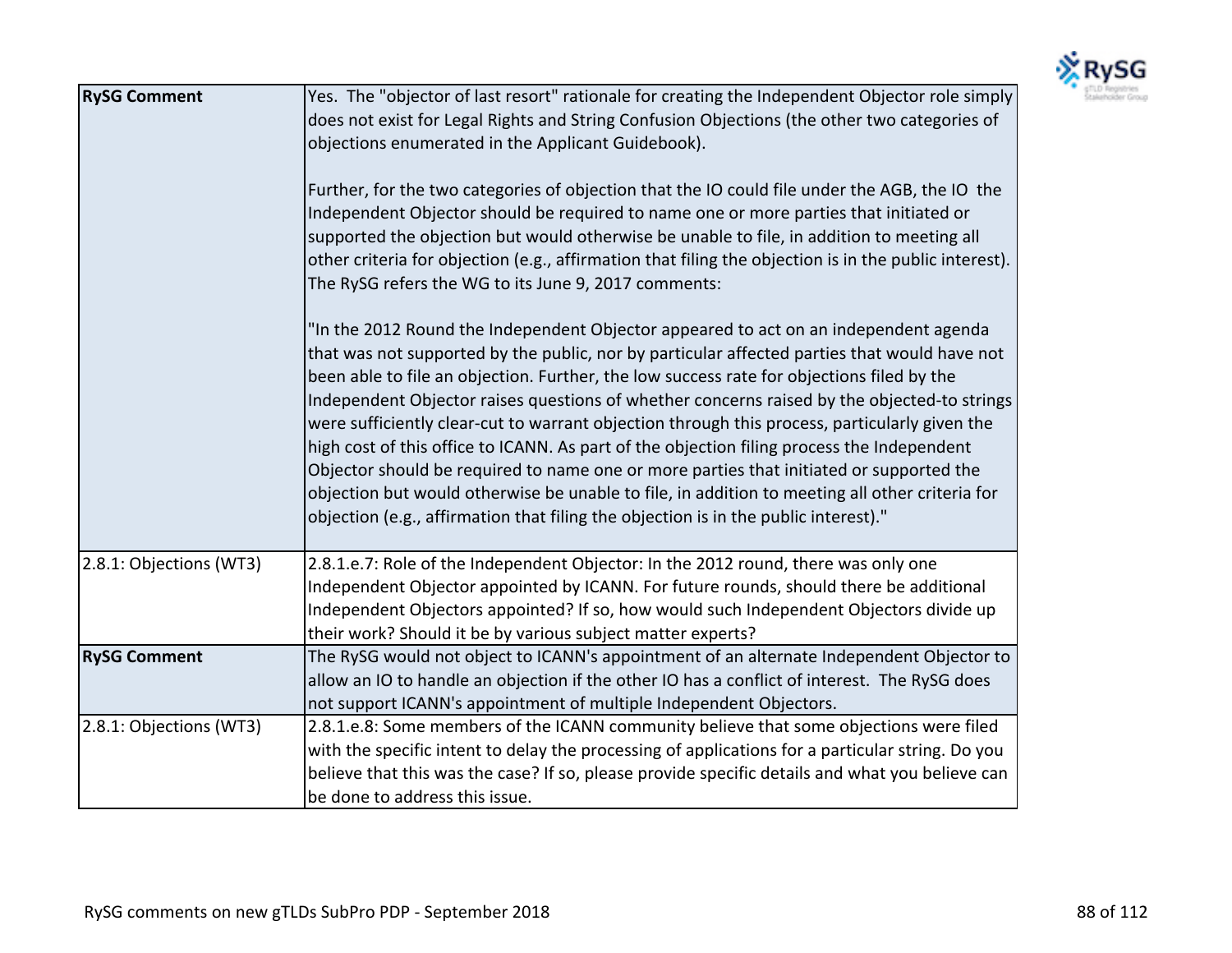

| <b>RySG Comment</b>     | While the RySG believes that there may have been instances of objections filed with the<br>specific intent to delay the processing of applications, we will defer to individual comments<br>to raise specific examples.<br>The RySG does have three recommendations for addressing bad faith objections:<br>1. Individual entities should be limited to participating in either Objections or Community<br>Priority Evaluation ("CPE"), but not both. Participating in both gives some entities multiple<br>opportunities to delay the process for the same strings. We don't believe this matches the<br>intent of the policy or the guidebook.<br>2. Implement and strictly enforce page limits on objections. The RySG supports language<br>clarifying that attachments should be limited to supporting documentation and must not be<br>used to make additional arguments not covered within the 5,000 word / 20 page limit and<br>that, following submission of the initial objection, additional documentation will only be<br>accepted if it is specifically requested by the objection panel.<br>3. Consider expanding the "quick look" mechanism beyond limited public interest objections<br>to other categories of objections, particularly as a means to identify instances of an abuse of<br>the right to object. |
|-------------------------|--------------------------------------------------------------------------------------------------------------------------------------------------------------------------------------------------------------------------------------------------------------------------------------------------------------------------------------------------------------------------------------------------------------------------------------------------------------------------------------------------------------------------------------------------------------------------------------------------------------------------------------------------------------------------------------------------------------------------------------------------------------------------------------------------------------------------------------------------------------------------------------------------------------------------------------------------------------------------------------------------------------------------------------------------------------------------------------------------------------------------------------------------------------------------------------------------------------------------------------------------------------------------------------------------------------------------------|
| 2.8.1: Objections (WT3) | 2.8.1.e.9: How can the "quick look" mechanism be improved to eliminate frivolous<br>objections?                                                                                                                                                                                                                                                                                                                                                                                                                                                                                                                                                                                                                                                                                                                                                                                                                                                                                                                                                                                                                                                                                                                                                                                                                                |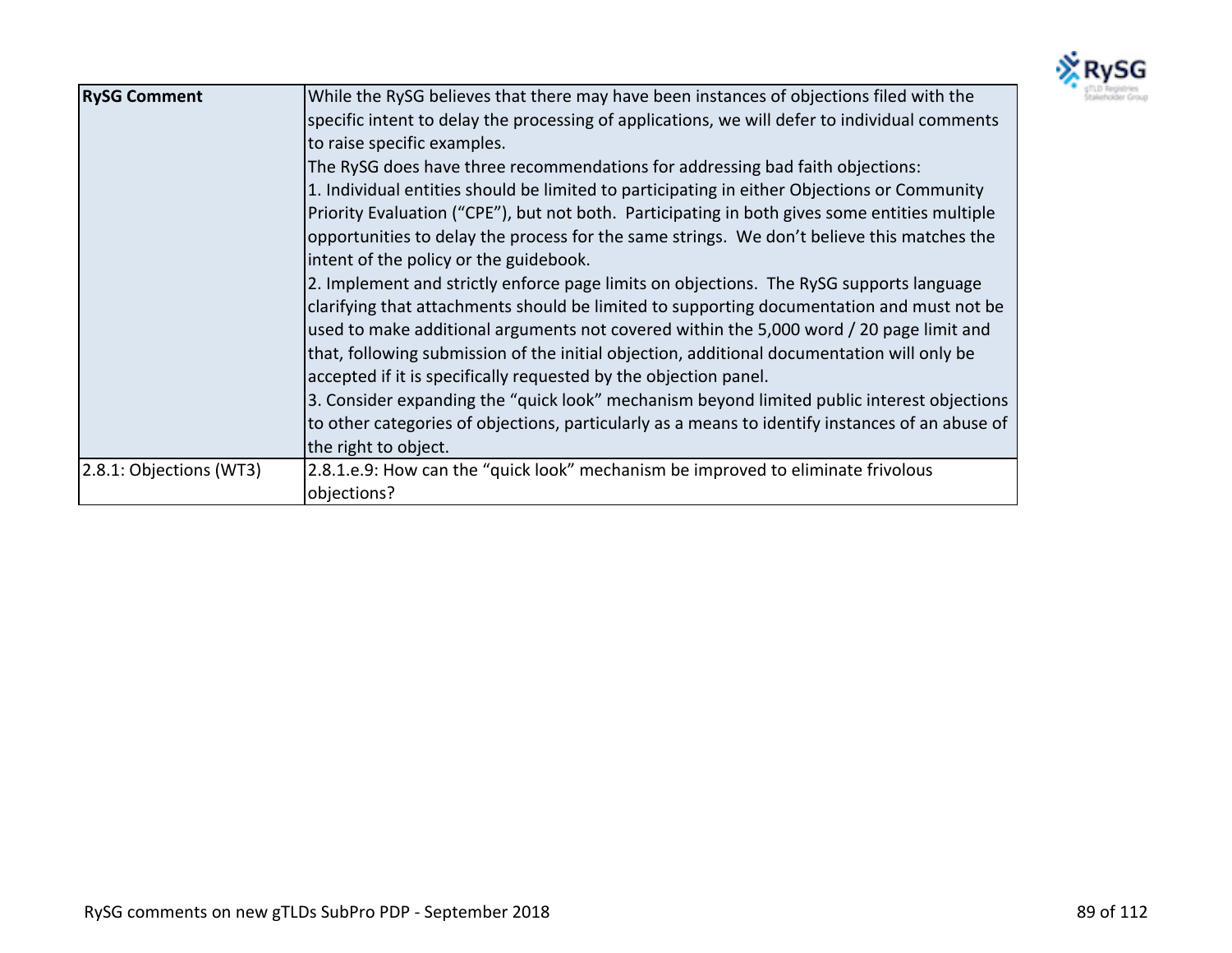

| <b>RySG Comment</b>     | The RySG supports considering expansion of the "quick look" mechanism beyond limited<br>public interest objections to other categories of objections where appropriate, particularly as<br>a means to identify instances of an abuse of the right to object.<br>ICANN should develop clearer criteria to assist the DRSP in accurately identifying objections<br>that meet the standard of an abuse of the right to object. ICANN should also develop<br>additional appropriate sanctions for parties who are subject to a finding of abuse of the right<br>to object, including financial penalties and the loss of the ability to make additional<br>objections.<br>The RySG supports considering expansion of the "quick look" mechanism beyond limited<br>public interest objections to other categories of objections where appropriate, particularly as<br>a means to identify instances of an abuse of the right to object.<br>ICANN should develop clearer criteria to assist the DRSP in accurately identifying objections<br>that meet the standard of an abuse of the right to object. ICANN should also develop<br>additional appropriate sanctions for parties who are subject to a finding of abuse of the right<br>to object, including financial penalties and the loss of the ability to make additional<br>objections. |
|-------------------------|------------------------------------------------------------------------------------------------------------------------------------------------------------------------------------------------------------------------------------------------------------------------------------------------------------------------------------------------------------------------------------------------------------------------------------------------------------------------------------------------------------------------------------------------------------------------------------------------------------------------------------------------------------------------------------------------------------------------------------------------------------------------------------------------------------------------------------------------------------------------------------------------------------------------------------------------------------------------------------------------------------------------------------------------------------------------------------------------------------------------------------------------------------------------------------------------------------------------------------------------------------------------------------------------------------------------------------------|
| 2.8.1: Objections (WT3) | 2.8.1.e.10: ICANN agreed to fund any objections filed by the ALAC in the 2012 round. Should<br>this continue to be the case moving forward? Please explain. If this does continue, should<br>any limits be placed on such funding, and if so what limits? Should ICANN continue to fund<br>the ALAC or any party to file objections on behalf of others?                                                                                                                                                                                                                                                                                                                                                                                                                                                                                                                                                                                                                                                                                                                                                                                                                                                                                                                                                                                 |
| <b>RySG Comment</b>     | Yes, the RySG supports ICANN's continued funding of objections by ALAC because of the<br>specific role served by the ALAC stakeholders. For that same reason, ICANN should not fund<br>objections from other parties or stakeholder groups. Funding for ALAC objections should<br>continue to be contingent on the ALAC demonstrating compliance with its published and<br>approved process of considering and making objections (per 3.3.2 AGP).<br>ICANN and ALAC should prioritize cost-controlling mechanisms, where possible, associated<br>with any objection funded by ICANN.                                                                                                                                                                                                                                                                                                                                                                                                                                                                                                                                                                                                                                                                                                                                                     |
| 2.8.1: Objections (WT3) | 2.8.1.e.11: Should applicants have the opportunity to take remediation measures in response<br>to objections about the application under certain circumstances? If so, under what<br>circumstances? Should this apply to all types of objections or only certain types?                                                                                                                                                                                                                                                                                                                                                                                                                                                                                                                                                                                                                                                                                                                                                                                                                                                                                                                                                                                                                                                                  |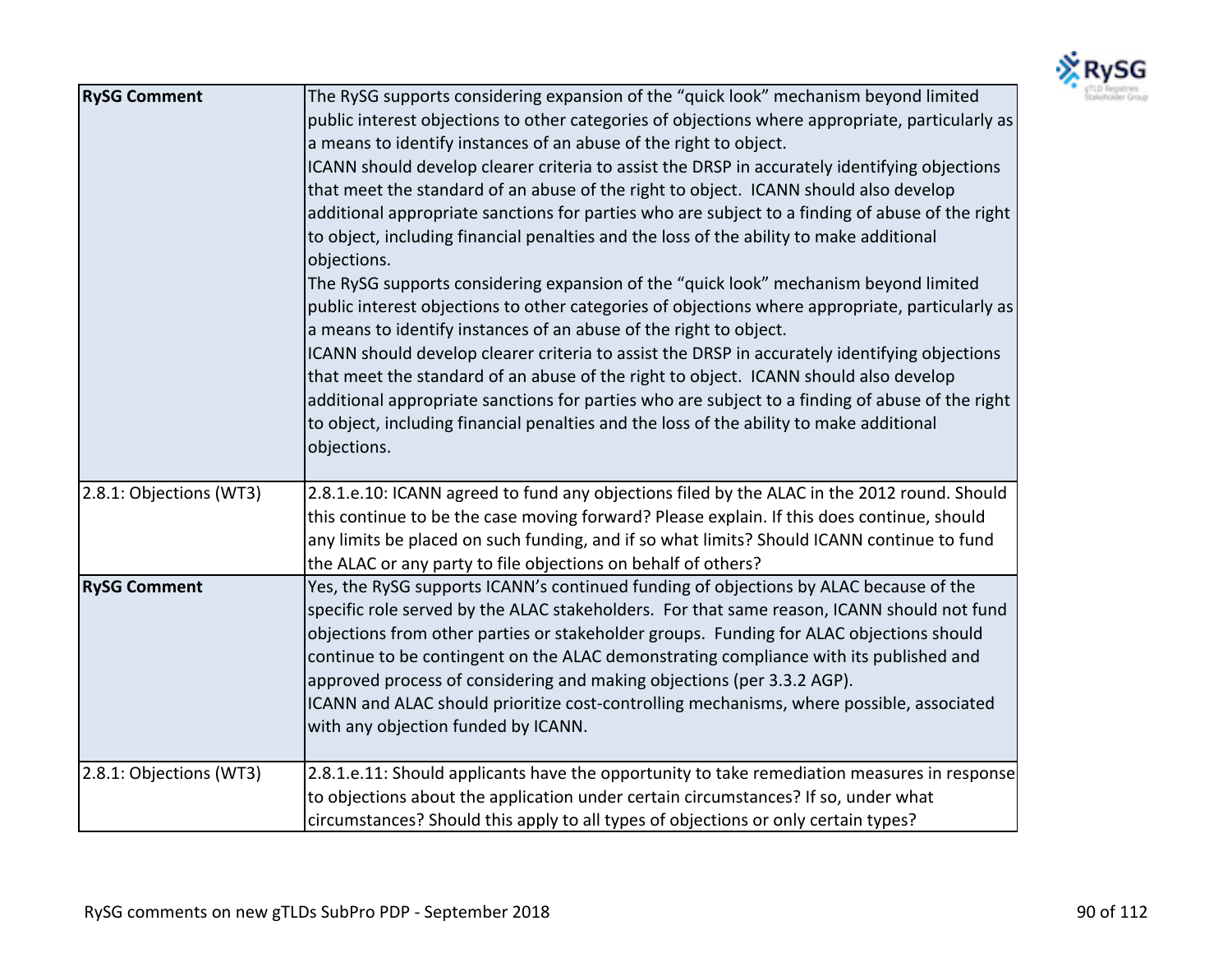

| <b>RySG Comment</b>     | Yes, the RySG believes that applicants should have the ability to remediate issues in response |
|-------------------------|------------------------------------------------------------------------------------------------|
|                         | to community objections. Where the community itself identifies a resolution that the           |
|                         | applicant can agree do, they should be permitted to resolve the issue.                         |
|                         | The PDP WG may propose a mechanism to allow an arbitrator/panelist to identify remedies        |
|                         | or cures that could address the detriment to the community, which could be adopted by the      |
|                         | applicant and would form a binding portion of the eventual Registry Agreement. However,        |
|                         | the RySG cautions against giving the panel the authority to go beyond the remedies             |
|                         | requested.                                                                                     |
| 2.8.1: Objections (WT3) | 2.8.1.e.12: Who should be responsible for administering a transparent process for ensuring     |
|                         | that panelists, evaluators, and independent objectors are free from conflicts of interest?     |
| <b>RySG Comment</b>     | ICANN should partner with an independent organization to ensure that panelists, evaluators,    |
|                         | and independent objectors are free from conflicts of interest. This independent organization   |
|                         | should implement a mechanism to allow members of the community to raise concerns               |
|                         | directly regarding potential conflicts of interest.                                            |
| 2.8.1: Objections (WT3) | 2.8.1.e.13: Community Objections: In 2012, some applicants for community TLDs were also        |
|                         | objectors to other applications by other parties for the same strings. Should the same entity  |
|                         | be allowed to apply for a TLD as community and also file a Community Objection for the         |
|                         | same string? If so, why? If not, why not?                                                      |
| <b>RySG Comment</b>     | No, The RySG believes that community applicants should not have standing to raise a            |
|                         | Community Objection for the same string. Applying for a TLD as a community while also          |
|                         | filing a Community Objection offers an entity an unfair ability to game the system to their    |
|                         | advantage.                                                                                     |
| 2.8.1: Objections (WT3) | 2.8.1.e.14: Community Objections: Many Work Track members and commenters believe that          |
|                         | the costs involved in filing Community Objections were unpredictable and too high. What        |
|                         | can be done to lower the fees and make them more predictable while at the same time            |
|                         | ensuring that the evaluations are both fair and comprehensive?                                 |
| <b>RySG Comment</b>     | Costs should be transparent up front to participants in objection processes with a fixed fee   |
|                         | absent extraordinary circumstances. ICANN should also prioritize cost in choosing any          |
|                         | vendor.                                                                                        |
| 2.8.1: Objections (WT3) | 2.8.1.e.15: Community Objections: In the Work Track, there was a proposal to allow those       |
|                         | filing a Community Objection to specify Public Interest Commitments (PICs) they want to        |
|                         | apply to the string. If the objector prevails, these PICs become mandatory for any applicant   |
|                         | that wins the contention set. What is your view of this proposal?                              |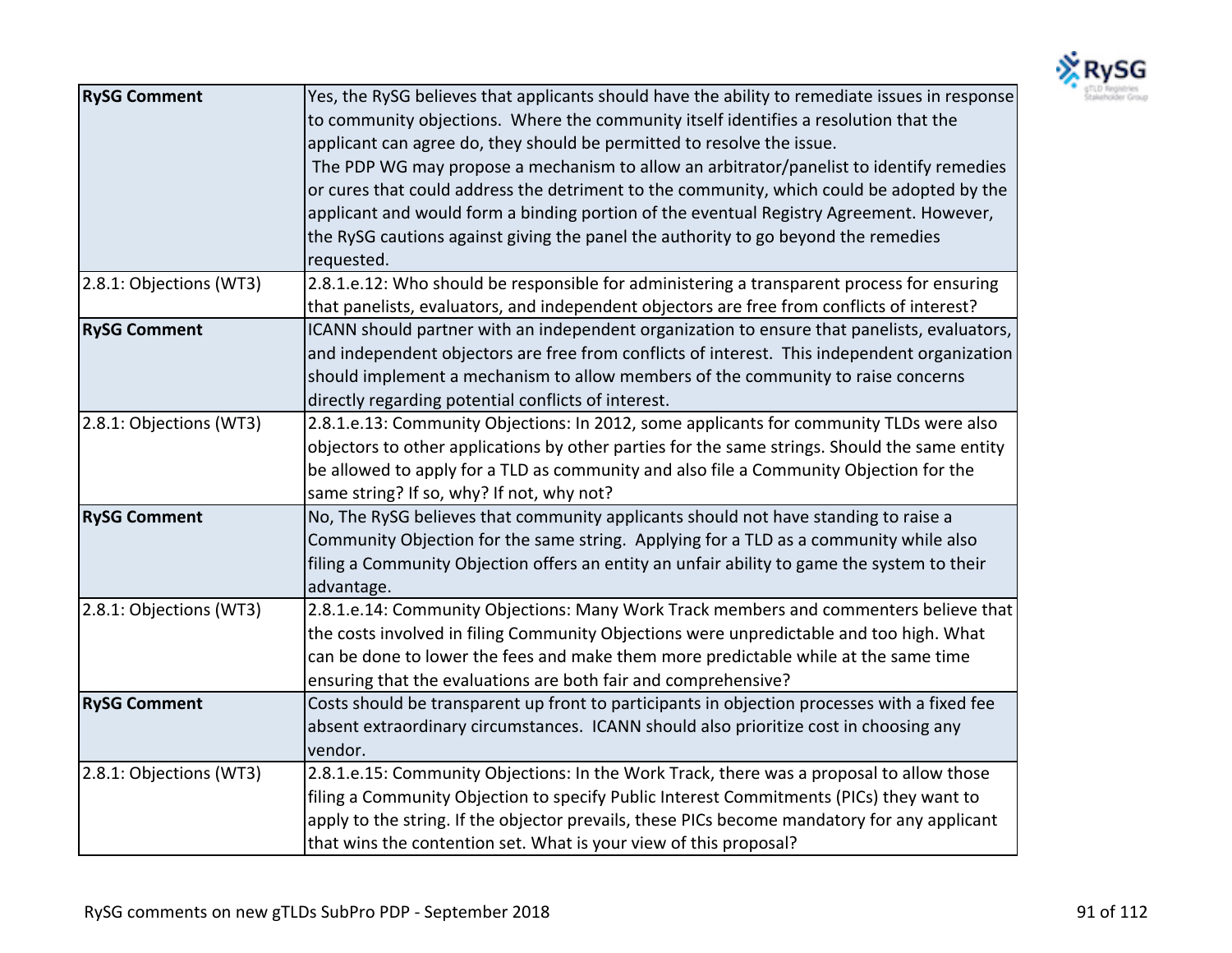

| <b>RySG Comment</b>     | Where the objector identifies a PIC that the applicant can agree do, the parties should be<br>permitted to resolve the issue.<br>The PDP WG may propose a mechanism to allow an arbitrator/panelist to identify a PIC that<br>may address the objector's concern and which could be adopted by the applicant, however,<br>the RySG cautions against giving the panel the authority to go beyond the remedies<br>requested in a decision. Any PIC made to resolve an objection should be binding on the                                                                                                                                                                                                                                                                                                                                                                                                                                                                                                                                                                                                                                                                                                                                                                                 |
|-------------------------|----------------------------------------------------------------------------------------------------------------------------------------------------------------------------------------------------------------------------------------------------------------------------------------------------------------------------------------------------------------------------------------------------------------------------------------------------------------------------------------------------------------------------------------------------------------------------------------------------------------------------------------------------------------------------------------------------------------------------------------------------------------------------------------------------------------------------------------------------------------------------------------------------------------------------------------------------------------------------------------------------------------------------------------------------------------------------------------------------------------------------------------------------------------------------------------------------------------------------------------------------------------------------------------|
|                         | applicant.                                                                                                                                                                                                                                                                                                                                                                                                                                                                                                                                                                                                                                                                                                                                                                                                                                                                                                                                                                                                                                                                                                                                                                                                                                                                             |
| 2.8.1: Objections (WT3) | 2.8.1.e.16: String Confusion Objections: The RySG put forward a proposal to allow a single<br>String Confusion Objection to be filed against all applicants for a particular string, rather than<br>requiring a unique objection to be filed against each application. Under the proposal:<br>- An objector could file a single objection that would extend to all applications for an<br>identical string.<br>- Given that an objection that encompassed several applications would still require greater<br>work to process and review, the string confusion panel could introduce a tiered pricing<br>structure for these sets. Each applicant for that identical string would still prepare a response<br>to the objection.<br>- The same panel would review all documentation associated with the objection. Each<br>response would be reviewed on its own merits to determine whether it was confusingly<br>similar.<br>- The panel would issue a single determination that identified which applications would be in<br>contention. Any outcome that resulted in an indirect contention would be explained as part<br>of the response.<br>Do you support this proposal? Why or why not? Would this approach be an effective way to<br>reduce the risk of inconsistent outcomes? |
| <b>RySG Comment</b>     | Yes, the RySG continues to strongly support this proposal to address String Confusion                                                                                                                                                                                                                                                                                                                                                                                                                                                                                                                                                                                                                                                                                                                                                                                                                                                                                                                                                                                                                                                                                                                                                                                                  |
|                         | Objections. We believe this approach would lead to less inconsistencies and better cost<br>effectiveness.                                                                                                                                                                                                                                                                                                                                                                                                                                                                                                                                                                                                                                                                                                                                                                                                                                                                                                                                                                                                                                                                                                                                                                              |
| 2.8.1: Objections (WT3) | 2.8.1.e.17: String Confusion Objections: Some Work Track members have proposed that<br>there should be grounds for a String Confusion Objection if an applied-for string is an exact<br>translation of existing string that is in a highly regulated sector, and the applied-for string<br>would not employ the same safeguards as the existing string. Do you support this proposal?<br>Please explain.                                                                                                                                                                                                                                                                                                                                                                                                                                                                                                                                                                                                                                                                                                                                                                                                                                                                               |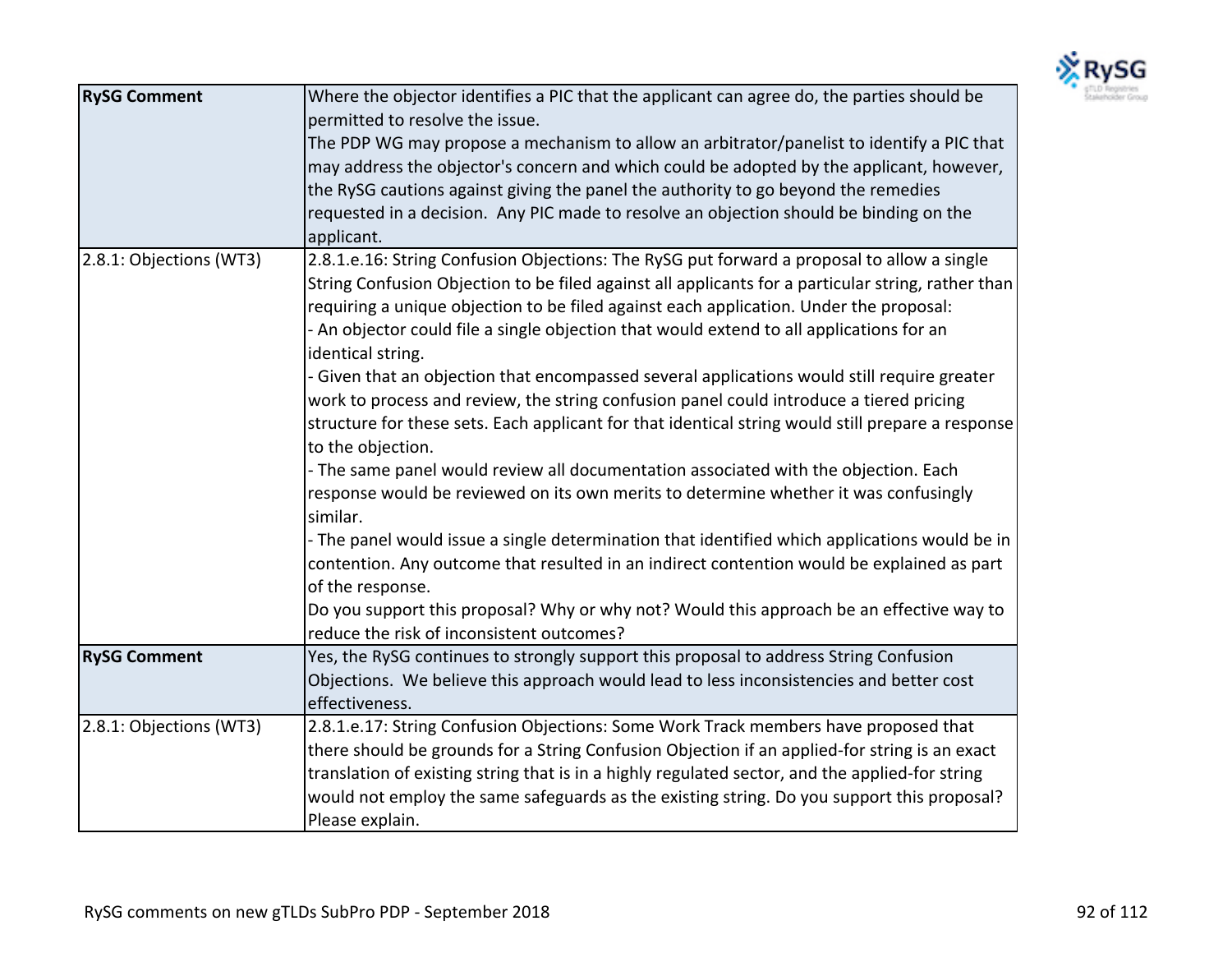

| <b>RySG Comment</b>                       | No, the RySG does not believe that regulated and highly-regulated TLDs should be treated as<br>a separate category of TLDs from the application process as these categories were solely<br>derived from GAC Advice and not self-designation by the applicant. As a result, we do not<br>believe that different rules for String Confusion Objections should apply for highly-regulated<br>TLDs. |
|-------------------------------------------|-------------------------------------------------------------------------------------------------------------------------------------------------------------------------------------------------------------------------------------------------------------------------------------------------------------------------------------------------------------------------------------------------|
| 2.8.1: Objections (WT3)                   | 2.8.1.e.18: Legal Rights Objections: Should the standard for the Legal Rights Objection<br>remain the same as in the 2012 round? Please explain.                                                                                                                                                                                                                                                |
| <b>RySG Comment</b>                       | Yes. The Legal Rights Objection and WIPO's administration of it are generally considered the<br>most effective of the objection grounds identified in the AGB and DRP providers,<br>respectively. To borrow from an old adage, the RySG doesn't consider the Legal Rights<br>Objection to be broken so doesn't believe it needs to be fixed.                                                    |
| 2.8.1: Objections (WT3)                   | 2.8.1.e.19: A Work Track member submitted a strawman redline edit of AGB section 3.2.2.2.<br>What is your view of these proposed edits and why?                                                                                                                                                                                                                                                 |
| <b>RySG Comment</b>                       | The RySG opposes the proposed changes because the proposed edits would significantly<br>expand the scope of the Legal Rights Objection, constitute too significant a shift from the<br>intent of the original policy, and represent a substantial and unnecessary change.                                                                                                                       |
| 2.8.2: Accountability<br>Mechanisms (WT3) | 2.8.2.c.1: ICANN should create a new substantive appeal mechanism specific to the New<br>gTLD Program. Such an appeals process will not only look into whether ICANN violated the<br>Bylaws by making (or not making) a certain decision, but will also evaluate whether the<br>original action or action was done in accordance with the Applicant Guidebook.                                  |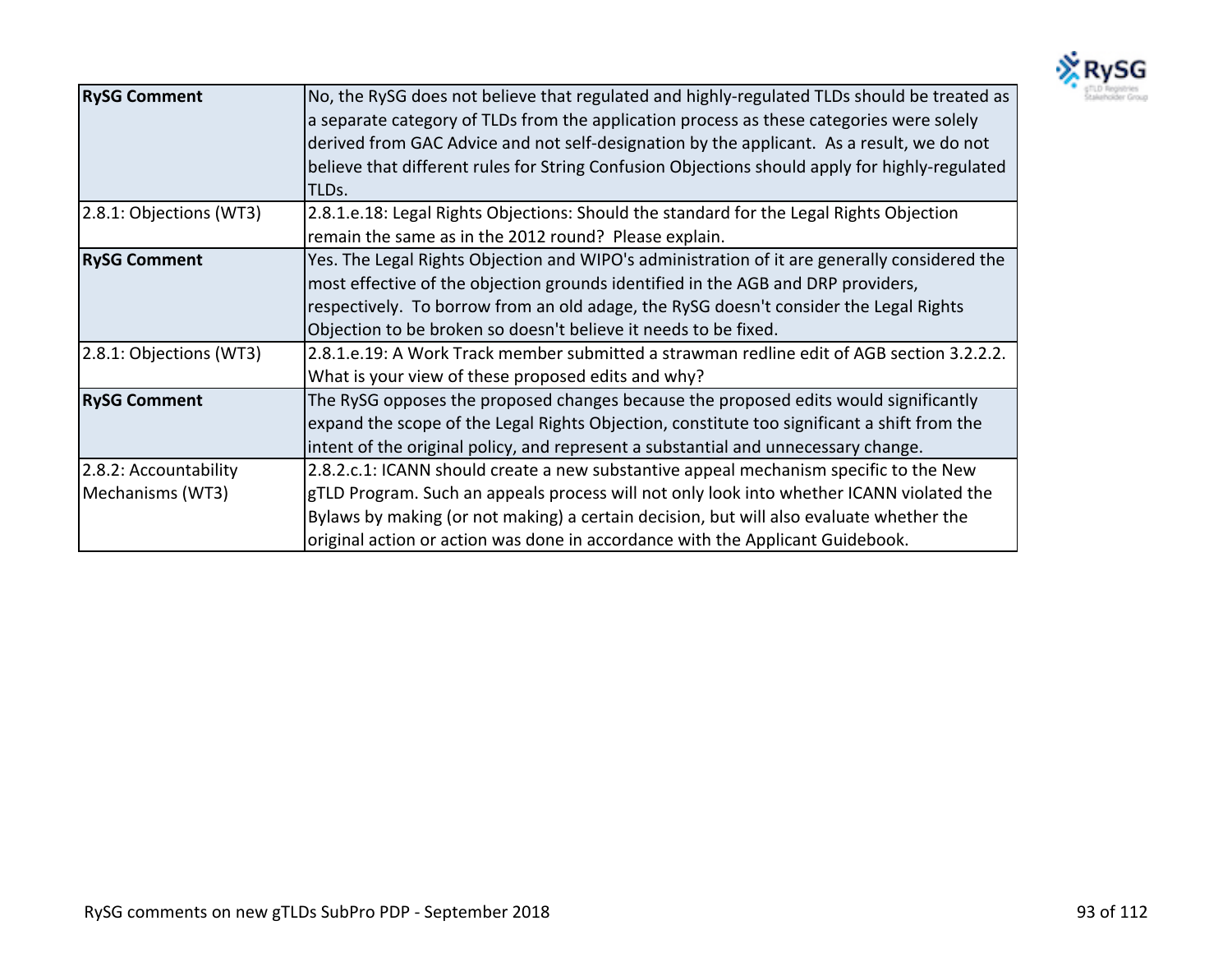

| <b>RySG Comment</b>   | The RySG supports the introduction of a limited substantive appeals process for certain types<br>of disputes that arise from a failure to adhere to criteria in the Applicant Guidebook:<br>Evaluator misapplies the Guidebook or omits Guidebook criteria.<br>Panel relies on incorrect information or standard to decide an objection.<br>Any applicant or third party that could demonstrate it has been harmed by one or more of<br>these failures could use this limited appeals process. A party is limited to one appeal on the<br>subject matter giving rise to the appeal. See the RySG's June 9, 2017 comments, which<br>contained a detailed discussion of such a limited appeal process.<br>The RySG does not support a broader appeal mechanism that would look into whether<br>ICANN (staff or Board) violated the Bylaws by making (or not making) a certain decision. The<br>ICANN community devoted thousands of hours to revising the existing accountability<br>mechanisms. The community should give those accountability mechanisms an opportunity to<br>succeed before creating a substantive appeal mechanism. Further, the RySG has concerns<br>about the ability to create successfully an appeals mechanism that is objective and fair with<br>well trained, conflict-free panelists, and that does not undermine the legitimacy of the IRP. |
|-----------------------|------------------------------------------------------------------------------------------------------------------------------------------------------------------------------------------------------------------------------------------------------------------------------------------------------------------------------------------------------------------------------------------------------------------------------------------------------------------------------------------------------------------------------------------------------------------------------------------------------------------------------------------------------------------------------------------------------------------------------------------------------------------------------------------------------------------------------------------------------------------------------------------------------------------------------------------------------------------------------------------------------------------------------------------------------------------------------------------------------------------------------------------------------------------------------------------------------------------------------------------------------------------------------------------------------------------------------------------------------------------------|
| 2.8.2: Accountability | 2.8.2.c.2: The process must be transparent and ensure that panelists, evaluators, and                                                                                                                                                                                                                                                                                                                                                                                                                                                                                                                                                                                                                                                                                                                                                                                                                                                                                                                                                                                                                                                                                                                                                                                                                                                                                  |
| Mechanisms (WT3)      | independent objectors are free from conflicts of interest.                                                                                                                                                                                                                                                                                                                                                                                                                                                                                                                                                                                                                                                                                                                                                                                                                                                                                                                                                                                                                                                                                                                                                                                                                                                                                                             |
| <b>RySG Comment</b>   | See previous response.                                                                                                                                                                                                                                                                                                                                                                                                                                                                                                                                                                                                                                                                                                                                                                                                                                                                                                                                                                                                                                                                                                                                                                                                                                                                                                                                                 |
| 2.8.2: Accountability | 2.8.2.c.3: post-delegation dispute resolution procedures: The parties to a proceeding should                                                                                                                                                                                                                                                                                                                                                                                                                                                                                                                                                                                                                                                                                                                                                                                                                                                                                                                                                                                                                                                                                                                                                                                                                                                                           |
| Mechanisms (WT3)      | be given the opportunity to agree upon a single panelist or a three-person panel - bearing<br>the costs accordingly.                                                                                                                                                                                                                                                                                                                                                                                                                                                                                                                                                                                                                                                                                                                                                                                                                                                                                                                                                                                                                                                                                                                                                                                                                                                   |
| <b>RySG Comment</b>   | The RySG supports this recommendation.                                                                                                                                                                                                                                                                                                                                                                                                                                                                                                                                                                                                                                                                                                                                                                                                                                                                                                                                                                                                                                                                                                                                                                                                                                                                                                                                 |
| 2.8.2: Accountability | 2.8.2.c.4: post-delegation dispute resolution procedures: Clearer, more detailed, and better-                                                                                                                                                                                                                                                                                                                                                                                                                                                                                                                                                                                                                                                                                                                                                                                                                                                                                                                                                                                                                                                                                                                                                                                                                                                                          |
| Mechanisms (WT3)      | defined guidance on scope and adjudication process of proceedings and the role of all parties                                                                                                                                                                                                                                                                                                                                                                                                                                                                                                                                                                                                                                                                                                                                                                                                                                                                                                                                                                                                                                                                                                                                                                                                                                                                          |
|                       | must be available to participants and panelists prior to the initiation of any post-delegation                                                                                                                                                                                                                                                                                                                                                                                                                                                                                                                                                                                                                                                                                                                                                                                                                                                                                                                                                                                                                                                                                                                                                                                                                                                                         |
|                       | dispute resolution procedures.                                                                                                                                                                                                                                                                                                                                                                                                                                                                                                                                                                                                                                                                                                                                                                                                                                                                                                                                                                                                                                                                                                                                                                                                                                                                                                                                         |
| <b>RySG Comment</b>   | The RySG supports this recommendation.                                                                                                                                                                                                                                                                                                                                                                                                                                                                                                                                                                                                                                                                                                                                                                                                                                                                                                                                                                                                                                                                                                                                                                                                                                                                                                                                 |
| 2.8.2: Accountability | 2.8.2.e.1: Limited Appeals Process: What are the types of actions or inactions that should be                                                                                                                                                                                                                                                                                                                                                                                                                                                                                                                                                                                                                                                                                                                                                                                                                                                                                                                                                                                                                                                                                                                                                                                                                                                                          |
| Mechanisms (WT3)      | subject to this new limited appeals process? Should it include both substantive and                                                                                                                                                                                                                                                                                                                                                                                                                                                                                                                                                                                                                                                                                                                                                                                                                                                                                                                                                                                                                                                                                                                                                                                                                                                                                    |
|                       | procedural appeals? Should all decisions made by ICANN, evaluators, dispute panels, etc. be                                                                                                                                                                                                                                                                                                                                                                                                                                                                                                                                                                                                                                                                                                                                                                                                                                                                                                                                                                                                                                                                                                                                                                                                                                                                            |
|                       | subject to such an Appeals process. Please explain.                                                                                                                                                                                                                                                                                                                                                                                                                                                                                                                                                                                                                                                                                                                                                                                                                                                                                                                                                                                                                                                                                                                                                                                                                                                                                                                    |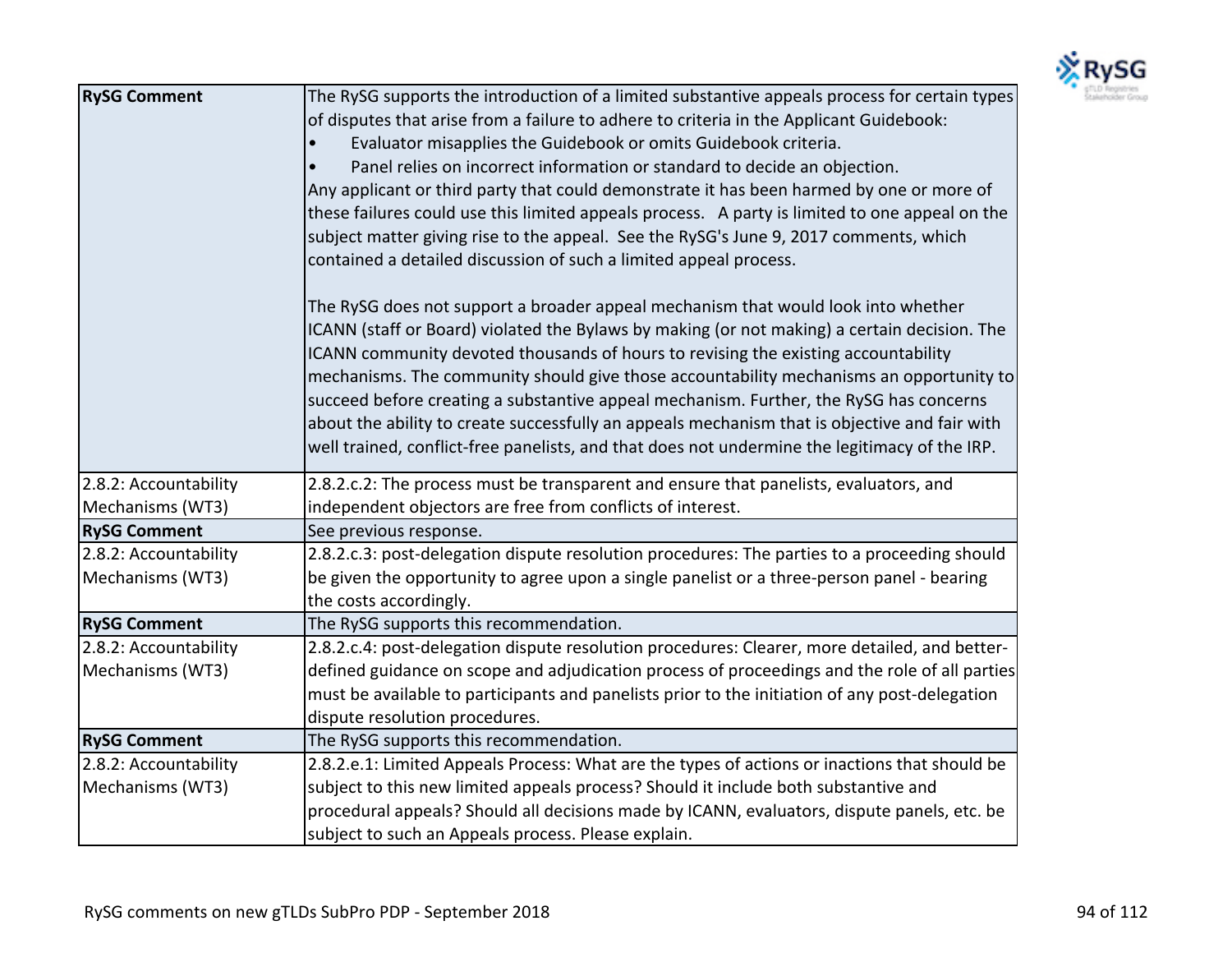

| <b>RySG Comment</b> | The RySG supports the option of a narrow appeals process for all applicants where parties identify<br>either a reasonable inconsistency in outcome or a specific argument as to why the panel failed to<br>apply the proper standard. In our May 24, 2017 comments we proposed several models to consider<br>for potential appeal options:<br>1. Delayed appeals: For parties that were the first few cases under a new procedure or mechanism,<br>allow the losing party to request a delayed review by panelists who have experience deciding similar<br>cases under the new system, to cross-check for consistency.<br>o Pros: Ensures the first cases are not prejudiced by early learnings by the first panels.<br>o Cons: Prevents certainty for the prevailing party. Implies objections are subject to stare decisis.<br>2. Master panel: A traditional appeals process appears to simply substitute the judgment of panelist<br>B for that of panelist A. Instead, hand-pick "master" panelists who have demonstrated consistent,<br>sound judgment in the first round and ensure that they are provided with high-quality briefing<br>materials regarding any changes in the next round. These materials should be approved by the<br>community members who work on any changes to the AG. ICANN can use application fees to pay<br>the Master panel to read every opinion to form its knowledge base. The Master panel may be<br>responsible for providing routine panelist training on each objection process, to be paid by<br>application fees. The Master panel can be retained by ICANN or by one of the Providers (subject to its<br>ability to contract with each of the chosen master panelists). Master panelists may be forbidden<br>from hearing objections in the first instance, to reduce conflict.<br>O Pros: Uses proven experts to try to create more consistent outcomes. Application fees fund the<br>effort toward consistency, but parties still pay for their own cases.<br>o Cons: No party control over master panel selection, risk of master panelists "going rogue." Provider<br>that offers the master panel may be at odds with other providers. ICANN-run master panel may<br>invite conspiracy theories. Master panel appointment may become "political." |
|---------------------|-----------------------------------------------------------------------------------------------------------------------------------------------------------------------------------------------------------------------------------------------------------------------------------------------------------------------------------------------------------------------------------------------------------------------------------------------------------------------------------------------------------------------------------------------------------------------------------------------------------------------------------------------------------------------------------------------------------------------------------------------------------------------------------------------------------------------------------------------------------------------------------------------------------------------------------------------------------------------------------------------------------------------------------------------------------------------------------------------------------------------------------------------------------------------------------------------------------------------------------------------------------------------------------------------------------------------------------------------------------------------------------------------------------------------------------------------------------------------------------------------------------------------------------------------------------------------------------------------------------------------------------------------------------------------------------------------------------------------------------------------------------------------------------------------------------------------------------------------------------------------------------------------------------------------------------------------------------------------------------------------------------------------------------------------------------------------------------------------------------------------------------------------------------------------------------------------------------------------------------------------------------------------------------------------------|
|---------------------|-----------------------------------------------------------------------------------------------------------------------------------------------------------------------------------------------------------------------------------------------------------------------------------------------------------------------------------------------------------------------------------------------------------------------------------------------------------------------------------------------------------------------------------------------------------------------------------------------------------------------------------------------------------------------------------------------------------------------------------------------------------------------------------------------------------------------------------------------------------------------------------------------------------------------------------------------------------------------------------------------------------------------------------------------------------------------------------------------------------------------------------------------------------------------------------------------------------------------------------------------------------------------------------------------------------------------------------------------------------------------------------------------------------------------------------------------------------------------------------------------------------------------------------------------------------------------------------------------------------------------------------------------------------------------------------------------------------------------------------------------------------------------------------------------------------------------------------------------------------------------------------------------------------------------------------------------------------------------------------------------------------------------------------------------------------------------------------------------------------------------------------------------------------------------------------------------------------------------------------------------------------------------------------------------------|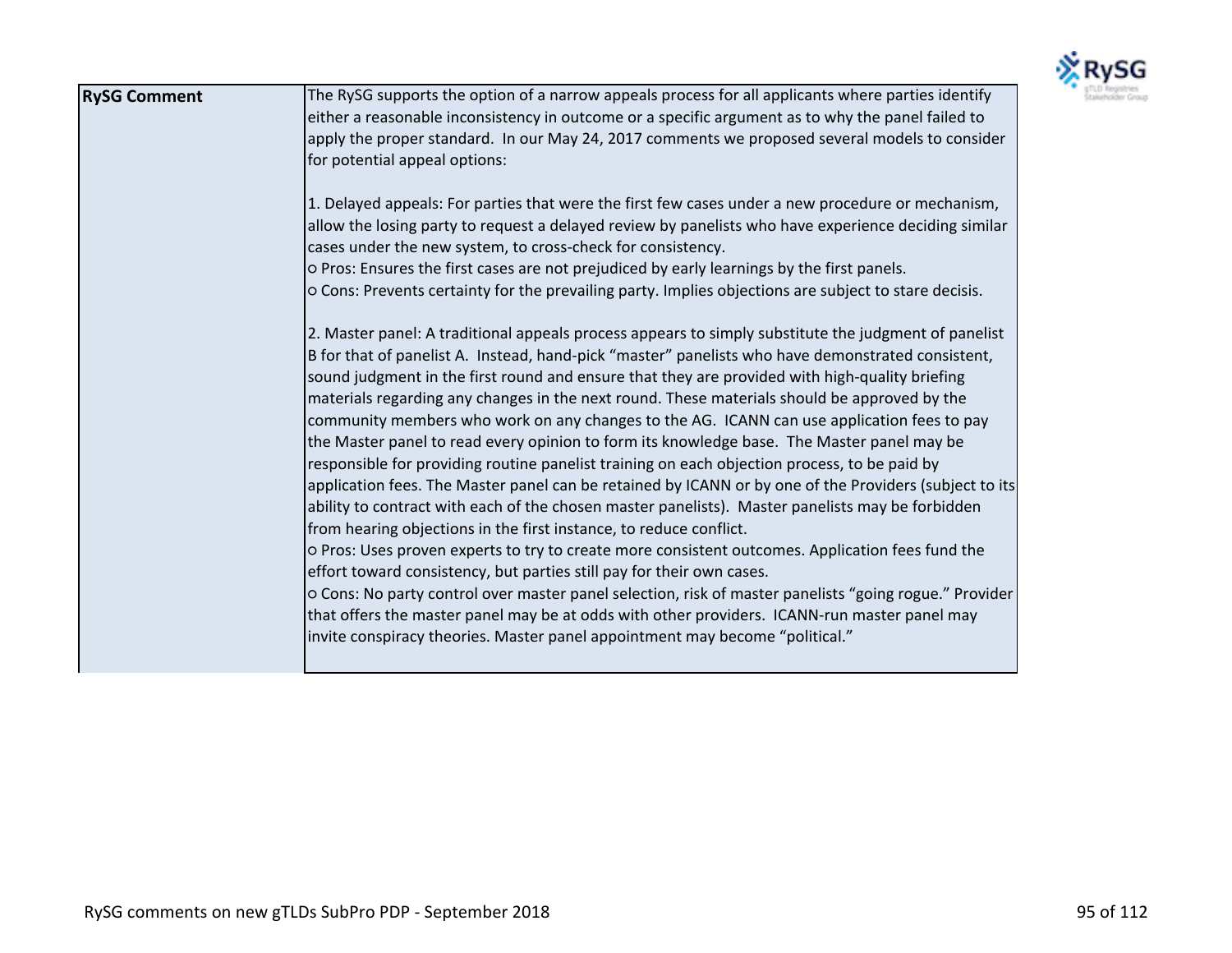

|                       | 5. Existing accountability mechanisms: Existing mechanisms are best utilized if a Provider goes rogue<br>or underperforms, but the Board's expertise is not policing the day to day work of ADR providers. |
|-----------------------|------------------------------------------------------------------------------------------------------------------------------------------------------------------------------------------------------------|
| 2.8.2: Accountability | 2.8.2.e.2: Limited Appeals Process: Who should have standing to file an appeal? Does this                                                                                                                  |
| Mechanisms (WT3)      | depend on the particular action or inaction?                                                                                                                                                               |
| <b>RySG Comment</b>   | The Limited Appeals Process should be available to the losing party of one of the four                                                                                                                     |
|                       |                                                                                                                                                                                                            |
|                       | Objection processes who can identify either a reasonable inconsistency in outcome (as                                                                                                                      |
|                       | comared to similarly situated objections/parties) or a specific argument as to why the panel                                                                                                               |
|                       |                                                                                                                                                                                                            |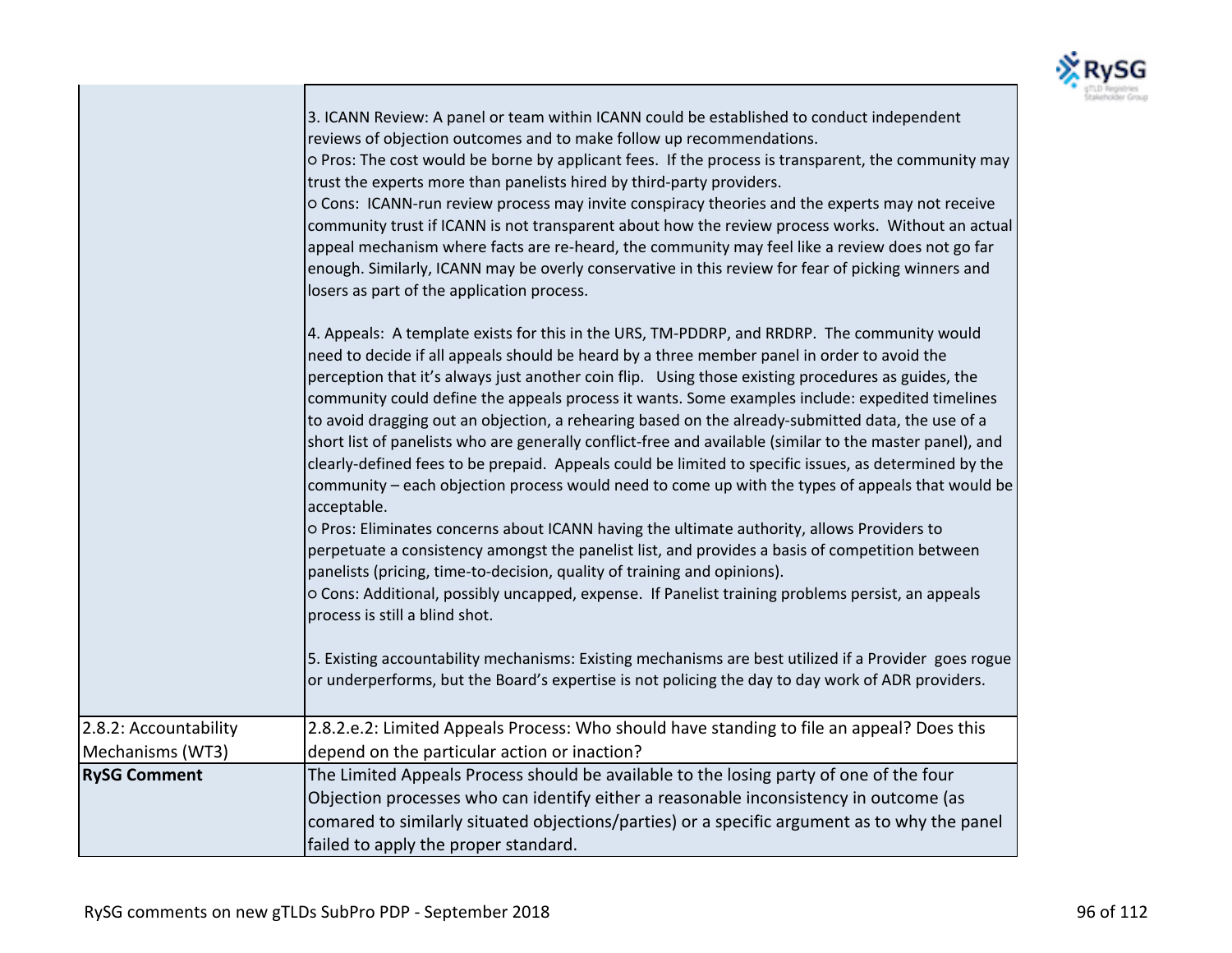

| 2.8.2: Accountability | 2.8.2.e.3: Limited Appeals Process: What measures can be employed to ensure that frivolous     |
|-----------------------|------------------------------------------------------------------------------------------------|
| Mechanisms (WT3)      | appeals are not filed? What would be considered a frivolous appeal?                            |
| <b>RySG Comment</b>   | The Limited Appeals Process should be available to the losing party of one of the four         |
|                       | Objection processes who can identify either a reasonable inconsistency in outcome (as          |
|                       | comared to similarly situated objections/parties) or a specific argument as to why the panel   |
|                       | failed to apply the proper standard.                                                           |
| 2.8.2: Accountability | 2.8.2.e.4: Limited Appeals Process: If there is an appeals process, how can we ensure that we  |
| Mechanisms (WT3)      | do not have a system which allows multiple appeals?                                            |
| <b>RySG Comment</b>   | The RySG supports rules limiting the number of appeals where appropriate to ensure that        |
|                       | appeals are handled as efficiently as possible. For instance, the URS permits a single appeal, |
|                       | but see also comment 2.8.2.e.1 which provides a list of different appeal concepts. Other       |
|                       | ideas include allowing the parties and panels to consolidate appeals that are related (for     |
|                       | instance, relate to the same misapplication of the Guidebook) or other limitations such as a   |
|                       | "final decision" rule so that appeals are only available based on a final decision rather than |
|                       | allow parties "interlocutory" appeals as the process progresses.                               |
| 2.8.2: Accountability | 2.8.2.e.5: Limited Appeals Process: Who should bear the costs of an appeal? Should it be a     |
| Mechanisms (WT3)      | "loser-pays" model?                                                                            |
| <b>RySG Comment</b>   | The RySG supports a "loser-pays" model for appeals as an additional mechanism to protect       |
|                       | against the filing of frivolous appeals.                                                       |
| 2.8.2: Accountability | 2.8.2.e.6: Limited Appeals Process: What are the possible remedies for a successful            |
| Mechanisms (WT3)      | appellant?                                                                                     |
| <b>RySG Comment</b>   | The RySG believes the appropriate remedy for a successful appellant may vary based on the      |
|                       | facts of the case and the reason for the appeal. In some cases it may be best to have the      |
|                       | matter returned to the initial panel with instructions from the appeals entity to address the  |
|                       | issue as instructed by the appeals entity, in other cases, as in URS, it may be most efficient |
|                       | for a de novo review where the appellate panel's decision stands.                              |
| 2.8.2: Accountability | 2.8.2.e.7: Limited Appeals Process: Who would be the arbiter of such an appeal?                |
| Mechanisms (WT3)      |                                                                                                |
| <b>RySG Comment</b>   | ICANN should designate an independent organization with sufficient expertise to handle         |
|                       | appeals on these matters. ICANN should consider cost (to the parties); competence,             |
|                       | neutrality, and experience of the entity; and the panel's overall competence and experience    |
|                       | in the industry. Though cost is important, it should not be the sole deciding factor.          |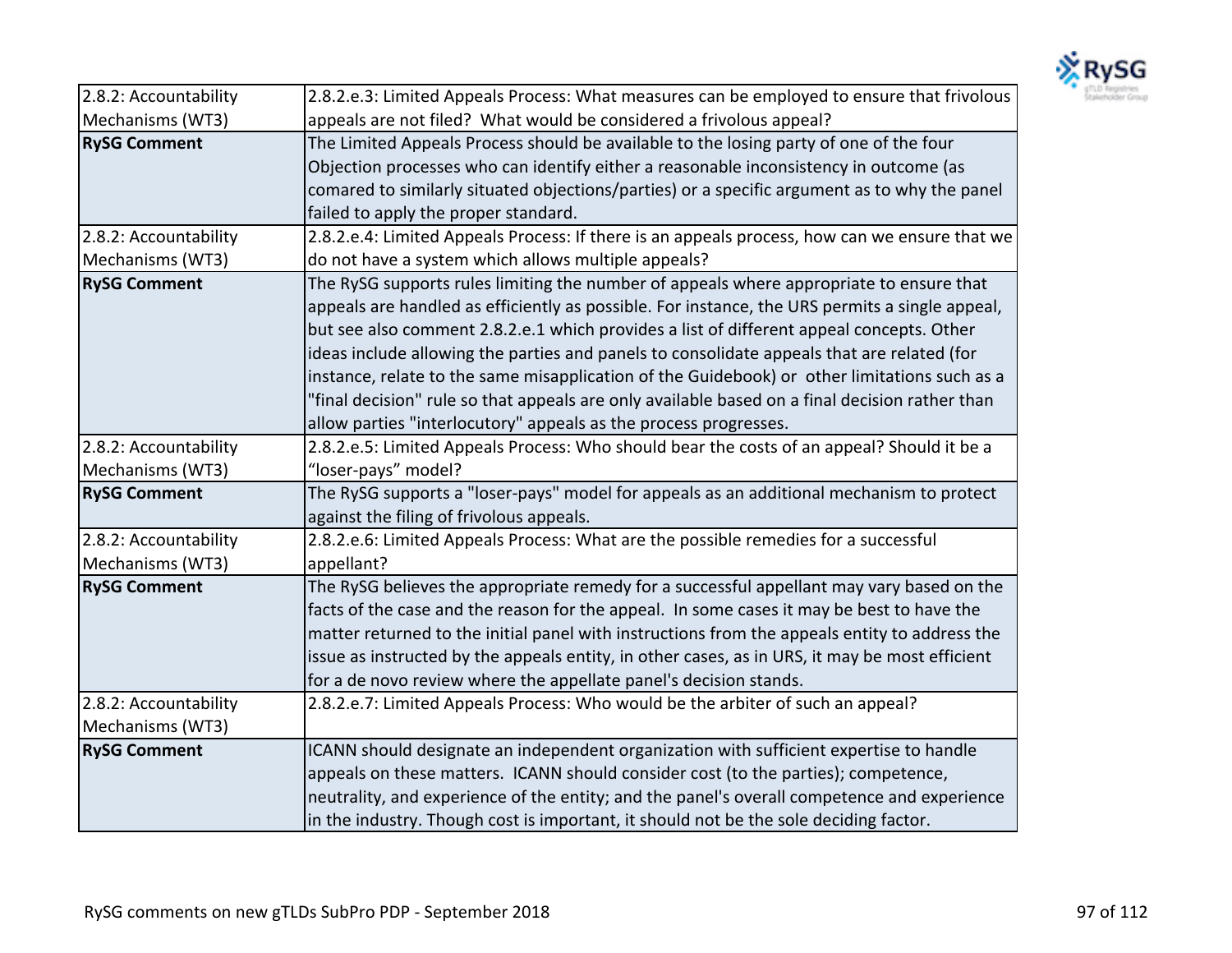

| 2.8.2: Accountability<br>Mechanisms (WT3) | 2.8.2.e.8: Limited Appeals Process: In utilizing a limited appeal process, what should be the<br>limpact, if any, on an applicant's ability to pursue any accountability mechanisms made<br>available in the ICANN Bylaws?                                                                                                                                                                                                                                                                                                                                                                                                                                                                                                                    |
|-------------------------------------------|-----------------------------------------------------------------------------------------------------------------------------------------------------------------------------------------------------------------------------------------------------------------------------------------------------------------------------------------------------------------------------------------------------------------------------------------------------------------------------------------------------------------------------------------------------------------------------------------------------------------------------------------------------------------------------------------------------------------------------------------------|
| <b>RySG Comment</b>                       | As stated in our response to 2.5.2.e.1, the RySG supports a limited appeal to to rectify errors<br>In one of the Objection processes in order to reduce the number of applicants that need to<br>use accountability mechanisms. All available accountability mechanisms should continue to<br>remain available to the applicant whether they use the limited appeal or not. To encourage<br>use of the limited appeal, ICANN should allow for appropriate tolling of any "statutes of<br>limitations" associated with an accountability mechanism where parties do take advantage<br>of the limited appeal. A party should not be precluded from raising issues because it took<br>advantage of all available mechanisms to resolve disputes. |
| 2.8.2: Accountability<br>Mechanisms (WT3) | 2.8.2.e.9: Limited Appeals Process: Do you have any additional input regarding the details of<br>such a mechanism?                                                                                                                                                                                                                                                                                                                                                                                                                                                                                                                                                                                                                            |
| <b>RySG Comment</b>                       | No, our May 24, 2017 comment provided significant suggestions that we ask the WG to<br>review. (see RySG feedback on the 2nd Community Consultation<br>https://docs.wixstatic.com/ugd/ec8e4c 8aca15819488424d93a1bdbfc884c7c1.pdf)                                                                                                                                                                                                                                                                                                                                                                                                                                                                                                            |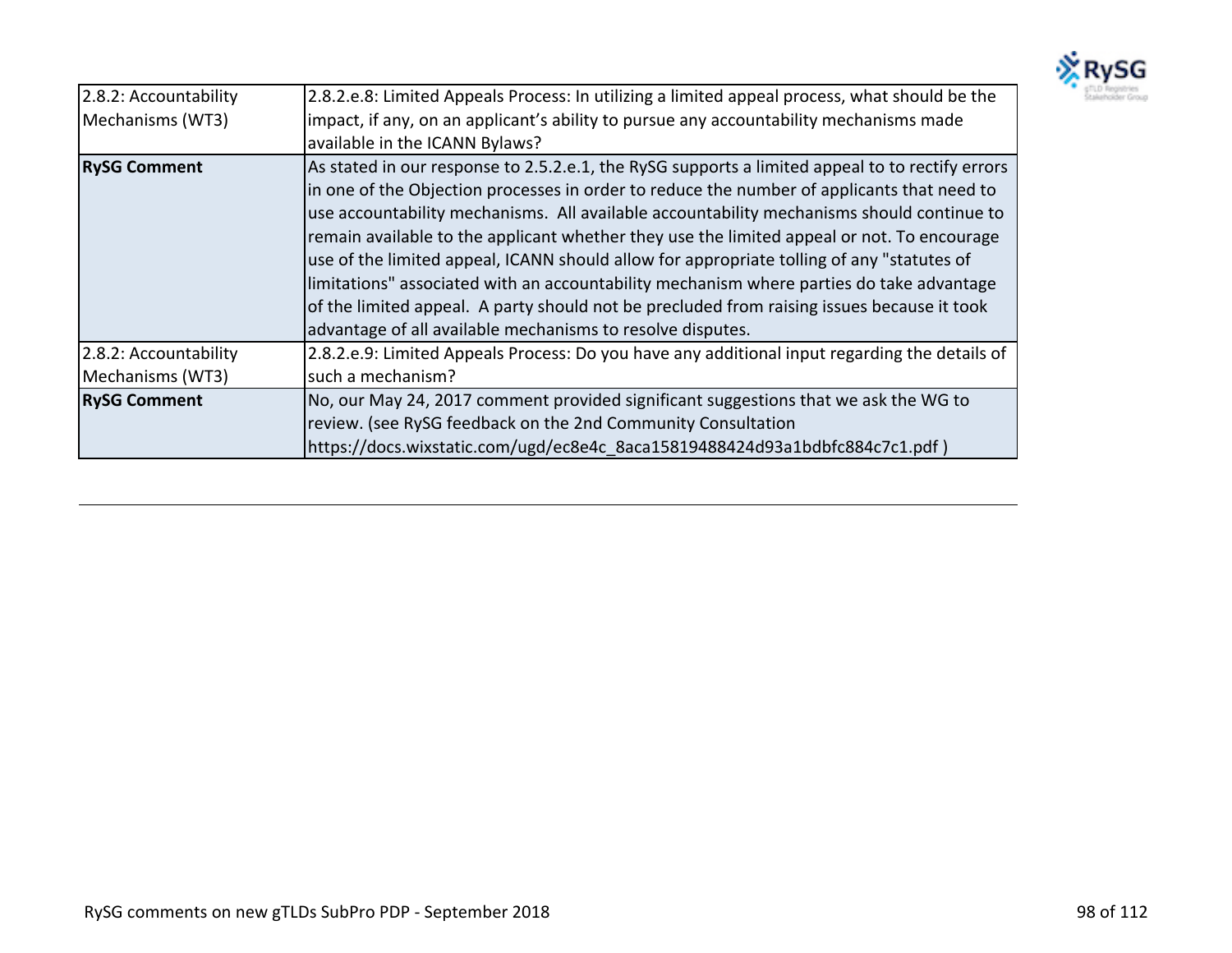

## **Preliminary Recommendations, Options, and Questions for Community Input 2.9**

| <b>Topic</b>        | <b>Text</b>                                                                                                                                                                                                                                                                                                                                                                                                                                                                                                                                                                                                                                                                                                                                                                                                                                                                                                                                                                                                                                                                                                                                                                                                                                                                                                                                                                                                                                                                                                                                                                                                                                                                                                                                                                                                                                                                                                                                                                                                                   |
|---------------------|-------------------------------------------------------------------------------------------------------------------------------------------------------------------------------------------------------------------------------------------------------------------------------------------------------------------------------------------------------------------------------------------------------------------------------------------------------------------------------------------------------------------------------------------------------------------------------------------------------------------------------------------------------------------------------------------------------------------------------------------------------------------------------------------------------------------------------------------------------------------------------------------------------------------------------------------------------------------------------------------------------------------------------------------------------------------------------------------------------------------------------------------------------------------------------------------------------------------------------------------------------------------------------------------------------------------------------------------------------------------------------------------------------------------------------------------------------------------------------------------------------------------------------------------------------------------------------------------------------------------------------------------------------------------------------------------------------------------------------------------------------------------------------------------------------------------------------------------------------------------------------------------------------------------------------------------------------------------------------------------------------------------------------|
| 2.9.1: Community    | 2.9.1.c.1: The Community Priority Evaluation (CPE) process must be more transparent and                                                                                                                                                                                                                                                                                                                                                                                                                                                                                                                                                                                                                                                                                                                                                                                                                                                                                                                                                                                                                                                                                                                                                                                                                                                                                                                                                                                                                                                                                                                                                                                                                                                                                                                                                                                                                                                                                                                                       |
| Applications (WT3)  | predictable.                                                                                                                                                                                                                                                                                                                                                                                                                                                                                                                                                                                                                                                                                                                                                                                                                                                                                                                                                                                                                                                                                                                                                                                                                                                                                                                                                                                                                                                                                                                                                                                                                                                                                                                                                                                                                                                                                                                                                                                                                  |
| <b>RySG Comment</b> | The RySG supports this recommendation.                                                                                                                                                                                                                                                                                                                                                                                                                                                                                                                                                                                                                                                                                                                                                                                                                                                                                                                                                                                                                                                                                                                                                                                                                                                                                                                                                                                                                                                                                                                                                                                                                                                                                                                                                                                                                                                                                                                                                                                        |
|                     | [Related CC2 comments] [the RySG believes that a number of improvements could be made<br>to the implementation of CPE. In its current formulation, CPE was difficult to achieve, with a<br>low rate of success amongst applicants. Despite this fact, some CPE applications seemed to<br>represent an attempt to game the system to gain an advantage over other applicants rather<br>than representing bona fide communities. As outlined below, a community priority approach<br>that is not "all or nothing" may help address this set of concerns, and may also make it<br>possible for CPE to be more relevant in scenarios where contentions do not exist.<br>Despite these concerns, we do believe that the general mechanism of providing priority in<br>contention sets (and therefore, not evaluating an applications community status unless<br>contention exists) is consistent with current GNSO policy and implementation guidance.] [We<br>agree that in some case, individual CPE decisions seemed to result in different scoring for<br>apparently quite similar sets of facts. In addition, there was a lack of transparency in how<br>CPE was evaluated. In many cases, materials evaluated were not available to the public or<br>even to other applicants, or what factors or materials panels considered. It was also not clear<br>what the roles for ICANN and EIU were.<br>We therefore make the following recommendations to improve the process:<br>. Improved training for panelists. Objection process, legal rights process generally better.<br>Look to those models for better training.<br>• Similar review/appeals process for CPE decisions as we're proposing for objections.<br>• Better documentation of roles and factors in the CPE evaluation process. Materials<br>evaluated as part of the CPE process should be made public.<br>• There should be a formal process by which other applicants have an opportunity to<br>comment on a CPE application and its supporting materials.] |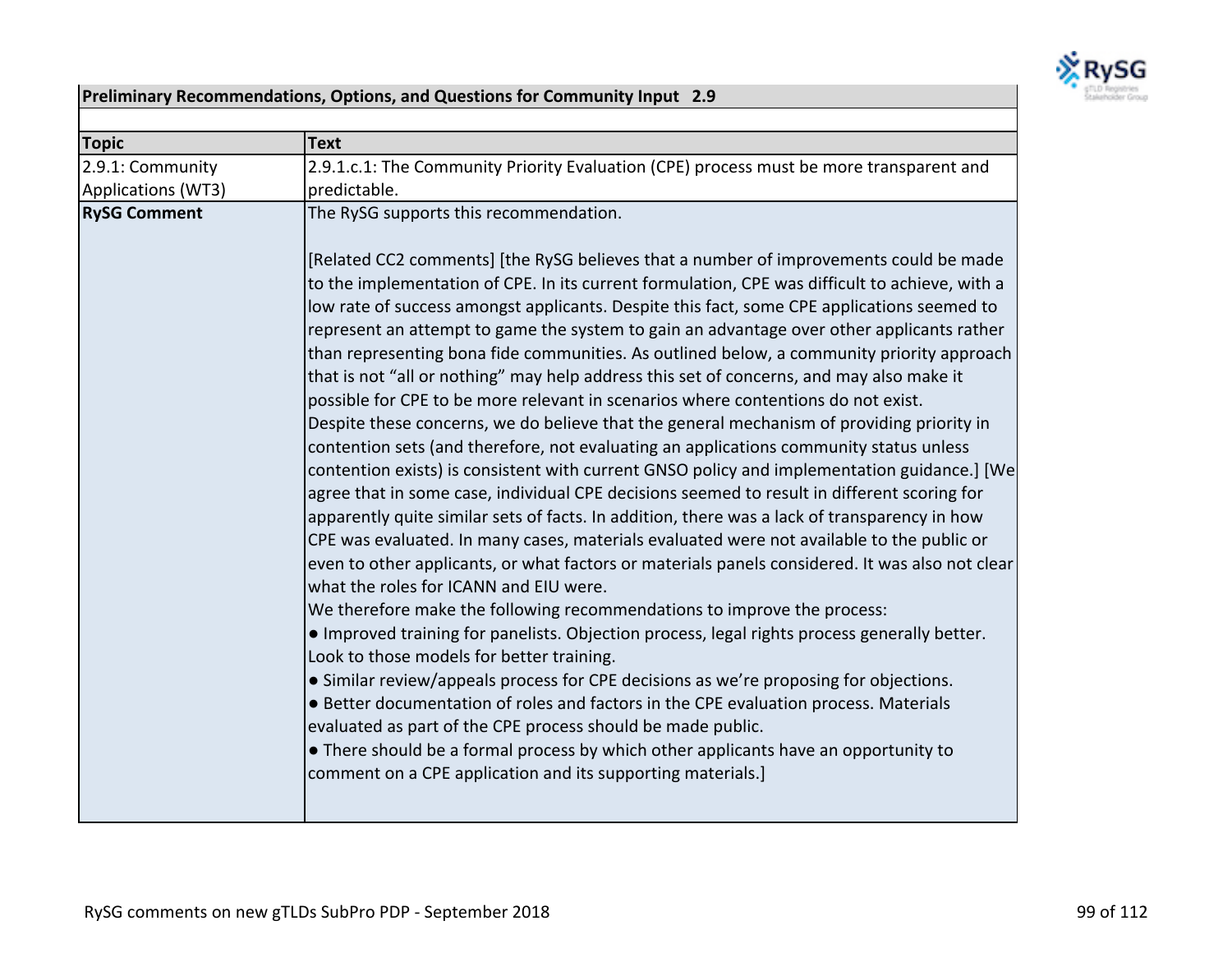

| 2.9.1: Community    | 2.9.1.c.2: CPE evaluations should be completed in a shorter period of time.                    |
|---------------------|------------------------------------------------------------------------------------------------|
| Applications (WT3)  |                                                                                                |
| <b>RySG Comment</b> |                                                                                                |
| 2.9.1: Community    | 2.9.1.c.3: All evaluation procedures should be developed BEFORE the application process        |
| Applications (WT3)  | opens and made easily and readily available.                                                   |
| <b>RySG Comment</b> | The RySG supports this recommendation.                                                         |
| 2.9.1: Community    | 2.9.1.c.4: The CPE process should include a process for evaluators to ask clarifying questions |
| Applications (WT3)  | and where appropriate engage in a dialogue with the applicant during the CPE process.          |
| <b>RySG Comment</b> | The RySG supports this recommendation.                                                         |
| 2.9.1: Community    | 2.9.1.c.5: Less restrictive word count for communities to engage in clarifying and providing   |
| Applications (WT3)  | information.                                                                                   |
| <b>RySG Comment</b> |                                                                                                |
| 2.9.1: Community    | 2.9.1.e.1: During its deliberations, a number of Work Track 3 members expressed that they      |
| Applications (WT3)  | believed the "definition" of community, available in section 1.2.3.1 of the Applicant          |
|                     | Guidebook, was deficient. A number of attempts were made by the Work Track to better           |
|                     | define the term "community," but no definition could be universally agreed upon. Do you        |
|                     | believe the current definition of "community" in the AGB is sufficiently clear and flexible to |
|                     | represent the intentions of existing policy about community applications and the various       |
|                     | types of communities that may seek priority in the new gTLD program? If not, how would         |
|                     | you define "community" for the purposes of community-based applications in the New gTLD        |
|                     | Program? What attributes are appropriate? Do you have specific examples where                  |
|                     | demonstrable community support should or should not award priority for a string? Do you        |
|                     | believe examples are useful in developing an understanding of the purpose and goals of any     |
|                     | community-based application treatment?                                                         |
| <b>RySG Comment</b> |                                                                                                |
| 2.9.1: Community    | 2.9.1.e.2: Should community-based applications receive any differential treatment beyond       |
| Applications (WT3)  | the ability to participate in CPE, in the event of string contention?                          |
| <b>RySG Comment</b> |                                                                                                |
| 2.9.1: Community    | 2.9.1.e.3: Could/should alternative benefits be considered when scoring below the threshold    |
| Applications (WT3)  | to award the string (e.g., support in auction proceedings)?                                    |
| <b>RySG Comment</b> |                                                                                                |
| 2.9.1: Community    | 2.9.1.e.4: What specific changes to the CPE criteria or the weight/scoring of those criteria   |
| Applications (WT3)  | should be considered, if the mechanism is maintained?                                          |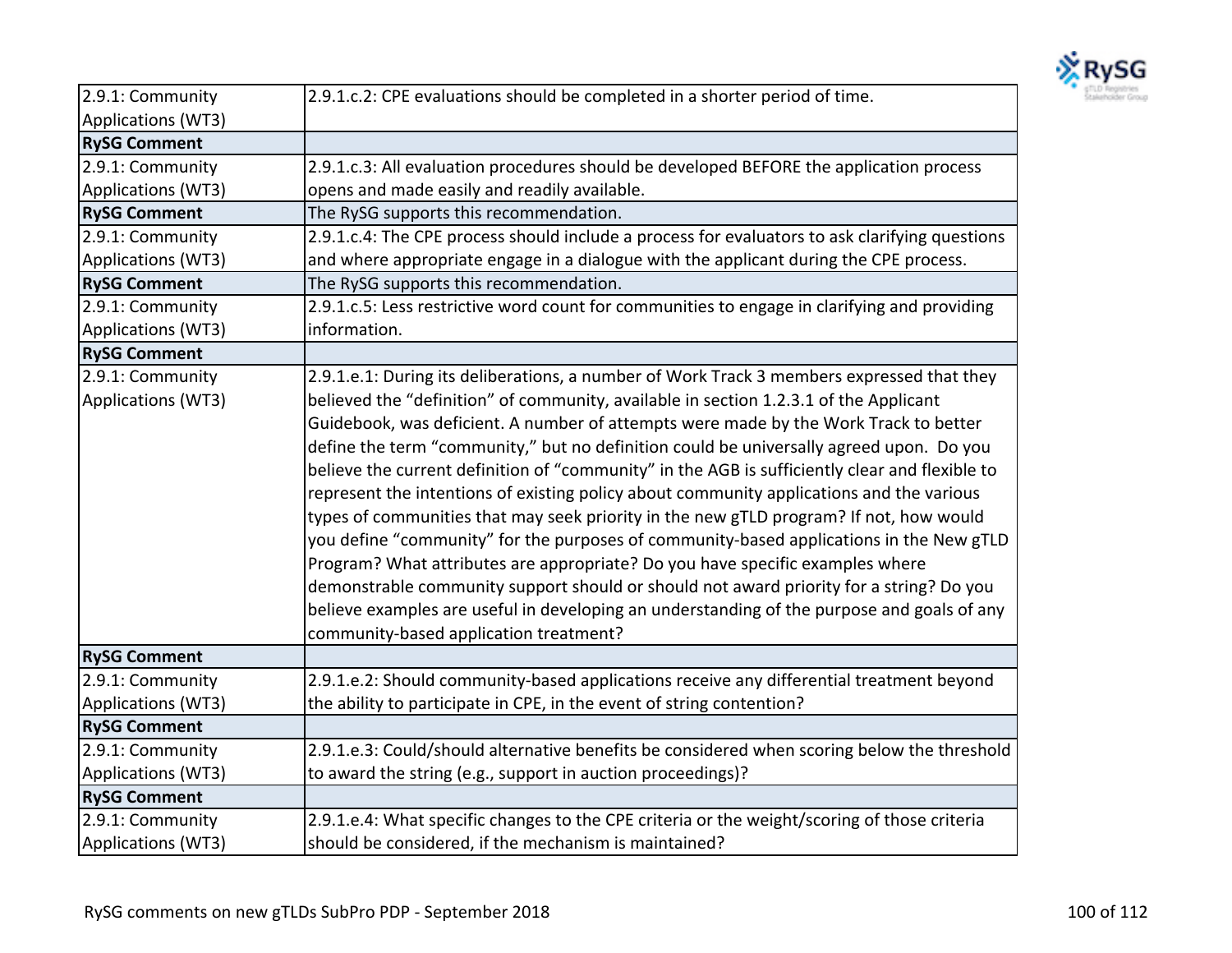

| <b>RySG Comment</b>                    |                                                                                                                                                                                                                                                                                                                                                                                                                                                                                                                                                                                                                                                                                                                                                                                                                                                                                                                                                                                                     |
|----------------------------------------|-----------------------------------------------------------------------------------------------------------------------------------------------------------------------------------------------------------------------------------------------------------------------------------------------------------------------------------------------------------------------------------------------------------------------------------------------------------------------------------------------------------------------------------------------------------------------------------------------------------------------------------------------------------------------------------------------------------------------------------------------------------------------------------------------------------------------------------------------------------------------------------------------------------------------------------------------------------------------------------------------------|
| 2.9.1: Community<br>Applications (WT3) | 2.9.1.e.5: In the 2012 new gTLD round, it was determined that community-based<br>applications should have preference over non-community-based applications for the same<br>string. Some have argued that this preference should continue, others have claimed that this<br>preference is no longer needed. Should the New gTLD Program continue to incorporate the<br>general concept of preferential treatment for "community applications" going forward? Is<br>the concept of awarding priority for community-based applications feasible, given that<br>winners and losers are created?                                                                                                                                                                                                                                                                                                                                                                                                         |
| <b>RySG Comment</b>                    |                                                                                                                                                                                                                                                                                                                                                                                                                                                                                                                                                                                                                                                                                                                                                                                                                                                                                                                                                                                                     |
| 2.9.1: Community<br>Applications (WT3) | The Work Track also considered a report on CPE prepared by the Council of Europe, which<br>noted the need to refine the definition of community and re-assess the criteria and guidance<br>for CPE in the AGB and CPE Guidelines. Although this paper has not been officially endorsed<br>by the European Commission or the GAC, there are a number of recommendations in this<br>report on community-based applications. The Work Track is seeking feedback from the<br>community on this report and more specifically which recommendations are supported, not<br>supported or which require further exploration. 2.9.1.e.6: Do you agree with the Council of<br>Europe Report, which in summary states, "Any failure to follow a decision-making process<br>which is fair, reasonable, transparent and proportionate endangers freedom of expression<br>and association, and risks being discriminatory." Did the CPE process endanger freedom of<br>expression and association? Why or why not? |
| <b>RySG Comment</b>                    |                                                                                                                                                                                                                                                                                                                                                                                                                                                                                                                                                                                                                                                                                                                                                                                                                                                                                                                                                                                                     |
| 2.9.1: Community<br>Applications (WT3) | 2.9.1.e.7: In regards to recommendation 2.9.1.c.1 in section c above, what does, "more<br>transparent and predictable," mean to you? For what aspects of CPE would this apply in<br>particular?                                                                                                                                                                                                                                                                                                                                                                                                                                                                                                                                                                                                                                                                                                                                                                                                     |
| <b>RySG Comment</b>                    |                                                                                                                                                                                                                                                                                                                                                                                                                                                                                                                                                                                                                                                                                                                                                                                                                                                                                                                                                                                                     |
| 2.9.1: Community<br>Applications (WT3) | 2.9.1.e.8: Some in the Work Track have noted specific concerns about the way the CPE<br>provider performed evaluations, particularly around the validation of letters of<br>support/opposition. To what extent should the evaluators be able to deviate from pre-<br>published guidance and guidelines? For instance, should the evaluators have the flexibility to<br>perform elements of the evaluation in a procedurally different way?                                                                                                                                                                                                                                                                                                                                                                                                                                                                                                                                                          |
| <b>RySG Comment</b>                    |                                                                                                                                                                                                                                                                                                                                                                                                                                                                                                                                                                                                                                                                                                                                                                                                                                                                                                                                                                                                     |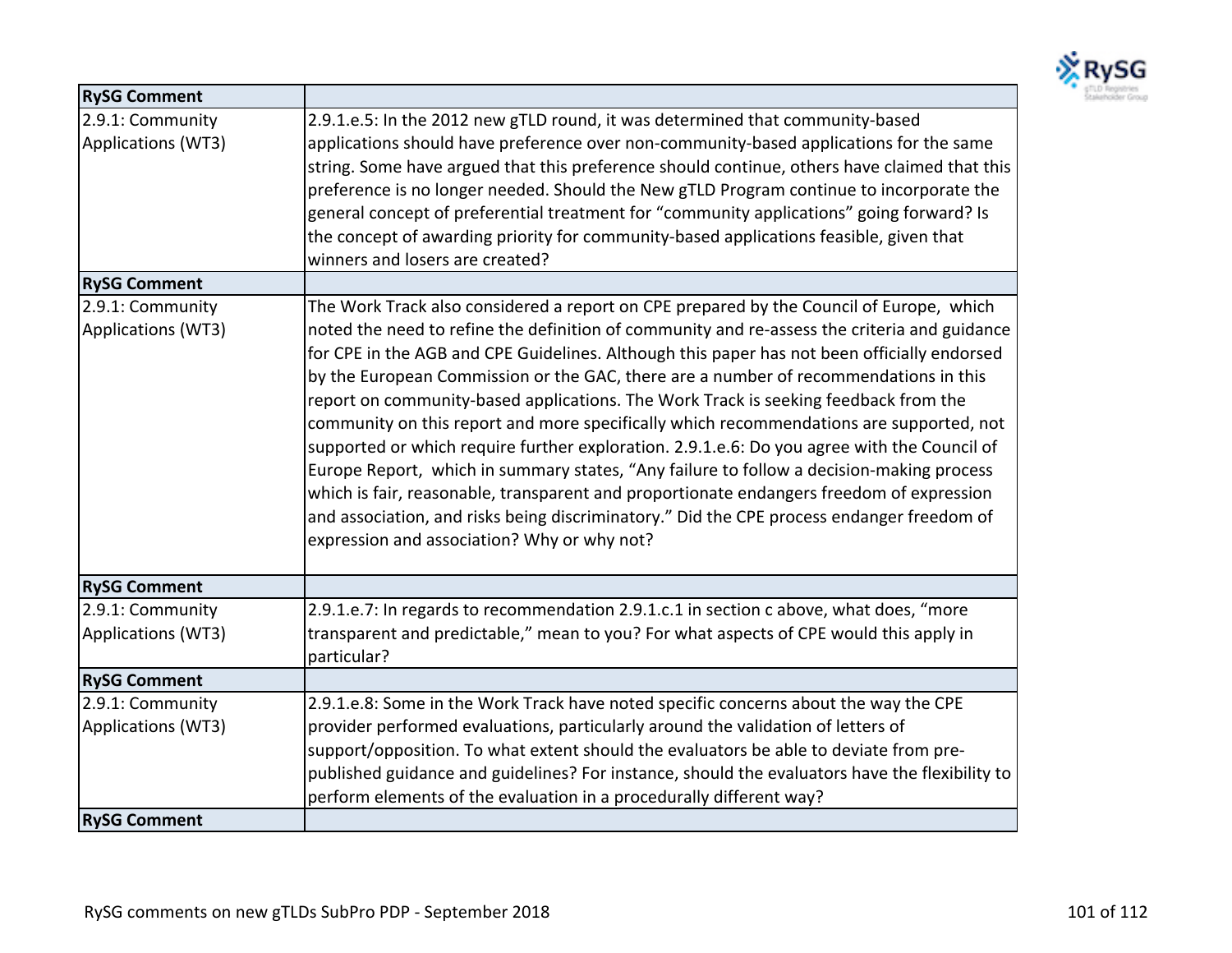

| Preliminary Recommendations, Options, and Questions for Community Input 2.10 |                                                                                                 |
|------------------------------------------------------------------------------|-------------------------------------------------------------------------------------------------|
|                                                                              |                                                                                                 |
| <b>Topic</b>                                                                 | <b>Text</b>                                                                                     |
| 2.10.1: Base Registry                                                        | 2.10.1.c.1: Work Track 2 continues to support the original policy recommendations and           |
| Agreement (WT2)                                                              | implementation guidelines upon which the 2012 round was based. However, a clearer,              |
|                                                                              | structured, and efficient method for obtaining exemptions to certain requirements of the RA,    |
|                                                                              | which allows ICANN to consider unique aspects of registry operators, TLD strings, as well as    |
|                                                                              | the ability to accommodate a rapidly changing marketplace is needed.                            |
| <b>RySG Comment</b>                                                          | The RySG supports this recommendation.                                                          |
|                                                                              |                                                                                                 |
|                                                                              | [Related CC2 Comments][                                                                         |
|                                                                              | The RySG does support the existing exceptions to the Code of Conduct provided for under         |
|                                                                              | Specification 13 and under Specification 9 paragraph 6.                                         |
|                                                                              | We have not identified any other specific circumstances where an exemption to the Code of       |
|                                                                              | Conduct should be granted. On the assumption that the Code of Conduct is retained,              |
|                                                                              | however, the RySG would support greater flexibility for registry operators wishing to seek an   |
|                                                                              | exemption. It would be reasonable for a registry operator who is able to demonstrate that       |
|                                                                              | the application of the Code of Conduct to its TLD is not necessary to protect the public        |
|                                                                              | interest, in other circumstances to those set out in Spec 9 para 6, to be granted such an       |
|                                                                              | exemption.                                                                                      |
|                                                                              | The RySG would also like to highlight that the existing process of obtaining an exemption to    |
|                                                                              | the Code of Conduct results in some ambiguity under the Registry Agreement, since the           |
|                                                                              | registry operator is still bound by section 2.9: "Subject to the requirements of Specification  |
|                                                                              | 11, Registry Operator must provide non-discriminatory access to Registry Services to all        |
|                                                                              | ICANN accredited registrars that enter into and are in compliance with the registry-registrar   |
|                                                                              | agreement for the TLD". Since, under the current model, all exemptions must be for single-      |
|                                                                              | registrant models wherein the registry (as registrant) may still chose its registrar, we do not |
|                                                                              | believe this language should apply to Specification 9 exempt TLDs, regardless of whether        |
|                                                                              | they additionally qualify for Specification 13.]                                                |
|                                                                              |                                                                                                 |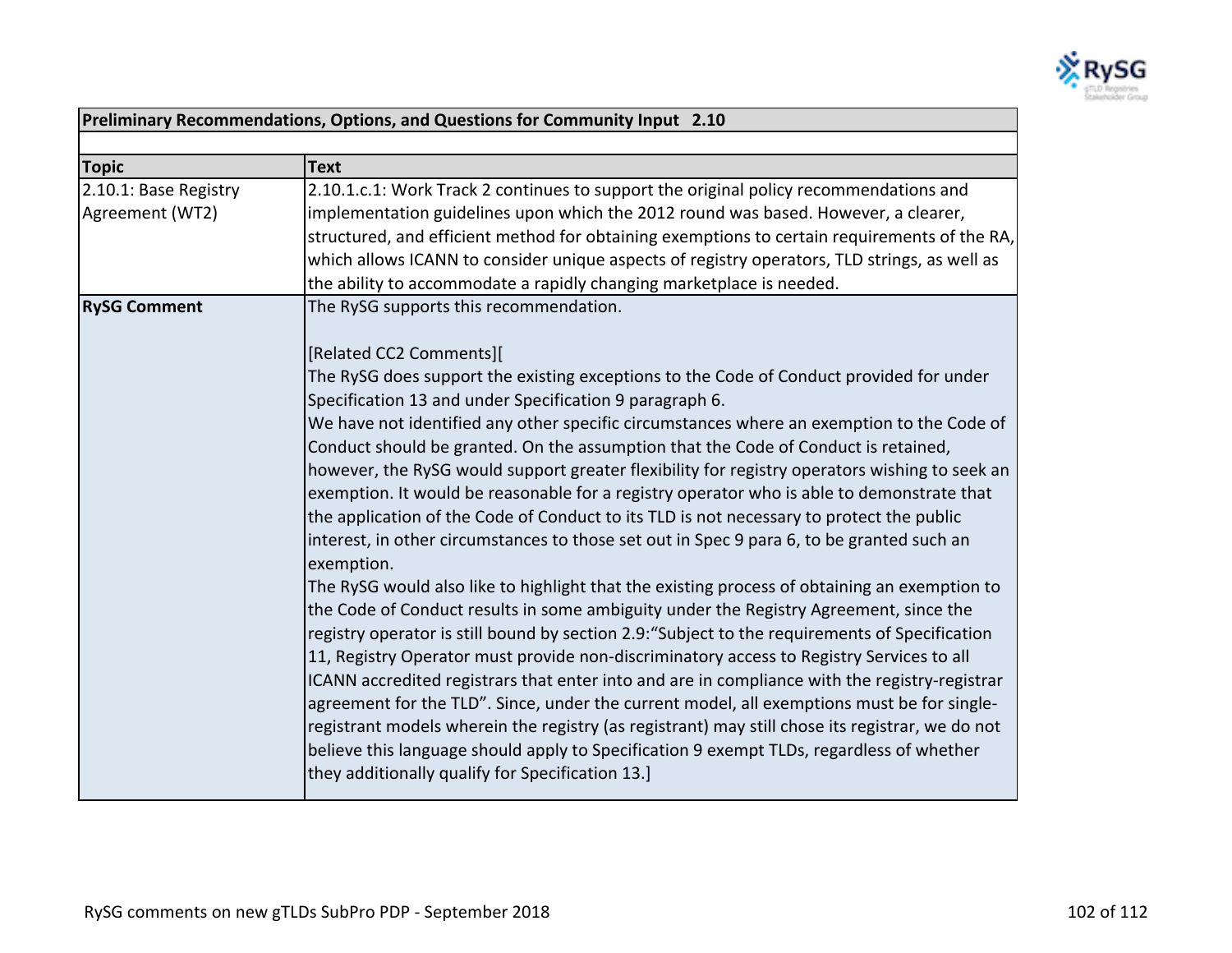

| 2.10.1: Base Registry  | 2.10.1.e.1: If ICANN were to have a "clearer, structured, and efficient methods for obtaining |
|------------------------|-----------------------------------------------------------------------------------------------|
| Agreement (WT2)        | exemptions to certain requirements of the RA," how can such a process be structured to        |
|                        | consider unique aspects of registry operators and TLD strings, while at the same time         |
|                        | balancing ICANN's commitment to registry operators that it treat each registry operator       |
|                        | equitably?                                                                                    |
| <b>RySG Comment</b>    |                                                                                               |
| 2.10.1: Base Registry  | 2.10.1.e.1.1: At a high level, there was a suggestion that for exemptions or exceptions, the  |
| Agreement (WT2)        | proposer could provide the specific problematic provisions, the underlying policy             |
|                        | justifications for those provisions, and the reasons why the relief is not contrary to those  |
|                        | justifications. Does this seem like a reasonable approach? Why or why not?                    |
| <b>RySG Comment</b>    |                                                                                               |
| 2.10.1: Base Registry  | The Public Interest Commitment (PIC) Standing Panel Evaluation Report dated March 17,         |
| Agreement (WT2)        | 2017 in the case of Adobe Systems Incorporated et al. v. Top Level Spectrum, Inc., d/b/a/     |
|                        | Fegistry, LLC et al., states the following: Second, the Panel notes that PIC (3)(a) of        |
|                        | Specification 11 imposes no obligation on Respondent as the Registry Operator itself to avoid |
|                        | fraudulent and deceptive practices. Third, the Panel finds that Respondent's Registry         |
|                        | Operator Agreement contains no covenant by the Respondent to not engage in fraudulent         |
|                        | and deceptive practices. 2.10.1.e.2: Should this Work Track recommend that ICANN include a    |
|                        | covenant in the RA that the registry operator not engage in fraudulent and deceptive          |
|                        | practices? Please explain.                                                                    |
| <b>RySG Comment</b>    |                                                                                               |
| 2.10.2: Registrar Non- | 2.10.2.c.1: Recommendation 19 should be revised to be made current with the current           |
| Discrimination /       | environment: Registries must use only ICANN accredited registrars in registering domain       |
| Registry/Registrar     | names and may not discriminate among such accredited registrars, unless an exemption to       |
| Standardization (WT2)  | the Registry Code of Conduct is granted.                                                      |
| <b>RySG Comment</b>    | RySG supports this recommendation. In addition, the RySG believes that Registries should      |
|                        | have the flexibility to register their own domains under certain circumstances, including     |
|                        | where no registrar agrees to sell a Registry's TLDs.                                          |
|                        |                                                                                               |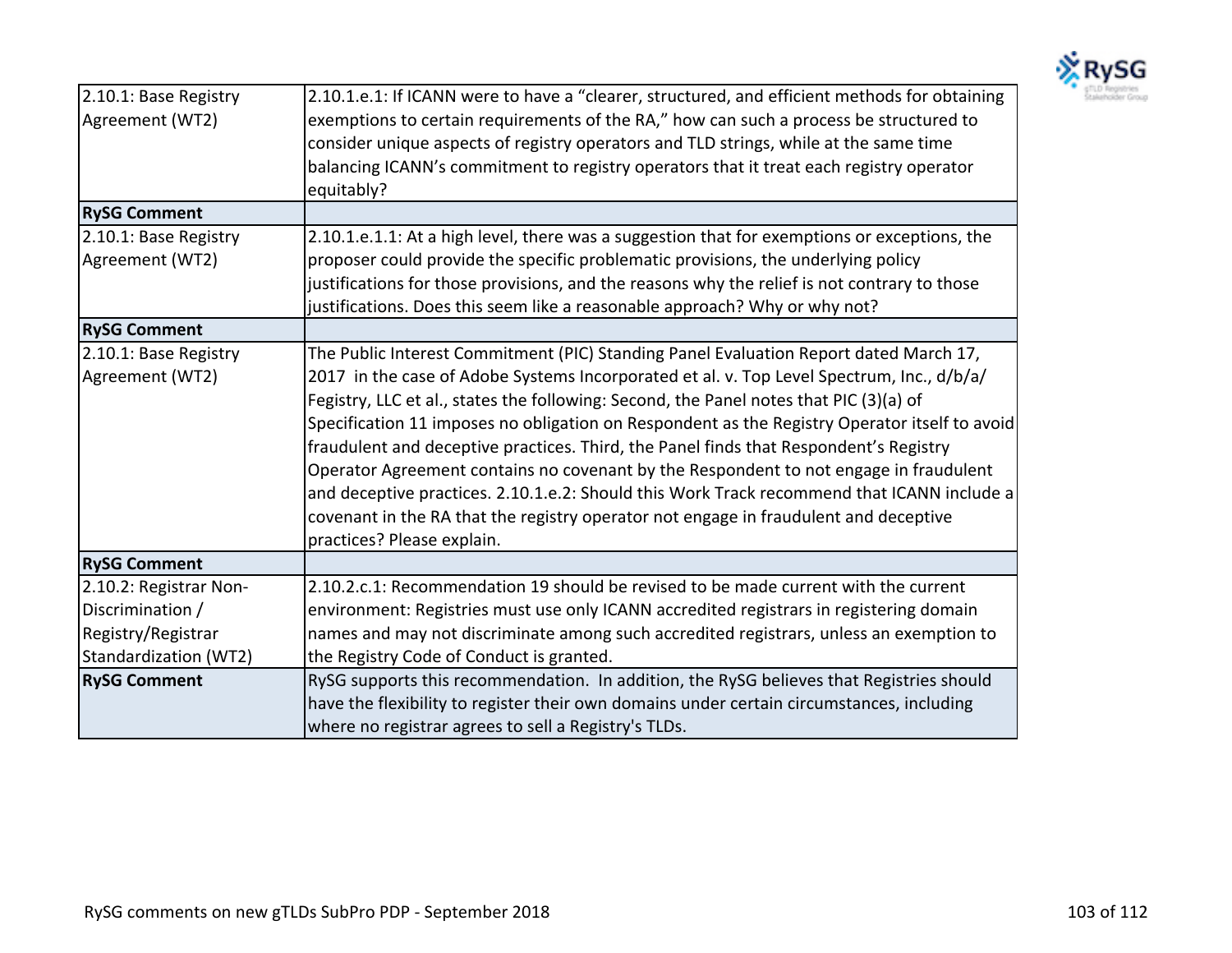

| 2.10.2: Registrar Non- | 2.10.2.e.1: In response to feedback from CC2, Work Track 2 members have suggested that          |
|------------------------|-------------------------------------------------------------------------------------------------|
| Discrimination /       | Brand registries as well as any registry operator granted an exemption from the Code of         |
| Registry/Registrar     | Conduct (as set forth in Specification 9 of the Registry Agreement), should not only be able    |
| Standardization (WT2)  | to limit the number of registrars that they have to use, but should also have the ability to    |
|                        | receive a complete exemption from using any ICANN-accredited registrars at all in the           |
|                        | operation of their TLD by making them equally exempt from section 2.9 of the Registry           |
|                        | Agreement. In connection with the above proposal, the Work Track is soliciting feedback on      |
|                        | the following:                                                                                  |
| <b>RySG Comment</b>    | With the New gTLD Program the Registry Stakeholder Group membership has expanded with           |
|                        | the entry of new registry operators. These include some who may not have been previously        |
|                        | active in ICANN policy development, such as brand owners, and others who previously             |
|                        | participated in a different capacity, including registrars who now also operate registry        |
|                        | businesses. Given the diversity of members within the RySG, there is not one single view on     |
|                        | the question of vertical integration of registries and registrars. Some RySG members favour     |
|                        | vertical integration and would support removal of the restrictions on operation of those        |
|                        | vertically-integrated businesses. Other RySG members favour the retention of those              |
|                        | restrictions. We are not aware of any specific disadvantages or issues arising out of the       |
|                        | operation of vertically integrated registries and registrars. (see also RySG feedback on the    |
|                        | 2nd Community Consultation                                                                      |
|                        | https://docs.wixstatic.com/ugd/ec8e4c 8aca15819488424d93a1bdbfc884c7c1.pdf)                     |
| 2.10.2: Registrar Non- | 2.10.2.e.1.1: Should a complete exemption be available to these registries? Please explain.     |
| Discrimination /       |                                                                                                 |
| Registry/Registrar     |                                                                                                 |
| Standardization (WT2)  |                                                                                                 |
| <b>RySG Comment</b>    | Yes, a complete exemption should be available to these registries. The registrant protection    |
|                        | rationale underlying these requirements (i.e. registrants should not be at risk of losing their |
|                        | domain names due to registry failure) are inapplicable where a registry is registering          |
|                        | domains to themselves or a licensee.                                                            |
| 2.10.2: Registrar Non- | 2.10.2.e.1.2: If complete exemptions are granted, are there any obligations that should be      |
| Discrimination /       | imposed on .Brand registries to ensure that any obligations or registrant protections           |
| Registry/Registrar     | normally found in Registrar Accreditation Agreements that should be included in .Brand          |
| Standardization (WT2)  | Registry Agreements if they elect to not use any ICANN-accredited registrars?                   |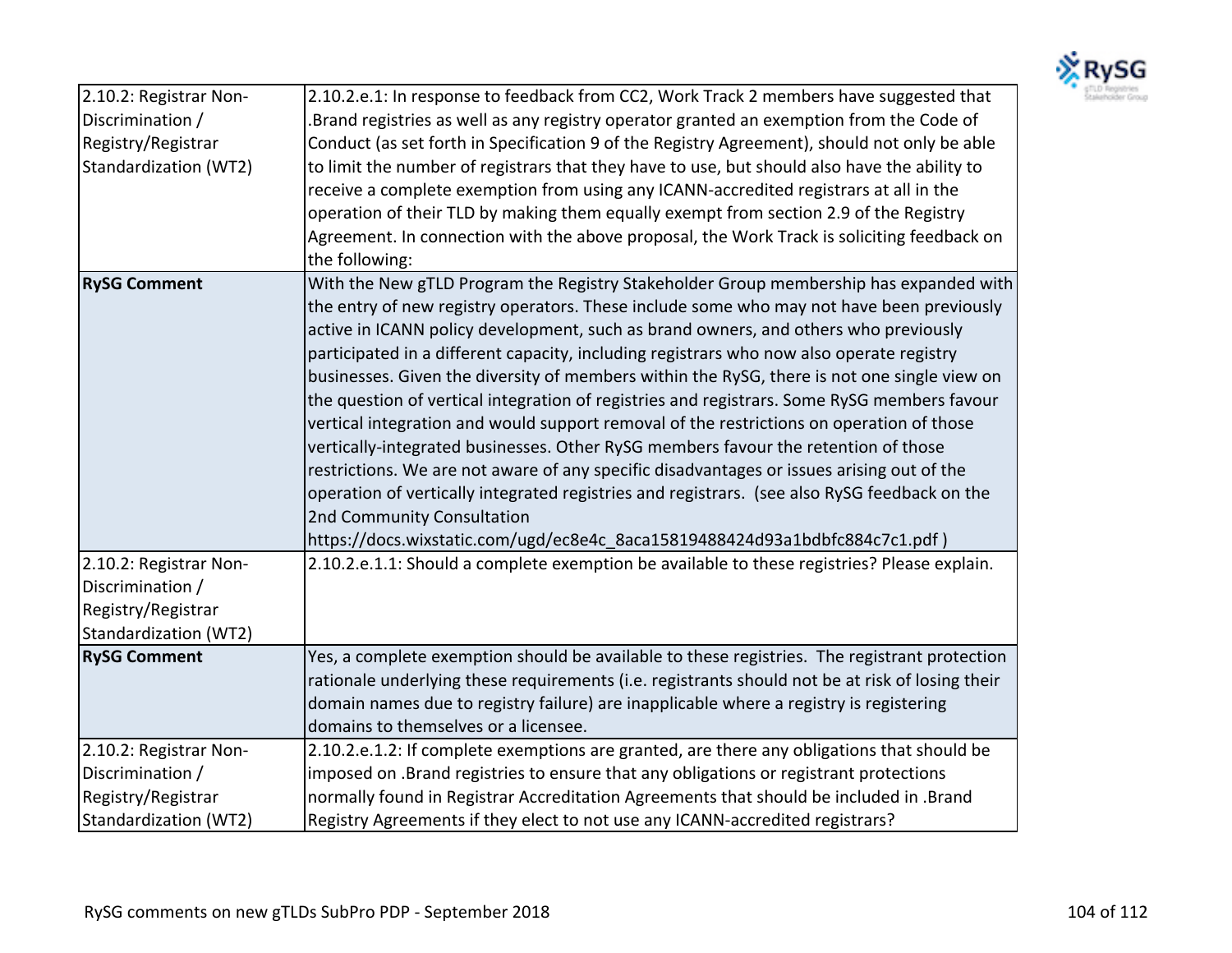

| <b>RySG Comment</b>    | No, the RySG does not believe additional obligations are required for the reasons stated in |
|------------------------|---------------------------------------------------------------------------------------------|
|                        | 2.10.2.e.1.1.                                                                               |
| 2.10.2: Registrar Non- | 2.10.2.e.1.3: Work Track members have suggested that input from the Registrars              |
| Discrimination /       | Stakeholder Group as well as the Brand Registry Group on this topic, would benefit further  |
| Registry/Registrar     | deliberations and any final recommendations. The Work Track makes note that feedback        |
| Standardization (WT2)  | from all parties will be fully considered and contribute to further developments.           |
| <b>RySG Comment</b>    |                                                                                             |
| 2.10.2: Registrar Non- | 2.10.2.e.2: Are there any other additional situations where exemptions to the Code of       |
| Discrimination /       | Conduct should be available?                                                                |
| Registry/Registrar     |                                                                                             |
| Standardization (WT2)  |                                                                                             |
| <b>RySG Comment</b>    |                                                                                             |
| 2.10.2: Registrar Non- | 2.10.2.e.3: There are provisions in the Registrar Stakeholder Group Charter that some feel  |
| Discrimination /       | disfavor those who have been granted exemptions to the Code of Conduct. In the              |
| Registry/Registrar     | preliminary recommendation above, would it be better to phrase it as, "unless the Registry  |
| Standardization (WT2)  | Code of Conduct does not apply" rather than, "unless an exemption to the Registry Code of   |
|                        | Conduct is granted"?                                                                        |
| <b>RySG Comment</b>    |                                                                                             |

| <b>Preliminary Recommendations, Options, and Questions for Community Input 2.11</b> |                                                                                            |
|-------------------------------------------------------------------------------------|--------------------------------------------------------------------------------------------|
|                                                                                     |                                                                                            |
| <b>Topic</b>                                                                        | Text                                                                                       |
| 2.11.1: Registry System                                                             | 2.11.1.c.1: Registry System Testing (RST) should be split between overall registry service |
| Testing (WT4)                                                                       | provider (RSP) matters and specific application/TLD testing.                               |
| <b>RySG Comment</b>                                                                 |                                                                                            |
| 2.11.1: Registry System                                                             | 2.11.1.c.2: Remove a better part or all self-certification assessments.                    |
| Testing (WT4)                                                                       |                                                                                            |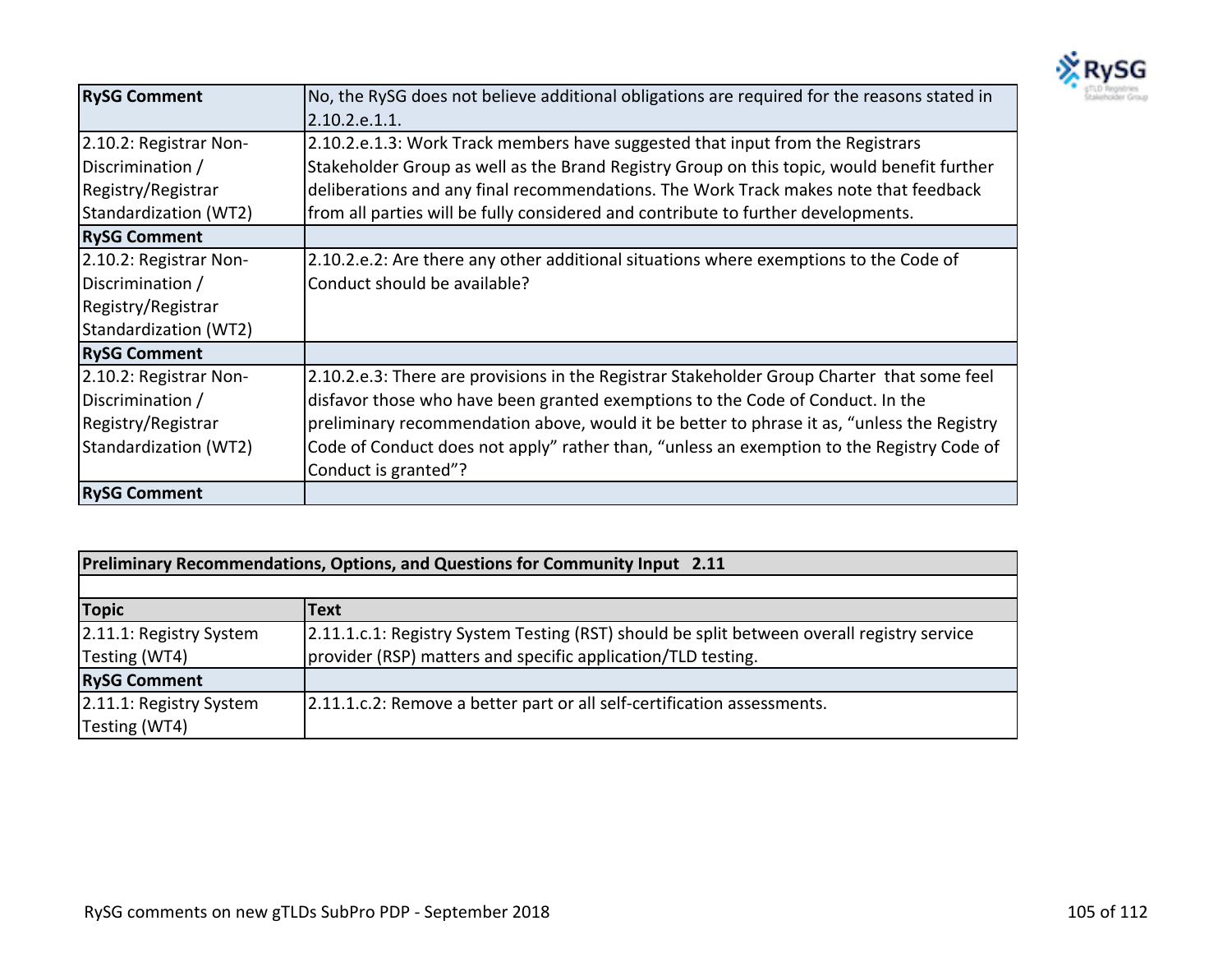

| <b>RySG Comment</b>     | At least one RySG member suggests that the proposal should be qualidade to stipulate that<br>removal of the self-certification assessment applies to established RO's who exhibit the exact<br>same business rules across TLD. There is opposition within RySG for that viewpoing, believing<br>it to be anti-competitive.<br>At least one RySG member found little value of self-certification assessments in avoiding<br>failures and supports this recommendation.                                                                                                                                                                                                                                                                                                                                                                    |
|-------------------------|------------------------------------------------------------------------------------------------------------------------------------------------------------------------------------------------------------------------------------------------------------------------------------------------------------------------------------------------------------------------------------------------------------------------------------------------------------------------------------------------------------------------------------------------------------------------------------------------------------------------------------------------------------------------------------------------------------------------------------------------------------------------------------------------------------------------------------------|
| 2.11.1: Registry System | 2.11.1.c.3: Rely on Service Level Agreement (SLA) monitoring for most if not all overall                                                                                                                                                                                                                                                                                                                                                                                                                                                                                                                                                                                                                                                                                                                                                 |
| Testing (WT4)           | registry service provider testing.                                                                                                                                                                                                                                                                                                                                                                                                                                                                                                                                                                                                                                                                                                                                                                                                       |
| <b>RySG Comment</b>     | While at least one RySG member agrees with moving a good part of testing to ongoing SLA<br>monitoring, at least one other RySG member believes the question should be clarified and<br>explain if this proposes the removal of pre-delegation testing. And if so, at least one member<br>expressed concerns as SLA monitoring is not extensive.<br>At least one RySG member that since RSP Pre-Accreditation program is not approved, that<br>reference should be made to Registry Operators and not RSPs. At least one other RySG<br>member opposes this view, since pre-approval seems to be the leaning of the WG, but<br>reckons that if it's not approved, this proposal should be changed to the next available<br>aggregation level, which is registry service provider for a number of TLDs in a single<br>subsequent procedure. |
| 2.11.1: Registry System | 2.11.1.c.4: Limit Internationalized Domain Name (IDN) testing to specific TLD policies; do not                                                                                                                                                                                                                                                                                                                                                                                                                                                                                                                                                                                                                                                                                                                                           |
| Testing (WT4)           | perform an IDN table review in Registry System Testing.                                                                                                                                                                                                                                                                                                                                                                                                                                                                                                                                                                                                                                                                                                                                                                                  |
| <b>RySG Comment</b>     | The RySG believes that this should have been a reasonable thing to do during prior round.<br>However, in practice, the PDT execution related to IDNs actually exceeded the stated<br>boundaries in that the Testing Team both expanded the scope and inserted "judgement" into<br>the expected results.                                                                                                                                                                                                                                                                                                                                                                                                                                                                                                                                  |
| 2.11.1: Registry System | 2.11.1.c.5: Include additional operational tests to assess readiness for Domain Name System                                                                                                                                                                                                                                                                                                                                                                                                                                                                                                                                                                                                                                                                                                                                              |
| Testing (WT4)           | Security Extensions (DNSSEC) contingencies (key roll-over, zone re-signing).                                                                                                                                                                                                                                                                                                                                                                                                                                                                                                                                                                                                                                                                                                                                                             |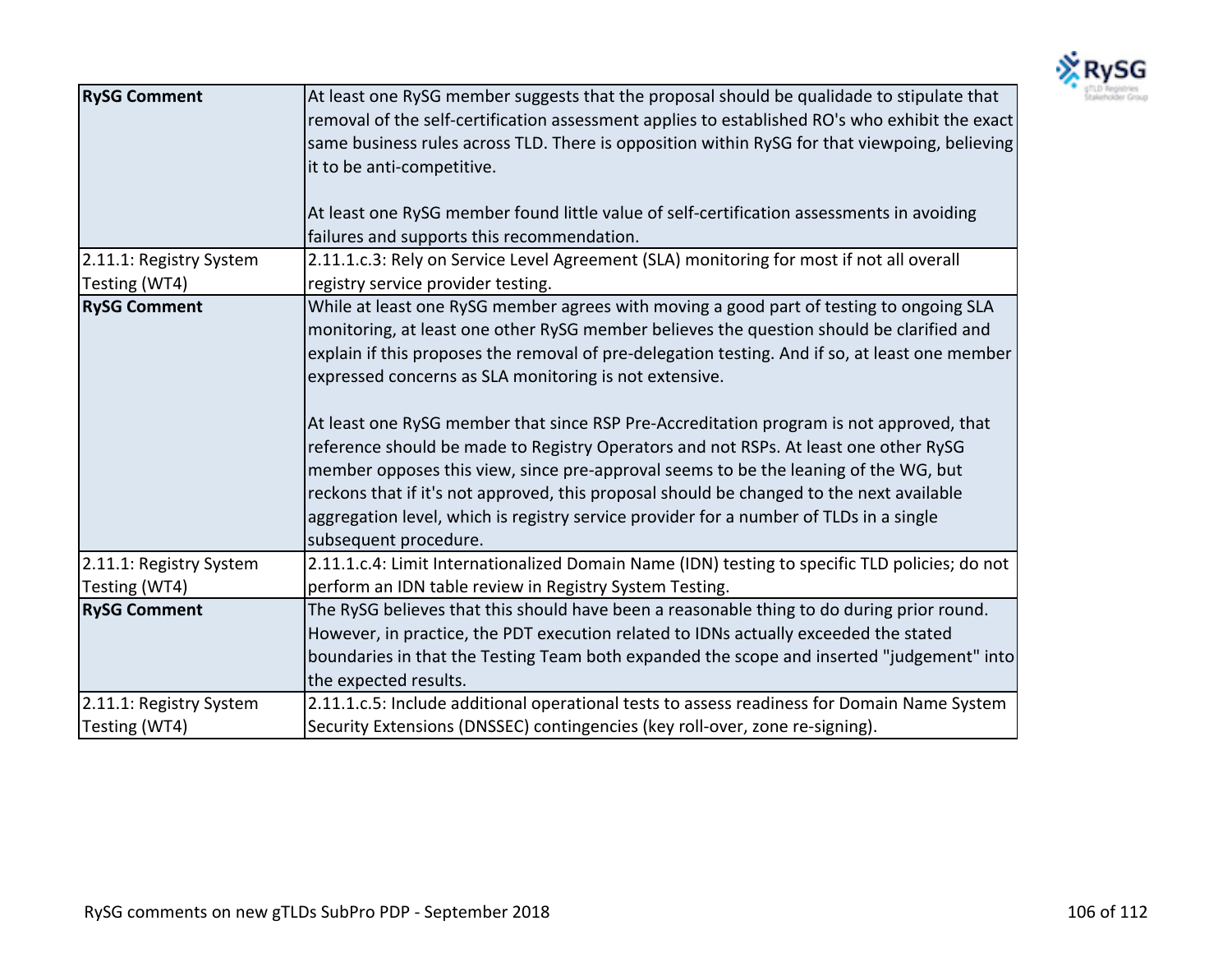

| <b>RySG Comment</b>                      | At least one RySG member believes that this approach is inconsistent. Rollovers in PDT<br>testing will not reflect the realities of operations. That is, it will be an effort that may not be<br>predictive. Since DNS insfrastructure is frequently shared, this may introduce security and<br>stability risks due to side-effects to existing TLDs that could emerge through execution<br>errors. To test readiness for DNSSEC, at a minimum, an RSP should be able to demonstrate<br>the ability to transition the signed zone of a TLD onto their system, and transition the signed<br>zone of a TLD off of their system. During the Registry Transition Process the act of rolling a<br>signed zone is intricate and should be considered a key part of Registry Testing. This whole<br>paragraph is opposed by at least one other RySG member.<br>While those two tests seem to be enough for the time being for at least one RySG member,<br> the same members suggest consideration of algorithm roll-over exercises in the future, when <br>enough experience in this specific maneuver gets established in the operational community. |
|------------------------------------------|-------------------------------------------------------------------------------------------------------------------------------------------------------------------------------------------------------------------------------------------------------------------------------------------------------------------------------------------------------------------------------------------------------------------------------------------------------------------------------------------------------------------------------------------------------------------------------------------------------------------------------------------------------------------------------------------------------------------------------------------------------------------------------------------------------------------------------------------------------------------------------------------------------------------------------------------------------------------------------------------------------------------------------------------------------------------------------------------------------------------------------------------------|
| 2.11.1: Registry System<br>Testing (WT4) | 2.11.1.c.6: Possible language: "Applicants must be able demonstrate their technical<br>capability to run a registry operation for the purpose that the applicant sets out, either by<br>submitting it to evaluation at application time or agreeing to use a previously approved*<br>technical infrastructure." * Could mean in the same procedure or previous procedures if an<br>RSP program exists.                                                                                                                                                                                                                                                                                                                                                                                                                                                                                                                                                                                                                                                                                                                                          |
| <b>RySG Comment</b>                      | At least one RySG member suggests that if an applicant is choosing to use a previously<br>approved technical infrastructure, then the applicant should be required to identify that<br>service provider at application. This is opposed by at least one RySG member, stating that<br>this would only serve the interest of registry service providers, while leaving approved<br>registry operators to later choose a registry service provider increase competitiveness in that<br>field.                                                                                                                                                                                                                                                                                                                                                                                                                                                                                                                                                                                                                                                      |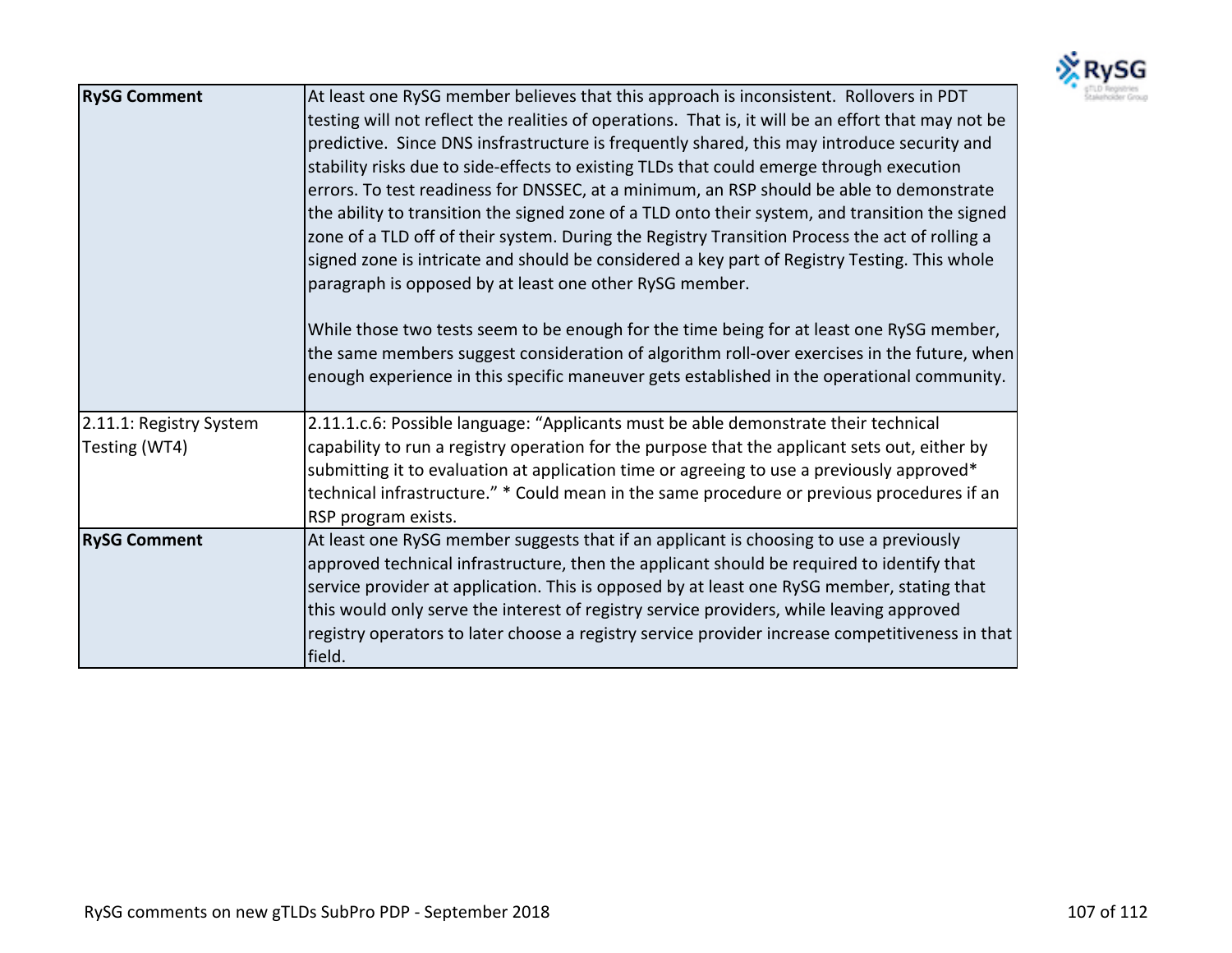

| 2.11.1: Registry System | 2.11.1.e.1: ICANN's Technical Services group provided some recommendations to Work              | gTLD Registries<br>Stakeholder Group |
|-------------------------|-------------------------------------------------------------------------------------------------|--------------------------------------|
| Testing (WT4)           | Track 4 on what it believed were improvements that could be made to improve its testing         |                                      |
|                         | procedures to attempt to detect operational issues that its Service Level Monitoring system     |                                      |
|                         | has uncovered with some registry service providers. Although the Work Track discussed this      |                                      |
|                         | letter in some detail, the Work Track has not reached any consensus on whether those            |                                      |
|                         | recommendations should be accepted. Therefore, we would like feedback from the                  |                                      |
|                         | community on whether any of the recommendations should be adopted by the Work Track             |                                      |
|                         | in the final report. More specifically, we seek feedback on recommendation numbers 1 (PDT       |                                      |
|                         | Operational Tests), 2 (Monitoring), 3 (Third-party certifications), 4 (Audits), 6 (Frequency of |                                      |
|                         | tests), 7 (Removal of testing IDN tables) and 8 (Consideration of number of TLDs). Some of      |                                      |
|                         | the other recommendations, including number 4 (RSP pre-approval) are discussed in Section       |                                      |
|                         | 2.2.6 on Accreditation Programs (e.g., RSP Pre-Approval).                                       |                                      |
| <b>RySG Comment</b>     | At least one RySG is in agreement with the recommendations already included in the initial      |                                      |
|                         | report and disagress with all other recommendations from ICANN Technical Services that          |                                      |
|                         | were not included in the initial report recommendations. This is opposed by at least one        |                                      |
|                         | other RySG member.                                                                              |                                      |
|                         |                                                                                                 |                                      |
|                         | At least one other RySG member had different views on each of the recommendations, listed       |                                      |
|                         | below:                                                                                          |                                      |
|                         | 1 (PDT Operational Tests): Supportive but don't expand the scope                                |                                      |
|                         | 2. (Monitoring): Current approach is not being enforced                                         |                                      |
|                         | 3. (Third-party certifications): Not supportive, third-party certification approaches have      |                                      |
|                         | proved difficult to implement and with unclear benefits.                                        |                                      |
|                         | 4. (Audits): There are situations where an audit may be necessary and that option should be     |                                      |
|                         | available, however, audits should be managed so as not to be arbitrary or disruptive and        |                                      |
|                         | monitored to ensure an objective outcome.                                                       |                                      |
|                         | 8 (Consideration of number of TLDs): supportive (but it's unclear how this number of TLDs       |                                      |
|                         | will be considered during the evaluation, that is: how will an increasing number of TLDs be     |                                      |
|                         | evaluated). Also consider not just number of TLDs, but the expected quantity of registrations   |                                      |
|                         | that will be supported by the registry platform. That is, the considerations for a registry     |                                      |
|                         | platform are different if the platform is supporting a collection of low-volume brand TLDs or   |                                      |
|                         | a collection of high-volume generic TLDs"                                                       |                                      |
|                         | The views in this paragraph are opposed by at least one other RySG member.                      |                                      |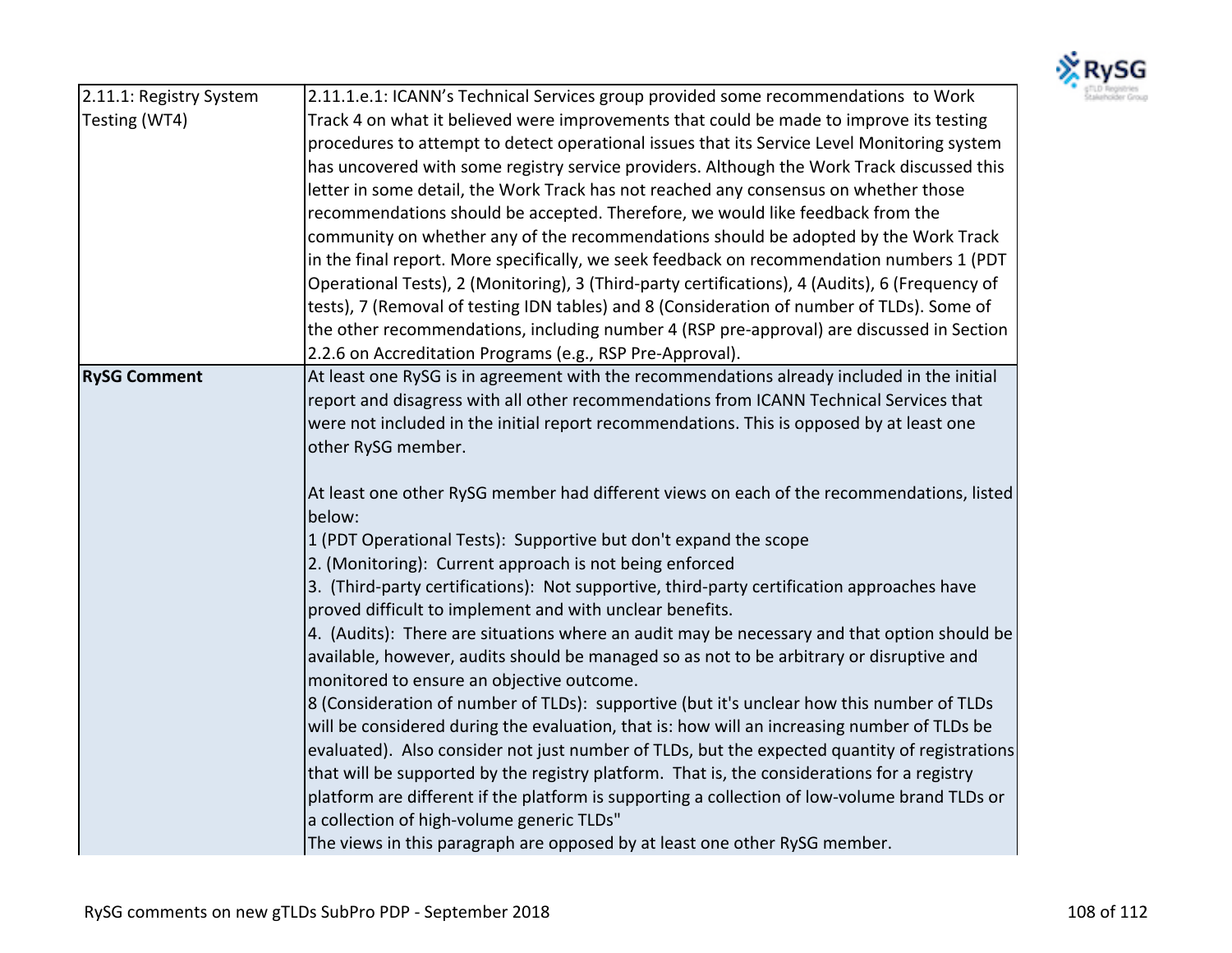

| Preliminary Recommendations, Options, and Questions for Community Input 2.12 |                                                                                                |  |
|------------------------------------------------------------------------------|------------------------------------------------------------------------------------------------|--|
|                                                                              |                                                                                                |  |
| <b>Topic</b>                                                                 | Text                                                                                           |  |
| 2.12.1: TLD Rollout (WT2)                                                    | 2.12.1.c.1: The ICANN organization should be responsible for meeting specific deadlines in     |  |
|                                                                              | the contracting and delegation processes.                                                      |  |
| <b>RySG Comment</b>                                                          | The Initial Report generally supports continuation of the existing delegation requirements     |  |
|                                                                              | but would add a new requirement that ICANN meet specific deadlines. This does not seem         |  |
|                                                                              | objectionable on its face, but any specific proposal should be flexible enough to permit       |  |
|                                                                              | ICANN to extend the contracting and delegation process for security and stability and public   |  |
|                                                                              | interest reasons subject to SSAC advice and / or GAC consensus with board approval.            |  |
| 2.12.1: TLD Rollout (WT2)                                                    | 2.12.1.c.2: Work Track 2 supports the timeframes set forth in the Applicant Guidebook and      |  |
|                                                                              | the base Registry Agreement; namely (i) that successful applicants continue to have nine (9)   |  |
|                                                                              | months following the date of being notified that it successfully completed the evaluation      |  |
|                                                                              | process to enter into a Registry Agreement, and (ii) that Registry Operators must complete     |  |
|                                                                              | all testing procedures for delegation of the TLD into the root zone within twelve (12) months  |  |
|                                                                              | of the Effective Date of the Registry Agreement. In addition, extensions to those timeframes   |  |
|                                                                              | should continue to be available according to the same terms and conditions as they were        |  |
|                                                                              | allowed during the 2012 round.                                                                 |  |
| <b>RySG Comment</b>                                                          | The RySG supports this recommendation but emphasize the importance of not imposing             |  |
|                                                                              | additional obligations on Registries in terms of testing and delegation as such requirements   |  |
|                                                                              | limit Registries' ability to innovate and develop alternative business models in their TLDs.   |  |
| 2.12.1: TLD Rollout (WT2)                                                    | 2.12.1.e.1: One of the reasons the delegation deadline was put into place was to prevent the   |  |
|                                                                              | incidence of squatting/warehousing. Is this reason still applicable and/or relevant? Are other |  |
|                                                                              | measures needed? If so, what measures and how will these measures address the issue?           |  |
|                                                                              |                                                                                                |  |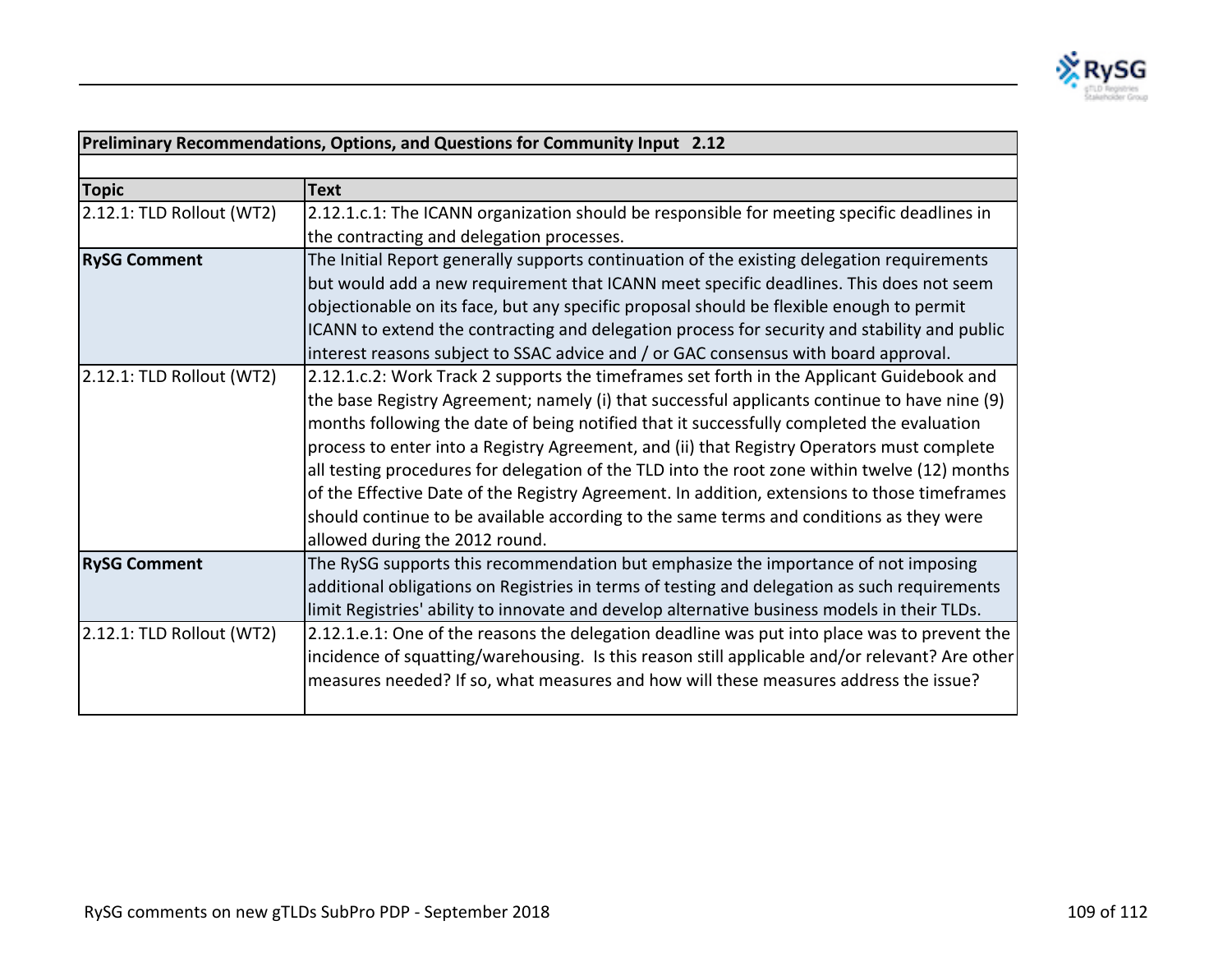

| <b>RySG Comment</b>       | The RySG has two viewpoints on this.                                                                                                                                                                                                                                                                                                                                                                                                                                                                                                                                                                                                                                                                                                                                                                                                                                                                           |  |  |
|---------------------------|----------------------------------------------------------------------------------------------------------------------------------------------------------------------------------------------------------------------------------------------------------------------------------------------------------------------------------------------------------------------------------------------------------------------------------------------------------------------------------------------------------------------------------------------------------------------------------------------------------------------------------------------------------------------------------------------------------------------------------------------------------------------------------------------------------------------------------------------------------------------------------------------------------------|--|--|
|                           | Viewpoint 1: The Guidebook contains sufficient measures order to prevent warehousing,<br>including a reasonable delegation deadline. However, we do not believe that warehousing is<br>an actual concern applicable to Registries. Registries may take additional time to offer<br>domains in their TLDs not because they are warehousing, but because they require time in<br>order to innovate and create successful business models around those TLDs. As a result, we<br>believe that the current delegation requirement sufficiently mitigates the warehousing<br>concerns and that any additional requirements to address perceived warehousing would<br>only serve to inhibit innovation and flexibility for registries. We object to the use of<br>"squatting" in this context, as one can only "squat" on something one does not own. A TLD<br>with a signed RA, that is delegated, is not squatting. |  |  |
|                           | Viewpoint 2: With regard to squatting/warehousing, a clear definition of what is considered<br>"warehousing" would be helpful in assessing the relevance of delegation deadlines. Some<br>ROs believe that a tightening of the existing restrictions against squatting/warehousing may<br>be an option so that more than a nic.TLD is required to satisfy the requirement after some<br>initial grace period (but attention must also be paid as to whether .brand gTLDs should be<br>treated differently in future rounds on this matter).                                                                                                                                                                                                                                                                                                                                                                    |  |  |
| 2.12.1: TLD Rollout (WT2) | 2.12.1.e.2: For the 2012 round, registry operators were required to complete the delegation<br>process within twelve (12) months from the Effective Date of the Agreement. This was the<br>only requirement regarding use of the TLD. Other than delegation (which includes the<br>maintenance of a required NIC.TLD page and a WHOIS.NIC.TLD page), no other use of a TLD<br>is required. Is the definition of use of a TLD from the 2012 round still appropriate or are<br>adjustments needed? If you believe that adjustments are needed, what adjustments are<br>necessary and why?                                                                                                                                                                                                                                                                                                                        |  |  |
| <b>RySG Comment</b>       | Yes, the definition of use from the 2012 round is still appropriate. No further adjustments<br>are necessary to the delegation process. Registries require the ability to innovate and the<br>flexibility to develop and beta test successful business plans for TLDs.                                                                                                                                                                                                                                                                                                                                                                                                                                                                                                                                                                                                                                         |  |  |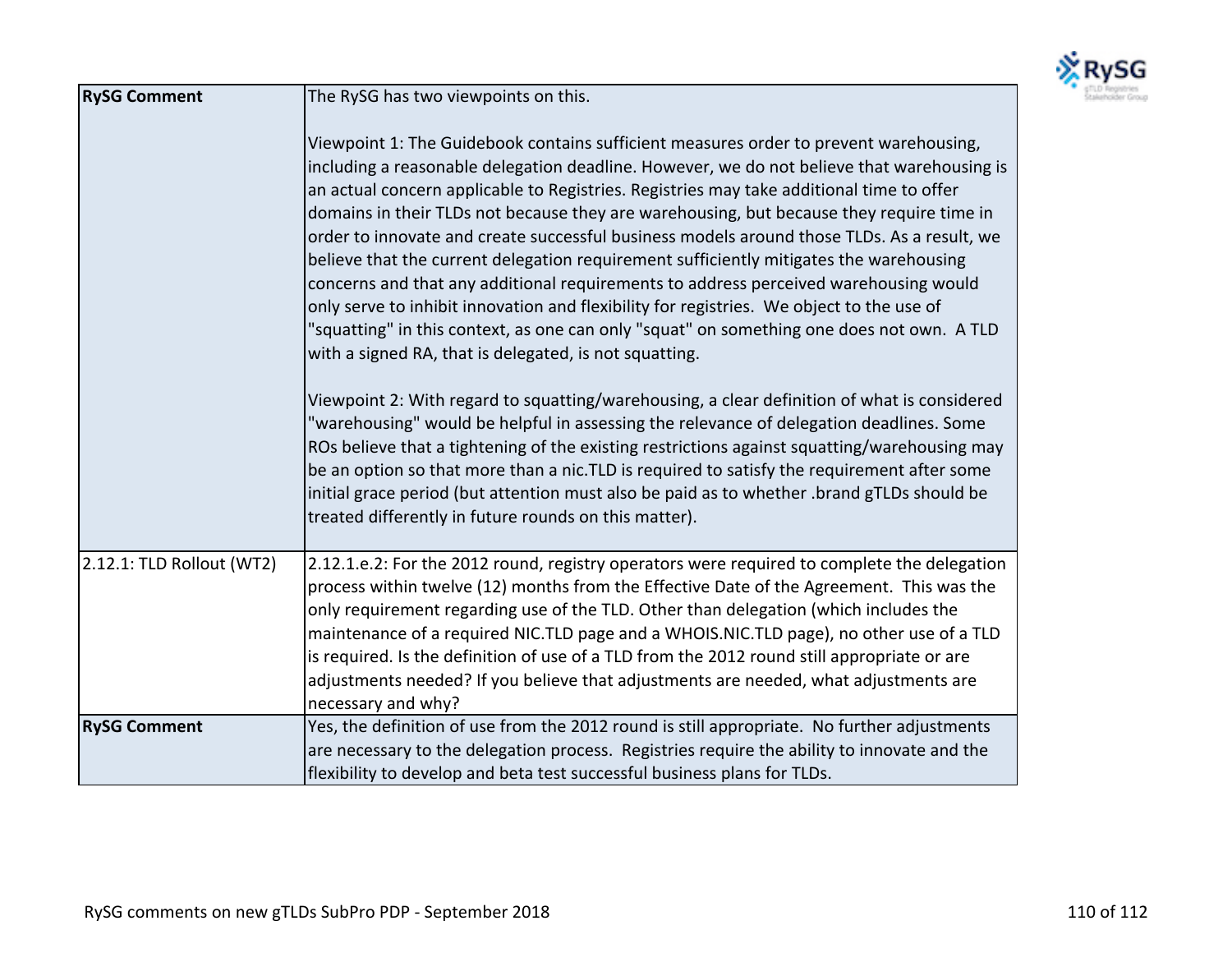

| 2.12.3: Contractual | 2.12.3.c.1: The Work Track believes that the foundational elements of the Contractual           |  |
|---------------------|-------------------------------------------------------------------------------------------------|--|
| Compliance (WT2)    | Compliance program put into place by ICANN as well as the relevant provisions in the base       |  |
|                     | Registry Agreement have satisfied the requirements set forth in Recommendation 17. That         |  |
|                     | said, members of the Work Track believe that ICANN's Contractual Compliance department          |  |
|                     | should publish more detailed data on the activities of the department and the nature of the     |  |
|                     | complaints handled.                                                                             |  |
| <b>RySG Comment</b> | The RySG supports further transparency by ICANN Contractual Compliance with the caveat          |  |
|                     | that ICANN should continue to protect and not share information that would identify specific    |  |
|                     | parties as subject to a compliance inquiry or notice.                                           |  |
| 2.12.3: Contractual | 2.12.3.e.1: The Work Track noted that with the exception of a generic representation and        |  |
| Compliance (WT2)    | warranty in Section 1.3(a)(i) of the Registry Agreement, Specification 12 (for Communities)     |  |
|                     | and voluntary Public Interest Commitments in Specification 11 of the Registry Agreement (if     |  |
|                     | any), there were no mechanisms in place to specifically include other application statements    |  |
|                     | made by Registry Operators in their applications for the TLDs. Should other statements, such    |  |
|                     | as representations and/or commitments, made by applicants be included in the Registry           |  |
|                     | Operator's Agreements? If so, please explain why you think these statements should be           |  |
|                     | included? Would adherence to such statements be enforced by ICANN Contractual                   |  |
|                     | Compliance?                                                                                     |  |
| <b>RySG Comment</b> | Yes, the RySG recognizes that there may be some value in including some application             |  |
|                     | statements or representations in the Registry Agreement. However, the Inclusion of these        |  |
|                     | statements or representations must not be mandatory. Factual circumstances can change           |  |
|                     | and additional contractual requirements can unnecessarily limit the flexibility that registries |  |
|                     | need to innovate. Instead, Registries should have the option to include such statements or      |  |
|                     | representations where appropriate.                                                              |  |
| 2.12.3: Contractual | 2.12.3.e.2: A concern was raised in the CC2 comment from INTA about operational practices,      |  |
| Compliance (WT2)    | specifically, "arbitrary and abusive pricing for premium domains targeting trademarks; use of   |  |
|                     | reserved names to circumvent Sunrise; and operating launch programs that differed               |  |
|                     | materially from what was approved by ICANN." What evidence is there to support this             |  |
|                     | assertion? If this was happening, what are some proposed mechanisms for addressing these        |  |
|                     | issues? How will the proposed mechanisms effectively address these issues?                      |  |
|                     |                                                                                                 |  |